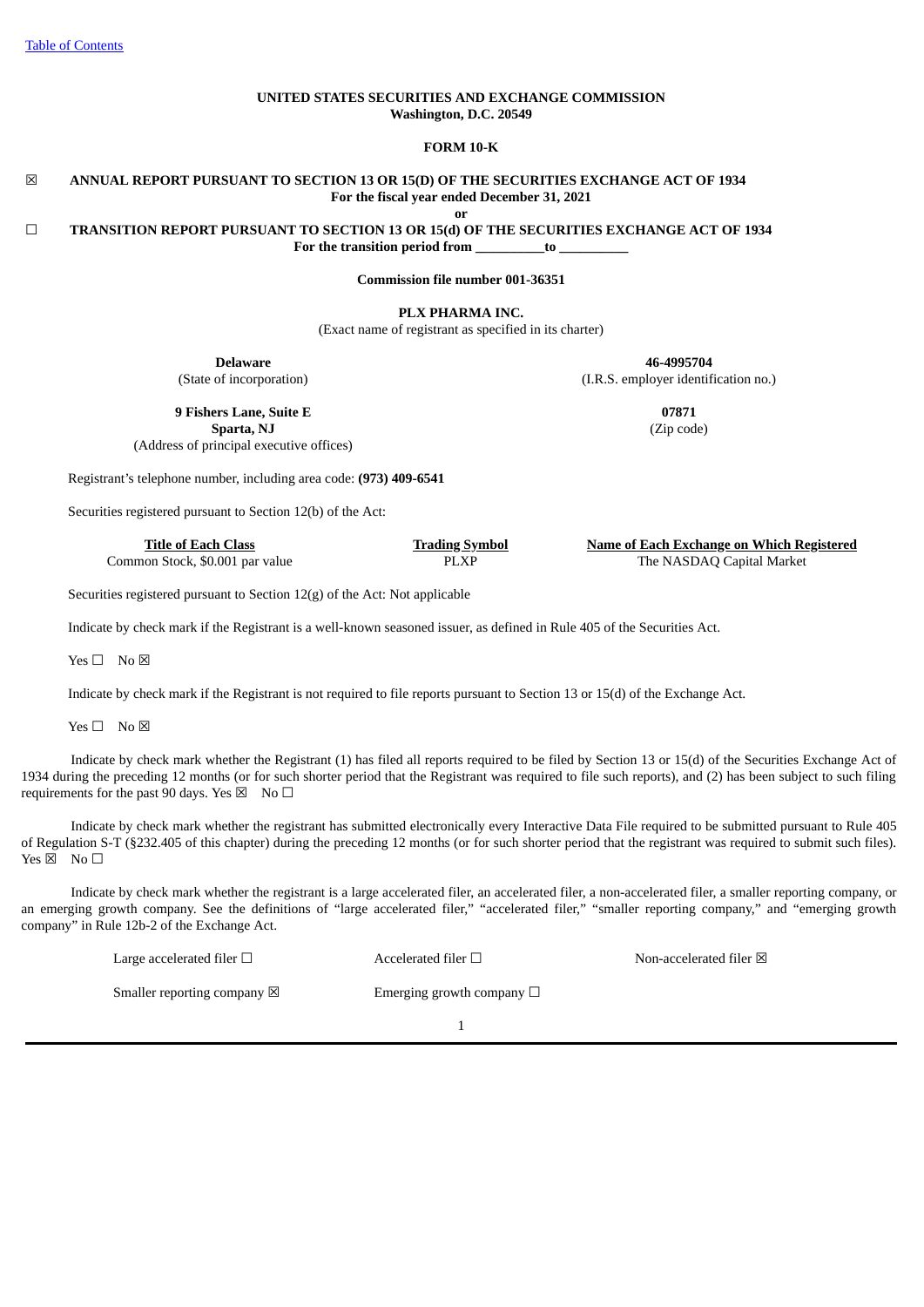If an emerging growth company, indicate by check mark if the registrant has elected not to use the extended transition period for complying with any new or revised financial accounting standards provided pursuant to Section 13(a) of the Exchange Act. □

Indicate by check mark whether the registrant has filed a report on and attestation to its management's assessment of the effectiveness of its internal control over financial reporting under Section 404(b) of the Sarbanes-Oxley Act (15 U.S.C. 7262(b)) by the registered public accounting firm that prepared or issued its audit report.  $\Box$ 

Indicate by check mark whether the registrant is a shell company (as defined in Exchange Act Rule 12b-2). Yes  $\Box$  No  $\boxtimes$ 

As of June 30, 2021 (the last business day of the registrant's most recently completed second fiscal quarter), the aggregate market value of the common stock of the registrant (based upon the closing price of the registrant's common stock at that date as reported by the NASDAQ Capital Market), excluding outstanding shares beneficially owned by directors and executive officers, was \$335.7 million.

As of March 8, 2022, there were 27,539,229 shares outstanding of the registrant's common stock, \$0.001 par value.

# **DOCUMENTS INCORPORATED BY REFERENCE**

Portions of the registrant's definitive proxy statement relating to the 2022 annual meeting of stockholders to be filed with the Securities and Exchange Commission pursuant to Regulation 14A are incorporated by reference into Part III of this Annual Report on Form 10-K.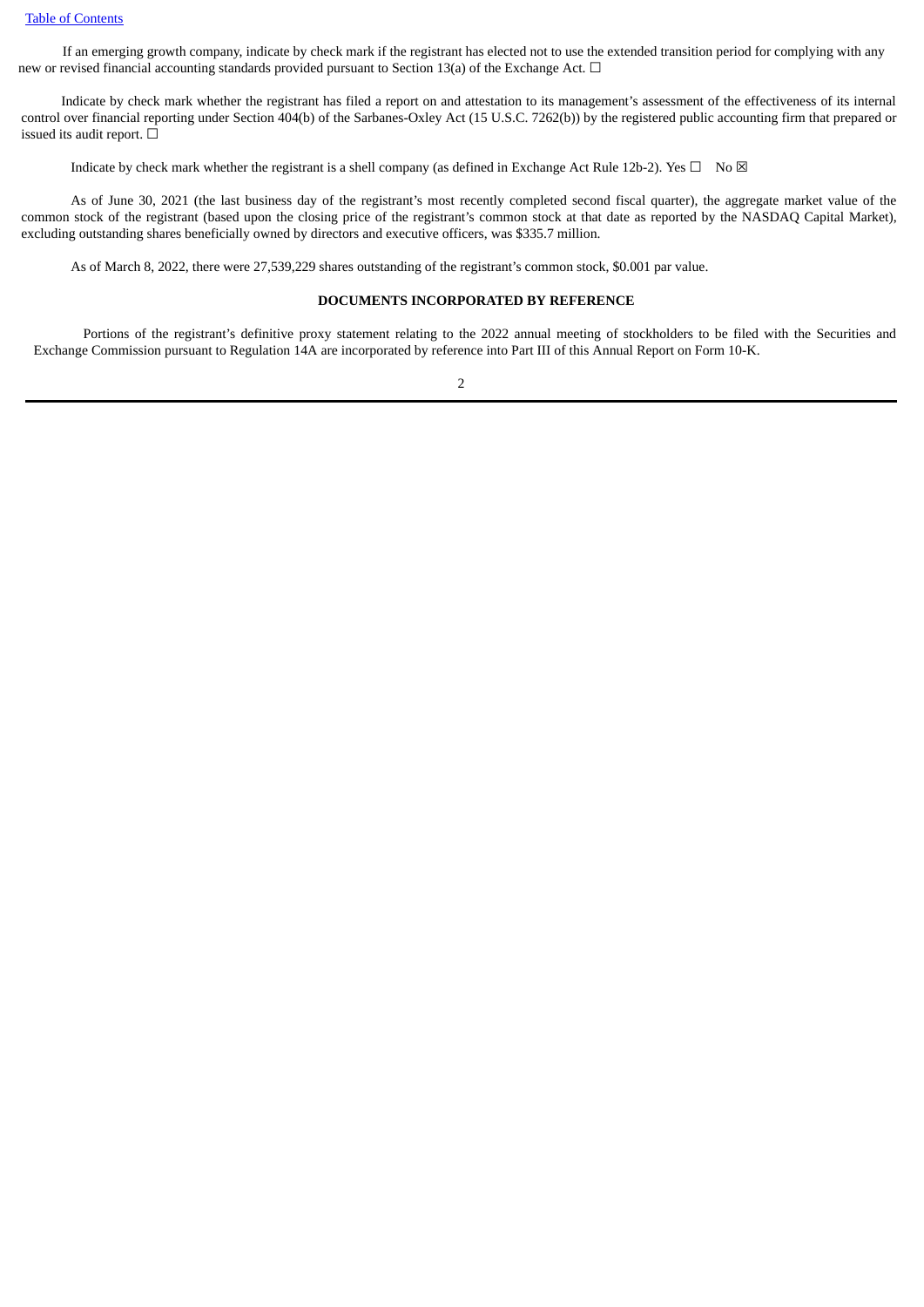# **TABLE OF CONTENTS**

# <span id="page-2-0"></span>**[PART](#page-6-0) I**

| ITEM 1.<br><b>ITEM 1A.</b><br><b>ITEM 1B.</b><br>ITEM 2.<br>ITEM 3.<br>ITEM 4. | <b>BUSINESS</b><br><b>RISK FACTORS</b><br><b>UNRESOLVED STAFF COMMENTS</b><br><b>PROPERTIES</b><br><b>LEGAL PROCEEDINGS</b><br><b>MINE SAFETY DISCLOSURES</b> | $\frac{7}{45}$<br>$\frac{45}{45}$<br>$\frac{45}{45}$                                  |
|--------------------------------------------------------------------------------|---------------------------------------------------------------------------------------------------------------------------------------------------------------|---------------------------------------------------------------------------------------|
| PART II                                                                        |                                                                                                                                                               |                                                                                       |
| ITEM 5.                                                                        | <b>MARKET FOR REGISTRANT'S COMMON EQUITY, RELATED STOCKHOLDER MATTERS AND ISSUER</b><br><b>PURCHASES OF EQUITY SECURITIES</b>                                 | 46                                                                                    |
| ITEM 6.                                                                        | <b>[RESERVED]</b>                                                                                                                                             |                                                                                       |
| ITEM 7.                                                                        | <b>MANAGEMENT'S DISCUSSION AND ANALYSIS OF FINANCIAL CONDITION AND RESULTS OF OPERATIONS</b>                                                                  | $\frac{46}{47} \frac{42}{52} \frac{52}{52} \frac{52}{52} \frac{53}{52} \frac{54}{54}$ |
| ITEM 7A.                                                                       | <b>OUANTITATIVE AND QUALITATIVE DISCLOSURES ABOUT MARKET RISK</b>                                                                                             |                                                                                       |
| ITEM 8.                                                                        | FINANCIAL STATEMENTS AND SUPPLEMENTARY DATA                                                                                                                   |                                                                                       |
| ITEM 9.                                                                        | <b>CHANGES IN AND DISAGREEMENTS WITH ACCOUNTANTS ON ACCOUNTING AND FINANCIAL DISCLOSURE</b>                                                                   |                                                                                       |
| ITEM 9A.                                                                       | <b>CONTROLS AND PROCEDURES</b>                                                                                                                                |                                                                                       |
| ITEM 9B.                                                                       | <b>OTHER INFORMATION</b>                                                                                                                                      |                                                                                       |
| ITEM 9C.                                                                       | <b>DISCLOSURE REGARDING FOREIGN JURISDICTIONS THAT PREVENT INSPECTIONS</b>                                                                                    |                                                                                       |
| <b>PART III</b>                                                                |                                                                                                                                                               |                                                                                       |
| <b>ITEM 10.</b>                                                                | <b>DIRECTORS, EXECUTIVE OFFICERS AND CORPORATE GOVERNANCE</b>                                                                                                 |                                                                                       |
| <b>ITEM 11.</b>                                                                | <b>EXECUTIVE COMPENSATION</b>                                                                                                                                 |                                                                                       |
| <b>ITEM 12.</b>                                                                | SECURITY OWNERSHIP OF CERTAIN BENEFICIAL OWNERS AND MANAGEMENT AND RELATED                                                                                    | $\frac{55}{55}$                                                                       |
|                                                                                | <b>STOCKHOLDER MATTERS</b>                                                                                                                                    |                                                                                       |
| <b>ITEM 13.</b>                                                                | <b>CERTAIN RELATIONSHIPS AND RELATED TRANSACTIONS, AND DIRECTOR INDEPENDENCE</b>                                                                              | $\frac{55}{55}$                                                                       |
| <b>ITEM 14.</b>                                                                | PRINCIPAL ACCOUNTING FEES AND SERVICES                                                                                                                        |                                                                                       |
| <b>PART IV</b>                                                                 |                                                                                                                                                               |                                                                                       |
| <b>ITEM 15.</b>                                                                | <b>EXHIBITS AND FINANCIAL STATEMENT SCHEDULES</b>                                                                                                             | 56                                                                                    |
| <b>ITEM 16.</b>                                                                | <b>FORM 10-K SUMMARY</b>                                                                                                                                      | 58                                                                                    |
|                                                                                |                                                                                                                                                               |                                                                                       |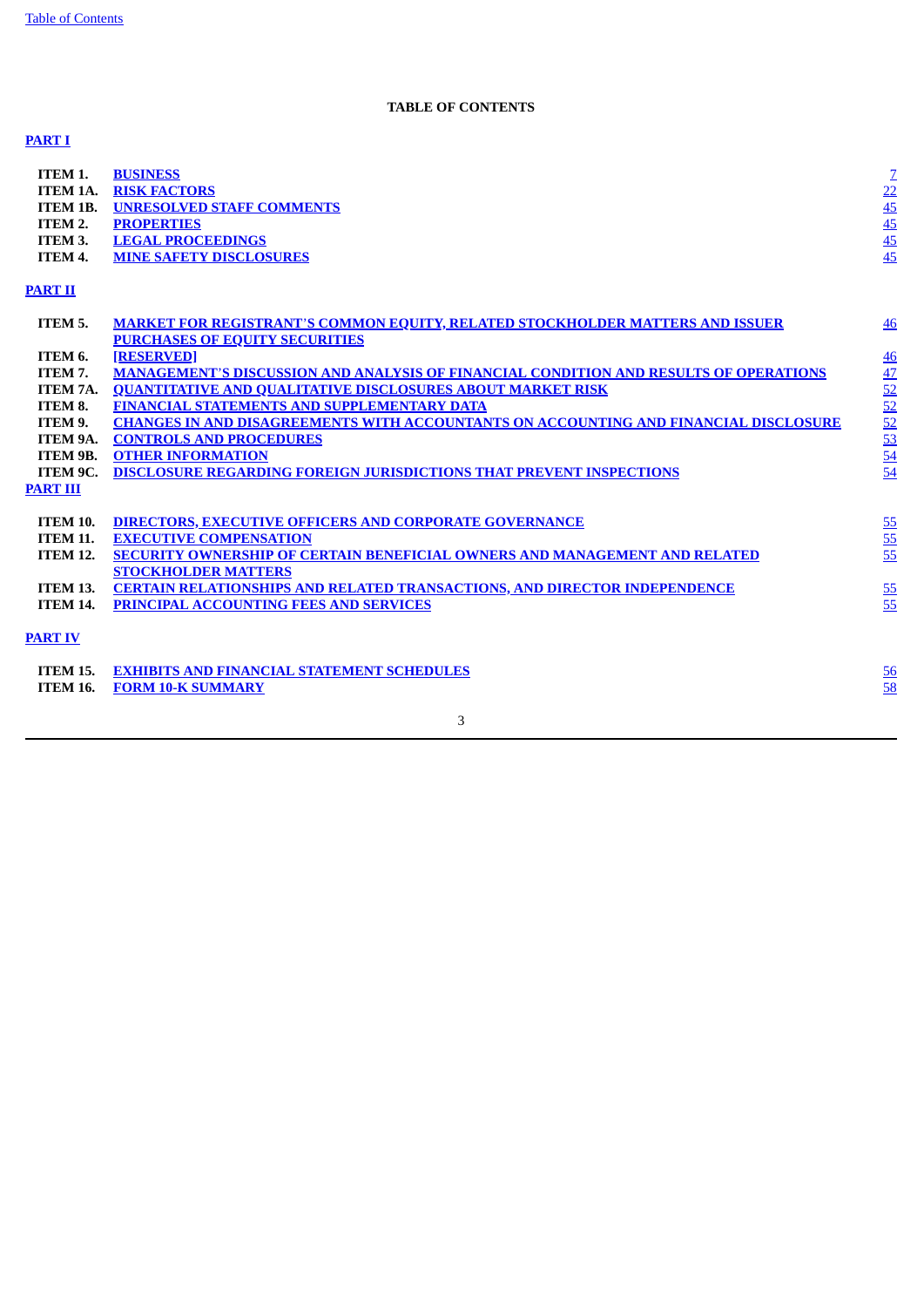Unless the context otherwise requires, references in this Annual Report on Form 10-K (this "Form 10-K") to the "Company," "we," "us," and "our" *refer to PLx Pharma Inc. and its consolidated subsidiaries.*

# **Information Regarding Forward-Looking Statements**

This Form 10-K and certain information incorporated herein by reference may contain "forward-looking statements" within the meaning of the Private Securities Litigation Reform Act of 1995. These forward-looking statements are not based on historical fact and involve assessments of certain risks, developments, and uncertainties in our business looking to the future, including statements regarding our future results of operations and financial position, strategy and plans, and our expectations for future operations. The words "believe," "may," "will," "estimate," "continue," "anticipate," "design," "intend," "expect" or the negative versions of these words and similar expressions are intended to identify forward-looking statements. These forward-looking statements are based on our current expectations and projections about future events and trends that we believe may affect our financial condition, results of operations, strategy, short- and long-term business operations and objectives, and financial needs that we believe to be reasonable as of the date of this Form 10-K. These forward-looking statements are subject to a number of risks, uncertainties and assumptions, including those described in Part I, Item 1A, "Risk Factors" of this Form 10-K, which could cause our future operating results to differ materially from those set forth in any forward-looking statement. In light of these risks, uncertainties and assumptions, there can be no assurance that any such forward-looking events or circumstances included herein can be realized, and actual results could differ materially and adversely from those anticipated or implied in the forward-looking statements. Given these uncertainties, you should not place undue reliance on such forward-looking statements. We disclaim any obligation to update any such factors or to publicly announce the results of any revisions to any of the forward-looking statements contained herein to reflect future results, events or developments. Forwardlooking statements include, but are not limited to, statements about:

- our ability to maintain regulatory approval of VAZALORE® 81 mg and VAZALORE® 325 mg (referred to together as "VAZALORE") and any future product candidates;
- the benefits of the use of VAZALORE:
- the projected dollar amounts of future sales of established and novel technologies designed to deliver oral non-steroidal anti-inflammatory drugs ("NSAIDs") and other analgesics while limiting direct contact with the stomach lining;
- our ability to successfully further commercialize our VAZALORE products, or any future product candidates;
- the rate and degree of market acceptance of our VAZALORE products or any future product candidates;
- our expectations regarding government and third-party payor coverage and reimbursement;
- our ability to scale up manufacturing of our VAZALORE products to commercial scale;
- our ability to successfully build and maintain a specialty sales force and commercial infrastructure or collaborate with a firm that has these capabilities;
- our ability to compete with companies currently producing gastrointestinal("GI")-safety designed technologies for oral NSAIDs and other analgesics;
- our reliance on third parties to conduct our clinical studies;
- our reliance on third-party contract manufacturers to manufacture and supply our product candidates for us;
- our reliance on third-party warehouse and distribution centers to store and deliver our products to retail trade locations;
- our reliance on retail trade customers to maintain an adequate supply of VAZALORE on store shelves or displays;
- our ability to obtain supply of raw materials;
- our reliance on our current and any potentialcollaboration partners' performance over which we do not have control;
- our ability to retain and recruit key personnel, including development of a sales and marketing function;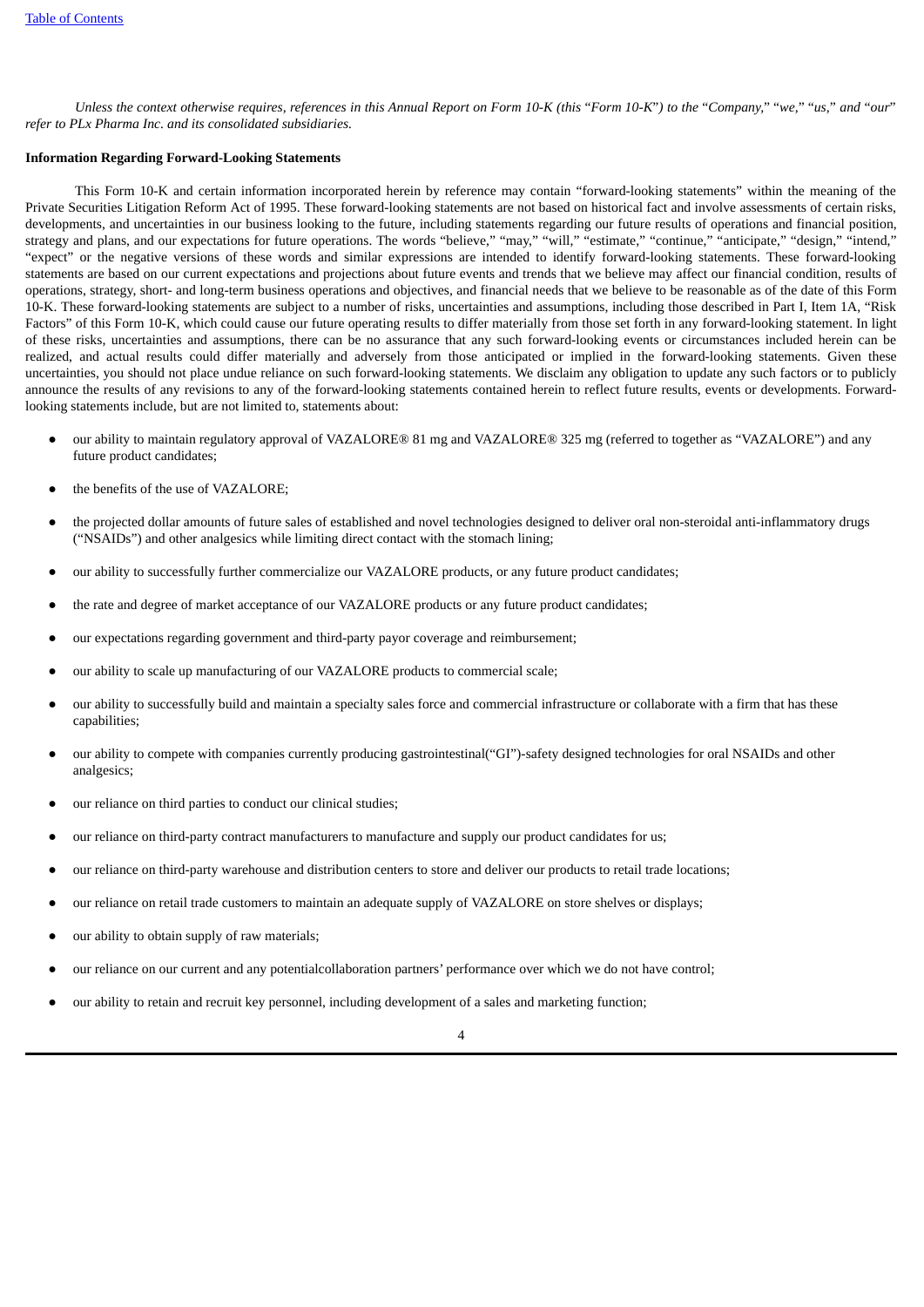#### Table of [Contents](#page-2-0)

- our ability to obtain and maintain intellectual property protection for our VAZALORE products or any future product candidates;
- our estimates of our expenses, ongoing losses, future revenue, capital requirements and our need for or ability to obtain additional financing;
- our ability to identify, develop, acquire and in-license new products and product candidates;
- our ability to successfully establish and successfully maintain appropriate collaborations and derive significant revenue from those collaborations, including but not limited to any milestone payments or royalties;
- legal, political, judicial and regulatory changes;
- any impact of the COVID-19 pandemic on our business and financial results;
- our financial performance;
- developments and projections relating to our competitors or our industry; and
- our ability to access additional capital due to fluctuations in the U.S. stock market.

# **Note Regarding Trademarks and Trade Names**

We own various U.S. federal trademark registrations and applications and unregistered trademarks, trade names and service marks, including:

● PLX®

●

- PLX PHARMA®
- PLXGUARD™
- **VAZALORE®**
- FIRST LIQUID-FILLED ASPIRIN CAPSULES™



Solely for convenience, the trademarks and trade names in this Form 10-K are sometimes referred to without the  $\otimes$  or  $TM$  symbols, but such references should not be construed as any indicator that their respective owners will not assert, to the fullest extent under applicable law, their rights thereto. We do not intend the use or display of other companies' trademarks and trade names to imply a relationship with, or endorsement or sponsorship of us by, any other companies, products or services.

## **Summary of Risk Factors**

Investing in our common stock involves a high degree of risk. We have described below a number of risk factors which, in addition to uncertainties, risks and other information presented elsewhere in this Form 10-K, including our consolidated financial statements and notes thereto, may adversely affect our business, operating results and financial condition. The uncertainties and risks enumerated below, as well as those presented elsewhere in this Form 10-K, should be considered carefully in evaluating the Company, our business and the value of our securities. These risks are more fully described in Part I, Item *1A. Risk Factors. These risks include, among others, the following:*

● Our future success largely depends on sales of our VAZALORE product.

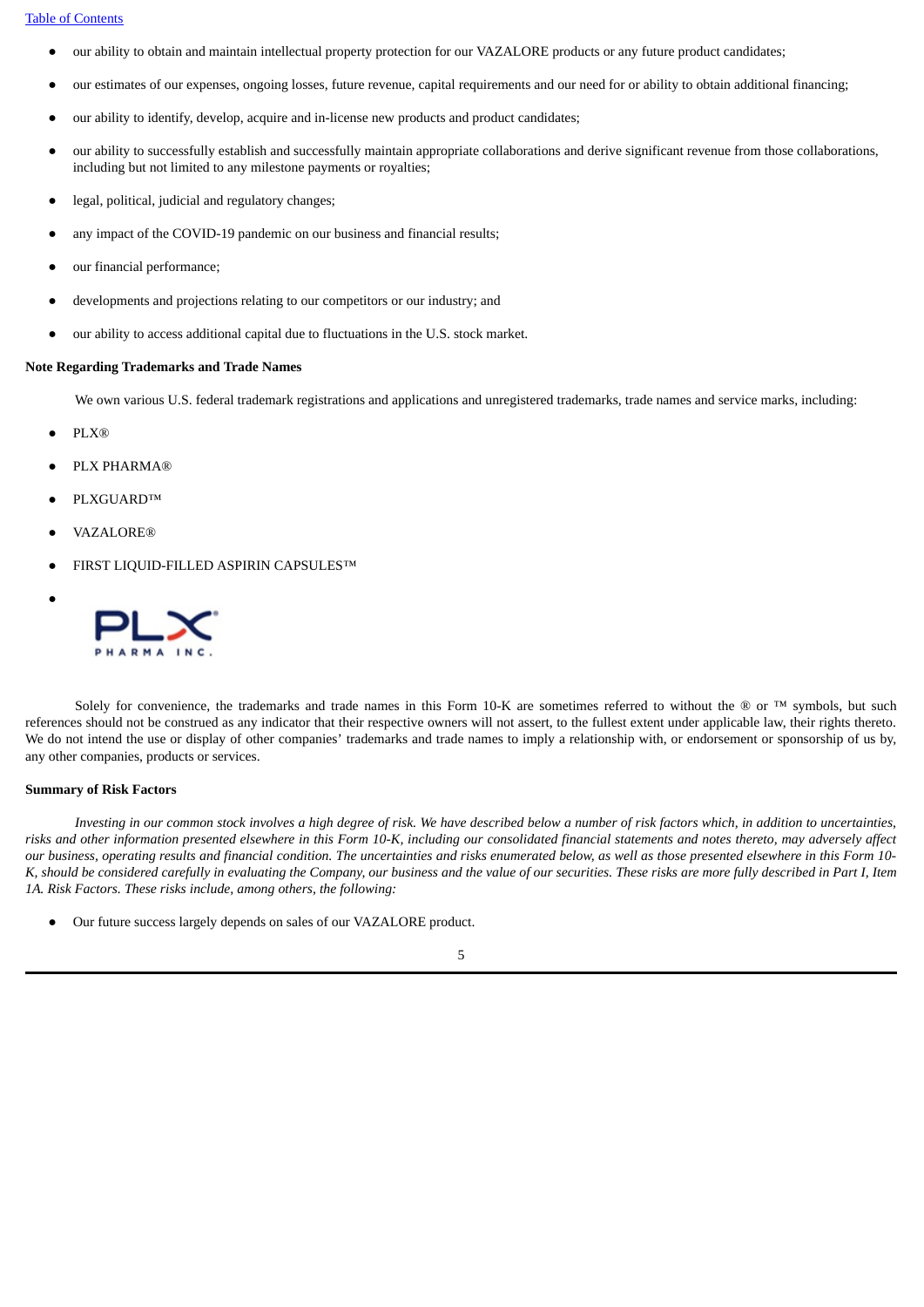- Even though VAZALORE has already obtained regulatory approval, it may never achieve market acceptance by physicians, patients, and others in the medical community and retail trade environment necessary for commercial success and the market opportunity may be smaller than we estimate.
- We have not yet generated significant revenues, have a limited operating history, have incurred operating losses in each year since our inception and anticipate that we will continue to incur significant losses for the foreseeable future, and if we are unable to achieve and sustain profitability, the market value of our common stock will likely decline.
- We may need additional funding. If we are unable to raise capital when needed, we could be forced to delay, reduce or terminate our operations or commercialization efforts.
- Adverse safety events involving our marketed products may have a negative impact on our business.
- Our business will be highly dependent on professional and public reputation and perception, which may change, leading to volatile sales.
- If we are unable to obtain and maintain sufficient intellectual property protection for VAZALORE or our future product candidates, or if the scope of the intellectual property protection is not sufficiently broad, our competitors could develop and commercialize products similar or identical to ours, and our ability to successfully commercialize our product candidates may be adversely affected.
- We may be involved in lawsuits to protect or enforce our intellectual property rights which could be expensive, time consuming and unsuccessful.
- We may not be able to protect our intellectual property rights throughout the world.
- The regulatory approval process is expensive, time consuming and uncertain and may prevent us from obtaining, or cause delays in obtaining, approvals for the commercialization of future product candidates, which will materially impair our ability to generate revenue.
- We are subject to ongoing regulatory obligations and continued regulatory review, which may result in significant additional expense and subject us to restrictions, withdrawal from the market, or penalties if we fail to comply with applicable regulatory requirements or if we experience unanticipated problems with our product candidates, when and if approved.
- We are subject to healthcare laws, regulation and enforcement and our failure to comply with those laws could adversely affect our business, operations and financial condition.
- If we are unable to maintain our relationship with Amazon, our business will be significantly disrupted.
- We rely on third party manufacturers to produce commercial supplies of VAZALORE. The failure of third party manufacturers to provide us with adequate commercial supplies could result in a material adverse effect on our business.
- We will need to grow our organization, and we may experience difficulties in managing growth.
- Changes in our business strategy, including further entry into the consumer product market or restructuring of our businesses, may increase our costs or otherwise affect the profitability of our businesses.
- The price of our common stock may be volatile.
- Our principal stockholders and management own a significant percentage of our stock and will be able to exert significant control over matters subject to stockholder approval.
- Raising additional capital may cause dilution to our existing stockholders or involve the issuance of securities with rights, preferences and privileges senior to those of holders of our common stock.
- We may engage in future acquisitions that increase our capital requirements, dilute our stockholders' ownership position, cause us to incur debt or assume contingent liabilities and subject us to other risks.

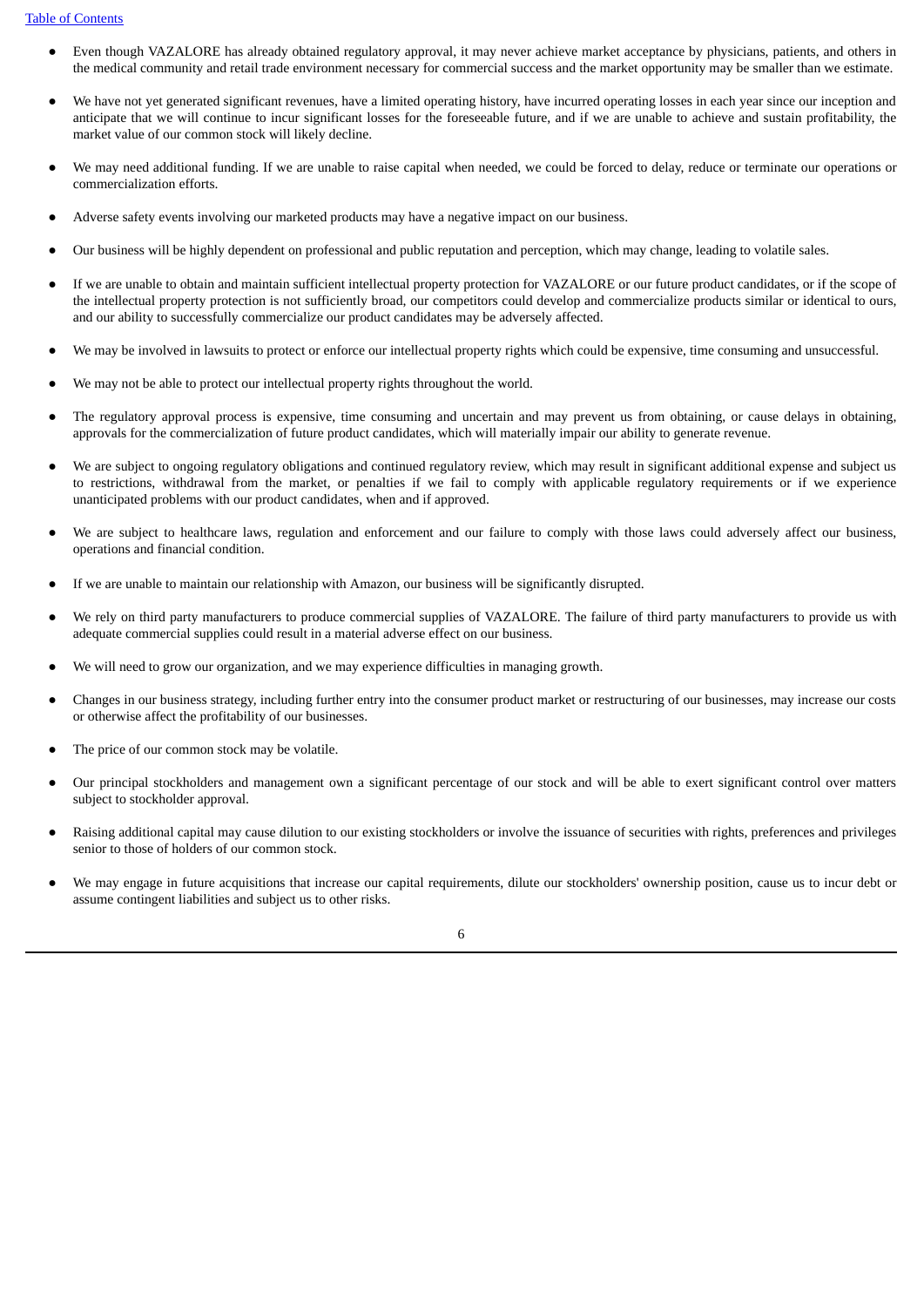# <span id="page-6-1"></span><span id="page-6-0"></span>**ITEM 1. BUSINESS.**

# **Company Overview**

The Company, together with its subsidiary PLx Opco Inc., is a commercial-stage drug delivery platform technology company focused on improving how and where active pharmaceutical ingredients ("APIs") are absorbed in the gastrointestinal GI tract via its clinically-validated and patent-protected PLxGuard™ technology. The Company has two Food and Drug Administration ("FDA") approved products, VAZALORE® 81 mg and VAZALORE® 325 mg, which are liquid-filled aspirin capsules for over-the-counter ("OTC") distribution.

VAZALORE delivers aspirin differently from plain and enteric coated aspirin products. The special complex inside the capsule allows for targeted release of aspirin, limiting its direct contact with the stomach lining. VAZALORE delivers fast, reliable absorption for pain relief plus the lifesaving benefits of aspirin.

#### **2021 Business Highlights**

- Presented new scientific data on the pharmacologic profile of FDA-approved VAZALORE 81 mg liquid-filled aspirin capsules during the Transcatheter Cardiovascular Therapeutics Meeting of the Cardiovascular Research Foundation.
- Introduced VAZALORE nationwide through more than 30,000 retail drugstores, grocery stores, mass merchandisers, and e-commerce sites.
- Implemented a cardiovascular specialty field force to expand reach and increase awareness among healthcare professionals at leading heart/stroke hospitals and affiliated clinical practices.
- Launched a national media television campaign targeting healthcare providers and consumers.
- Completed a public offering of common stock valued at approximately \$71.4 million, including the exercise of an overallotment option.
- Received FDA approval of VAZALORE 81 mg and VAZALORE 325 mg doses.

#### **Corporate Information**

We were originally incorporated in Texas in 2002 and re-incorporated in Delaware in 2015. Our principal executive offices are located at 9 Fishers Lane, Suite E, Sparta, NJ 07871, and our telephone number is (973) 409-6541. Our website address is www.plxpharma.com. We have not incorporated by reference into this Form 10-K the information in, or that can be accessed through, our website, and you should not consider it to be a part of this Form 10-K.

On April 19, 2017, Dipexium Acquisition Corp., a Delaware corporation ("Merger Sub") and a wholly-owned subsidiary of Dipexium Pharmaceuticals, Inc., a Delaware corporation ("Dipexium"), merged with and into PLx Pharma Inc., a privately-held Delaware corporation ("Old PLx"), pursuant to the terms of a certain Agreement and Plan of Merger and Reorganization, dated as of December 22, 2016, by and among Dipexium, Merger Sub and Old PLx (the "Merger"). As part of the Merger, Dipexium was re-named PLx Pharma Inc. and Old PLx was re-named PLx Opco Inc. Following completion of the Merger, Old PLx became a wholly-owned subsidiary of the Company. Since the completion of the Merger, the business we have conducted has primarily been the business of Old PLx.

# **Our Strategy and Our Products**

Our commercialization strategy targets the OTC market, taking advantage of the existing distribution channels for aspirin. We market VAZALORE to the healthcare professional and the consumer through several sales and marketing channels. Our product pipeline also includes other oral NSAIDs using the PLxGuard drug delivery platform that may be developed, including PL1200 Ibuprofen 200 mg and PL1100 Ibuprofen 400 mg, for pain and inflammation in Phase 1 clinical stage. We are also screening additional compounds outside of the NSAID category for possible development using our PLxGuard drug delivery platform.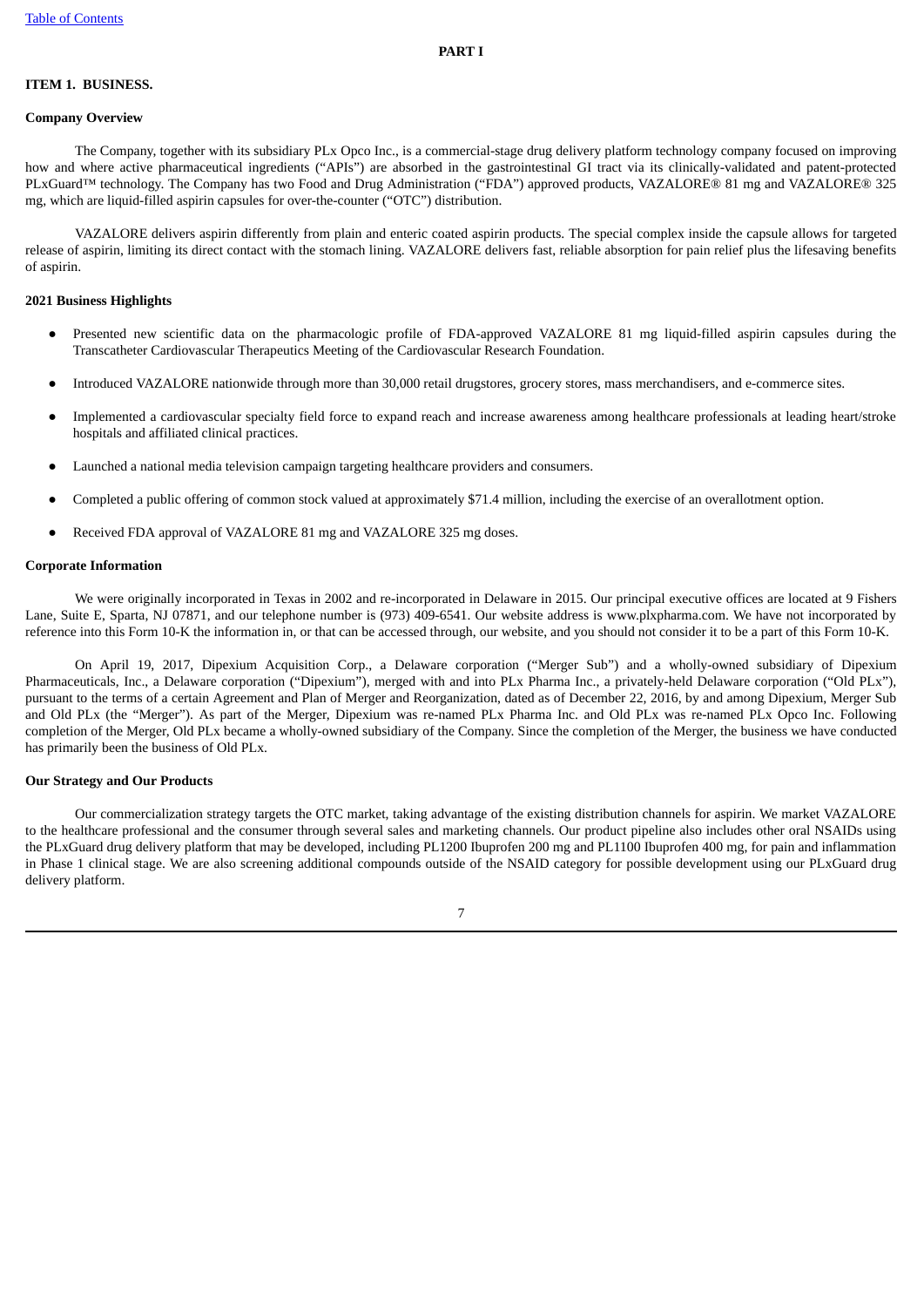# *PLxGuard Drug Delivery Platform*

Some APIs can cause injury to the stomach lining. The innovative and unique PLxGuard drug delivery platform employs a pH-dependent release mechanism that relies on association of lipidic excipients with APIs for targeted release in the GI tract. The preassociation of PLxGuard's proprietary pharmaceutical lipid means that the API is isloated from interaction with similar, naturally occurring phospholipids in the stomach lining, helping to prevent direct contact of the APIs with the stomach lining and subsequent local gastric injury.

This drug delivery platform is intended to reliably release APIs in higher pH environments and decrease exposure to the stomach lining, which is the most susceptible part of the GI tract to NSAID-induced local gastric injury. PLxGuard may have the potential to:

- Enhance delivery of APIs;
- Optimize drug absorption and reduce local GI injury;
- Provide new or extended patent protection for an already approved or development-stage drug; and
- Utilize the 505(b)(2) New Drug Application ("NDA") regulatory path that often provides a faster and lower-cost FDA approval when used with already approved drugs.

The PLxGuard drug delivery platform, with our novel formulations using the APIs aspirin and ibuprofen, has undergone the clinical and preclinical testing described below. Other existing or new drugs in development that may benefit from the PLxGuard drug delivery platform will be evaluated either by us or through collaboration with other companies.

# *Product Pipeline*

Our lead product, VAZALORE 325 mg, has been approved by the FDA for OTC distribution and is the first and only FDA-approved liquid-filled aspirin capsule. Pharmacokinetic studies demonstrated bioequivalence of VAZALORE to immediate-release, plain aspirin. In a clinical trial in obese diabetic patients at risk for cardiovascular disease, VAZALORE 325 mg was compared to immediate-release and enteric coated formulations after 3 day dosing. VAZALORE 325 mg delivered fast, reliable and predictable absorption and platelet inhibition consistent with immediate release aspirin. The area under the curve ("AUC") of plasma concentrations of acetylsalicylic acid were VAZALORE 325 mg (2,523), immediate release aspirin (1,964) and enteric coated aspirin (456), thus absorption with VAZALORE 325 mg was 5 times as high as with enteric-coated aspirin 325 mg. After three days of treatment VAZALORE 325 mg provided extensive antiplatelet effects, with a median time to 99% inhibition of serum thromboxane B2 production of 2 hours compared with 48 hours for enteric-coated aspirin. This greater bioavailability translates into consistent and sustained antiplatelet benefits with twice as many patients achieving a complete antiplatelet response after 3 days treatment compared with enteric-coated aspirin 325 mg. Near complete inhibition of serum thromboxane B2 (>99%) is a clinically accepted marker for antiplatelet efficacy, which is sometimes referred to as aspirin response. The effects of VAZALORE on another measure of antiplatelet effect, inhibition of arachidonic acid induced platelet aggregation assessed by light transmission aggregometry, were consistent. The fast and reliable platelet inhibition achieved with VAZALORE 325 mg may be particularly important in the management of patients with vascular events such as heart attacks and clot-related strokes where complete platelet inhibition is absolutely critical.

VAZALORE 325 mg has also caused significantly fewer erosions and ulcers than immediate release aspirin after seven days of treatment. In a clinical trial, VAZALORE resulted in 47% lower risk of erosions or ulcers with a number needed to treat ("NNT") of five and 71% lower risk of ulcers with an NNT of eight. The lower risk for local GI injury can have important benefits. The reduction of adverse gastric events may also be particularly important in the hospital setting where patients with vascular events such as heart attacks and clot-related strokes are at very high risk for gastric erosions and ulcers due to the stress associated with the episode and the co-administration of aspirin with other antiplatelet therapies that are standard components of the treatment protocols. Finally, the lower risk of erosions and ulcers after seven days of treatment as compared to immediate release aspirin may also be used to differentiate VAZALORE 325 mg from products intended for use in conditions associated with pain and inflammation, including other aspirin and NSAID products, although significant additional development and clinical testing will need to be performed.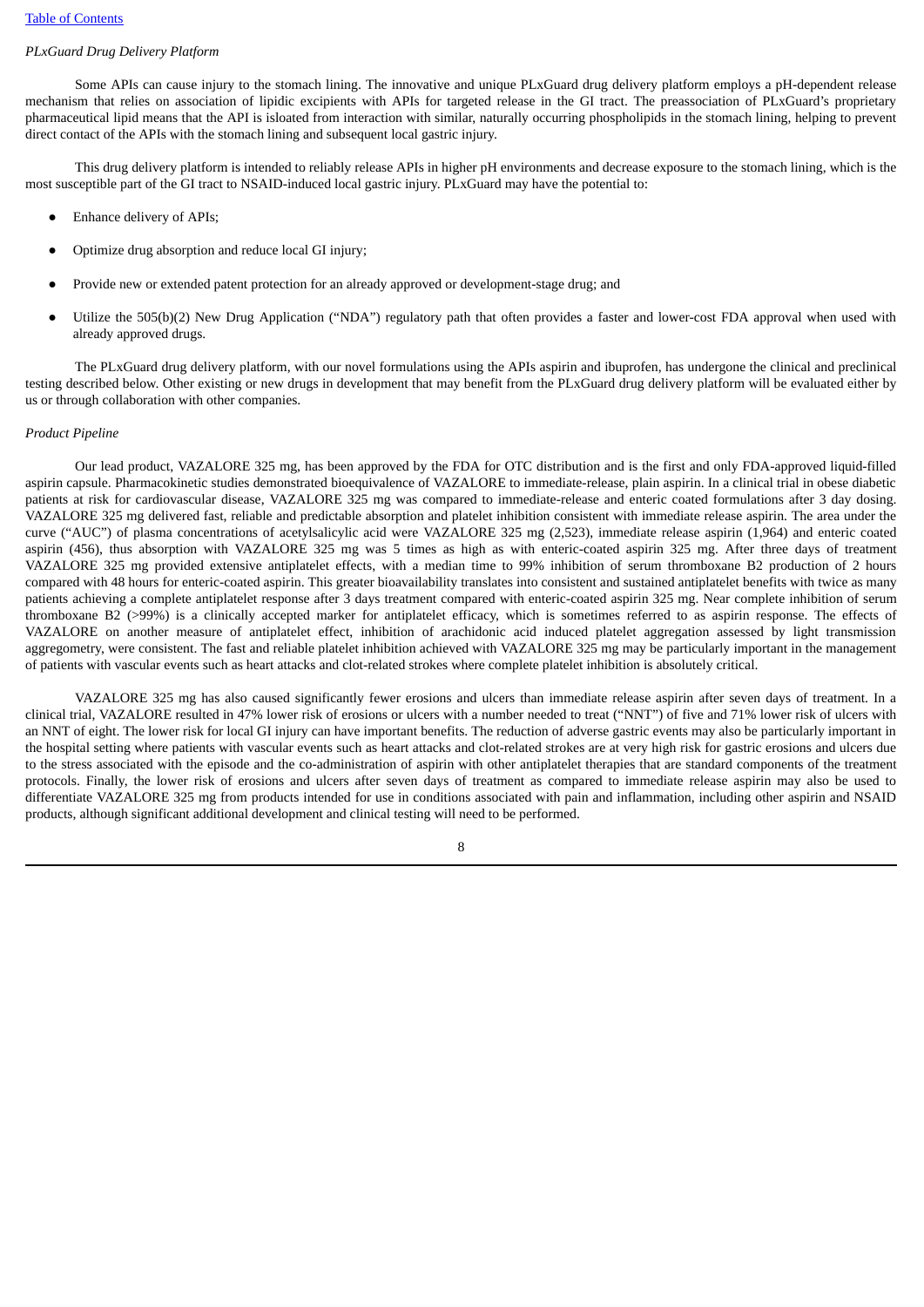VAZALORE 81 mg is our lower-dose companion product for VAZALORE 325 mg. This product utilizes exactly the same formulation as the 325 mg product (except delivered in a capsule one quarter the size). SNDAs for VAZALORE 81 mg and VAZALORE 325 mg doses were approved by the FDA in February 2021. In 2021, the Company conducted a randomized, open-label, crossover study of VAZALORE and enteric-coated aspirin. Preliminary results showed VAZALORE 81 mg provided fast and reliable absorption, and potent and early inhibition of platelet aggregation after a single dose. The pharmacologic profile of the 81 mg dose is consistent with the 325 mg dose. The study is titled, "Pharmacokinetic and Pharmacodynamic Profile of PL-ASA, a Novel Phospholipid-Aspirin Complex Liquid Formulation, Compared to Enteric-coated Aspirin at an 81 mg Dose – Results from a Prospective, Randomized Crossover Study" (F. Franchi et al.), were included in a virtual poster presentation during the 2021 Transcatheter Cardiovascular Therapeutics Meeting of the Cardiovascular Research Foundation.

We also believe the PLxGuard drug delivery platform may be used with other selected NSAIDs, such as ibuprofen. We have used the platform to create a lipid-based formulation of ibuprofen, PL1200 Ibuprofen 200 mg, for the OTC market, and PL1100 Ibuprofen 400 mg, for prescription doses of ibuprofen. We have OTC and prescription ("Rx") Investigational New Drug applications ("INDs") active with the FDA and have demonstrated bioequivalence with the OTC 200 mg dose ibuprofen to support a 505(b)(2) NDA in fasted-state clinical trials at three different doses, 200 mg, 400 mg, and 800 mg. Using the PL1200 capsules at prescription doses, we demonstrated potentially better GI tolerability in osteoarthritic patients with equivalent analgesic and anti-inflammatory efficacy, when compared with prescription ibuprofen in a six-week endoscopy pilot clinical trial. PL1200 and PL1100 Ibuprofen may be considered as being in Phase 1 in the FDA approval process and may qualify for the 505(b)(2) NDA path.

#### **Warehousing & Distribution**

We manage product distribution in the continental United States through one facility located in Illinois, which is owned and operated by RJW Logistics LLC, a third-party provider of warehouse services including storage, handling and shipping.

#### **Sales & Marketing**

We employ a variety of strategies to drive sales and consumer and healthcare professional awareness of VAZALORE, including mass media, digital marketing, in-store displays and coupons. We also generate awareness among healthcare professionals via our cardiovascular specialty field force.

#### **Manufacturing and Product Supply**

We do not own or operate manufacturing facilities for the production of our product candidates, nor do we have plans to develop or own manufacturing operations in the foreseeable future. We currently rely on third-party contract manufacturers for all of our required ingredients and finished products for VAZALORE and other product candidates. We have entered into a Manufacturing Services Agreement with Thermo Fisher Scientific's Pharma Services ("Thermo Fisher") business to provide the capabilities to bring VAZALORE to market. We currently employ internal resources to manage our manufacturing contractors. Our agreement with Thermo Fisher includes representations and warranties that Thermo Fisher will perform its services under the agreement in compliance with current Good Manufacturing Practices ("cGMP"). There can be no assurance that VAZALORE or other product candidates, if approved, can be manufactured in sufficient commercial quantities, in compliance with regulatory requirements and at an acceptable cost.

We and our contract manufacturers are and will be subject to extensive government regulation in connection with the manufacture of any pharmaceutical product. We and our contract manufacturers must ensure that all of the processes, methods and equipment are compliant with cGMP and current Good Laboratory Practices ("cGLPs") for drugs on an ongoing basis, as mandated by the FDA and other regulatory authorities, and conduct extensive audits of vendors, contract laboratories and suppliers.

While we believe that most of the ingredients we require to manufacture VAZALORE are readily available from multiple suppliers and are commonly used in the pharmaceutical industry, some key components are sourced from a limited number of suppliers.

#### **Customers**

The Company generates revenue from the sale of its VAZALORE products through a broad distribution platform that includes drugstores, mass merchandisers, grocery stores, and e-commerce channels, all of which sell its products to consumers. For the year ending December 31, 2021, gross sales to Walmart Inc. and major drug store chains were 30.2% and 36.3%, respectively.

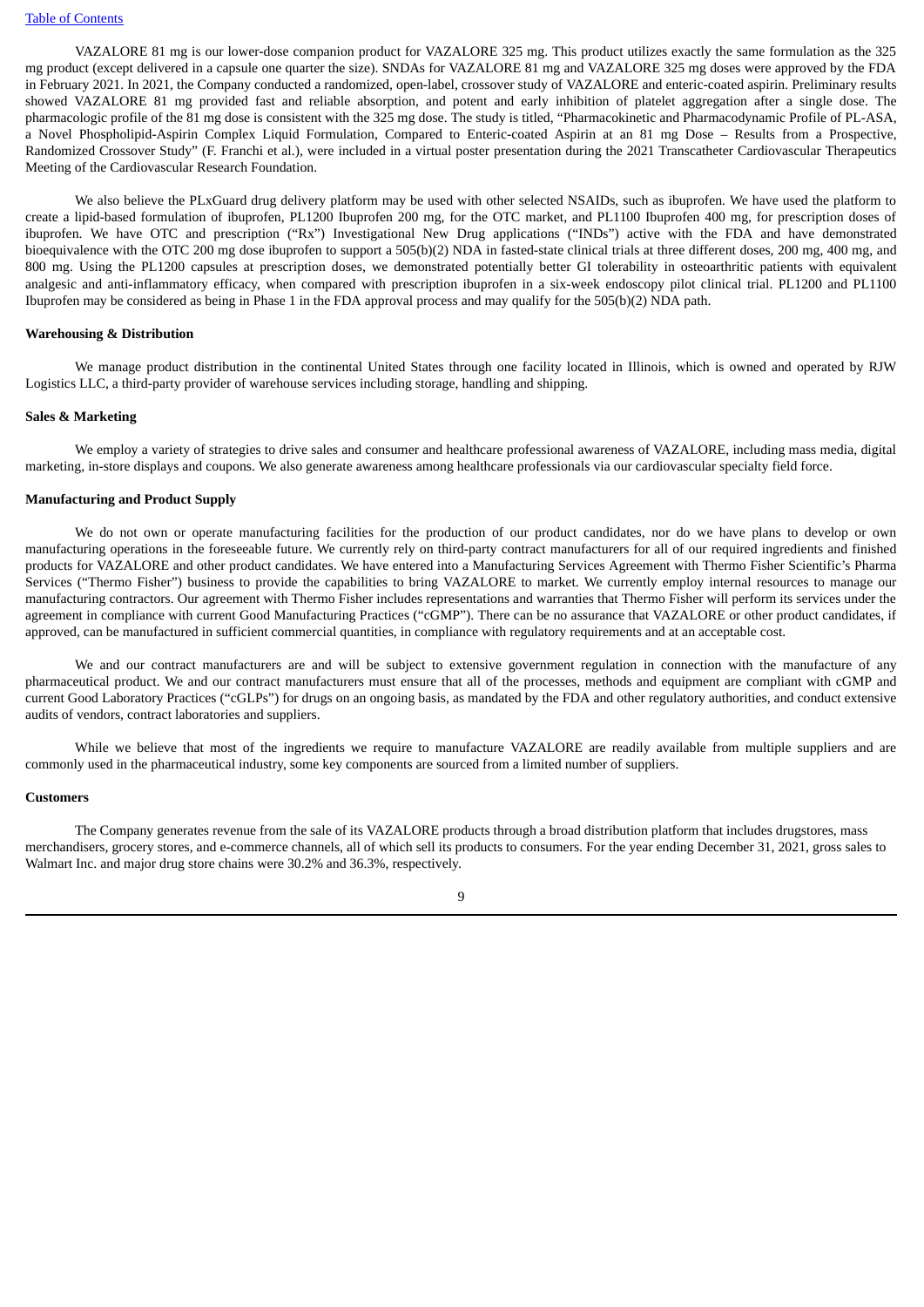# **Competition**

The pharmaceutical industry is characterized by rapidly advancing technologies, intense competition and a strong emphasis on proprietary products. We face competition and potential competition from a number of sources, including pharmaceutical and biotechnology companies, consumer goods companies, generic drug companies, drug delivery companies and academic and research institutions. We believe the key competitive factors that will affect the development and commercial success of our product candidates include the therapeutic efficacy, safety and tolerability profiles and cost. Many of our competitors have substantially greater financial, technical and human resources than we do, as well as more experience in the development of product candidates, obtaining FDA and other regulatory approvals of products, and the commercialization of those products. Consequently, our competitors may develop products that may be more effective, better tolerated and less costly than our product candidates. Our competitors may also be more successful in manufacturing and marketing their products than we are. We will also face competition in recruiting and retaining qualified personnel and establishing clinical trial sites and patient enrollment in clinical trials.

VAZALORE faces competition from many companies that sell OTC aspirin products. These include branded products from Bayer AG, Prestige Brands, Inc. (i.e., Bayer, Ecotrin, Goody's, BC Powder) and Foundation Consumer Healthcare, LLC (i.e., St. Joseph) and private label or store brands (e.g., CVS, Walgreens). Aspirin is sold in the United States for multiple uses. In addition to cardiovascular disease prevention and treatment, OTC aspirin may be used for the treatment of pain, inflammation and fever. There are two aspirin products for cardiovascular disease prevention that are approved by the FDA for prescription use owned by Innovida Pharmaceutique Inc. (i.e., Yosprala) and Espero BioPharma, Inc. (i.e., Durlaza) that are, to the best of our knowledge, not currently marketed in the U.S. There are a variety of aspirin and NSAID products in various stages of development in the United States and globally that represent potential competition when and if they become approved by the FDA and are commercialized. Companies and academic institutions involved include Takeda Pharmaceutical Company Limited, Oxford Pharmascience Group Plc, Antibe Therapeutics Inc. and The City College of New York. VAZALORE and other pain and inflammation product candidates such as PL1200 Ibuprofen will face competition from many firms. These include OTC and prescription products. Major competitors include GSK/Pfizer Inc. (i.e., Advil), Johnson & Johnson (i.e., MotrinIB, Tylenol), Bayer AG (i.e., Aleve) and private label or store brands (e.g., CVS, Walgreens).

The aspirin market is currently predominantly composed of generic products either branded (e.g. Bayer) or private label (e.g. CVS). VAZALORE is the only liquid-filled aspirin capsule product to be approved by the FDA. VAZALORE went through a different regulatory approval process than the current OTC aspirin products being marketed in the U.S. VAZALORE was approved under the 505(b)(2) NDA process and is currently the only OTC available aspirin-based product that successfully passed this rigorous process. We believe the clinical trials, which demonstrated better efficacy and safety, will assist us in differentiating VAZALORE from the competition. Other product candidates will undergo clinical trials to provide differentiation as part of their product development and commercialization.

#### **Intellectual Property**

Our success depends, in part, upon our ability to protect our core novel technology. To establish and protect our proprietary rights, we rely on a combination of patents, patent applications, trademarks, copyrights, trade secrets and know-how, license agreements, confidentiality procedures, nondisclosure agreements with third parties, employee disclosure and invention assignment agreements, and other contractual rights.

#### *Patent Portfolio*

We have developed our own patent applications that, as issued or if issued with claims as filed, will provide patent protection for VAZALORE 81 mg, VAZALORE 325 mg and other NSAID products, and will broaden the opportunity for new products to include many different drug classes. In the U.S., we have six patents issued from the "pH dependent carriers for targeted release of pharmaceuticals along the gastrointestinal tract, compositions therefrom *and making and using same*" family consisting of U.S. patent numbers 9216150, 9226892, 9730884, 10179104, 10646431 and 10786444 expiring on September 29, 2032. In China, we have been issued patent number ZL201280058596X expiring on September 28, 2032. In Hong Kong, we have been issued patent number HK1200098 expiring September 29, 2032. In Australia, we have been issued patent number 2012315545 expiring September 29, 2032. In Mexico, we have been issued patent numbers 340951 and 356017 expiring on September 29, 2032. In Japan, we have been issued patent numbers 6368645 and 6799504 expiring September 29, 2032. In India, we have been issued patent number 368047 expiring September 29, 2032. In Canada, we have been issued patent number 2850187 expiring September 29, 2032. In South Korea, we have been issued patent numbers 10-2162901 and 10-2188840 expiring September 29, 2032, and we have received a Notice of Allowance for additional claims. We have a pending application in Europe, which if issued, is expected to provide patent protection through September 29, 2032.

In March 2020, we filed a new patent application entitled *Pharmaceuticals Carriers Capable of pH Dependent Reconstitution and Methods for Making and Using Same* in the U.S. and may file in other international jurisdictions. If issued with claims as filed, this will provide additional patent protection for VAZALORE 81 mg, VAZALORE 325 mg, other NSAID products and new products to include many different drug classes with expiration in March 2041.

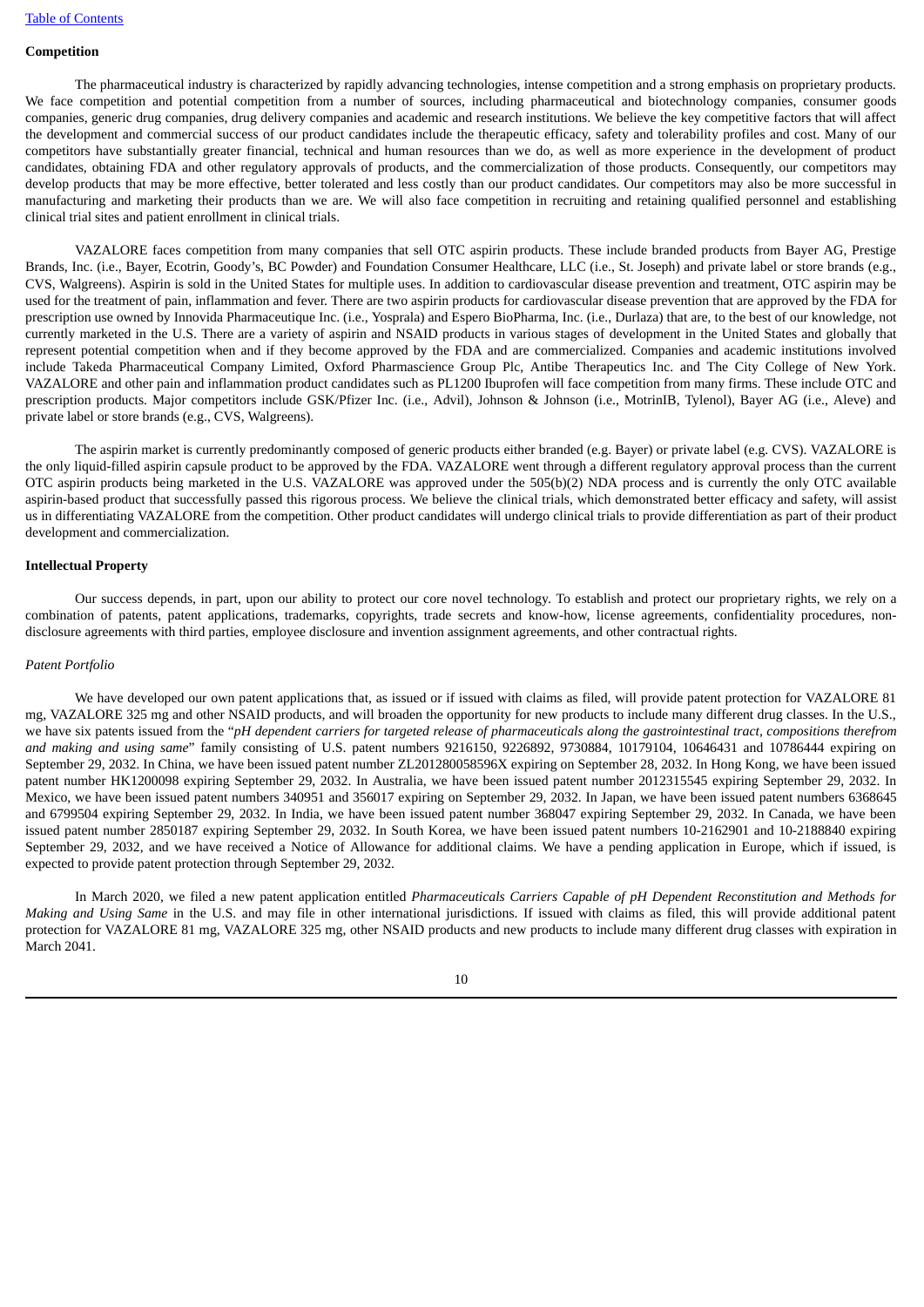On January 8, 2003, we entered into a worldwide, exclusive license agreement with The Board of Regents of the University of Texas System ("UT"), as described in more detail in the section herein titled "License Agreements—UT License Agreement", which was amended and restated on December 11, 2009, and subsequently amended on April 15, 2011 and on December 17, 2011 (as amended, the "UT License Agreement"). The patents inlicensed under the UT License Agreement constitute a part of our intellectual property. This family of patents includes composition of matter, methods of manufacturing and methods of treatment that provide protection for VAZALORE, PL1200 Ibuprofen and other NSAID product candidates in the United States and global markets. The following is a summary of the patents in-licensed under the UT License Agreement and their respective expiration dates:

- Compositions and methods for treating and/or ameliorating cancer, the onset of cancers or the symptoms of cancers includes one issued U.S. patent expiring on May 22, 2026, and five issued patents in Australia, Canada, China, Hong Kong and Singapore, expiring on August 2, 2024.
- Sterile preparations of phospholipids and anti-inflammatory pharmaceuticals and methods of making and using same includes five issued patents in Australia, Canada, India, Israel and Singapore, expiring on August 2, 2024.
- Purified phospholipid non-steroidal anti-inflammatory drug associated compositions and methods of preparing and using same includes one issued U.S. patent expiring on June 3, 2026 and two issued patents in Australia and Mexico, expiring on October 12, 2025.
- Methods and compositions employing formulations of lecithin oils and NSAIDs for protecting the gastrointestinal tract includes three issued U.S. patents, two of which expired on March 1, 2022 with one expiring on March 23, 2022.

U.S. patent numbers 10646431 and 10786444 "*pH dependent carriers for targeted release of pharmaceuticals along the gastrointestinal tract, compositions therefrom and making and using same*" have been submitted for listing in the FDA Orange Book (the "Orange Book"). As new patents are issued relative to FDA approved products such as VAZALORE 81 mg and 325 mg, they will be added to the Orange Book and, as new products are approved by the FDA, the relevant patents will be added to the Orange Book. The Orange Book lists patents that protect each drug. Patent listings and use codes are provided by the drug application owner, and the FDA is obliged to list them. In order for a generic drug manufacturer to win approval of a drug under the Drug Price Competition and Patent Term Restoration Act of 1984 (the "Hatch-Waxman Act"), the generic manufacturer must certify either that they will not launch their generic pharmaceutical product until after the expiration of the Orange Book-listed patent, that the patent is invalid and unenforceable, or that the generic product will not infringe the listed patent.

The term of individual patents depends upon the legal term for patents in the countries in which they are granted. In most countries, including the United States, the patent term is generally 20 years from the earliest claimed filing date of a non-provisional patent application in the applicable country. In the United States, a patent's term may, in certain cases, be lengthened by patent term adjustment, which compensates a patentee for administrative delays by the U.S. Patent and Trademark Office ("USPTO") in examining and granting a patent or may be shortened if a patent is terminally disclaimed over a commonly owned patent or a patent naming a common inventor and having an earlier expiration date. The Hatch-Waxman Act permits a patent term extension of up to five years beyond the expiration date of a U.S. patent as partial compensation for the length of time the drug is under regulatory review.

#### *License Agreements*

#### *UT License Agreement*

On January 8, 2003, we entered into the UT License Agreement. The patents in-licensed under this agreement constitute an important part of our intellectual property. This family of patents includes composition of matter, methods of manufacturing and methods of treatment that provide protection for VAZALORE, PL1200 Ibuprofen and other NSAID product candidates in the United States and in a number of global markets. Pursuant to the UT License Agreement, UT granted us an exclusive license under its patents and know-how related to their NSAID-phospholipid technology to develop and commercialize NSAID products for use anywhere in the world. Certain of the technology was developed with government funding, and the exclusivity of our license is therefore subject to certain retained rights of the U.S. federal government. We are responsible for the development and commercialization of the licensed products under the agreement. The UT License Agreement is in effect as to each of the licensed patents as long as the patents are valid. The UT License Agreement provides for milestone payments related to the first product to obtain regulatory approval to sell a licensed product, which milestone payments have been paid. The UT License Agreement provides for milestone payments based upon the aggregate revenue from the sale of all licensed products. There is a running royalty obligation in the low single digit range based upon net sales. If a product is commercialized by another company under a sublicense agreement with us, then UT receives a share of consideration received by us that is in the low double-digit range. There is a minimum annual royalty payment obligation. We are responsible for the prosecution and maintenance of the licensed patents at our expense and for the prosecution and control of any action for infringement related to any product that does, or may, compete with one of our marketed licensed products and any claim within a licensed patent that covers or relates to such marketed licensed product. In 2021, we paid milestones and royalties in the amount of approximately \$0.1 million.

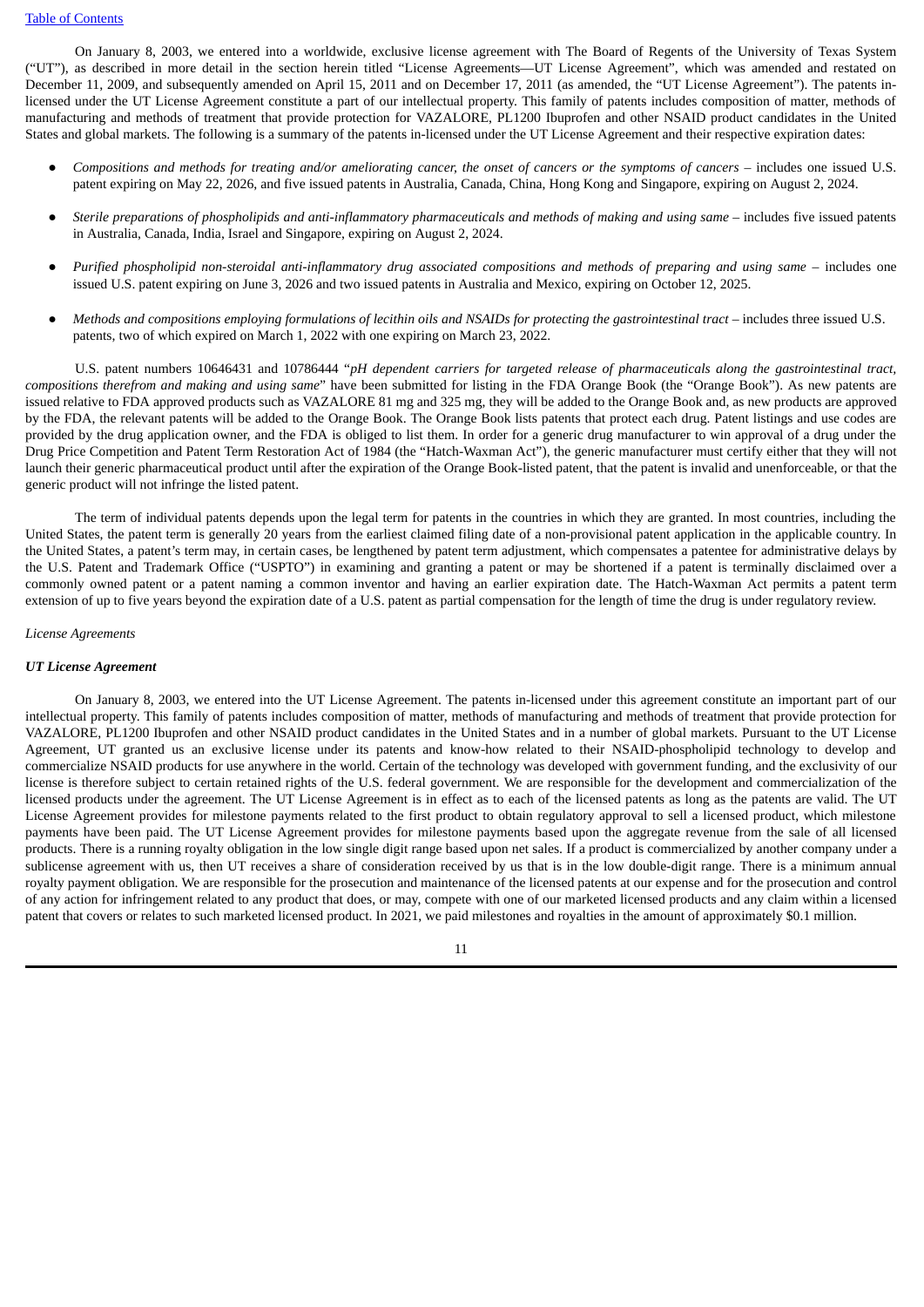# **Government Regulation**

Government authorities in the United States, at the federal, state and local level, in the European Union, and in other countries and jurisdictions extensively regulate, among other things, the research, development, testing, manufacture, including any manufacturing changes, packaging, storage, recordkeeping, labeling, advertising, promotion, distribution, marketing, import and export of pharmaceutical products such as those we are developing. The processes for obtaining regulatory approvals in the United States and in foreign countries and jurisdictions, along with subsequent compliance with applicable statutes and regulations, require the expenditure of substantial time and financial resources.

# *U.S. Drug Approval Process*

In the United States, the FDA regulates drugs under the federal Food, Drug, and Cosmetic Act (the "FDCA"), implementing regulations and other federal and state statutes and regulations. The process of obtaining regulatory approvals and the subsequent compliance with appropriate federal, state, local and foreign statutes and regulations requires the expenditure of substantial time and financial resources. Failure to comply with the applicable U.S. requirements at any time during the product development process, approval process or after approval may subject an applicant to a variety of administrative or judicial sanctions, such as the FDA's refusal to approve pending NDAs, withdrawal of an approval, imposition of a clinical hold, issuance of untitled or warning letters, product recalls, product seizures, total or partial suspension of production or distribution, injunctions, fines, refusals of government contracts, restitution, disgorgement or civil or criminal penalties.

The process required by the FDA before a drug may be marketed in the United States generally involves the following:

- completion of preclinical laboratory tests, animal studies and formulation studies in compliance with the FDA's cGLP regulations;
- submission to the FDA of an IND which must become effective before human clinical trials may begin;
- approval by an independent institutional review board ("IRB") at each clinical site before each trial may be initiated;
- performance of adequate and well-controlled human clinical trials in accordance with current good clinical practices ("cGCP") to establish the safety and efficacy of the proposed drug or biological product for each indication;
- submission to the FDA of an NDA:
- satisfactory completion of an FDA advisory committee review, if applicable;
- satisfactory completion of documentation of the manufacturing process and accompanying quality control system intended for raw materials, inprocess materials, and the finished dosage form suitable for administration;
- satisfactory completion of an FDA inspection of the manufacturing facility or facilities at which the product is produced to assess compliance with cGMP, and to assure that the facilities, methods and controls are adequate to preserve the drug's identity, strength, quality and purity; and
- FDA review and approval of the NDA.

### *Preclinical studies and submission of an IND*

Preclinical studies include laboratory evaluation of product chemistry, toxicity and formulation, as well as animal studies to assess a product's potential safety and efficacy. An IND sponsor must submit the results of the preclinical tests, together with manufacturing information, analytical data and any available clinical data or literature, among other things, to the FDA as part of an IND. Some preclinical testing may continue even after the IND is submitted. An IND automatically becomes effective 30 days after receipt by the FDA, unless during such 30-day period the FDA raises concerns or questions related to one or more proposed clinical trials and places the trial on a clinical hold. In such a case, the IND sponsor and the FDA must resolve any outstanding concerns before the clinical trial can begin. As a result, submission of an IND may not result in the FDA allowing clinical trials to commence.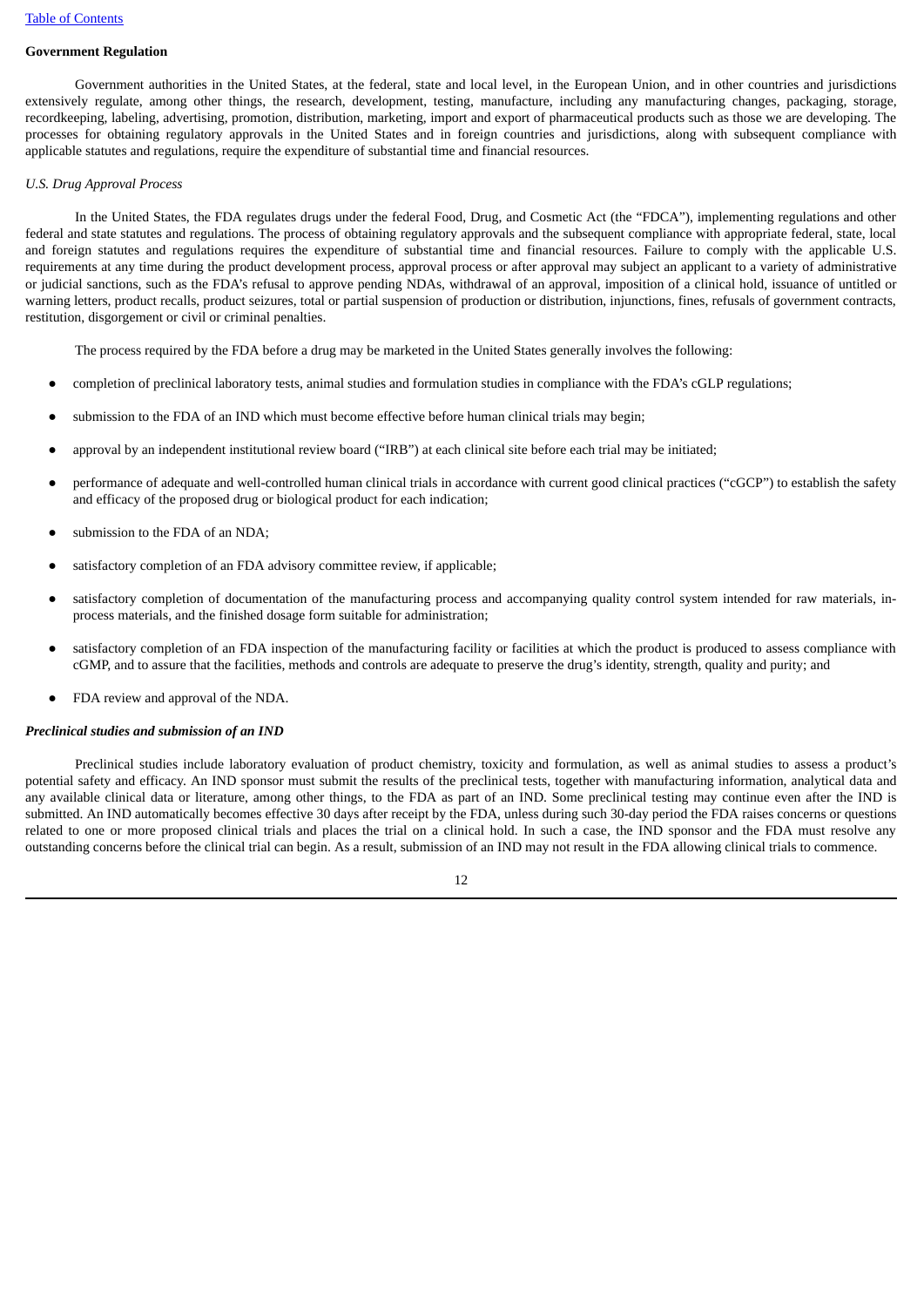# *Clinical trials*

Clinical trials involve the administration of the investigational new drug to human subjects under the supervision of qualified investigators in accordance with cGCP requirements, which include the requirement that all research subjects provide their informed consent (assent, if applicable) in writing for their participation in any clinical trial. Clinical trials are conducted under protocols detailing, among other things, the objectives of the study, the parameters to be used in monitoring safety and the effectiveness criteria to be evaluated. A protocol for each clinical trial and any subsequent protocol amendments must be submitted to the FDA as part of the IND. In addition, an IRB at each institution participating in the clinical trial must review and approve the plan for any clinical trial before it commences at that institution. Information about certain clinical trials must be submitted within specific timeframes to the National Institutes of Health for public dissemination on their ClinicalTrials.gov website.

Human clinical trials are typically conducted in three sequential phases, which may overlap or be combined:

- Phase 1: The drug is initially introduced into healthy human subjects or patients with the target disease or condition and tested for safety, dosage tolerance, absorption, metabolism, distribution, excretion and, if possible, to gain an early indication of its effectiveness.
- Phase 2: The drug is administered to a limited patient population to identify possible adverse effects and safety risks, to preliminarily evaluate the efficacy of the product for specific targeted diseases, and to determine dosage tolerance and optimal dosage.
- Phase 3: The drug is administered to an expanded patient population, generally at geographically dispersed clinical trial sites, in well-controlled clinical trials to generate enough data to statistically evaluate the efficacy and safety of the product for approval, to establish the overall risk-benefit profile of the product, and to provide adequate information for the labeling of the product. In most cases, the FDA requires two adequate and well controlled Phase 3 clinical trials to demonstrate the efficacy of the drug. A single Phase 3 trial with other confirmatory evidence may be sufficient in rare instances where the study is a large multicenter trial demonstrating internal consistency and a statistically persuasive finding of a clinically meaningful effect on mortality, irreversible morbidity or prevention of a disease with a potentially serious outcome and confirmation of the result in a second trial would be practically or ethically impossible.

Progress reports detailing the results of the clinical trials must be submitted at least annually to the FDA and more frequently if serious adverse events occur. Phase 1, Phase 2 and Phase 3 clinical trials may not be completed successfully within any specified period, or at all. Furthermore, the sponsor may suspend or terminate a clinical trial at any time on various grounds, including a finding that the clinical trial patients are being exposed to an unacceptable health risk. The FDA may order the temporary, or permanent, discontinuation of a clinical trial at any time, or impose other sanctions, if it believes that the clinical trial either is not being conducted in accordance with FDA requirements or presents an unacceptable risk to the clinical trial patients. Similarly, an IRB can suspend or terminate approval of a clinical trial at its institution if the clinical trial is not being conducted in accordance with the IRB's requirements or if the drug has been associated with unexpected serious harm to patients.

#### *Marketing approval*

Assuming successful completion of the required clinical testing, the results of the preclinical and clinical studies, together with detailed information relating to the product's chemistry, manufacture, controls and proposed labeling, among other things, are submitted to the FDA as part of an NDA requesting approval to market the product for one or more indications. In most cases, the submission of an NDA is subject to a substantial application user fee, which is typically increased annually. Under the new Prescription Drug User Fee Act guidelines that are currently in effect, the FDA has a goal of ten months from the date of the FDA's acceptance for filing of a standard non-priority NDA to review and act on the submission.

As a condition of NDA approval, the FDA also may require submission of a risk evaluation and mitigation strategy ("REMS") plan to mitigate any identified or suspected serious risks. The REMS plan could include medication guides, physician communication plans, assessment plans and elements to assure safe use, such as restricted distribution methods, patient registries or other risk minimization tools.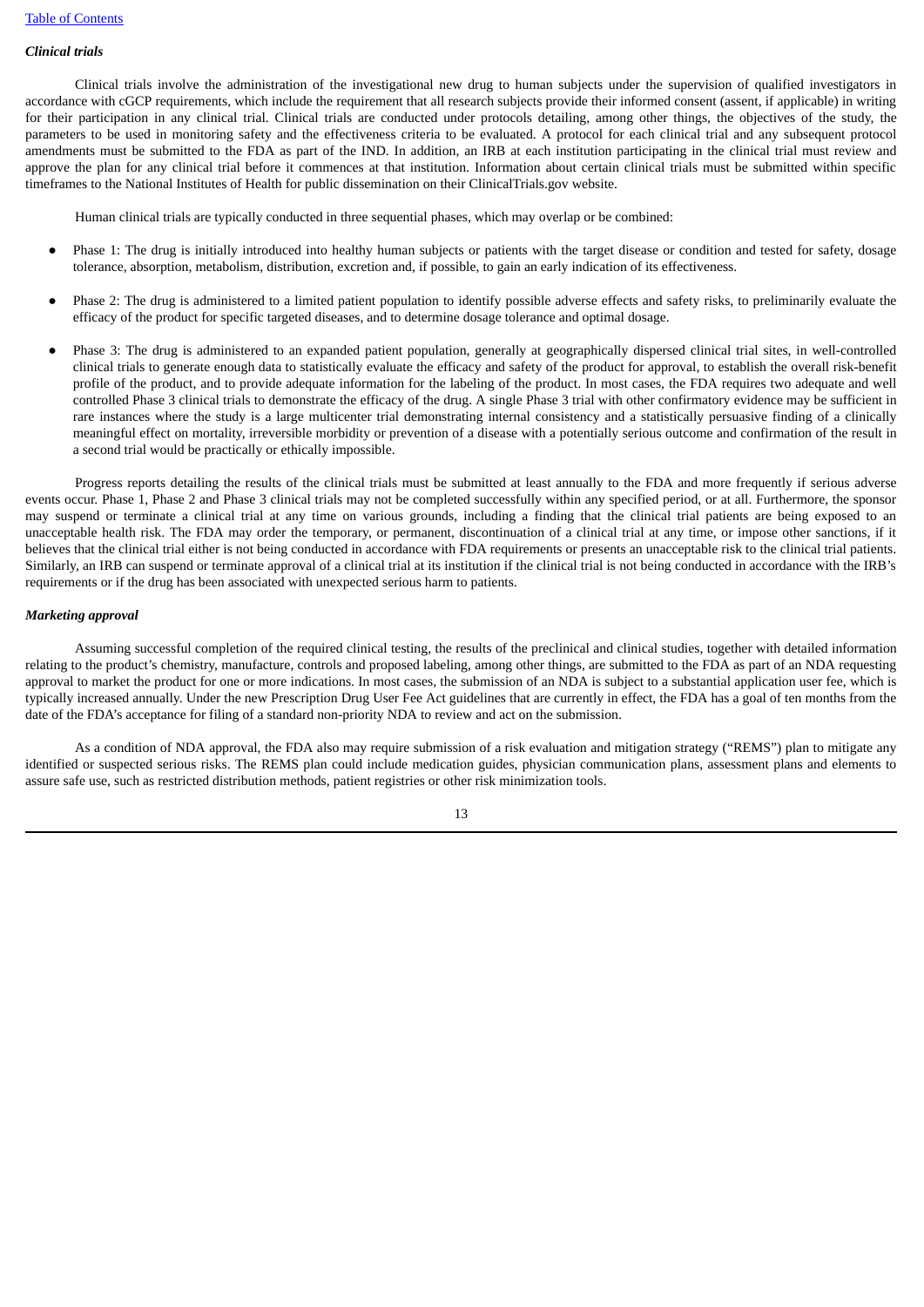The FDA conducts a preliminary review of all NDAs within the first 60 days after submission, before accepting them for filing, to determine whether they are sufficiently complete to permit substantive review. The FDA may request additional information rather than accept an NDA for filing. In this event, the application must be resubmitted with the additional information. The resubmitted application is also subject to review before the FDA accepts it for filing. Once the submission is accepted for filing, the FDA begins an in-depth substantive review. The FDA reviews an NDA to determine, among other things, whether the drug is safe and effective and whether the facility in which it is manufactured, processed, packaged or held meets standards designed to assure the product's continued safety, quality and purity. The FDA may refer an application for a novel drug to an advisory committee, which is a panel of independent experts, including clinicians and other scientific experts, that reviews, evaluates and provides a recommendation as to whether the application should be approved and under what conditions. The FDA is not bound by the recommendations of an advisory committee, but it considers such recommendations carefully when making decisions.

Before approving an NDA, the FDA typically will inspect the facility or facilities where the product is manufactured, which is not under the control of the product sponsor. The FDA will not approve an application unless it determines that the manufacturing processes and facilities are in compliance with cGMP requirements and adequate to assure consistent production of the product within required specifications. Additionally, before approving an NDA, the FDA will typically inspect one or more clinical sites to assure compliance with cGCP.

After the FDA evaluates the NDA and the manufacturing facilities, it issues either an approval letter or a complete response letter. A complete response letter generally outlines the deficiencies in the submission and may require substantial additional testing, or information, in order for the FDA to reconsider the application. The FDA has committed to reviewing such resubmissions in two or six months depending on the type of information included. Even with submission of this additional information, the FDA ultimately may decide that the application does not satisfy the regulatory criteria for approval. If, or when, those conditions have been met to the FDA's satisfaction, the FDA will issue an approval letter. An approval letter authorizes commercial marketing of the drug with specific prescribing information for specific indications.

Even if the FDA approves a product, it may limit the approved indications for use for the product, require that contraindications, warnings or precautions be included in the product labeling, require that post-approval studies, including Phase 4 clinical trials, be conducted to further assess a drug's safety after approval, require testing and surveillance programs to monitor the product after commercialization, or impose other conditions, including distribution restrictions or other risk management mechanisms, which can materially affect the potential market and profitability of the product. The FDA may prevent or limit further marketing of a product based on the results of post-marketing studies or surveillance programs. After approval, some types of changes to the approved product, such as adding new indications, manufacturing changes and additional labeling claims, are subject to further testing requirements and FDA review and approval.

# *Post-approval requirements*

Drugs manufactured or distributed pursuant to FDA approvals are subject to pervasive and continuing regulation by the FDA, including, among other things, requirements relating to recordkeeping, periodic reporting, product sampling and distribution, advertising and promotion and reporting of adverse experiences with the product. After approval, most changes to the approved product, such as adding new indications or other labeling claims, are subject to prior FDA review and approval. There also are continuing, annual user fee requirements for any marketed products and the establishments at which such products are manufactured, as well as new application fees for supplemental applications with clinical data.

The FDA may impose a number of post-approval requirements as a condition of approval of an NDA. For example, the FDA may require postmarketing testing, including Phase 4 clinical trials, and surveillance to further assess and monitor the product's safety and effectiveness after commercialization.

In addition, drug manufacturers and other entities involved in the manufacture and distribution of approved drugs are required to register their establishments with the FDA and state agencies, and are subject to periodic unannounced inspections by the FDA and these state agencies to determine compliance with cGMP requirements. Changes to the manufacturing process are strictly regulated and often require prior FDA approval before being implemented. FDA regulations also require investigation and correction of any deviations from cGMP and impose reporting and documentation requirements upon the sponsor and any third-party manufacturers that the sponsor may decide to use. Accordingly, manufacturers must continue to expend significant time, money and effort in the area of production and quality control to maintain cGMP compliance.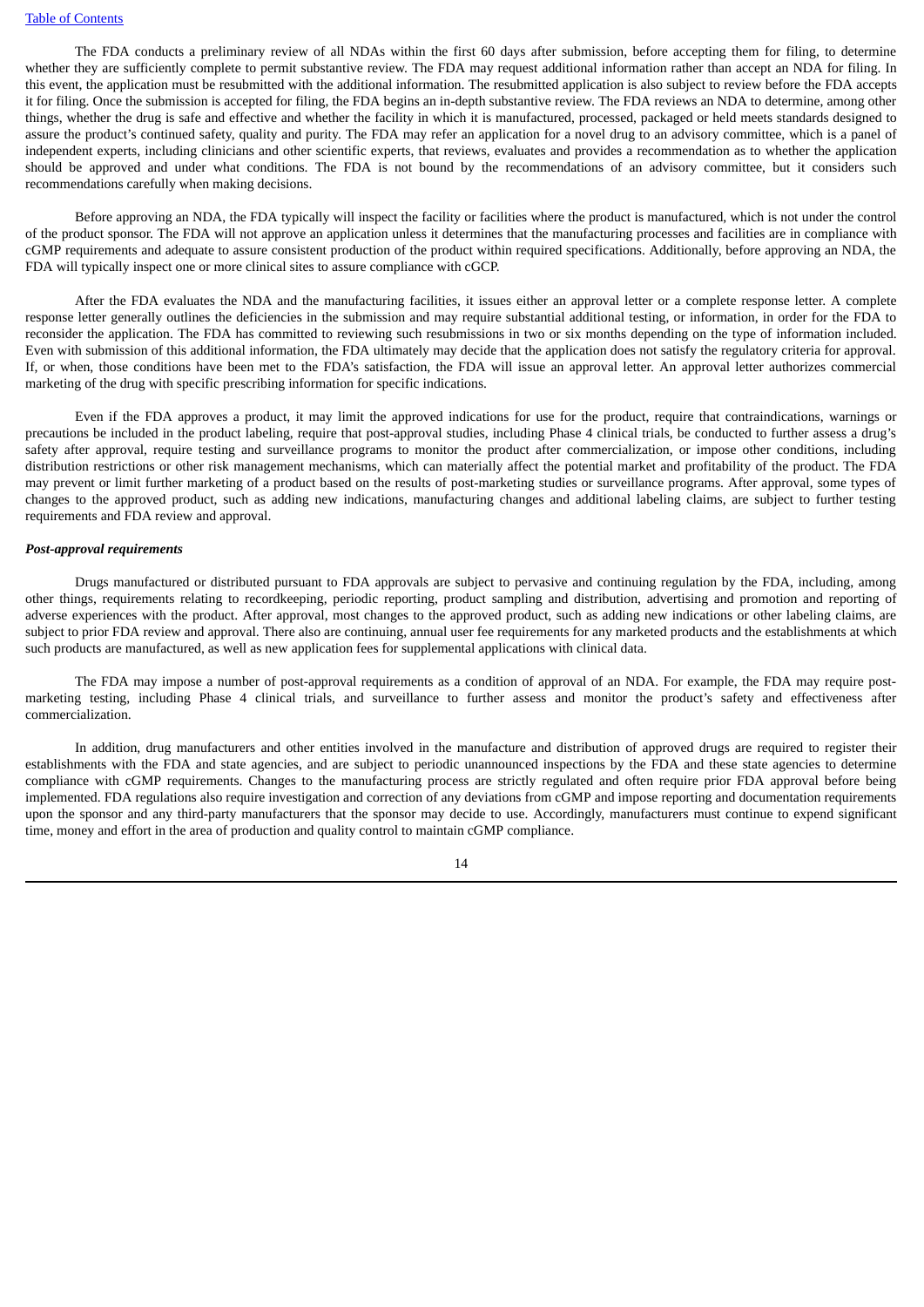Once an approval is granted, the FDA may withdraw the approval if compliance with regulatory requirements and standards is not maintained or if problems occur after the product reaches the market. Later discovery of previously unknown problems with a product, including adverse events of unanticipated severity or frequency, or with manufacturing processes, or failure to comply with regulatory requirements, may result in revisions to the approved labeling to add new safety information, imposition of post-market studies or clinical trials to assess new safety risks, or imposition of distribution or other restrictions under a REMS program. Other potential consequences include, among other things:

- restrictions on the marketing or manufacturing of the product, complete withdrawal of the product from the market or product recalls;
- fines, untitled or warning letters or holds on post-approval clinical trials;
- refusal of the FDA to approve pending NDAs or supplements to approved NDAs, or suspension or revocation of product license approvals;
- product seizure or detention, or refusal to permit the import or export of products; or
- injunctions or the imposition of civil or criminal penalties.

The FDA strictly regulates marketing, labeling, advertising and promotion of products that are placed on the market. Drugs may be promoted only for the approved indications and in accordance with the provisions of the approved label, although doctors may prescribe drugs for off-label purposes. The FDA and other agencies actively enforce the laws and regulations prohibiting the promotion of off-label uses, and a company that is found to have improperly promoted off-label uses may be subject to significant liability. In addition, the distribution of prescription pharmaceutical products is subject to the Prescription Drug Marketing Act which regulates the distribution of drugs and drug samples at the federal level, and sets minimum standards for the registration and regulation of drug distributors by the states. In addition, prescription drug manufacturers in the United States must comply with applicable provisions of the Drug Supply Chain Security Act and provide and receive product tracing information, maintain appropriate licenses, ensure they only work with other properly licensed entities, and have procedures in place to identify and properly handle suspect and illegitimate products.

## *Section 505(b)(2) NDAs*

Most drug products obtain FDA marketing approval pursuant to an NDA or an abbreviated new drug application ("ANDA"). A third alternative is a special type of NDA, commonly referred to as a Section 505(b)(2) NDA, which enables the applicant to rely, in part, on FDA's prior findings of safety and/or effectiveness for a similar product or published literature in support of its application.

505(b)(2) NDAs often provide an alternate path to FDA approval for new or improved formulations or new uses of previously approved products. Section 505(b)(2) permits the filing of an NDA where at least some of the information required for approval comes from studies not conducted by, or for, the applicant and for which the applicant has not obtained a right of reference. If the 505(b)(2) applicant can establish that reliance on the FDA's prior findings of safety and/or effectiveness is scientifically appropriate, it may eliminate the need to conduct certain preclinical or clinical studies of the new product. The FDA may also require companies to perform additional studies or measurements to support the change from the approved product. The FDA may then approve the new product candidate for all, or some, of the indications for which the referenced product has been approved, as well as for any new indication sought by the Section 505(b)(2) applicant.

# *Hatch-Waxman exclusivity*

Marketing exclusivity provisions under the FDCA can delay the submission or the approval of certain applications for competing products. The FDCA provides a five-year period of non-patent exclusivity within the United States to the first applicant to gain approval of an NDA for a new chemical entity. A drug is a new chemical entity ("NCE") if the FDA has not previously approved any other new drug containing the same active moiety, which is the molecule or ion responsible for the action of the drug substance. During the NCE exclusivity period, the FDA may not accept for review an ANDA or a 505(b)(2) NDA submitted by another company that references the previously approved drug. However, an ANDA or 505(b)(2) NDA may be submitted after four years if it contains a certification of patent invalidity or non-infringement (a Paragraph IV certification). If the ANDA or 505(b)(2) applicant has provided a Paragraph IV certification to the FDA, the applicant must also send notice of the Paragraph IV certification to the NDA and patent holders once the ANDA has been accepted for filing by the FDA. The NDA and patent holders may then initiate a patent infringement lawsuit in response to the notice of the Paragraph IV certification. The filing of a patent infringement lawsuit within 45 days of the receipt of a Paragraph IV certification automatically prevents the FDA from approving the ANDA until the earlier of 30 months, expiration of the patent, settlement of the lawsuit, or a decision in the infringement case that is favorable to the ANDA applicant.

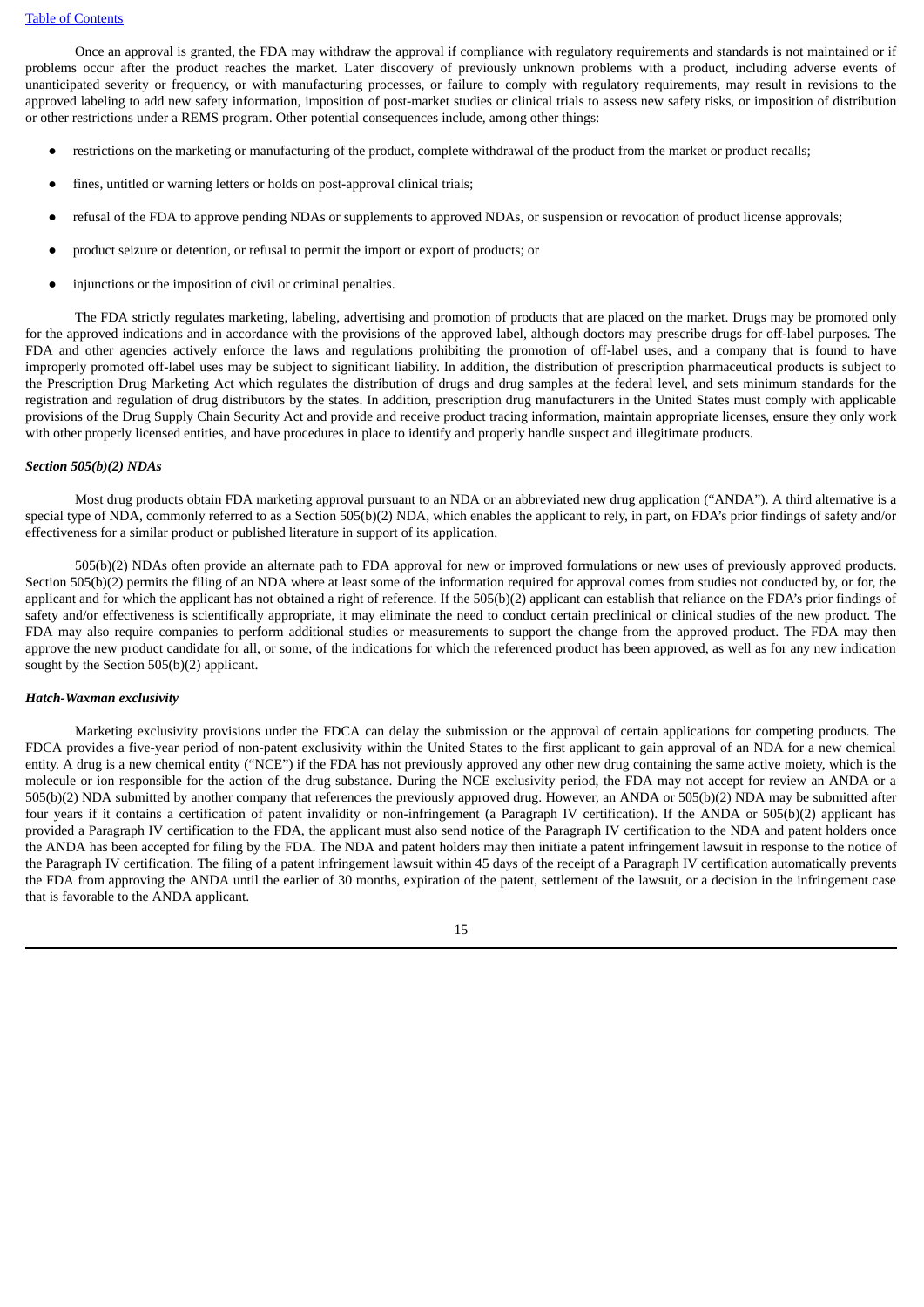The FDCA also provides three years of marketing exclusivity for an NDA, 505(b)(2) NDA or supplement to an existing NDA or 505(b)(2) NDA if new clinical investigations, other than bioavailability studies, that were conducted or sponsored by the applicant, are deemed by the FDA to be essential to the approval of the application, for example, for new indications, dosages, strengths or dosage forms of an existing drug. This three-year exclusivity covers only the conditions of use associated with the new clinical investigations and, as a general matter, does not prohibit the FDA from approving ANDAs or 505(b)(2) NDAs for generic versions of the original, unmodified drug product. Five-year and three-year exclusivity will not delay the submission or approval of a full NDA. However, an applicant submitting a full NDA would be required to conduct or obtain a right of reference to all of the preclinical studies and adequate and well-controlled clinical trials necessary to demonstrate safety and effectiveness.

# *NDA vs. OTC Monograph products*

OTC drugs can be brought to market via two routes: the NDA approval process and the OTC monograph process. A drug product is eligible to be brought to market via the OTC monograph process if it is not a new drug, and the drug product meets the FDA's established conditions for general recognition of safety and effectiveness ("GRASE"). The OTC drug monographs are a kind of "rule book" of conditions for each therapeutic category covering acceptable ingredients, uses (indications), doses, formulations, labeling, and testing.

The OTC Drug Review is a three-phase public rulemaking process established by the FDA to evaluate the safety and effectiveness of OTC drug products marketed in the United States prior to May 11, 1972. The three-phase rulemaking process can be summarized as follows:

1) Advisory Review Panel — Advisory review panel appointed by the FDA analyzes data available on OTC drug active ingredients to determine if the active ingredients can be classified as GRASE, not GRASE, or insufficient data are available. Results of the advisory review panel's analyses are published in the Federal Register as an Advance Notice for Proposed Rulemaking ("ANPR").

2) Tentative Final Monograph — After the FDA reviews the advisory review panel's findings, as well as additional data that may have become available and the public's comments, the FDA publishes its conclusions in the Federal Register as a Proposed Rule also called a Tentative Final Monograph ("TFM").

3) Final Monograph — After publication of the TFM, a period of time is allotted for interested parties to submit comments or data in response to the FDA's proposal. The final regulations in the form of drug monographs provide a standard for GRASE OTC drug products.

If a product deviates from the conditions under the TFM or final monograph and was not marketed before May 1972, then the drug product is considered a new drug and requires an NDA to be legally marketed. Aspirin was classified into the therapeutic class for Internal Analgesic, Antipyretic, and Antirheumatic Drug Products ("IAAA"). The ANPR was published in 1977, and in 1988, the FDA published the TFM for IAAA. The IAAA TFM recommends appropriate labeling, including therapeutic indications, dosage instructions, and warnings about side effects and ways of preventing misuse. Although it has been updated and amended since its original publication, the IAAA monograph has not been finalized.

Differences between the NDA approval process and the OTC monograph process are listed below.

| <b>NDA Approval Process</b>                                                                   | <b>OTC Monograph Process</b>                                                                                                                                                                               |
|-----------------------------------------------------------------------------------------------|------------------------------------------------------------------------------------------------------------------------------------------------------------------------------------------------------------|
| Pre-market approval — FDA review and approves formulation<br>and labeling prior to marketing. | No pre-market approval — FDA sets forth specific conditions for GRASE, or in the case<br>of a developing monograph, sets forth conditions that allow for continued marketing<br>pending a final monograph. |
| Confidential filing                                                                           | Public process                                                                                                                                                                                             |
| Drug-product specific                                                                         | Active ingredient-specific and evaluated by OTC drug category                                                                                                                                              |
| May require a user fee                                                                        | No user fees                                                                                                                                                                                               |
| Potential for marketing exclusivity                                                           | No marketing exclusivity                                                                                                                                                                                   |
| FDA review timelines                                                                          | Manufacturers responsible for ensuring compliant product with no FDA-mandated review<br>(either pre- or post-market)                                                                                       |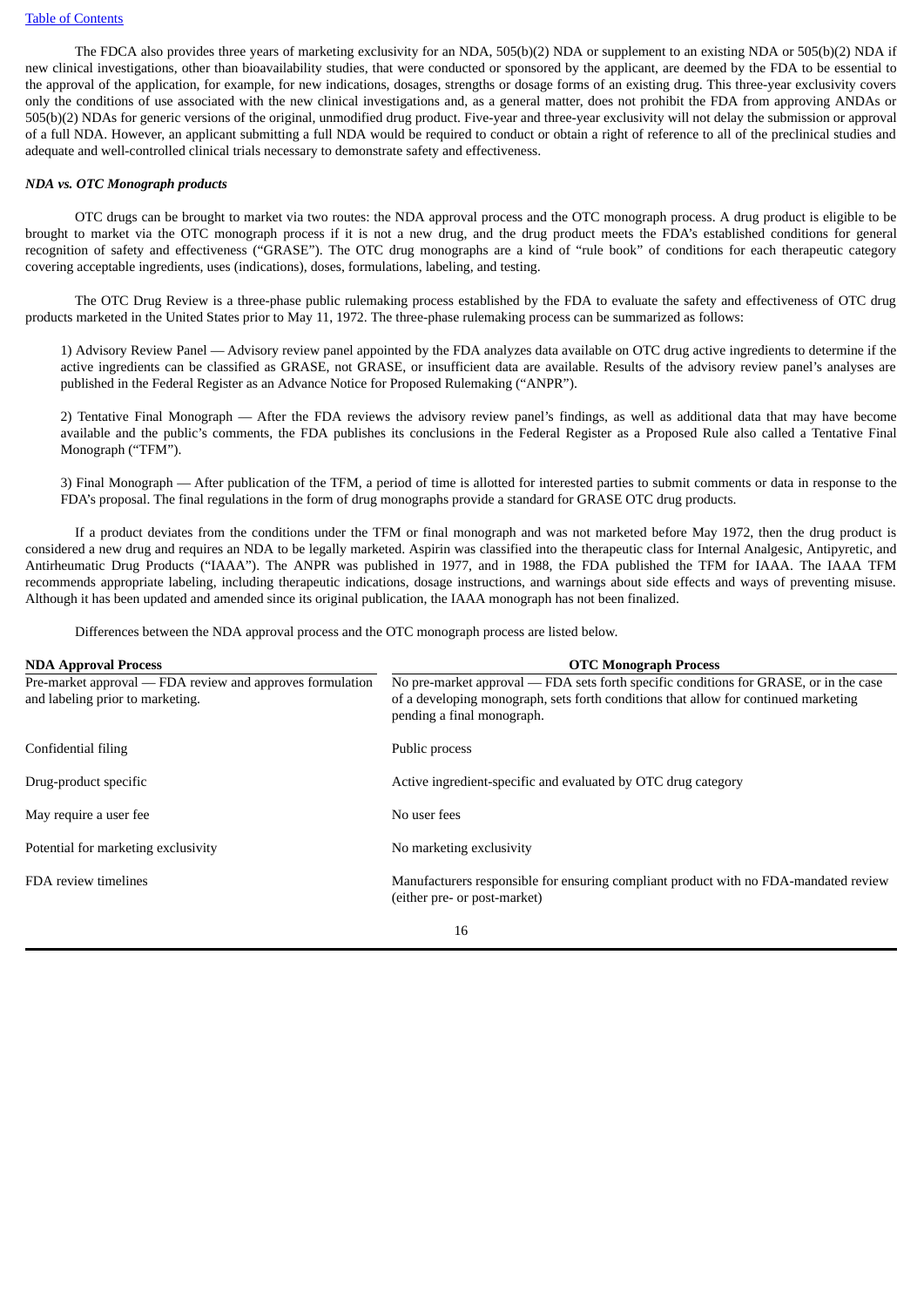## Table of [Contents](#page-2-0)

| May require clinical studies, including studies on label<br>comprehension and actual use | Generally does not require clinical studies. Label comprehension and actual use studies are<br>not required for ingredients already covered by a final or tentative final monograph. |
|------------------------------------------------------------------------------------------|--------------------------------------------------------------------------------------------------------------------------------------------------------------------------------------|
| Approved labeling is unique to the drug                                                  | Labeling is defined by the monograph. Once marketed, FDA can review the complete<br>labeling at any time to determine whether it is truthful or misleading.                          |
| Approved NDA is "license" to market                                                      | Final monograph is open to anyone                                                                                                                                                    |
| Trade name reviewed prior to marketing                                                   | No review of trade name prior to marketing. Once marketed, FDA can review the trade<br>name at any time.                                                                             |

VAZALORE is the only NDA-approved OTC liquid-filled aspirin product available. Approval of the VAZALORE NDA granted VAZALORE labeling similar to that of monograph aspirin products.

# *Professional Labeling*

Although the IAAA TFM has not been finalized for OTC use, final regulations for the professional labeling of aspirin were published in 1988. Professional labeling is labeling that provides specific information to health professionals for uses not included in OTC drug labeling. Professional labeling can be provided solely to healthcare professionals. Professional labeling may not be used on consumer products or on consumer-directed labeling. Under the IAAA regulations for professional labeling of aspirin, patients can only use aspirin for cardiovascular-related uses when directed to do so by a physician.

Professional labeling for aspirin includes the following indications:

- Vascular Indications (Ischemic Stroke, Transient Ischemic Attack, Acute Myocardial Infarction ("MI"), Prevention of Recurrent MI, Unstable Angina *Pectoris, and Chronic Stable Angina Pectoris)*: Aspirin is indicated to: (1) reduce the combined risk of death and nonfatal stroke in patients who have had ischemic stroke or transient ischemia of the brain due to fibrin platelet emboli, (2) reduce the risk of vascular mortality in patients with a suspected acute MI, (3) reduce the combined risk of death and nonfatal MI in patients with a previous MI or unstable angina pectoris, and (4) reduce the combined risk of MI and sudden death in patients with chronic stable angina pectoris.
- Revascularization Procedures (Coronary Artery Bypass Graft ("CABG"), Percutaneous Transluminal Coronary Angioplasty ("PTCA"), and Carotid *Endarterectomy)*: Aspirin is indicated in patients who have undergone revascularization procedures (i.e., CABG, PTCA, or carotid endarterectomy) when there is a preexisting condition for which aspirin is already indicated.
- Rheumatologic Disease Indications (Rheumatoid Arthritis, Juvenile Rheumatoid Arthritis, Spondyloarthropathies, Osteoarthritis, and the Arthritis *and Pleurisy of Systemic Lupus Erythematosus (*"*SLE*"*))*: Aspirin is indicated for the relief of the signs and symptoms of rheumatoid arthritis, juvenile rheumatoid arthritis, osteoarthritis, spondyloarthropathies, and arthritis and pleurisy associated with SLE.

#### *FDA Oversight vs. FTC Oversight*

Since 1971, the FDA and the Federal Trade Commission (the "FTC") have had a Memorandum of Understanding in place, which dictates that the FDA has primary responsibility over OTC drug labeling, while the FTC has primary responsibility over OTC drug advertising.

|             | Rx              | <b>OTC</b>      |
|-------------|-----------------|-----------------|
| Products    | <b>Products</b> | <b>Products</b> |
| Labeling    | <b>FDA</b>      | <b>FDA</b>      |
| Advertising | <b>FDA</b>      | <b>FTC</b>      |

For an NDA-approved product, OTC labeling, including the labeling on the box, must be submitted to the FDA for review and approval prior to distribution. As indicated above, this is different from monograph products, which are not subjected to the FDA's labeling review and approval processes prior to launching to market. Advertising for OTC products is under the purview of the FTC. Promotional material (including print, radio, and/or TV) is not required to be submitted to the FTC prior to distribution, unlike Rx promotional materials submitted to the FDA.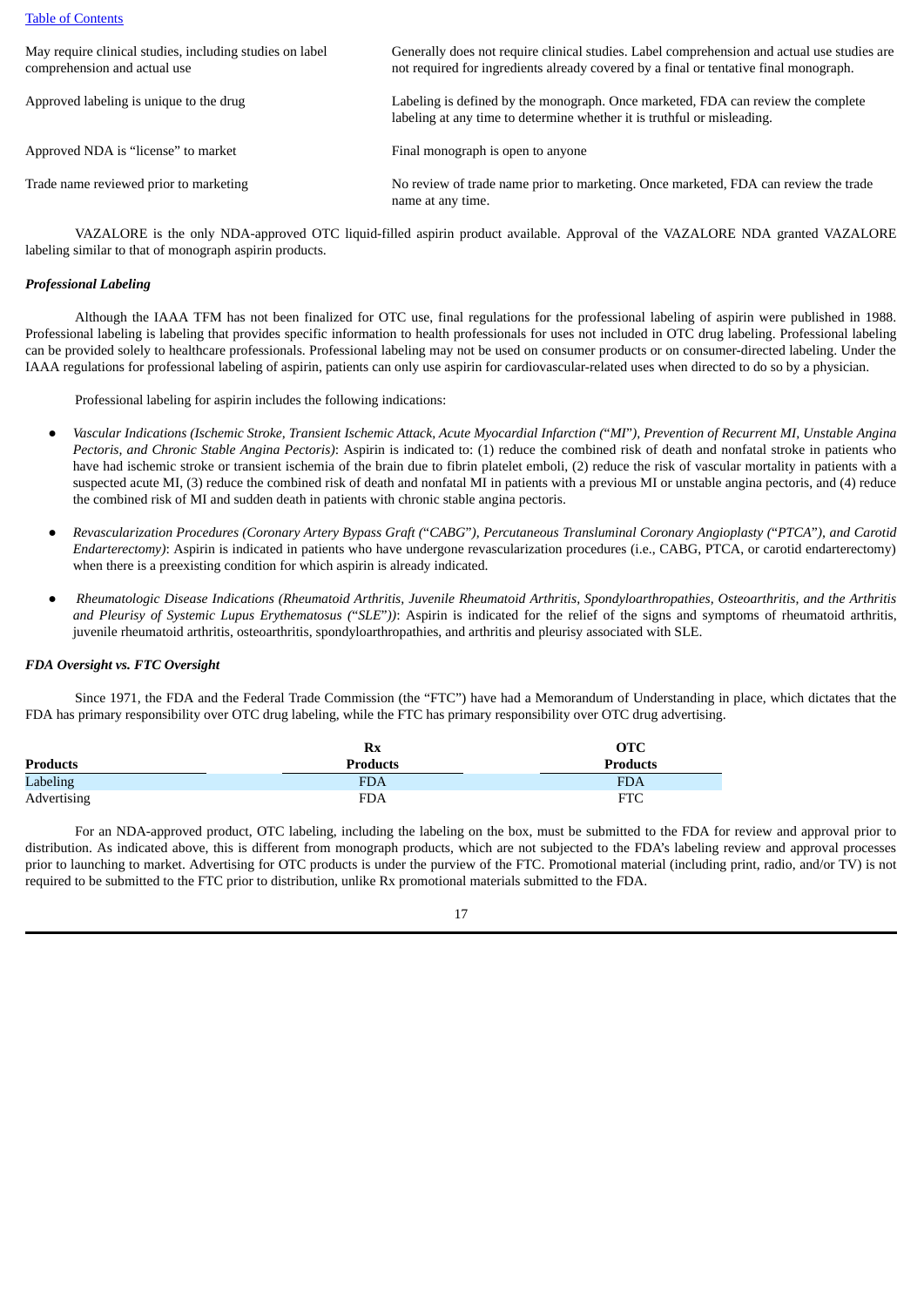Under FTC regulations, claims in advertisements, including OTC medicine advertisements, must be truthful, substantiated, and cannot be misleading or unfair.

Advertisers must have substantiation that all objective express and implied claims in advertising are true before making the claims. The standard for substantiation of health claims is "competent and reliable scientific evidence." For drug claims, competent and reliable scientific evidence generally has been interpreted as requiring at least one or two adequate and well-controlled human clinical studies of the product, or of an essentially equivalent product, that conform to acceptable designs and protocols and whose results, when considered in light of the entire body of relevant and reliable scientific evidence, are sufficient to substantiate that the representation is true.

Beyond FTC regulation of advertising, industry self-regulation plays an important role. The National Advertising Division ("NAD") of the Council of Better Business Bureaus reviews advertising complaints by competitors. NAD generally applies the same standard as the FTC. If NAD determines that the substantiation does not support the claims or that it is otherwise false and misleading, it will recommend that the advertiser revise or discontinue the advertisement. If the advertiser does not agree to do so, NAD will forward the case to the FTC or the FDA for review.

#### *Foreign Regulatory Approval Process*

In order to market any product outside of the United States, we would need to comply with numerous and varying regulatory requirements of other countries and jurisdictions regarding quality, safety and efficacy and governing, among other things, clinical trials, marketing authorization, commercial sales and distribution of our products. The cost of establishing a regulatory compliance system for numerous varying jurisdictions can be very significant. Whether or not we obtain FDA approval for a product, we would need to obtain the necessary approvals by the comparable foreign regulatory authorities before we can commence clinical trials or marketing of the product in foreign countries and jurisdictions. Although many of the issues discussed above with respect to the United States apply similarly in the context of the European Union, the approval process varies between countries and jurisdictions and can involve additional product testing and additional administrative review periods. The time required to obtain approval in other countries and jurisdictions might differ from and be longer than that required to obtain FDA approval. Regulatory approval in one country or jurisdiction does not ensure regulatory approval in another, but a failure or delay in obtaining regulatory approval in one country or jurisdiction may negatively impact the regulatory process in others.

Pursuant to the European Clinical Trials Directive, a system for the approval of clinical trials in the European Union has been implemented through national legislation of the member states. Under this system, we must obtain approval from both the competent national authority of a European Union member state in which the clinical trial is to be conducted, and a favorable opinion from the competent ethics committee. Our clinical trial application must be accompanied by an investigational medicinal product dossier with supporting information prescribed by the European Clinical Trials Directive and corresponding national laws of the member states and further detailed in applicable guidance documents.

To obtain marketing approval of a drug under European Union regulatory systems, we may submit a Marketing Authorization Application ("MAA") either under a centralized or decentralized procedure. The centralized procedure provides for the grant of a single marketing authorization by the European Commission that is valid for all European Union member states. The centralized procedure is compulsory for specific products, including medicines produced by certain biotechnological processes, products designated as orphan medicinal products, advanced therapy products and products with a new active substance indicated for the treatment of certain diseases. For products with a new active substance indicated for the treatment of other diseases and products that are highly innovative or for which a centralized process is in the interest of patients, the centralized procedure may be optional. Under the centralized procedure, the Committee for Medicinal Products for Human Use (the "CHMP") established at the European Medicines Agency (the "EMA") is responsible for conducting the initial assessment of a drug. The CHMP also is responsible for several post-authorization and maintenance activities, such as the assessment of modifications or extensions to an existing marketing authorization. Under the centralized procedure in the European Union, the maximum timeframe for the evaluation of an MAA is 210 days, excluding clock stops, when additional information or written or oral explanation is requested by the CHMP but has not yet been provided. Accelerated evaluation might be granted by the CHMP in exceptional cases, when a medicinal product is of major interest from the point of view of public health and in particular from the viewpoint of therapeutic innovation. In this circumstance, the EMA ensures that the opinion of the CHMP is given within 150 days.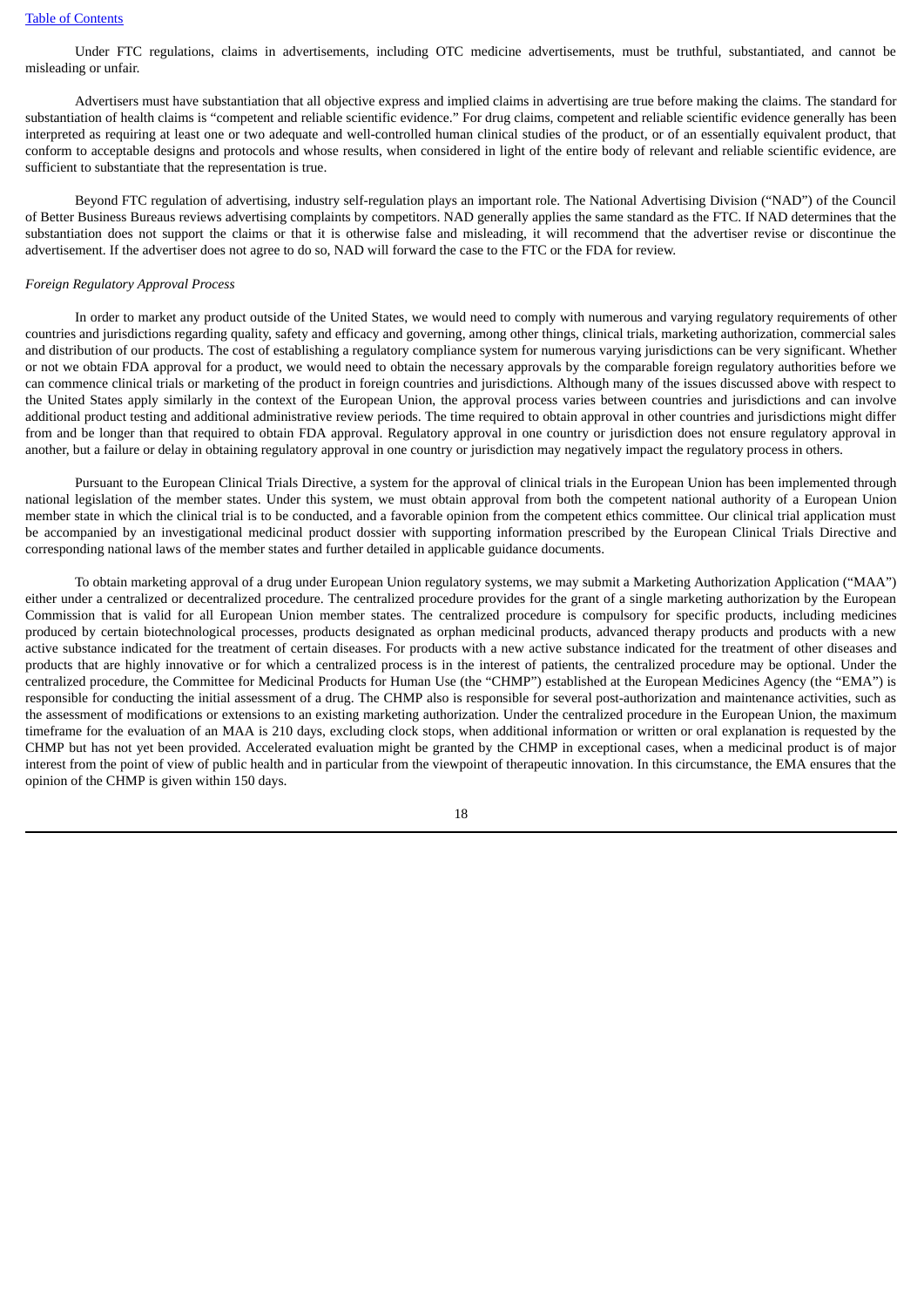The decentralized procedure is available to applicants who wish to market a product in various European Union member states where such product has not previously received marketing approval in any European Union member state. The decentralized procedure provides for approval by one or more other, or concerned, member states of an assessment of an application performed by one member state designated by the applicant, known as the reference member state. Under this procedure, an applicant submits an application based on identical dossiers and related materials, including a draft summary of product characteristics, and draft labeling and package leaflet, to the reference member state and concerned member states. The reference member state prepares a draft assessment report and drafts of the related materials within 120 days after receipt of a valid application. Within 90 days of receiving the reference member state's assessment report and related materials, each concerned member state must decide whether to approve the assessment report and related materials.

If a member state cannot approve the assessment report and related materials on the grounds of potential serious risk to public health, the disputed points are subject to a dispute resolution mechanism and may eventually be referred to the European Commission, whose decision is binding on all member states.

In the European Union, new chemical entities qualify for eight years of data exclusivity upon marketing authorization and an additional two years of market exclusivity. This data exclusivity, if granted, prevents regulatory authorities in the European Union from referencing the innovator's data to assess a generic (abbreviated) application for eight years, after which generic marketing authorization can be submitted, and the innovator's data may be referenced, but not approved for two years. The overall ten-year period will be extended to a maximum of eleven years if, during the first eight years of those ten years, the marketing authorization holder obtains an authorization for one or more new therapeutic indications which, during the scientific evaluation prior to their authorization, are held to bring a significant clinical benefit in comparison with existing therapies. Even if a compound is considered to be a new chemical entity and the sponsor is able to gain the prescribed period of data exclusivity, another company nevertheless could also market another version of the drug if such company can complete a full MAA with a complete database of pharmaceutical test, preclinical tests and clinical trials and obtain marketing approval of its product.

#### *Pharmaceutical Coverage, Pricing and Reimbursement*

Significant uncertainty exists as to the coverage and reimbursement status of any drug products for which we may obtain regulatory approval. Sales of any of our product candidates, if approved, will depend, in part, on the extent to which the costs of the products will be covered by third-party payors, including government health programs such as Medicare and Medicaid, commercial health insurers and managed care organizations. The process for determining whether a third-party payor will provide coverage for a drug product typically is separate from the process for setting the price of a drug product or for establishing the reimbursement rate that a payor will pay for the drug product once coverage is approved. Third-party payors may limit coverage to specific drug products on an approved list, also known as a formulary, which might not include all of the approved drugs for a particular indication.

In order to secure coverage and reimbursement for any product that might be approved for sale, we may need to conduct expensive pharmacoeconomic studies in order to demonstrate the medical necessity and cost-effectiveness of the product, in addition to the costs required to obtain FDA or other comparable regulatory approvals. Whether or not we conduct such studies, our product candidates may not be considered medically necessary or cost-effective. A third-party payor's decision to provide coverage for a drug product does not imply that an adequate reimbursement rate will be approved. Third party reimbursement may not be sufficient to enable us to maintain price levels high enough to realize an appropriate return on our investment in product development.

The containment of healthcare costs has become a priority of federal, state and foreign governments, and the prices of drugs have been a focus in this effort. Third-party payors are increasingly challenging the prices charged for medical products and services, examining the medical necessity and reviewing the cost-effectiveness of drug products and medical services and questioning safety and efficacy. If these third-party payors do not consider our products to be cost-effective compared to other available therapies, they may not cover our products after FDA approval or, if they do, the level of payment may not be sufficient to allow us to sell our products at a profit. The U.S. government, state legislatures and foreign governments have shown significant interest in implementing cost-containment programs to limit the growth of government-paid healthcare costs, including price controls, restrictions on reimbursement and requirements for substitution of generic products for branded prescription drugs. Adoption of such controls and measures, and tightening of restrictive policies in jurisdictions with existing controls and measures, could limit payments for pharmaceuticals such as our drug product candidates and could adversely affect our net revenue and results.

Pricing and reimbursement schemes vary widely from country to country. Some countries provide that drug products may be marketed only after a reimbursement price has been agreed. Some countries may require the completion of additional studies that compare the cost-effectiveness of a particular product candidate to currently available therapies. For example, the European Union provides options for its member states to restrict the range of drug products for which their national health insurance systems provide reimbursement and to control the prices of medicinal products for human use. European Union member states may approve a specific price for a drug product or it may instead adopt a system of direct or indirect controls on the profitability of the company placing the drug product on the market. Other member states allow companies to fix their own prices for drug products, but monitor and control company profits. The downward pressure on healthcare costs in general, particularly prescription drugs, has become intense. As a result, increasingly high barriers are being erected to the entry of new products. In addition, in some countries, cross-border imports from low-priced markets exert competitive pressure that may reduce pricing within a country. Any country that has price controls or reimbursement limitations for drug products may not allow favorable reimbursement and pricing arrangements for any of our products.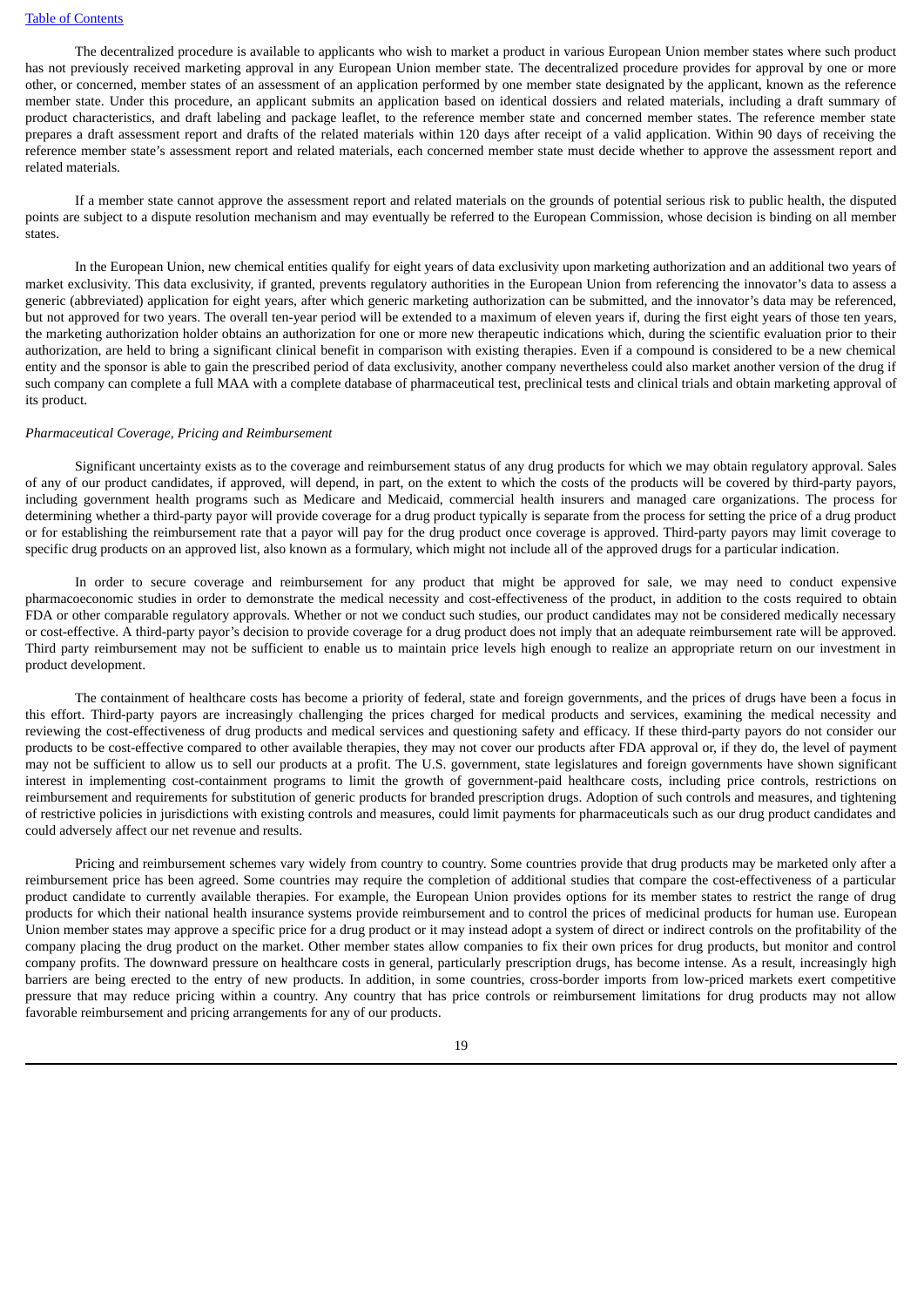The marketability of any products for which we receive regulatory approval for commercial sale may suffer if the government and third-party payors fail to provide adequate coverage and reimbursement. In addition, emphasis on managed care in the United States has increased and we expect will continue to increase the pressure on drug pricing. Coverage policies, third-party reimbursement rates and drug pricing regulation may change at any time. In particular, the Patient Protection and Affordable Care Act of 2010, as amended by the Health Care and Education Reconciliation Act of 2010, which we collectively refer to as the Affordable Care Act ("ACA"), contains provisions that have the potential to substantially change healthcare financing, including impacting the profitability of drugs. For example, the ACA revised the methodology by which rebates owed by manufacturers to the state and federal government for covered outpatient drugs under the Medicaid Drug Rebate Program, extended the Medicaid Drug Rebate Program to utilization of prescriptions of individuals enrolled in Medicaid managed care organizations and subjected manufacturers to new annual fees and taxes for certain branded prescription drugs. Even if favorable coverage and reimbursement status is attained for one or more products for which we receive regulatory approval, less favorable coverage policies and reimbursement rates may be implemented in the future.

### *Healthcare Law and Regulation*

Healthcare providers, physicians and third-party payors play a primary role in the recommendation and prescribing of any product candidates for which we may obtain marketing approval. Our business operations and arrangements with investigators, healthcare professionals, consultants, third-party payors and customers may expose us to broadly applicable fraud and abuse and other healthcare laws and regulations. These laws may constrain the business or financial arrangements and relationships through which we research, market, sell and distribute our products that obtain marketing approval. Restrictions under applicable federal and state healthcare laws and regulations, include, but are not limited to, the following:

- the federal healthcare Anti-Kickback Statute prohibits, among other things, persons or entities from knowingly and willfully soliciting, offering, receiving or paying any remuneration (including any kickback, bribe or rebate), directly or indirectly, overtly or covertly, in cash or in kind, to induce or reward either the referral of an individual for, or the purchase, lease, order or recommendation of, any good, facility, item or service, for which payment may be made, in whole or in part, under a federal healthcare program such as Medicare and Medicaid;
- the federal false claims laws and civil monetary penalties law impose penalties and provide for civil whistleblower or qui tam actions against individuals or entities for, among other things, knowingly presenting, or causing to be presented, to the federal government, claims for payment or approval that are false or fraudulent or making a false record or statement to avoid, decrease or conceal an obligation to pay money to the federal government;
- the federal Health Insurance Portability and Accountability Act of 1996 ("HIPAA") among other things, imposes criminal liability for knowingly and willfully executing, or attempting to execute, a scheme to defraud any healthcare benefit program or making false statements relating to healthcare matters;
- HIPAA, as amended by the Health Information Technology for Economic and Clinical Health Act and its implementing regulations, also imposes certain obligations, including mandatory contractual terms, with respect to safeguarding the privacy, security and transmission of individually identifiable health information without written authorization;
- the federal false statements statute prohibits knowingly and willfully falsifying, concealing or covering up a material fact or making any materially false statement in connection with the delivery of or payment for healthcare benefits, items or services;
- the federal transparency requirements under the ACA require manufacturers of drugs, devices, biologics and medical supplies to report annually to the U.S. Department of Health and Human Services information related to payments and other transfers of value to physicians and teaching hospitals and certain physician ownership and investment interests; and
- analogous state and foreign laws and regulations, such as state anti-kickback and false claims laws, that may apply to our business operations, including our sales or marketing arrangements, and claims involving healthcare items or services reimbursed by governmental third-party payors, and in some instances, also such claims reimbursed by non-governmental third-party payors, including private insurers.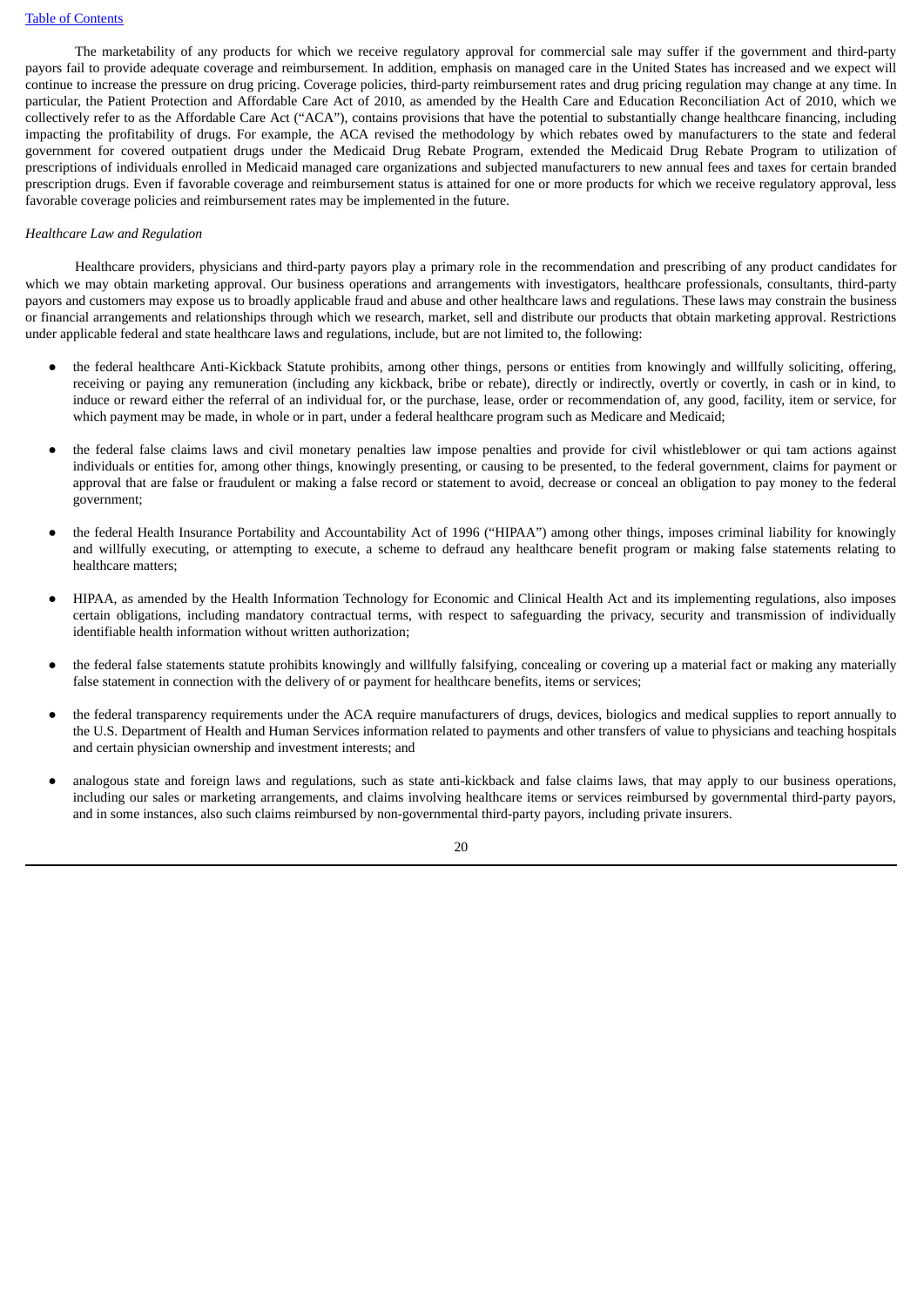Some state laws require pharmaceutical companies to comply with the pharmaceutical industry's voluntary compliance guidelines and the relevant compliance guidance promulgated by the federal government in addition to requiring drug manufacturers to report information related to payments to physicians and other healthcare providers or marketing expenditures. State and foreign laws also govern the privacy and security of health information in some circumstances, many of which differ from each other in significant ways and often are not preempted by HIPAA, thus complicating compliance efforts.

Efforts to ensure that our business arrangements with third parties will comply with applicable healthcare laws and regulations will involve substantial costs. It is possible that governmental authorities will conclude that our business practices may not comply with current or future statutes, regulations or case law involving applicable fraud and abuse or other healthcare laws and regulations. If our operations are found to be in violation of any of these laws or any other governmental regulations that may apply to us, we may be subject to significant civil, criminal and/or administrative penalties, damages, fines, disgorgement, exclusion from government funded healthcare programs, such as Medicare and Medicaid, and the curtailment or restructuring of our operations. If any of the physicians or other providers or entities with whom we expect to do business are found to be not in compliance with applicable laws, they may be subject to criminal, civil or administrative sanctions, including exclusions from government funded healthcare programs.

#### *The Foreign Corrupt Practices Act*

The Foreign Corrupt Practices Act (the "FCPA") prohibits any U.S. individual or business from paying, offering or authorizing payment or offering of anything of value, directly or indirectly, to any foreign official, political party or candidate for the purpose of influencing any act or decision of the foreign entity in order to assist the individual or business in obtaining or retaining business. The FCPA also obligates companies whose securities are listed in the United States to comply with accounting provisions requiring us to maintain books and records that accurately and fairly reflect all transactions of the Company, including international subsidiaries, and to devise and maintain an adequate system of internal accounting controls for international operations.

As we pursue international licensing and sales arrangements outside the United States, we will be heavily regulated and expect to have significant interaction with foreign officials. Additionally, in many countries outside the United States, the healthcare providers who prescribe human pharmaceuticals are employed by the government and the purchasers of human pharmaceuticals are government entities; therefore, our interactions with these prescribers and purchasers would be subject to regulation under the FCPA.

In addition to the U.S. application and enforcement of the FCPA, the various jurisdictions in which we operate and supply our products have laws and regulations aimed at preventing and penalizing corrupt and anticompetitive behavior. In recent years, several jurisdictions, including China, Brazil, and the United Kingdom, have enhanced their laws and regulations in this area, increased their enforcement activities, and/or increased the level of cross-border coordination and information sharing.

#### **Employees**

As of December 31, 2021, we had 19 employees, of which 16 are full time employees. Of these full-time employees, one works on research and development and clinical operations and 15 work in sales, marketing, management and administration. We added 8 new employees in 2021. We also use the services of numerous outside consultants in business and scientific matters. None of our employees are represented by a labor union or covered by collective bargaining agreements. We consider our relationship with our employees to be good. In 2022, we anticipate continuing to grow our number of employees. We also will continue to use consultants in certain instances in order to maximize our employment flexibility in light of our business needs. Additionally, when we think it is in the best interest of our business we will rely upon external expertise rather than our internal employee base.

#### **Compliance with Environmental Regulations**

Our third-party manufacturers' activities and our own activities may involve the controlled storage, use and disposal of hazardous materials, including the components of our pharmaceutical product candidates, test samples and reagents, biological materials and other hazardous compounds. We and our manufacturers are subject to federal, state, local and foreign laws and regulations governing the use, generation, manufacture, storage, handling and disposal of these hazardous materials. We currently carry no insurance specifically covering environmental claims relating to the use of hazardous materials. Although we believe that our safety procedures for handling and disposing of these materials and waste products comply with the standards prescribed by these laws and regulations, we cannot eliminate the risk of accidental injury or contamination from the use, storage, handling or disposal of hazardous materials. In the event of an accident, state or federal or other applicable authorities may curtail our use of these materials and/or interrupt our business operations. In addition, if an accident or environmental discharge occurs, or if we discover contamination caused by prior operations, including by prior owners and operators of properties we acquire, we could be liable for cleanup obligations, damages and fines. If such unexpected costs are substantial, this could significantly harm our financial condition and results of operations.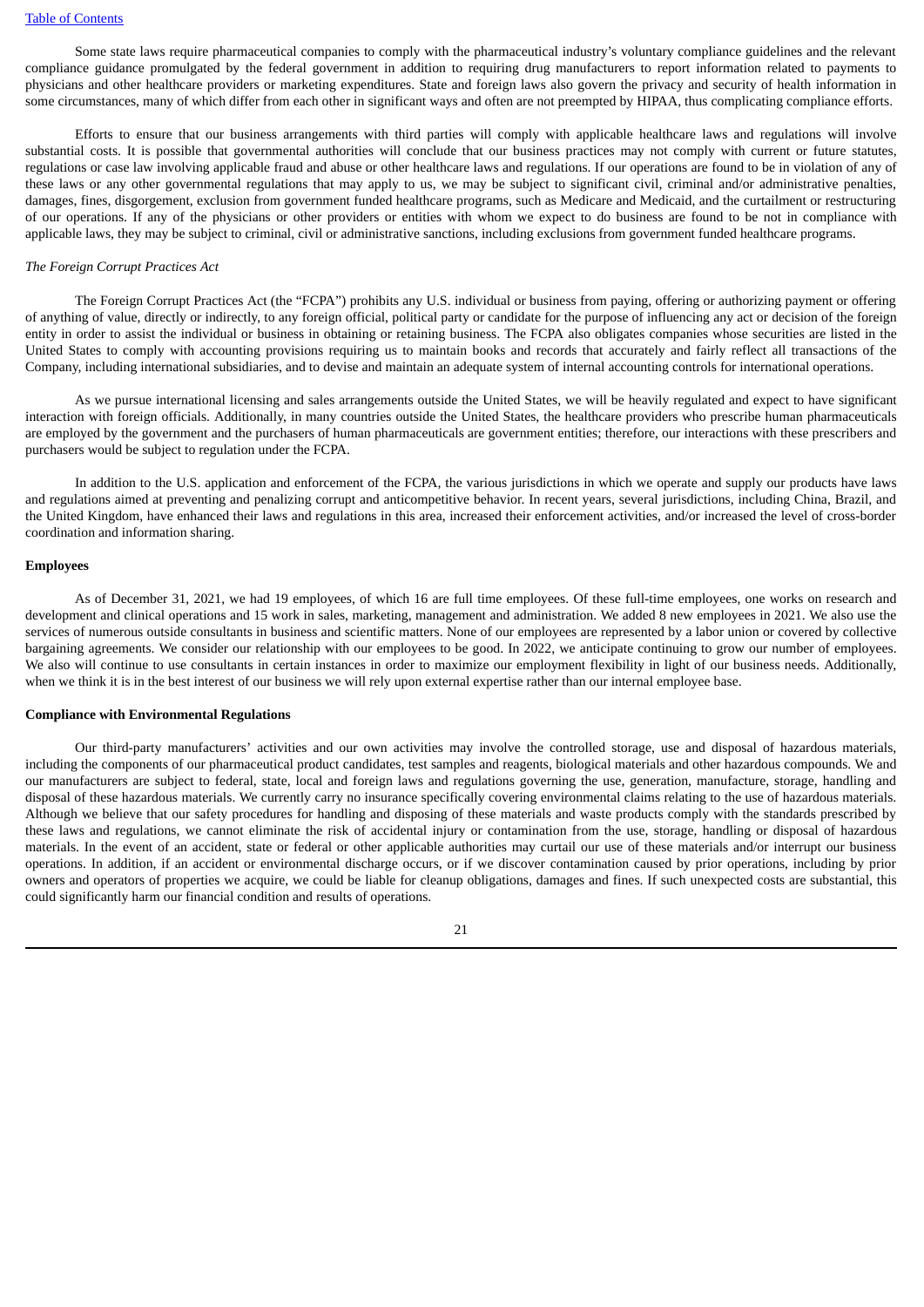# <span id="page-21-0"></span>**ITEM 1A. RISK FACTORS.**

Investing in our common stock involves a high degree of risk. We have described below a number of risk factors which, in addition to uncertainties, risks and other information presented elsewhere in this Form 10-K, including our consolidated financial statements and notes thereto, may adversely affect our business, operating results and financial condition. The uncertainties and risks enumerated below, as well as those presented elsewhere in this Form 10-K, should be considered carefully in evaluating the Company, our business and the value of our securities. If any of the following risks actually occur, our business, financial condition, results of operations and future prospects could be materially and adversely affected. Please also read carefully the section *entitled* "*Information Regarding Forward-Looking Statements*" *included in this Form 10-K.*

# **Risks Related to Commercialization of VAZALORE**

# Our future success largely depends on sales of our VAZALORE products. To the extent VAZALORE is not commercially successful, our business, *financial condition and results of operations will be materially adversely affected.*

In connection with our strategic shift to a commercial-stage drug delivery platform technology company, we expect to generate a significant percentage of our future revenue from sales of our VAZALORE product. As a result, the market acceptance of VAZALORE is critical to our continued success, and if we are unable to expand market acceptance of VAZALORE, our business, results of operations, financial condition, liquidity and growth prospects would be materially adversely affected.

# Even though VAZALORE has already obtained regulatory approval, it may never achieve market acceptance by physicians, patients, and others in the medical community and retail trade environment necessary for commercial success and the market opportunity may be smaller than we estimate.

Although we have launched VAZALORE commercially, it may not achieve market acceptance among physicians, patients, hospitals (including pharmacy directors) and third-party payors and, ultimately, may not be commercially successful. Market acceptance of VAZALORE and any potential product candidate for which we receive approval depends on a number of factors, including:

- the efficacy and safety of the product candidate as demonstrated in clinical trials;
- relative convenience and ease of administration;
- the clinical indications for which the product candidate is approved;
- the potential and perceived advantages and disadvantages of the product candidate, including cost and clinical benefit relative to alternative treatments;
- the strength of competitive products;
- the effectiveness of our sales and marketing efforts;
- the strength of marketing and distribution support;
- the willingness of physicians to recommend or prescribe the product;
- our ability to maintain regulatory approvals for the product candidate;
- acceptance by physicians, operators of hospitals and treatment facilities, and other healthcare professionals and parties responsible for reimbursement of the product;
- the availability of adequate coverage and reimbursement by third-party payors and government authorities;
- limitations or warnings, including distribution or use restrictions, contained in the product's approved labeling or an approved risk evaluation and mitigation strategy;
- the approval of other new products for the same indications;
- the timing of market introduction of the approved product as well as competitive products; and
- adverse publicity about the product or favorable publicity about competitive products.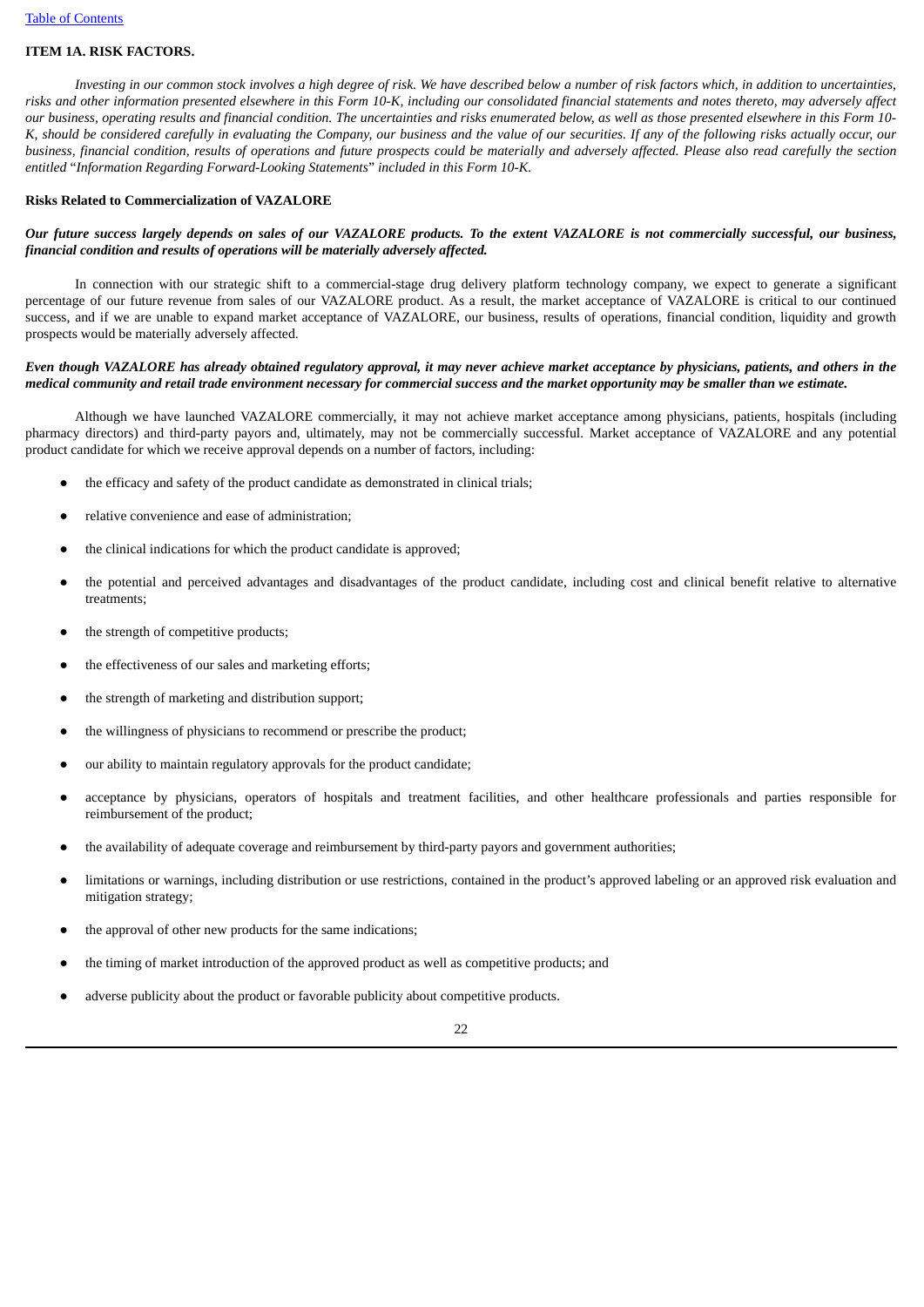For example, while we believe that the safety profile and certain efficacy data will allow us to differentiate VAZALORE from other aspirin products in the market, we may not be able to make direct comparative claims regarding the safety or efficacy of VAZALORE and other aspirin products in our promotional materials for VAZALORE. Any failure by VAZALORE or any other product candidate that obtains regulatory approval to achieve market acceptance or commercial success would adversely affect our business prospects.

#### Our ability to market VAZALORE for long-term use may be hampered by lack of trial results demonstrating long-term GI-safety benefits.

While demonstrating a statistically significant reduction in mucosal damage at 42 days when evaluated using the same clinical endpoints used for early studies involving plain aspirin (i.e., ulcers and erosions), VAZALORE 325 mg did not demonstrate a statistically significant reduction in ulcers alone over the course of a 42-day trial. This lack of demonstrated long-term ulcer reduction could hamper our ability to market VAZALORE 325 mg for long-term use.

# Serious adverse events, undesirable side effects or other unexpected properties of VAZALORE or any other product candidate may be identified after approval that could delay, prevent or cause the withdrawal of regulatory approval, limit the commercial potential, or result in significant negative *consequences following marketing approval.*

Serious adverse events or undesirable side effects caused by, or other unexpected properties of, VAZALORE or our other product candidates could cause us, an IRB, or regulatory authorities to interrupt, delay or halt our manufacturing and distribution operations and could result in a more restrictive label, the imposition of distribution or use restrictions or the delay or denial of regulatory approval by the FDA or comparable foreign regulatory authorities. If VAZALORE or any of our other product candidates are associated with serious adverse events or undesirable side effects or have properties that are unexpected, we may need to abandon their development or limit development to certain uses or subpopulations in which the undesirable side effects or other characteristics are less prevalent, less severe or more acceptable from a risk-benefit perspective. Many compounds that initially showed promise in clinical or earlier stage testing have later been found to cause undesirable or unexpected side effects that prevented further development of the compound.

Undesirable side effects or other unexpected adverse events or properties of VAZALORE or any of our other product candidates could arise or become known either during clinical development or, if approved, after the approved product has been marketed. If such an event occurs during development, our trials could be suspended or terminated and the FDA or comparable foreign regulatory authorities could order us to cease further development of, or deny approval of, our other product candidates. If such an event occurs with respect to VAZALORE, a number of potentially significant negative consequences may result, including:

- regulatory authorities may withdraw the approval of such product;
- regulatory authorities may require additional warnings on the label or impose distribution or use restrictions;
- regulatory authorities may require one or more post-market studies;
- we may be required to create a medication guide outlining the risks of such side effects for distribution to patients;
- we could be sued and held liable for harm caused to patients; and
- our reputation may suffer.

Any of these events could prevent us from achieving or maintaining market acceptance of the affected product candidate, or could substantially increase commercialization costs and expenses, which could delay or prevent us from generating revenue from the sale of our products and harm our business and results of operations.

# If we are unable to maintain effective sales, marketing and distribution capabilities or enter into sufficient third party arrangements for sales, marketing and distribution, we may not be able to effectively market, sell and distribute our product candidates, if approved.

We have recently established sales and marketing staff and distribution capabilities. If we are unable to maintain effective sales and marketing and distribution capabilities on our own or through third parties, we will not be successful in commercializing our products. To achieve commercial success for any approved product candidate, we must either develop a sales, marketing and distribution organization or outsource these functions to third parties. If we rely on third parties for marketing and distributing our approved products, any revenue we receive will depend upon the efforts of third parties, which may not be successful and are only partially within our control, and our product revenue may be lower than if we directly marketed or sold our products. We have limited historical operations in this area, and if such efforts were necessary, we may not be able to successfully commercialize our future products. If we are not successful in commercializing our future products, either on our own or through third parties, any future product revenue will be materially and adversely affected.

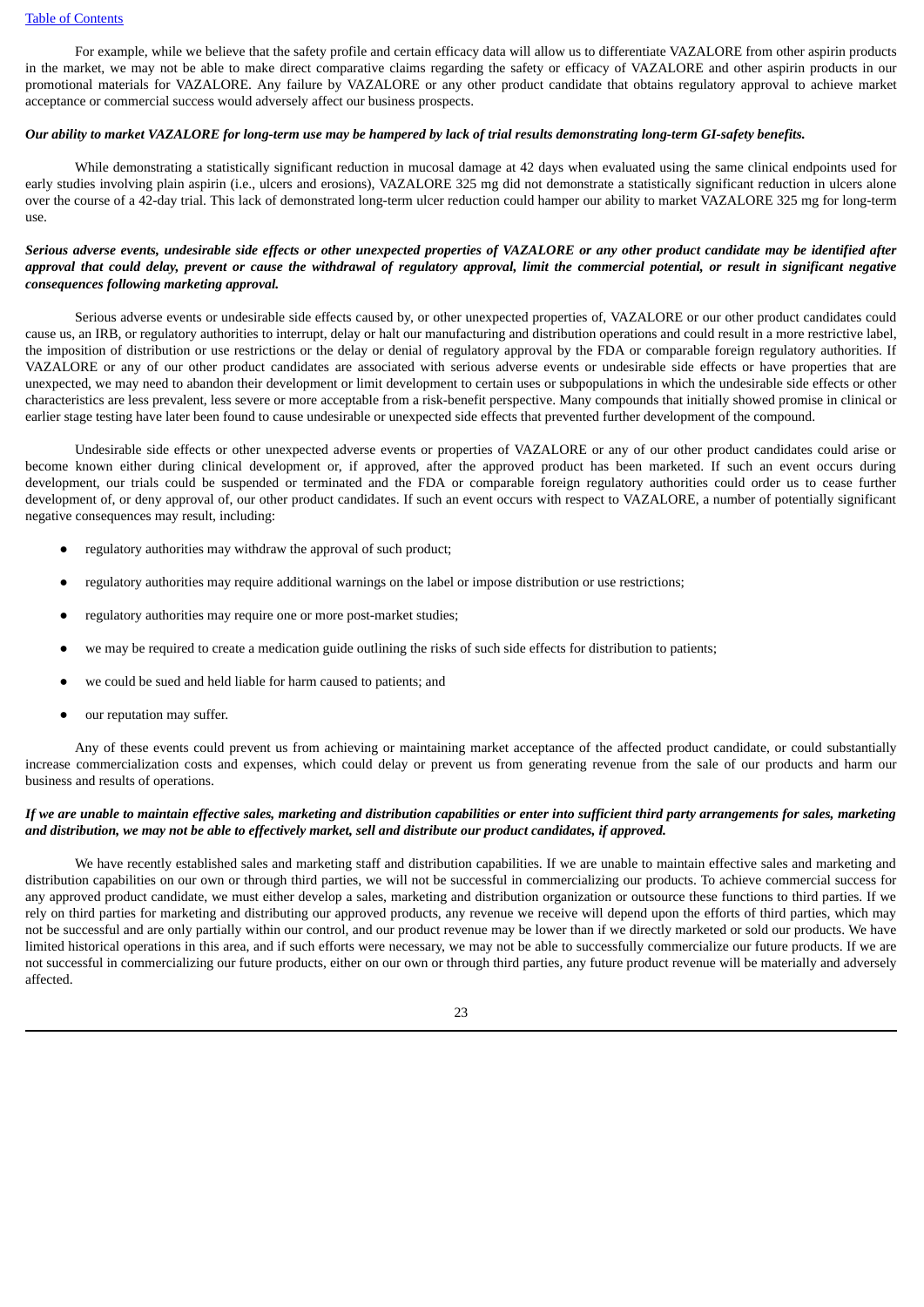#### We face substantial competition and our competitors may discover, develop or commercialize products faster or more successfully than us.

The development and commercialization of new drug products is highly competitive. We face competition from major pharmaceutical companies and biotechnology companies worldwide with respect to VAZALORE and other product candidates that we may seek to develop or commercialize in the future. There are a number of pharmaceutical and biotechnology companies that currently market and sell products or are pursuing the development of product candidates that compete directly or indirectly with VAZALORE. Potential competitors also include academic institutions, government agencies and other public and private research organizations. Our competitors may succeed in developing, acquiring or licensing technologies and drug products that are more effective, safer or less costly than VAZALORE or any other product candidates that we are currently developing or that we may develop, which could render our product candidates obsolete and noncompetitive.

Many of our competitors have materially greater name recognition and financial, manufacturing, marketing, research and drug development resources than we do. Additional mergers and acquisitions in the biotechnology and pharmaceutical industries may result in even more resources being concentrated in our competitors. Large pharmaceutical companies in particular have extensive expertise in commercial sales, preclinical and clinical testing and in obtaining regulatory approvals for drugs. In addition, academic institutions, government agencies, and other public and private organizations conducting research may seek patent protection with respect to potentially competitive products or technologies. These organizations may also establish exclusive collaborative or licensing relationships with our competitors.

Finally, the success of any product that is commercialized will depend in large part on our ability to prevent competitors from launching a generic version that would compete with such product. If such competitors are able to establish that our patents are invalid or that the generic version would not infringe upon our product, they may be able to launch a generic product prior to the expected expiration of our relevant patents, and any generic competition could have a material adverse effect on our business, results of operations, financial condition and prospects.

#### **Risks Related to Our Financial Condition**

#### Interruptions in our relationships or declines in our business with major customers could materially harm our business and financial results.

Walmart Inc. and the major drug store chains accounted for 66.5% of our gross sales during the year ended December 31, 2021. Any interruption in our relationship or decline in our business with these customers or other customers upon whom we become highly dependent could cause harm to our business. Factors that could influence our relationship with our customers upon whom we may become highly dependent include:

- our ability to offer our products at prices that are competitive with those of our competitors;
- our ability to maintain quality levels for our products sufficient to meet the expectations of our customers;
- our ability to produce, ship and deliver a sufficient quantity of our products in a timely manner to meet the needs of our customers;
- our ability to continue to develop and launch new products that our customers feel meet their needs and requirements, with respect to cost, timeliness, features, performance and other factors;
- our ability to provide timely, responsive and accurate customer support to our customers; and
- the ability of our customers to effectively deliver, market and increase sales of their own products based on ours.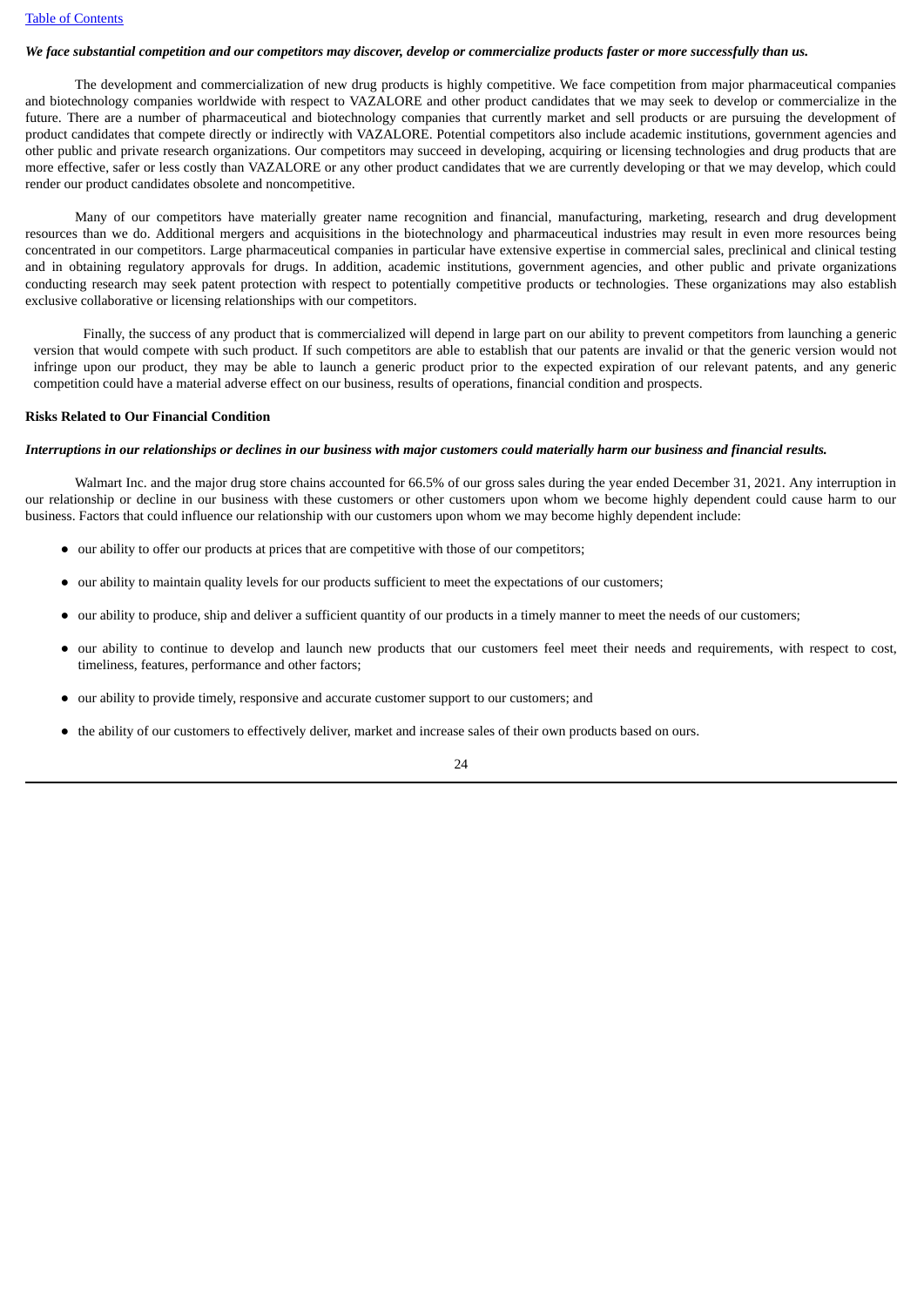We have not yet generated significant revenues, have a limited operating history, have incurred operating losses in each year since our inception and anticipate that we will continue to incur significant losses for the foreseeable future, and if we are unable to achieve and sustain profitability, the market *value of our common stock will likely decline.*

We have not generated significant revenue from the sale of VAZALORE and have incurred operating losses since we commenced operations. The Company's operating loss for the year ended December 31, 2021 was \$46.1 million. As of December 31, 2021, we had an accumulated deficit of approximately \$148.3 million. We expect to continue to incur significant expenses and operating losses for the foreseeable future as we continue the commercialization of VAZALORE and our other product candidates. If VAZALORE is not successfully commercialized in the U.S., we will not achieve profitability and our business may fail. Our expenses will also increase substantially if and when we:

- discover and develop additional product candidates;
- establish and maintain a sales, marketing and distribution infrastructure to support the commercialization of VAZALORE and any other product candidates for which we may obtain marketing approval;
- establish and maintain a manufacturing and supply chain sufficient for commercial quantities of VAZALORE and any other product candidates for which we may obtain marketing approval;
- maintain, expand and protect our intellectual property portfolio;
- hire additional clinical, scientific, regulatory and commercial personnel;
- add operational, financial and management information systems and personnel, including personnel to support our product development and planned future; and
- acquire or in-license other product candidates and technologies.

Because of the numerous risks and uncertainties associated with launching a commercial pharmaceutical product, pharmaceutical product development and the regulatory environment, we are unable to predict the timing or amount of increased expenses, or when, or if, we will be able to achieve or maintain profitability. Even if we do generate more significant revenues, we may never achieve profitability. If we do achieve profitability in the future, we may not be able to sustain profitability in subsequent periods. Our prior losses, combined with expected future losses, have had and will continue to have an adverse effect on our stockholders' equity and working capital. If we are unable to achieve and sustain profitability, the market value of our common stock will likely decline. Because of the numerous risks and uncertainties associated with developing biopharmaceutical products, we are unable to predict the extent of any future losses or when, if ever, we will become profitable.

# We may need additional funding. If we are unable to raise capital when needed, we could be forced to delay, reduce or terminate our operations or *commercialization efforts.*

As of December 31, 2021, we had working capital of approximately \$61.6 million and cash and cash equivalents of approximately \$69.4 million. We may need to raise additional financing in the future to fund our operations. To date, we have financed our operations primarily through the issuance of equity securities, borrowings, grants and more recently with revenues from sales of VAZALORE since the commercial launch in the third quarter of 2021. We may obtain additional financing through public or private equity offerings, our ATM Offering, debt financings (including related-party financings), a credit facility or strategic collaborations.

Additional financing may not be available to us when we need it or it may not be available to us on favorable terms, if at all. Our failure to raise capital as and when needed could have a negative impact on our financial condition and our ability to pursue our business strategies. Our future financing requirements will depend on many factors, some of which are beyond our control, including:

- the timing of, and costs involved in, seeking and obtaining FDA and other regulatory approvals for our product candidates;
- the scope, progress, expansion, and costs of manufacturing our product candidates;
- the emergence of competing technologies and other adverse market developments;
- the resources we devote to marketing, and, if approved, commercializing our product candidates;
- our revenue from successful commercialization of our product candidates;
- the costs associated with being a public company;
- the rate of progress and cost of our clinical trials, preclinical studies and other discovery and research and development activities;
- the costs of preparing, filing, prosecuting, maintaining and enforcing any patent claims and other intellectual property rights, including litigation costs and the results of such litigation;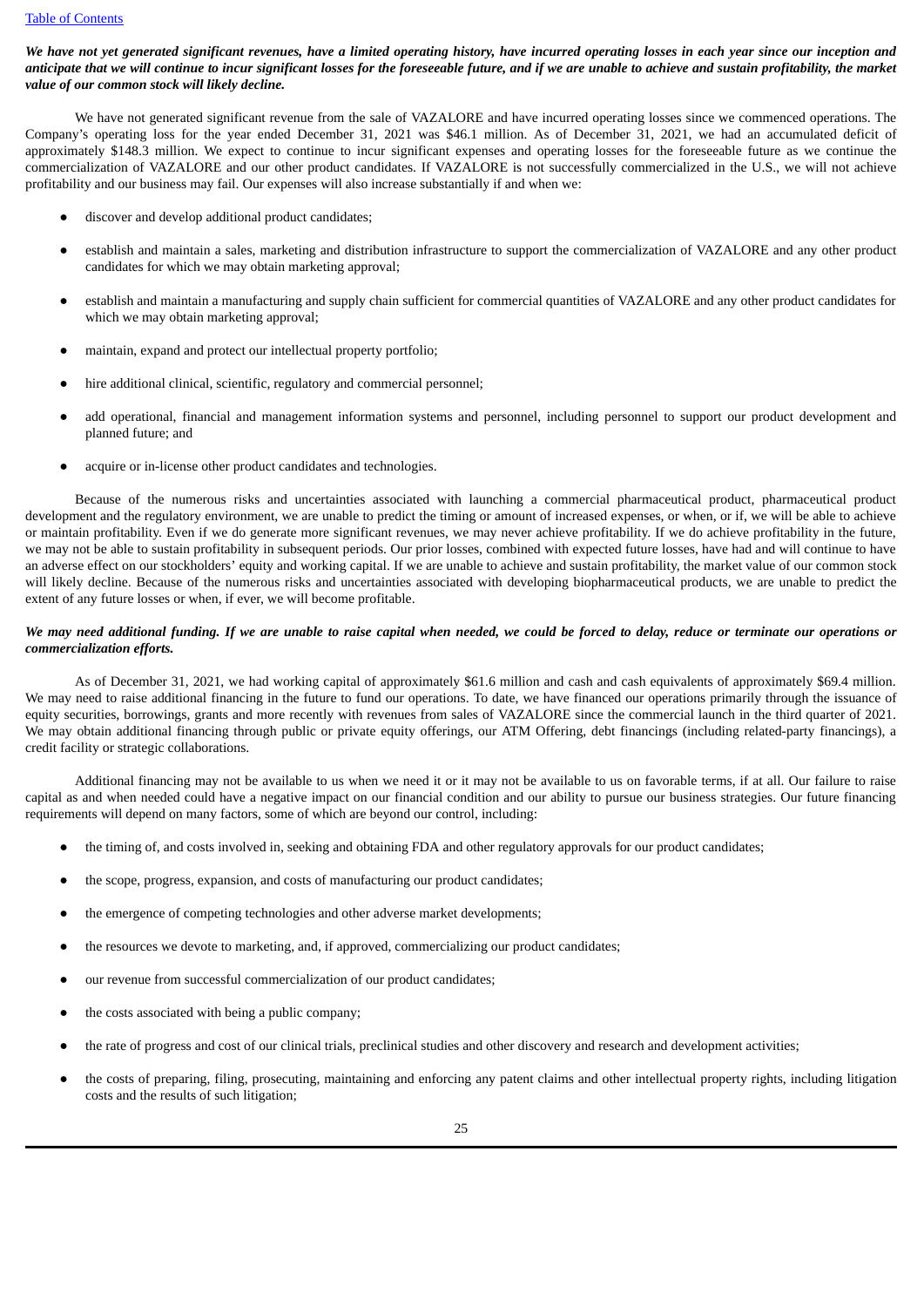- our ability to enter into additional collaboration, licensing or other arrangements, including collaborative agreements to support the development of our product candidates, and the terms and timing of such arrangements;
- the type, number, costs and results of the product candidate development programs which we are pursuing or may choose to pursue in the future; and
- unanticipated general and administrative expenses.

Future capital requirements will also depend on the extent to which we acquire or invest in additional complementary businesses, products and technologies. We currently have no understandings, commitments or agreements relating to any of these types of transactions. If we are unable to raise additional funds when needed, we may be required to sell or license to others technologies or clinical product candidates or programs that we would prefer to develop and commercialize ourselves. Without additional funding — or, alternatively, a partner willing to collaborate and fund development — we will be unable to continue development of PL1200 Ibuprofen or any other development-stage products in our pipeline.

# To fund our operations, we may sell additional equity securities, which may result in dilution to our stockholders, or debt securities, which may impose *restrictions on our business.*

We expect that additional capital will be needed in the future to continue our planned operations. In order to raise additional funds to support our operations, we may sell additional equity securities, including under the ATM Offering. We may sell common stock, convertible securities, or other equity securities in one or more transactions at prices and in a manner we determine from time to time. Selling additional equity securities may result in dilution to our existing stockholders and new investors may be materially diluted by subsequent sales. Incurring additional indebtedness, including through the sale of debt securities, would result in increased fixed payment obligations and could also result in additional restrictive covenants, such as limitations on our ability to incur additional debt, limitations on our ability to acquire, sell or license intellectual property rights and other operating restrictions, such as minimum cash balances, that could adversely impact our ability to conduct our business. Sales of equity or debt securities may also provide new investors with rights superior to our existing stockholders. If we are unable to expand our operations or otherwise capitalize on our business opportunities, our business, financial condition and results of operations could be materially adversely affected.

In addition, worsening economic conditions and other adverse effects or developments relating to global events such as the ongoing COVID-19 pandemic may negatively affect the market price of our stock, regardless of our actual operating performance. The market price for our common stock is likely to continue to be volatile, particularly due to the ongoing COVID-19 pandemic, and subject to significant price and volume fluctuations in response to market, industry and other factors. If additional funding is not available on favorable terms, if at all, due to these factors, we may not be able to obtain sufficient additional funding to support our operations.

### *Increased prices and inflation could negatively impact our financial results.*

Though we believe that the rates of inflation in recent years have not had a significant impact on our operations, a continued increase in inflation, including rising prices for freight, packaging and labor, could result in increases to the costs to manufacture and distribute VAZALORE, and we may be unable to pass these costs on to our customers. If inflation in these costs increases beyond our ability to control for them through measures such as implementing operating efficiencies, we may not be able to increase prices to sufficiently offset the effect of various cost increases without negatively impacting customer demand, thereby negatively impacting our margin performance and results of operations.

### **Risks Related to Product Safety and Efficacy Issues**

### Our understanding of the safety and efficacy of VAZALORE could change as larger portions of the population begin using VAZALORE.

VAZALORE, like all NSAIDs, poses specific risks, including stomach bleeding and, for aspirin, Reyes syndrome. As the product is used by additional patients, we may discover new risks associated with VAZALORE which may result in changes to the distribution program and additional restrictions on the use of VAZALORE which may decrease demand for the product. Regulatory authorities have been moving towards more active and transparent pharmacovigilance and are making greater amounts of standalone safety information and clinical trial data directly available to the public through websites and other means, e.g., periodic safety update report summaries, risk management plan summaries and various adverse event data. Safety information, without the appropriate context and expertise, may be misinterpreted and lead to misperception or legal action which may potentially cause our product sales or stock price to decline. Further, if serious safety, resistance or drug interaction issues arise with our marketed products, sales of these products could be limited or halted by us or by regulatory authorities and our results of operations would be adversely affected.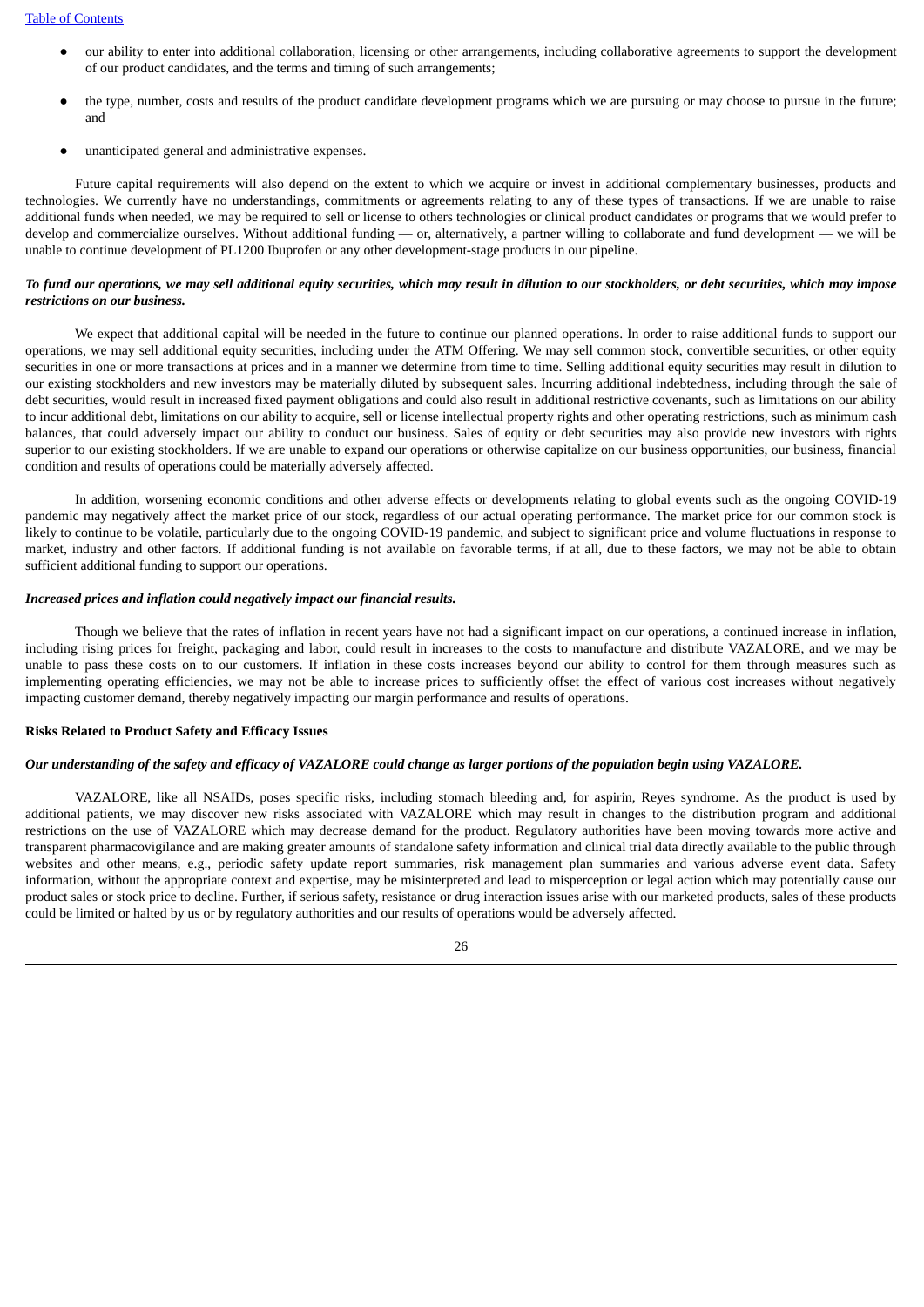# *Adverse safety events involving our marketed products may have a negative impact on our business.*

Discovery of safety issues with our products could create product liability and could cause additional regulatory scrutiny and requirements for additional labeling, withdrawal of products from the market, and the imposition of fines or criminal penalties. Adverse safety events may also damage physician and patient confidence in our products and our reputation. Any of these could result in liabilities, loss of revenue, material write-offs of inventory, material impairments of intangible assets, goodwill and fixed assets, material restructuring charges and other adverse impacts on our results of operations. The reporting of adverse safety events involving our products or products similar to ours and public rumors about such events may increase claims against us and may also cause our product sales or stock price to decline or experience periods of volatility. Restrictions on use or significant safety warnings that may be required to be included in the label of our products — such as the risk of developing an allergic reaction to soy, stomach bleeding or Reyes syndrome, in the label for VAZALORE — may significantly reduce expected revenues for this product and require significant expense and management time.

Unexpected safety or efficacy concerns can arise with respect to marketed products, whether or not scientifically justified, leading to product recalls, withdrawals, or declining sales, as well as product liability, consumer fraud and/or other claims, including potential civil or criminal governmental actions.

# Our business will be highly dependent on professional and public reputation and perception, which may change, leading to volatile sales.

Market perceptions of the Company are very important to our business, especially market perceptions of our company and brands and the safety and quality of our products. If we, our partners and suppliers, or our brands suffer from negative publicity, or if any of our products or similar products which other companies distribute are subject to market withdrawal or recall or are proven to be, or are claimed to be, ineffective or harmful to consumers, then this could have a material adverse effect on our business, financial condition, results of operations, cash flows, and/or share price. Also, because we are dependent on market perceptions, negative publicity associated with product quality, patient illness, or other adverse effects resulting from, or perceived to be resulting from, our products, or our partners' and suppliers' manufacturing facilities, could have a material adverse effect on our business, financial condition, results of operations, cash flows, or share price.

# We must be able to adapt to changed circumstances and quickly update product labels, which could be costly or harm our reputation.

We may be required by regulatory authorities to change the labeling for any pharmaceutical product, including after a product has been marketed for several years. These changes are often the result of additional data from post-marketing studies, head-to-head trials, adverse events reports, studies that identify biomarkers (objective characteristics that can indicate a particular response to a product or therapy) or other studies or post-marketing experience that produce important additional information about a product. New information added to a product's label can affect its risk-benefit profile, leading to potential recalls, withdrawals, or declining revenue, as well as product liability claims. Sometimes additional information from these studies identifies a portion of the patient population that may be nonresponsive to a medicine or would be at higher risk of adverse reactions and labeling changes based on such studies may limit the patient population. The studies providing such additional information may be sponsored by us, but they could also be sponsored by competitors, insurance companies, government institutions, managed care organizations, scientists, investigators, or other interested parties. While additional safety and efficacy information from such studies can assist us and healthcare providers in identifying the best patient population for each product, it can also negatively impact our revenues due to inventory returns and a more limited patient population going forward. Additionally, certain study results, especially from head-to-head trials, could affect a product's reimbursement status or priority with certain payors, which could also adversely affect revenues.

# For many new product candidates, we will rely on third parties to conduct our preclinical studies and all of our clinical trials. If these third parties do not successfully carry out their contractual duties or meet expected deadlines, we may be unable to obtain regulatory approval for or commercialize any of *our additional product candidates.*

If we elect to pursue new product candidates, we will rely on medical institutions, clinical investigators, contract laboratories and other third parties, such as contract research organizations, to conduct our preclinical studies and clinical trials on our product candidates in compliance with applicable regulatory requirements. These third parties are not our employees and, except for restrictions imposed by our contracts with such third parties, we have limited ability to control the amount or timing of resources that they devote to our programs. Although we rely on these third parties to conduct our preclinical studies and clinical trials, we remain responsible for ensuring that each of our preclinical studies and clinical trials is conducted in accordance with its investigational plan and protocol and the applicable legal, regulatory, and scientific standards, and our reliance on these third parties does not relieve us of our regulatory responsibilities. The FDA and regulatory authorities in other jurisdictions require us to comply with regulations and standards, commonly referred to as cGCPs for conducting, monitoring, recording and reporting the results of clinical trials, in order to ensure that the data and results are scientifically credible and accurate and that the trial subjects are adequately informed of the potential risks of participating in clinical trials. If we or any of our third-party contractors fail to comply with applicable cGCPs, the clinical data generated in our clinical trials may be deemed unreliable and the FDA or comparable foreign regulatory authorities may require us to perform additional clinical trials before approving our marketing applications. In addition, we are required to report certain financial interests of our third-party investigators if these relationships exceed certain financial thresholds and meet other criteria. Our clinical trials must also generally be conducted with products produced under cGMP regulations. Our failure to comply with these regulations may require us to repeat clinical trials, which would delay the regulatory approval process.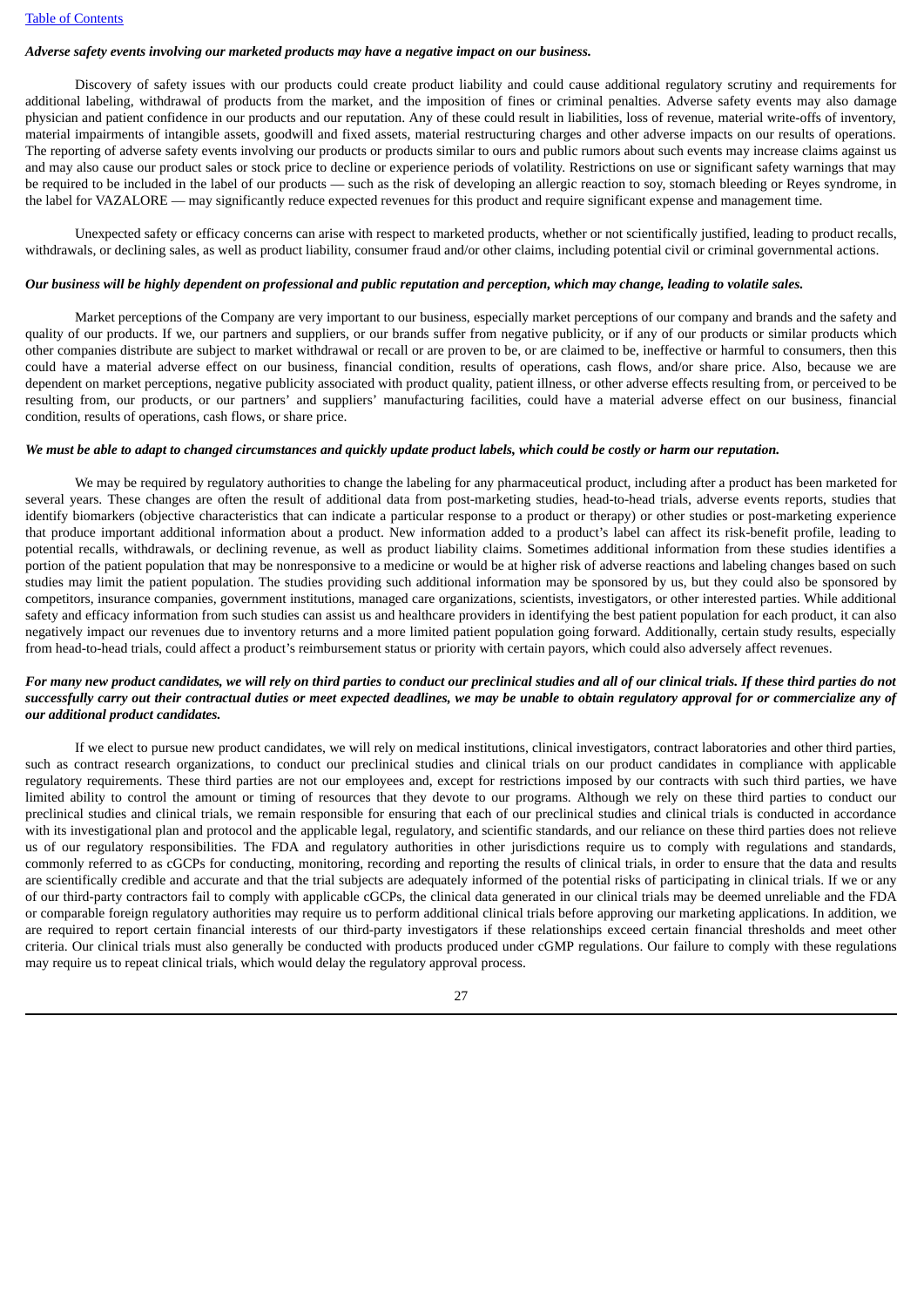#### Table of [Contents](#page-2-0)

Many of the third parties with whom we contract may also have relationships with other commercial entities, some of which may compete with us. If the third parties conducting our preclinical studies or our clinical trials do not perform their contractual duties or obligations or comply with regulatory requirements, we may need to enter into new arrangements with alternative third parties. This could be costly, and our preclinical studies or clinical trials may need to be extended, delayed, terminated or repeated, and we may not be able to obtain regulatory approval in a timely fashion, or at all, for the applicable product candidate, or to commercialize such product candidate being tested in such studies or trials. If any of our relationships with these third parties terminate, we may not be able to enter into arrangements with alternative third-party contractors or to do so on commercially reasonable terms. Though we carefully manage our relationships with our contract research organizations, there can be no assurance that we will not encounter similar challenges or delays in the future or that these delays or challenges will not have a material adverse impact on our business, financial condition and prospects.

### *Clinical trials for future products may be delayed or prevented.*

Clinical trials may be delayed or prevented for a broad range of reasons, including:

- difficulties obtaining regulatory approval to begin trials;
- delays in reaching agreements on acceptable terms with contract manufacturers and contract research organizations;
- insufficient or inadequate supply or quality of a product candidate or other materials necessary to conduct our clinical trials;
- challenges recruiting and enrolling subjects to participate in clinical trials for a variety of reasons, including size and nature of subject population, proximity of subjects to clinical sites, eligibility criteria for the trial, nature of trial protocol, the availability of approved effective treatments for the relevant disease and competition from other clinical trial programs for similar indications;
- difficulties maintaining contact with subjects after treatment, which results in incomplete data;
- receipt by a competitor of marketing approval for a product targeting an indication that our product targets, such that we are not "first to market" with our product candidate;
- governmental or regulatory delays and changes in regulatory requirements, policy and guidelines;
- inspection of the clinical trial operations or trial sites by the FDA or other regulatory authorities;
- unforeseen safety issues, including serious adverse events associated with a product candidate, or lack of effectiveness; and
- lack of adequate funding to continue the clinical trial.

One or more of these difficulties could result in delayed or cancelled trials and have a significant negative impact on our earnings.

# We may be subject to costly product liability claims related to our products and product candidates and, if we are unable to obtain adequate insurance or are required to pay for liabilities resulting from a claim excluded from, or beyond the limits of, our insurance coverage, a material liability claim could *adversely affect our financial condition.*

We face the risk that the use of our product candidates may result in adverse side effects and as a result may expose us to significant product liability claims. Although we currently have product liability insurance coverage in the amount of \$5 million, our insurance may be insufficient to reimburse us for any expenses or losses we may suffer, and we may be required to increase our product liability insurance coverage as we increase the size of our operations. We do not know whether we will be able to continue to obtain product liability coverage and obtain expanded coverage if we require it, on acceptable terms, if at all. We may not have sufficient resources to pay for any liabilities resulting from a claim excluded from, or beyond the limits of, our insurance coverage. To the extent that we are required to provide indemnities in favor of third parties, there is also a risk that these third parties could incur liability and bring a claim under such indemnities. An individual may bring a product liability claim against us alleging that one of our product candidates or products has caused an injury or is found to be unsuitable for consumer use. Any product liability claim brought against us, with or without merit, could result in:

- the inability to commercialize VAZALORE or future product candidates;
- decreased demand for VAZALORE or future product candidates;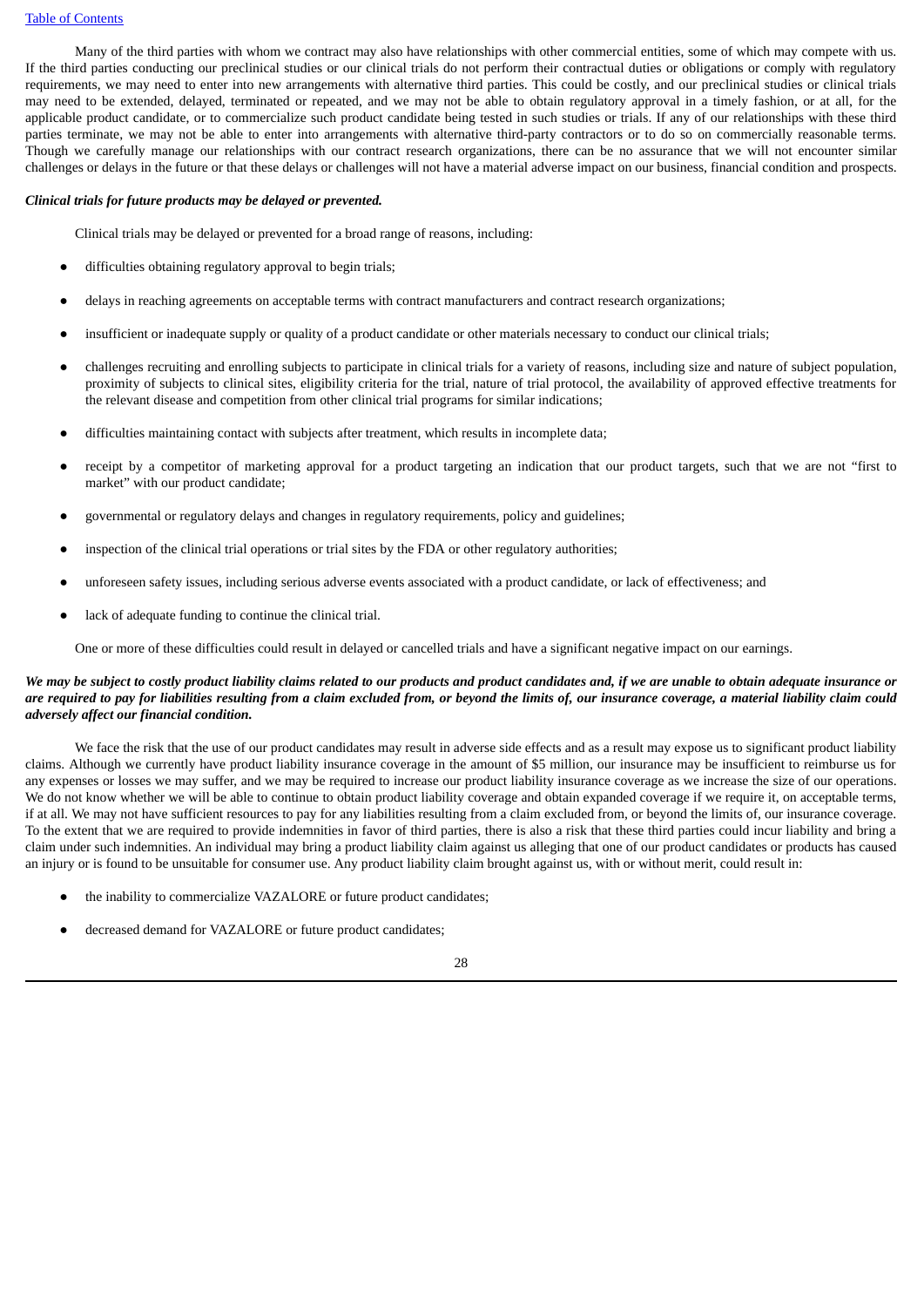- regulatory investigations that could require costly recalls or product modifications;
- loss of revenue;
- substantial costs of litigation;
- liabilities that substantially exceed our product liability insurance, which we would then be required to pay ourselves;
- an increase in our product liability insurance rates or the inability to maintain insurance coverage in the future on acceptable terms, if at all;
- the diversion of management's attention from our business; and
- damage to our reputation and the reputation of our products.

Product liability claims may subject us to the foregoing and other risks, which could have a material adverse effect on our business, results of operations, financial condition and prospects.

#### **Risks Related to Intellectual Property**

If we are unable to obtain and maintain sufficient intellectual property protection for VAZALORE or our future product candidates, or if the scope of the intellectual property protection is not sufficiently broad, our competitors could develop and commercialize products similar or identical to ours, and our *ability to successfully commercialize our product candidates may be adversely affected.*

We rely upon a combination of patents, trade secret protection and confidentiality agreements to protect the intellectual property related to our technologies. If we do not adequately protect our intellectual property, competitors may be able to use our technologies and erode or negate any competitive advantage we may have, which could harm our business and ability to achieve profitability. In particular, our success depends in large part on our ability to obtain and maintain patent protection in the United States and other countries with respect to our product candidates. However, we may not be able to file and prosecute all necessary or desirable patent applications at a reasonable cost or in a timely manner. We may also fail to identify patentable aspects of our research and development before it is too late to obtain patent protection. There can be no assurance that we will be successful in defending our existing and future patents against third party challenges, or that our pending patent applications will result in additional issued patents.

Further, the patentability of inventions, and the validity, enforceability and scope of patents in the pharmaceutical field involve complex legal and scientific questions and can be uncertain. As a result, patent applications that we own or license may fail to result in issued patents in the United States or in other foreign countries for many reasons. For example, since patent applications in the United States and most other countries are confidential for a period of time after filing, we cannot be certain that we were the first to file any patent application related to our product candidates. Even if patents have issued, or do successfully issue, from patent applications, third parties may challenge the validity, enforceability or scope thereof, which may result in such patents being narrowed, invalidated or held unenforceable. Furthermore, even if they are unchallenged, our patents and patent applications may not adequately protect our intellectual property or prevent others from designing around our claims. If the breadth or strength of protection provided by the patents and patent applications we hold, license or pursue with respect to our product candidates is threatened, it could threaten our ability to commercialize our product candidates. Further, if we encounter delays in our clinical trials, the period of time during which we could market any of our product candidates under patent protection, if approved, would be reduced. Changes to the patent laws in the United States and other jurisdictions could also diminish the value of our patents and patent applications or narrow the scope of our patent protection.

# If we are unable to protect the confidentiality of our trade secrets, the value of our technology could be materially adversely affected and our business *would be harmed.*

In addition to the protection afforded by patents, we rely on confidential proprietary information — including trade secrets and know-how — to develop and maintain our competitive position. Any disclosure to or misappropriation by third parties of our confidential proprietary information could enable competitors to quickly duplicate or surpass our technological achievements, thus eroding our competitive position in our market. We seek to protect our confidential proprietary information, in part, by confidentiality agreements and invention assignment agreements with our employees and confidentiality agreements with consultants, scientific advisors, contractors and collaborators. These agreements are designed to protect our proprietary information. However, we cannot be certain that such agreements have been entered into with all relevant parties, and we cannot be certain that our trade secrets and other confidential proprietary information will not be disclosed or that competitors will not otherwise gain access to our trade secrets or independently develop substantially equivalent information and techniques. For example, any of these parties may breach the agreements and disclose our proprietary information, including our trade secrets, and we may not be able to obtain adequate remedies for such breaches. We also seek to preserve the integrity and confidentiality of our confidential proprietary information by maintaining physical security of our premises and physical and electronic security of our information technology systems, but it is possible that these security measures could be breached. If any of our confidential proprietary information were to be lawfully obtained or independently developed by a competitor, we would have no right to prevent such competitor from using that technology or information to compete with us, which could harm our competitive position. If we are unable to prevent material disclosure of the intellectual property related to our technologies to third parties, we will not be able to establish or maintain a competitive advantage in our market, which could materially adversely affect our business, results of operations and financial condition.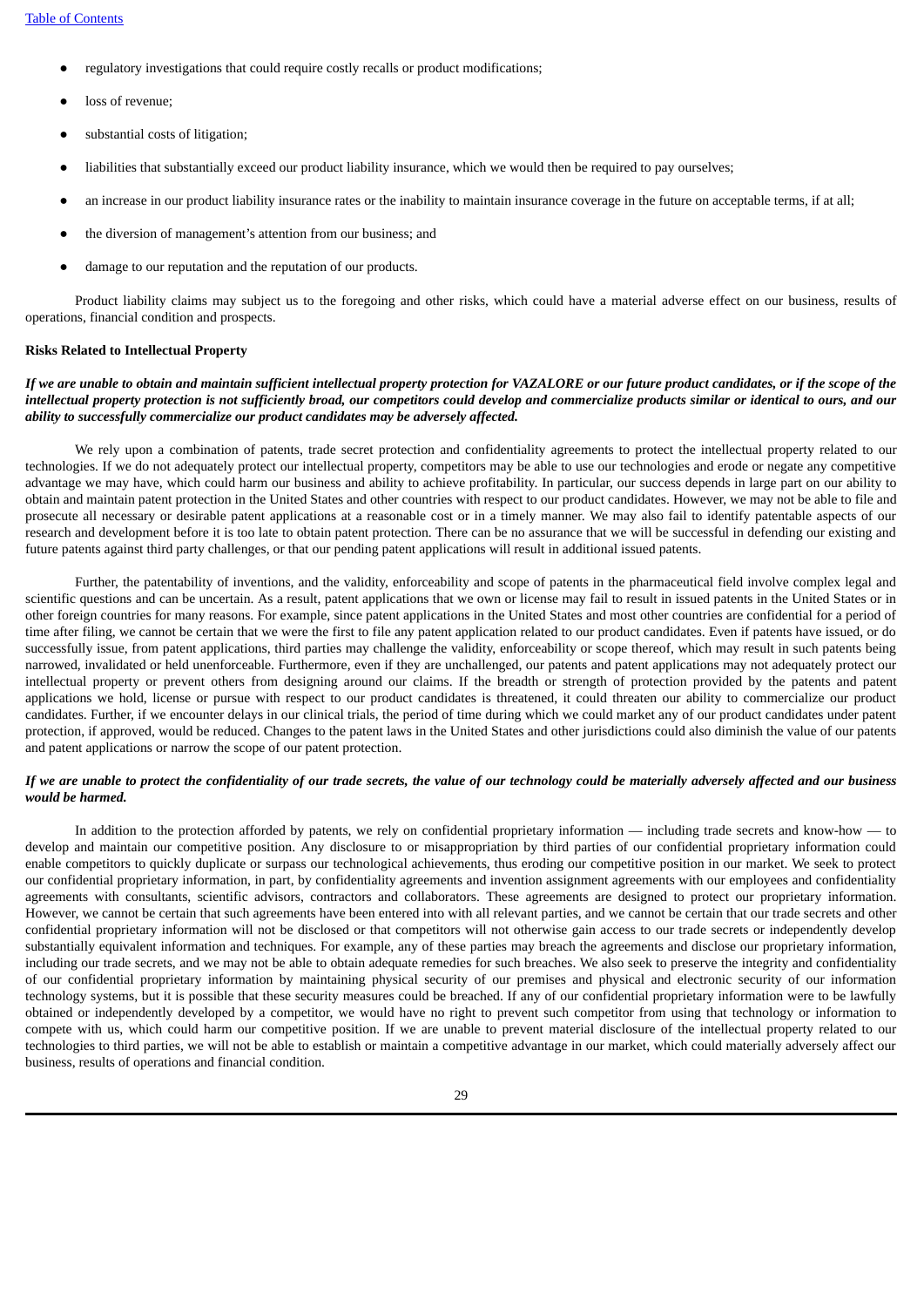# If we are sued for infringing intellectual property rights of third parties, such litigation could be costly and time consuming and could prevent or delay us *from developing or commercializing our product candidates.*

There is a substantial amount of intellectual property litigation in the biotechnology and pharmaceutical industries, and we may become party to, or threatened with, litigation or other adversarial proceedings regarding intellectual property rights with respect to our technology or product candidates, including post-grant or inter-partes proceedings, interference or derivation proceedings before the USPTO. Third parties may assert infringement claims against us based on existing or future intellectual property rights. The outcome of intellectual property litigation is subject to uncertainties that cannot be adequately quantified in advance. The pharmaceutical and biotechnology industries have produced a significant number of patents, and it may not always be clear to industry participants, including us, which patents cover various types of products or methods of use. The coverage of patents is subject to interpretation by the courts, and the interpretation is not always uniform. If we are sued for patent infringement, we would need to demonstrate that our product candidates, products or methods either do not infringe the patent claims of the relevant patent or that the patent claims are invalid, and we may not be able to do this. Proving that a patent is invalid is difficult. For example, in the United States, proving invalidity requires a showing of clear and convincing evidence to overcome the presumption of validity enjoyed by issued patents. Even if we are successful in these proceedings, we may incur substantial costs and the time and attention of our management and scientific personnel could be diverted in pursuing these proceedings, which could have a material adverse effect on us.

If we are found to infringe a third party's intellectual property rights, we could be forced, including by court order, to cease developing, manufacturing or commercializing the infringing product candidate or product. Alternatively, we may be required to obtain a license from such third party in order to use the infringing technology and continue developing, manufacturing or marketing the infringing product candidate. However, we may not be able to obtain any required license on commercially reasonable terms or at all. Even if we were able to obtain a license, it could be nonexclusive, thereby giving our competitors access to the same technologies licensed to us. In addition, we could be found liable for monetary damages, including treble damages and attorneys' fees, if we are found to have willfully infringed a patent. A finding of infringement could prevent us from commercializing our product candidates or force us to cease some of our business operations, which could materially harm our business. We may also elect to enter into license agreements in order to settle patent infringement claims or to resolve disputes prior to litigation, and any such license agreements may require us to pay royalties and other fees that could be significant. Claims that we have misappropriated the confidential information or trade secrets of third parties could have a similar negative impact on our business.

#### We may be involved in lawsuits to protect or enforce our intellectual property rights which could be expensive, time consuming and unsuccessful.

Competitors may infringe or otherwise violate our patents, the patents of our licensors, or our other intellectual property rights. To counter infringement or unauthorized use, we may be required to file infringement claims, which can be expensive and time-consuming. Any claims that we assert against perceived infringers could also provoke these parties to assert counterclaims against us alleging that we infringe their intellectual property rights. In addition, in an infringement proceeding, a court may decide that a patent of ours is not valid or is unenforceable, in whole or in part, or may refuse to stop the other party in such infringement proceeding from using the technology at issue on the grounds that our patents do not cover the technology in question. An adverse result in any litigation or defense proceedings could put one or more of our patents at risk of being invalidated, held unenforceable or interpreted narrowly, and could put any of our patent applications at risk of not yielding an issued patent.

Post-grant or inter-parte proceedings, interference or derivation proceedings provoked by third parties or brought by the USPTO or any foreign patent authority may be necessary to determine the priority of inventions or other matters of inventorship with respect to our patents or patent applications. We may also become involved in other proceedings, such as reexamination or opposition proceedings, before the USPTO or its foreign counterparts relating to our intellectual property or the intellectual property rights of others. An unfavorable outcome in any such proceedings could require us to cease using the related technology or to attempt to license rights to it from the prevailing party, or could cause us to lose valuable intellectual property rights. Our business could be harmed if the prevailing party does not offer us a license on commercially reasonable terms, if any license is offered at all. Litigation or other proceedings may fail and, even if successful, may result in substantial costs and distract our management and other employees. We may also become involved in disputes with others regarding the ownership of intellectual property rights. For example, we jointly develop intellectual property with certain parties, and disagreements may therefore arise as to the ownership of the intellectual property developed pursuant to these relationships. If we are unable to resolve these disputes, we could lose valuable intellectual property rights.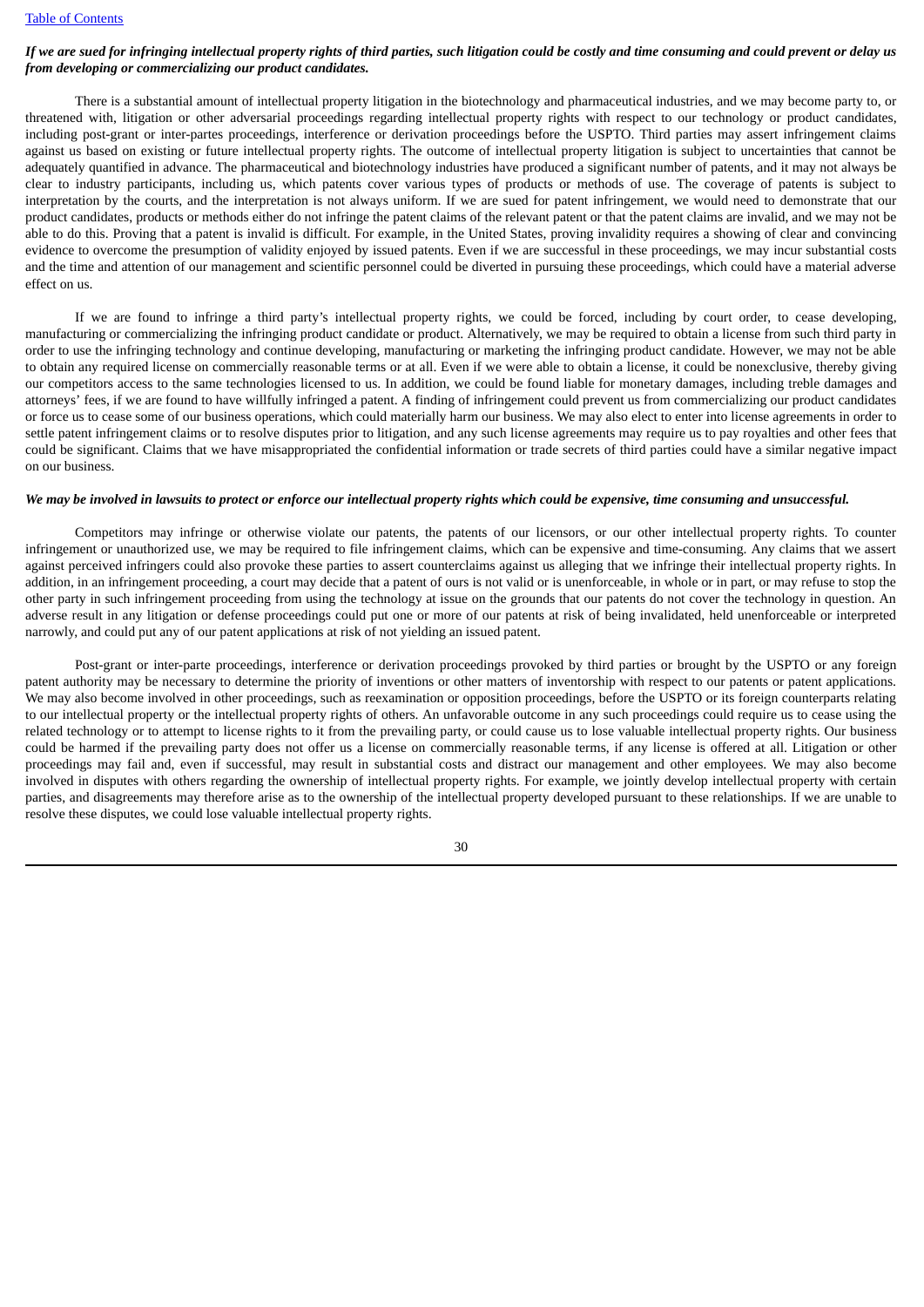We may not be able to prevent misappropriation of our trade secrets or confidential information, particularly in countries where the laws may not protect those rights as fully as in the United States. Furthermore, because of the substantial amount of discovery required in connection with intellectual property litigation, there is a risk that some of our confidential information could be compromised by disclosure during this type of litigation. In addition, there could be public announcements of the results of hearings, motions or other interim proceedings or developments. If securities analysts or investors perceive these results to be negative, it could have a substantial adverse effect on the price of our common stock. Even if resolved in our favor, litigation or other legal proceedings relating to intellectual property claims may cause us to incur significant expenses, and could distract our technical and/or management personnel from their normal responsibilities. Such litigation or proceedings could substantially increase our operating losses and reduce the resources available for development activities or any future sales, marketing or distribution activities. Uncertainties resulting from the initiation and continuation of intellectual property litigation or other proceedings could negatively affect our ability to compete in the marketplace.

### *We may not be able to protect our intellectual property rights throughout the world.*

Filing, prosecuting and defending patents on all of our product candidates throughout the world would be prohibitively expensive. Competitors may use our technologies in jurisdictions where we have not obtained patent protection to develop their own products and, further, may export otherwise infringing products to territories where we have patent protection but where enforcement is not as strong, or where standards are different than they are in the United States. These products may compete with our products in jurisdictions where we do not have any issued patents and our patent claims or other intellectual property rights may not be effective or sufficient to prevent them from so competing. Many companies have encountered significant problems in protecting and defending intellectual property rights in foreign jurisdictions. The legal systems of certain countries, particularly certain developing countries, do not favor the enforcement of patents and other intellectual property protection, particularly those relating to biopharmaceuticals, which could make it difficult for us to stop the infringement of our patents or marketing of competing products in violation of our proprietary rights generally. Proceedings to enforce our patent rights in foreign jurisdictions could result in substantial cost and divert our efforts and attention from other aspects of our business.

#### If we breach any of the agreements under which we license the use, development and commercialization rights to our product candidates from third *parties, we could lose license rights that are important to our business.*

In addition to our own patents, an important patent family covering VAZALORE is owned by UT. Our commercialization of VAZALORE is subject to our UT License Agreement, which is in effect as to each of the licensed patents as long as the patents are valid. Under our UT License Agreement, we are subject to various obligations, including diligence obligations with respect to development and commercialization activities, payment obligations for achievement of certain milestones and royalties on product sales, as well as other material obligations. If we fail to comply with any of these obligations or otherwise breach the UT License Agreement, UT may have the right to terminate the applicable license in whole or in part. The patent coverage under the UT License Agreement includes three issued U.S. patents related to methods and compositions employing formulations of lecithin oils and NSAIDs for protecting the gastrointestinal tract, two of which expired on March 1, 2022, with one expiring on March 23, 2022.

The loss of our license agreement with UT could materially adversely affect our ability to further commercialize VAZALORE as currently planned, and affect our ability to proceed with any development or potential commercialization of future product candidates, including PL1200 Ibuprofen, PL1100 Ibuprofen, and other NSAID programs. The risks described elsewhere pertaining to our patents and other intellectual property rights also apply to the intellectual property rights that we license, and any failure by us or our licensors to obtain, maintain and enforce these rights could have a material adverse effect on our business. In some cases, we do not have control over the prosecution, maintenance or enforcement of the patents that we license, and may not have sufficient ability to consult and input into the patent prosecution and maintenance process with respect to such patents, and our licensors may fail to take the steps that we believe are necessary or desirable in order to obtain, maintain and enforce the licensed patents.

#### *Limitations on intellectual property rights may result in other threats to our competitive advantage.*

The degree of future protection afforded by our intellectual property rights is uncertain because intellectual property rights have limitations, and may not adequately protect our business or permit us to maintain our competitive advantage. The following examples are illustrative:

- others may be able to make compounds that are similar to VAZALORE or our future product candidates but that are not covered by the claims of the patents that we own or license;
- we or our licensors or collaborators might not have been the first to make the inventions covered by an issued patent or pending patent application that we own or license;
- we or our licensors or collaborators might not have been the first to file patent applications covering an invention;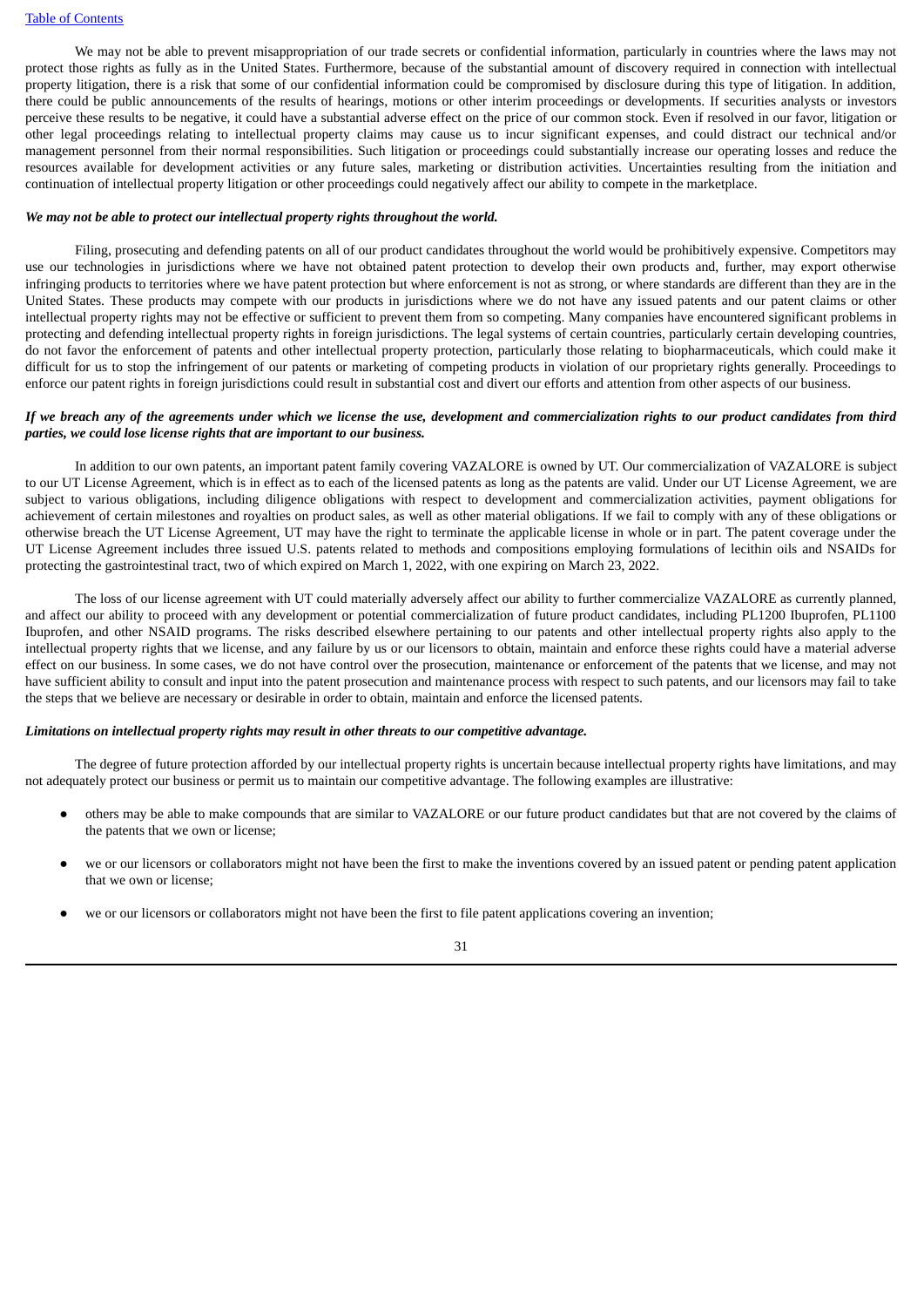- others may independently develop similar or alternative technologies or duplicate any of our technologies without infringing our intellectual property rights;
- pending patent applications that we own or license may not lead to issued patents;
- issued patents that we own or license may not provide us with any competitive advantages, or may be held invalid or unenforceable, as a result of legal challenges by our competitors;
- our competitors might conduct research and development activities in countries where we do not have patent rights and then use the information learned from such activities to develop competitive products for sale in our major commercial markets; and
- we may not develop or in-license additional proprietary technologies that are patentable.

#### We may be subject to claims that our employees or consultants have wrongfully used or disclosed alleged trade secrets of former or other employers.

Some of our employees, consultants, advisors, and members of our Board of Directors, including our senior management, have been employed or retained by other biotechnology or pharmaceutical companies, including our competitors or potential competitors. Although we try to ensure that our employees and consultants do not use the proprietary information or know-how of others in their work for us, we may be subject to claims that we or these individuals have used or disclosed intellectual property, including trade secrets or other proprietary information, of any such individuals' former or other employer. We are not aware of any material threatened or pending claims related to these matters, but in the future litigation may be necessary to defend against such claims. If we fail in defending any such claims, in addition to paying monetary damages, we may lose valuable intellectual property rights or personnel. Even if we are successful in defending against such claims, litigation could result in substantial costs and be a distraction to management.

# Changes in U.S. patent law could diminish the value of patents in general, thereby impairing our ability to protect our products.

As is the case with other pharmaceutical product companies, our success is heavily dependent on intellectual property, particularly patents. Obtaining and enforcing patents involves both technological and legal complexity. Therefore, obtaining and enforcing patents is costly, time-consuming and inherently uncertain. In addition, the United States has recently enacted and implemented wide-ranging patent reform legislation. The U.S. Supreme Court has ruled on several patent cases in recent years, either narrowing the scope of patent protection available in certain circumstances or weakening the rights of patent owners in certain situations. In addition to increasing uncertainty with regard to our ability to obtain patents in the future, this combination of events has created uncertainty with respect to the value of patents, once obtained. Depending on decisions by the U.S. Congress, the federal courts, and the USPTO, the laws and regulations governing patents could change in unpredictable ways that would weaken our ability to obtain new patents or to enforce patents that we have or that we might obtain in the future.

#### **Risks Related to Government Regulation**

### The regulatory approval process is expensive, time consuming and uncertain and may prevent us from obtaining, or cause delays in obtaining, approvals for the commercialization of future product candidates, which will materially impair our ability to generate revenue.

The design, development, research, testing, manufacturing, labeling, storage, recordkeeping, approval, selling, import, export, advertising, promotion, and distribution of drug products are subject to extensive and evolving regulation by federal, state and local governmental authorities in the United States, principally by the FDA, and foreign regulatory authorities, with regulations differing from country to country. Failure to obtain marketing approval for a product candidate will prevent us from commercializing the product candidate.

We have not obtained marketing approval for any product candidate other than VAZALORE anywhere in the world. An NDA must include extensive preclinical and clinical data and supporting information to establish to the FDA's satisfaction the product candidate's safety and efficacy for each desired indication. The NDA must also include significant information regarding the chemistry, manufacturing and controls for the product candidate. Obtaining regulatory approval of an NDA can be a lengthy, expensive and uncertain process. In addition, failure to comply with FDA and other applicable U.S. and foreign regulatory requirements may subject us to administrative or judicially imposed sanctions, including:

- warning or untitled letters:
- civil and criminal penalties;
- injunctions: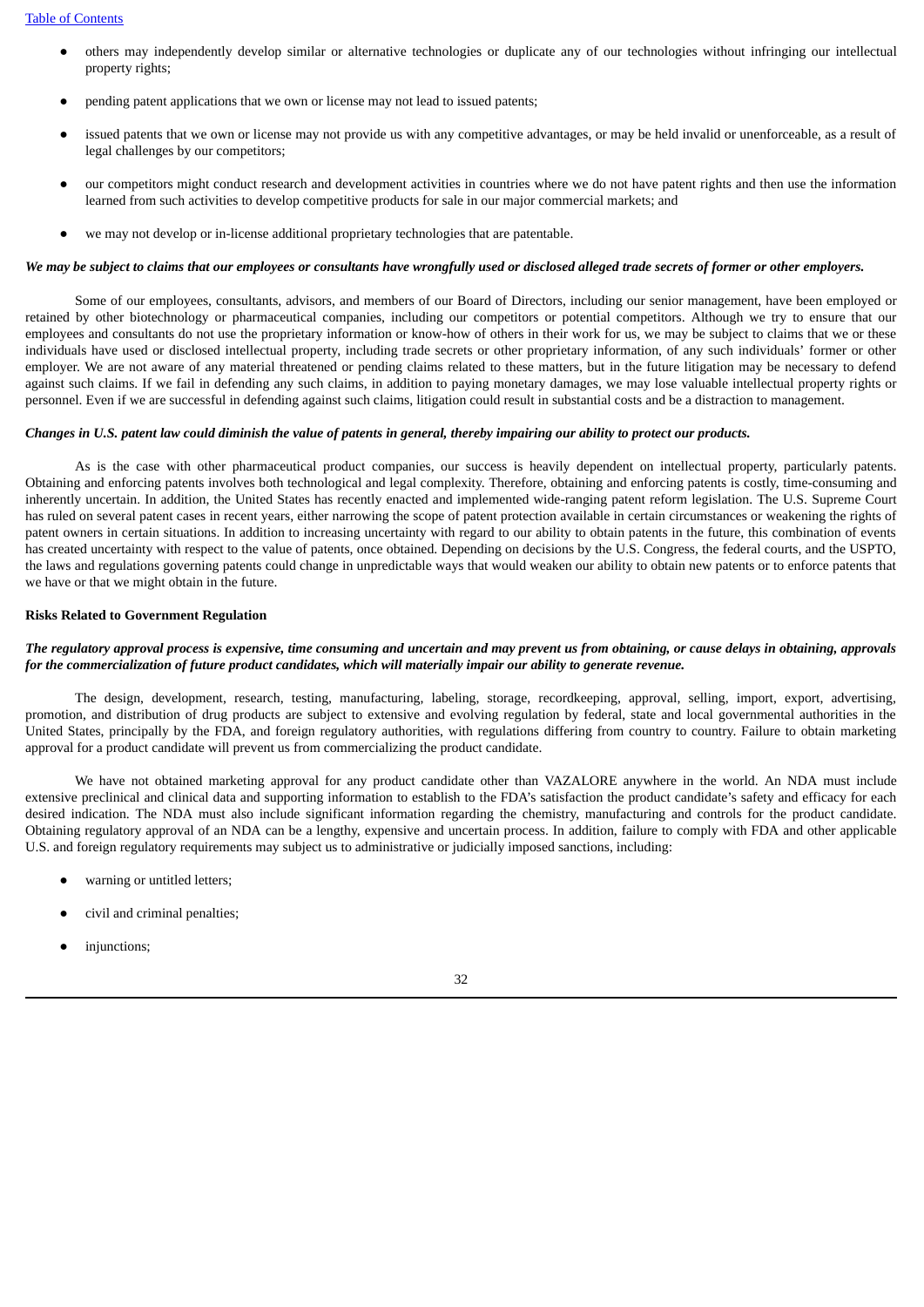- withdrawal of approved products;
- product recalls;
- seizure of products:
- total or partial suspension of production; and
- refusal to approve pending NDAs or supplements to approved NDAs.

These actions could result in, among other things, substantial modifications to our business practices and operations, refunds of our products, the inability to obtain future approvals or marketing authorizations, and withdrawals or suspensions of current products from the market. Any of these events could disrupt our business and have a material adverse effect on our revenues, profitability and financial condition.

Prior to receiving approval to commercialize any future product candidates in the United States or abroad, we and any applicable collaboration partners must demonstrate with substantial evidence from well-controlled clinical trials, and to the satisfaction of the FDA and other regulatory authorities abroad, that such product candidates are safe and effective for their intended uses. Preclinical testing and clinical trials are long, expensive and uncertain processes. We may spend several years completing our testing for any particular product candidate, and failure can occur at any stage. Negative or inconclusive results or adverse medical events during a clinical trial could also cause the FDA or us to terminate a clinical trial or require that we repeat it or conduct additional clinical trials. Additionally, data obtained from preclinical studies and clinical trials can be interpreted in different ways and the FDA or other regulatory authorities may interpret the results of our studies and trials less favorably than we do. Even if we believe the preclinical or clinical data for a product candidate is promising, such data may not be sufficient to support approval by the FDA and other regulatory authorities. Administering any product candidates to humans may produce undesirable side effects, which could interrupt, delay or halt clinical trials of such product candidates and result in the FDA or other regulatory authorities denying approval of such product candidates for any or all targeted indications. The FDA or other regulatory authorities may determine that any product candidate that we develop is not effective, or are only moderately effective, or have undesirable or unintended side effects, toxicities, safety profile or other characteristics that preclude marketing approval or prevent or limit commercial use. In addition, any marketing approval we ultimately obtain may be limited or subject to restrictions or post-approval commitments that render the approved product not commercially viable.

# We are subject to ongoing regulatory obligations and continued regulatory review, which may result in significant additional expense and subject us to restrictions, withdrawal from the market, or penalties if we fail to comply with applicable regulatory requirements or if we experience unanticipated *problems with our product candidates, when and if approved.*

An approved product and its manufacturer are subject to continual review by the FDA and, as applicable, non-U.S. regulatory authorities. Any regulatory approval that we receive for our product candidates may be subject to limitations on the indicated uses for which the product may be marketed or contain requirements for potentially costly post-marketing follow-up studies or surveillance to monitor the safety and efficacy of the product. In addition, if the FDA or non-U.S. regulatory authorities approve any of our product candidates, we will be subject to extensive and ongoing regulatory requirements by the FDA and other regulatory authorities with regard to labeling, packaging, adverse event reporting, storage, distribution, advertising, promotion, recordkeeping and submission of safety and other post-market information. Manufacturers of our products and manufacturers' facilities are required to comply with cGMP regulations, which include requirements related to quality control and quality assurance as well as the corresponding maintenance of records and documentation. Further, regulatory authorities must approve these manufacturing facilities before they can be used to manufacture our products, and these facilities are subject to continual review and periodic inspections by the FDA and other regulatory authorities for compliance with cGMP regulations. Accordingly, we and others with whom we work must continue to expend time, money and effort in all areas of regulatory compliance, including manufacturing, production and quality control.

We, and our direct and indirect suppliers, remain subject to the periodic inspection of our plants and facilities, review of production processes, and testing of our products to confirm that we are in compliance with all applicable regulations. For example, the FDA conducts ongoing inspections to determine whether our record keeping, production processes and controls, personnel and quality control are in compliance with the cGMP regulations, and other FDA regulations. Adverse findings during regulatory inspections may result in the implementation of REMS programs, completion of government mandated post-marketing clinical studies, and government enforcement action relating to labeling, advertising, marketing and promotion, as well as regulations governing manufacturing controls noted above. The FDA has increased its enforcement activities related to the advertising and promotion of pharmaceutical, biological and medical device products. We will also be required to report certain adverse reactions and production problems, if any, to the FDA and to comply with requirements concerning advertising and promotion for our products. If we, any future collaboration partner or a regulatory authority discovers previously unknown problems with a product, such as adverse events of unanticipated severity or frequency, or problems with the facility where the product is manufactured, a regulatory authority may impose restrictions on that product, the collaboration partner, the manufacturer or us, including requiring withdrawal of the product from the market or suspension of manufacturing.

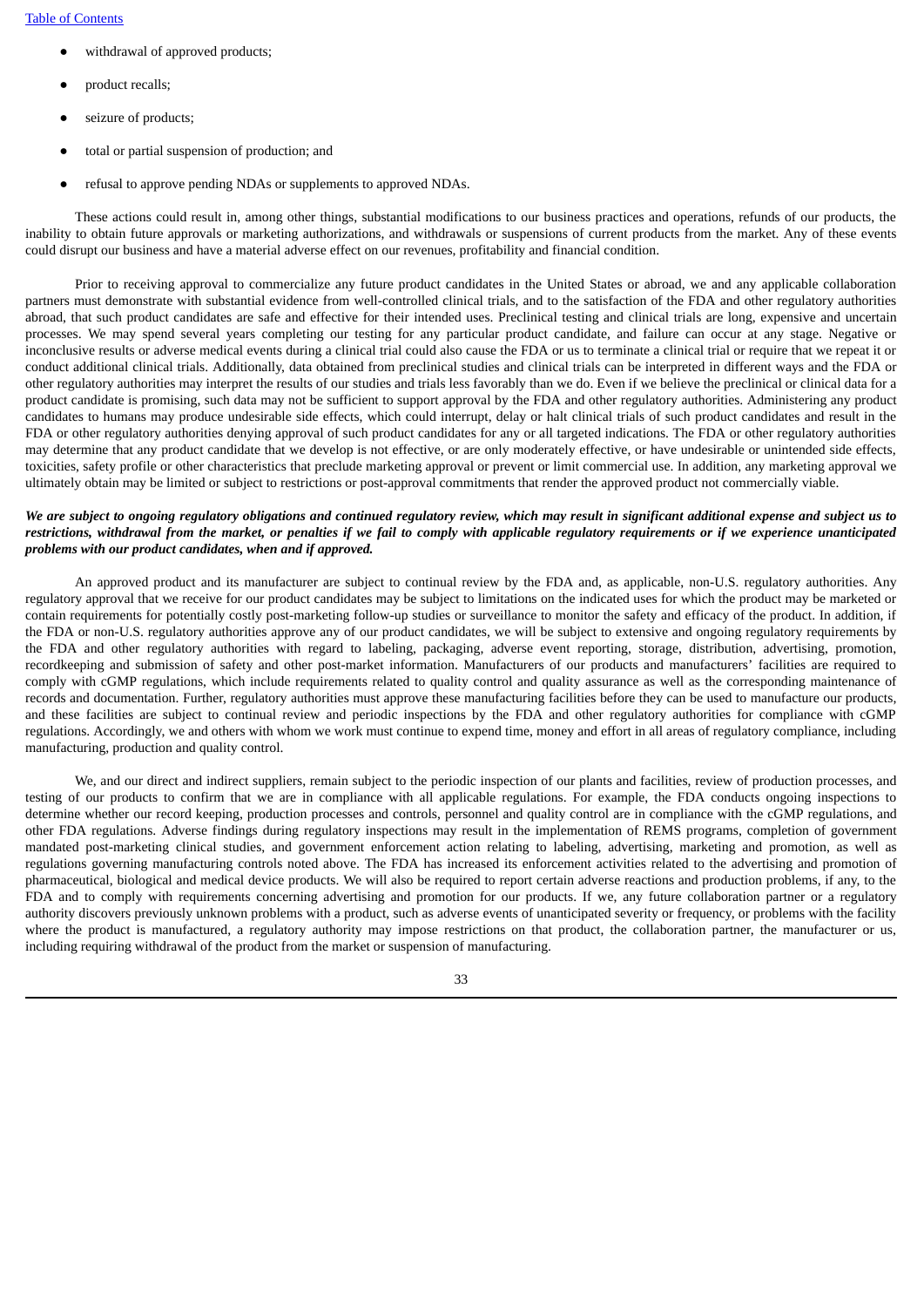#### Table of [Contents](#page-2-0)

The FDA closely regulates the post-approval marketing and promotion of drugs to ensure drugs are marketed only for the approved indications and in accordance with the provisions of the approved labeling and regulatory requirements. The FDA also imposes stringent restrictions on manufacturers' communications regarding off-label use and if we do not restrict the promotion of our products only to their approved indications, we may be subject to enforcement action for off-label promotion. If we, our product candidates or the manufacturing facilities for our product candidates fail to comply with regulatory requirements of the FDA and/or other non-U.S. regulatory authorities, we could be subject to administrative or judicially imposed sanctions, including:

- mandated modifications to promotional materials or the required provision of corrective information to healthcare practitioners;
- restrictions imposed on the product or its manufacturers or manufacturing processes;
- restrictions imposed on the labeling or marketing of the product;
- restrictions imposed on product distribution or use;
- requirements for post-marketing clinical trials;
- suspension of any ongoing clinical trials;
- suspension of or withdrawal of regulatory approval;
- voluntary or mandatory product recalls and publicity requirements;
- refusal to approve pending applications for marketing approval of new products or supplements to approved applications filed by us;
- restrictions on operations, including costly new manufacturing requirements;
- seizure or detention of our products;
- refusal to permit the import or export of our products;
- required entry into a consent decree, which can include imposition of various fines (including restitution or disgorgement of profits or revenue), reimbursements for inspection costs, required due dates for specific actions and penalties for noncompliance;
- civil or criminal penalties; or
- injunctions.

Widely publicized events concerning the safety risk of certain drug products have resulted in the withdrawal of drug products, revisions to drug labeling that further limit use of the drug products and the imposition by the FDA of REMS to ensure that the benefits of the drug outweigh its risks. In addition, because of the serious public health risks of high profile adverse safety events with certain products, the FDA may require, as a condition of approval, costly REMS programs.

The regulatory requirements and policies may change and additional government regulations may be enacted with which we may also be required to comply. We cannot predict the likelihood, nature or extent of government regulation that may arise from future legislation or administrative action, either in the United States or in other countries. If we or any future collaboration partner are not able to maintain regulatory compliance, we or such collaboration partner, as applicable, will not be permitted to market our future products and our business will suffer.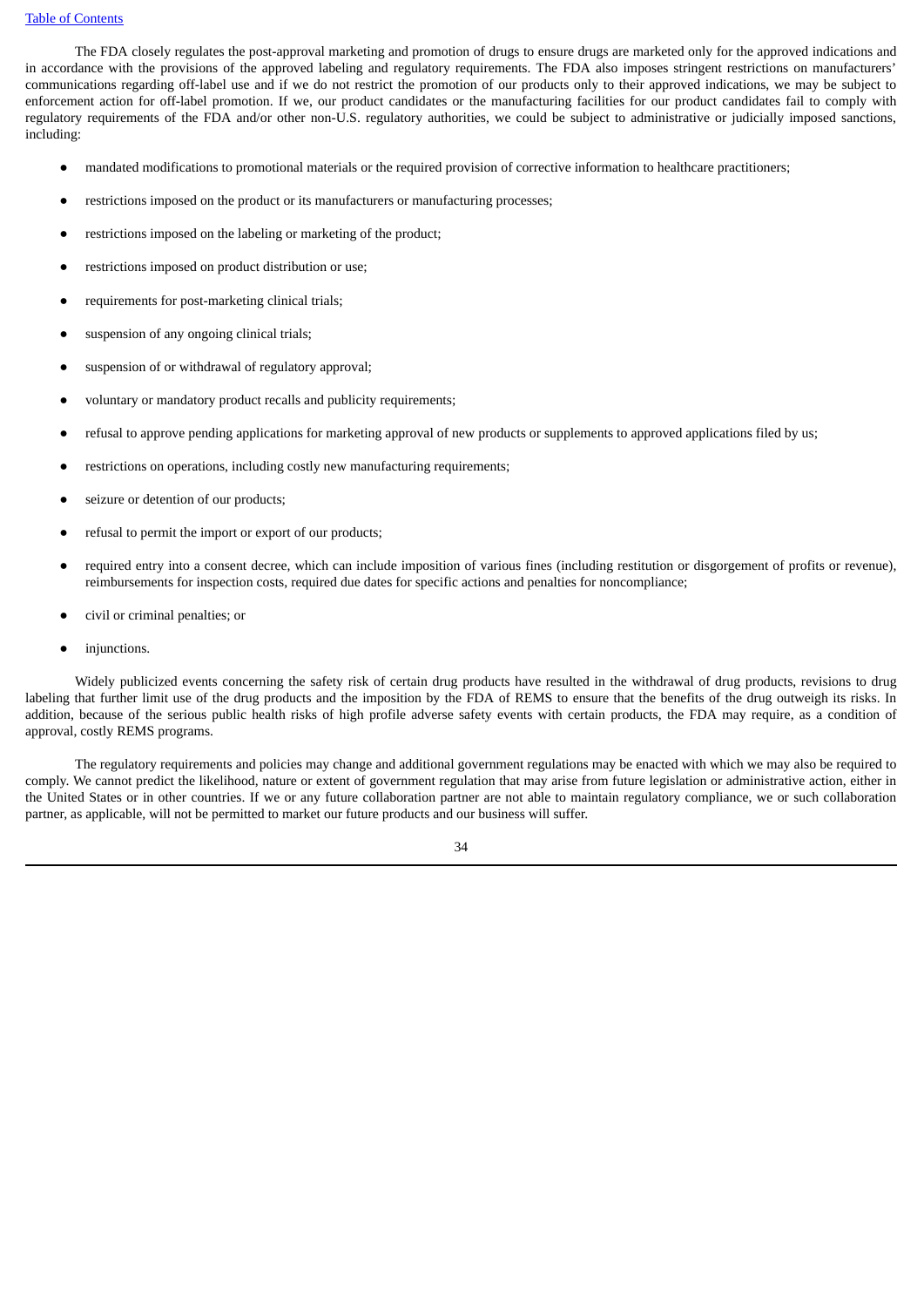# Failure to obtain regulatory approvals in foreign jurisdictions will prevent us from marketing our products internationally.

We may seek a distribution and marketing collaborator for VAZALORE or other product candidates commercialized outside of the United States. In order to market our product candidates in the European Economic Area (which comprises the 28 member states of the European Union, plus Norway, Iceland and Liechtenstein), and many other foreign jurisdictions, we or our collaboration partners must obtain separate regulatory approvals. We have had limited interactions with foreign regulatory authorities, and approval procedures vary among countries and can involve additional clinical testing. In addition, the time required to obtain approval from foreign regulatory authorities may differ from that required to obtain FDA approval. Clinical trials conducted in one country may not be accepted by regulatory authorities in other countries. Approval by the FDA does not ensure approval by regulatory authorities in other countries, and approval by one or more foreign regulatory authorities does not ensure approval by regulatory authorities in other foreign countries or by the FDA. However, a failure or delay in obtaining regulatory approval in one country may have a negative effect on our ability to obtain approval in other countries. The foreign regulatory approval process generally includes all of the risks associated with obtaining FDA approval. In addition, in many countries outside the United States, it is required that the product be approved for reimbursement before the product can be approved for sale in that country. We may or may not obtain foreign regulatory approvals on a timely basis, if at all. We may not be able to file for regulatory approvals and even if we file, we may not receive necessary approvals to commercialize our product candidates in any market.

#### *Healthcare reform measures could hinder or prevent our product candidates*' *commercial success.*

In the United States, there have been, and we expect there will continue to be, a number of legislative and regulatory changes to the healthcare system that could affect our future revenue and profitability and the future revenue and profitability of our potential customers. Federal and state lawmakers regularly propose and, at times, enact legislation that results in significant changes to the healthcare system, some of which is intended to contain or reduce the costs of medical products and services. The ACA contained a number of provisions, including those governing enrollment in federal healthcare programs, reimbursement changes and fraud and abuse measures that have impacted and will continue to impact existing government healthcare programs and will result in the development of new programs.

# We are subject to healthcare laws, regulation and enforcement and our failure to comply with those laws could adversely affect our business, operations *and financial condition.*

Even though we do not and will not control referrals of healthcare services or bill directly to Medicare, Medicaid or other third-party payors, certain federal and state healthcare laws and regulations pertaining to fraud and abuse and patients' rights are and will be applicable to our business. We could be subject to healthcare fraud and abuse and patient privacy regulation by both the federal government and the states in which we conduct our business. The regulations that may affect our ability to operate include, without limitation:

- the federal Anti-Kickback Statute, which prohibits, among other things, any person from knowingly and willfully offering, soliciting, receiving or providing remuneration, directly or indirectly, to induce either the referral of an individual, for an item or service or the purchasing or ordering of a good or service, for which payment may be made under federal healthcare programs such as the Medicare and Medicaid programs;
- the federal False Claims Act, which prohibits, among other things, individuals or entities from knowingly presenting, or causing to be presented, false claims, or knowingly using false statements, to obtain payment from the federal government, and which may apply to entities that provide coding and billing advice to customers;
- federal criminal laws that prohibit executing a scheme to defraud any healthcare benefit program or making false statements relating to healthcare matters;
- the federal physician sunshine requirements under the ACA, which require manufacturers of drugs, devices, biologics, and medical supplies to report annually to the Centers for Medicare & Medicaid Services information related to payments and other transfers of value to physicians, other healthcare providers, and teaching hospitals, and ownership and investment interests held by physicians and other healthcare providers and their immediate family members; and
- HIPAA, which governs the conduct of certain electronic healthcare transactions and protects the security and privacy of protected health information.

In addition, recent healthcare reform legislation has strengthened these laws. For example, the ACA, among other things, amended the intent requirement of the Federal Anti-Kickback Statute and criminal healthcare fraud statutes. A person or entity no longer needs to have actual knowledge of the statute or specific intent to violate it. In addition, the ACA provides that the government may assert that a claim including items or services resulting from a violation of the Federal Anti-Kickback Statute constitutes a false or fraudulent claim for purposes of the False Claims Act.

These laws and regulations are broad in scope and they are subject to change and evolving interpretations, which could require us to incur substantial costs associated with compliance or to alter one or more of our sales or marketing practices. In addition, any action against us for violation of these laws, even if we successfully defend against it, could cause us to incur significant legal expenses and divert our management's attention from the operation of our business. If our operations are found to be in violation of any of the laws described above or any other governmental regulations that apply to us, we may be subject to penalties, including civil and criminal penalties, damages, fines, the exclusion from participation in federal and state healthcare programs, imprisonment, or the curtailment or restructuring of our operations, any of which could adversely affect our ability to operate our business and our financial results.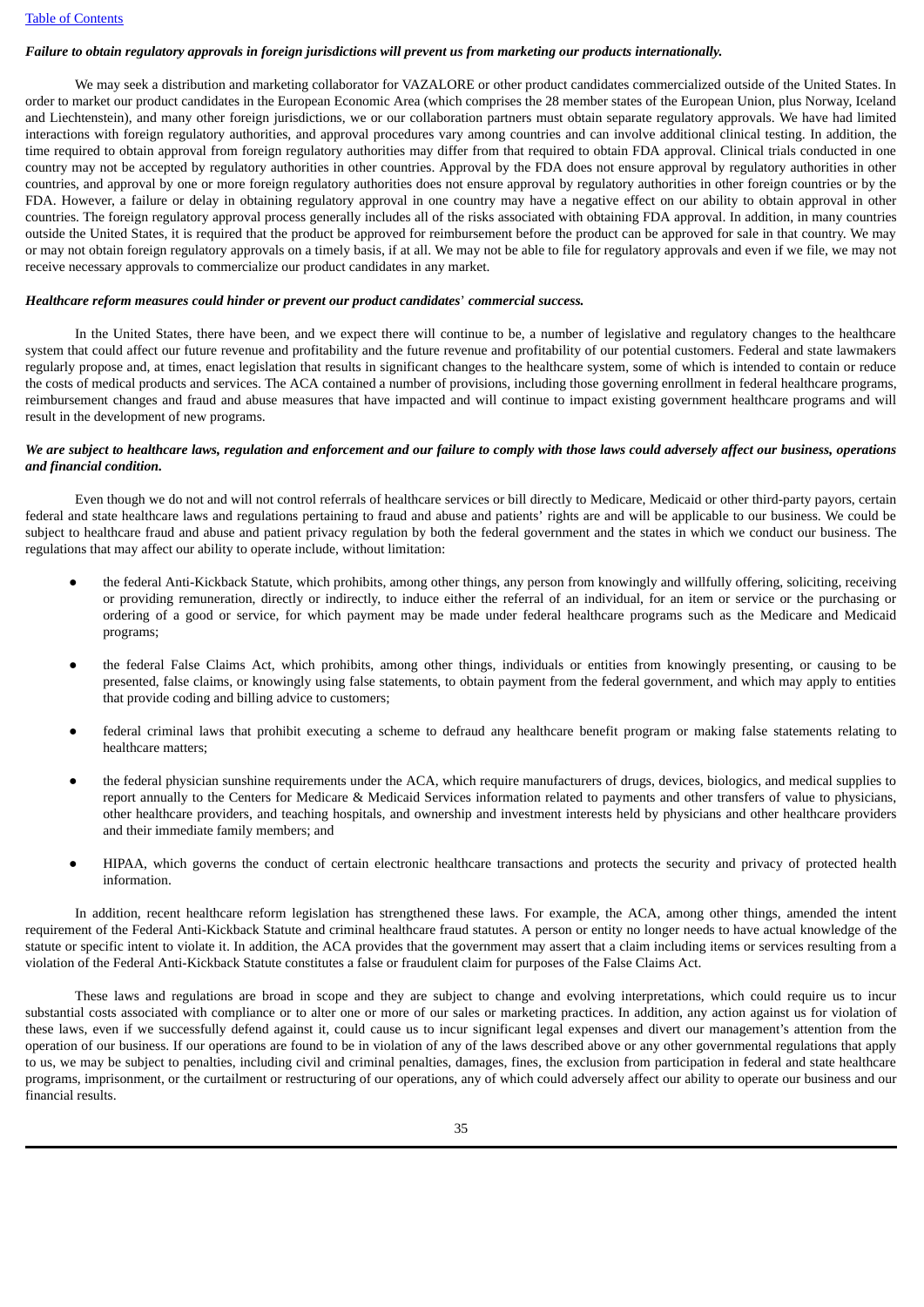Failure to comply with domestic and international privacy and security laws can result in the imposition of significant civil and criminal penalties. The costs of compliance with these laws, including protecting electronically stored information from cyberattacks, and potential liability associated with failure to do so could adversely affect our business, financial condition and results of operations. We are subject to various domestic and international privacy and security regulations, including but not limited to HIPAA. HIPAA mandates, among other things, the adoption of uniform standards for the electronic exchange of information in common healthcare transactions, as well as standards relating to the privacy and security of individually identifiable health information, which require the adoption of administrative, physical and technical safeguards to protect such information. In addition, many states have enacted comparable laws addressing the privacy and security of health information, some of which are more stringent than HIPAA.

# Our business involves the use of hazardous materials and we and our third-party manufacturers must comply with environmental laws and regulations, *which may be expensive and restrict how we do business.*

Our third-party manufacturers' activities and our own activities may involve the controlled storage, use and disposal of hazardous materials, including the components of our pharmaceutical product candidates, test samples and reagents, biological materials and other hazardous compounds. We and our manufacturers are subject to various environmental, health and safety laws and regulations, including federal, state, local and foreign laws and regulations governing the use, generation, manufacture, storage, handling and disposal of these hazardous materials. We currently carry no insurance specifically covering environmental claims relating to the use of hazardous materials, with the exception of workers' compensation coverage for our employees. Although we believe that our safety procedures for handling and disposing of these materials and waste products comply with the standards prescribed by these laws and regulations, we cannot eliminate the risk of accidental injury or contamination from the use, storage, handling or disposal of hazardous materials. In the event of an accident, state or federal or other applicable authorities may curtail our use of these materials and/or interrupt our business operations. In addition, if an accident or environmental discharge occurs, or if we discover contamination caused by prior operations, including by prior owners and operators of properties we acquire, we could be liable for cleanup obligations, damages and fines. If such unexpected costs are substantial, this could significantly harm our financial condition and results of operations.

## Our employees, independent contractors, principal investigators, consultants and vendors may engage in misconduct or other improper activities, *including noncompliance with regulatory standards and requirements.*

We are exposed to the risk that our employees, independent contractors, principal investigators, consultants and vendors may engage in fraudulent or other illegal activity. Misconduct by these parties could include intentional, reckless and/or negligent conduct or disclosure of unauthorized activities to us that violates:

- FDA regulations, including those laws requiring the reporting of true, complete and accurate information to the FDA;
- manufacturing standards;
- federal and state healthcare fraud and abuse laws and regulations; or
- laws that require the true, complete and accurate reporting of financial information or data.

Specifically, sales, marketing and business arrangements in the healthcare industry are subject to extensive laws and regulations intended to prevent fraud, kickbacks, self-dealing and other abusive practices. These laws and regulations may restrict or prohibit a wide range of pricing, discounting, marketing and promotion, sales commission, customer incentive programs and other business arrangements. Activities subject to these laws also involve the improper use of information obtained in the course of clinical trials, which could result in regulatory sanctions and serious harm to our reputation.

It is not always possible to identify and deter misconduct by our employees and other third parties, and the precautions we take to detect and prevent this activity may not be effective in controlling unknown or unmanaged risks or losses or in protecting us from governmental investigations or other actions or lawsuits stemming from a failure to be in compliance with such laws or regulations. If any such actions are instituted against us, and we are not successful in defending ourselves or asserting our rights, those actions could have a significant impact on our business, including the imposition of civil, criminal and administrative penalties, damages, monetary fines, possible exclusion from participation in Medicare, Medicaid and other federal healthcare programs, contractual damages, reputational harm, diminished profits and future earnings, and curtailment of our operations, any of which could adversely affect our ability to operate our business and our results of operations.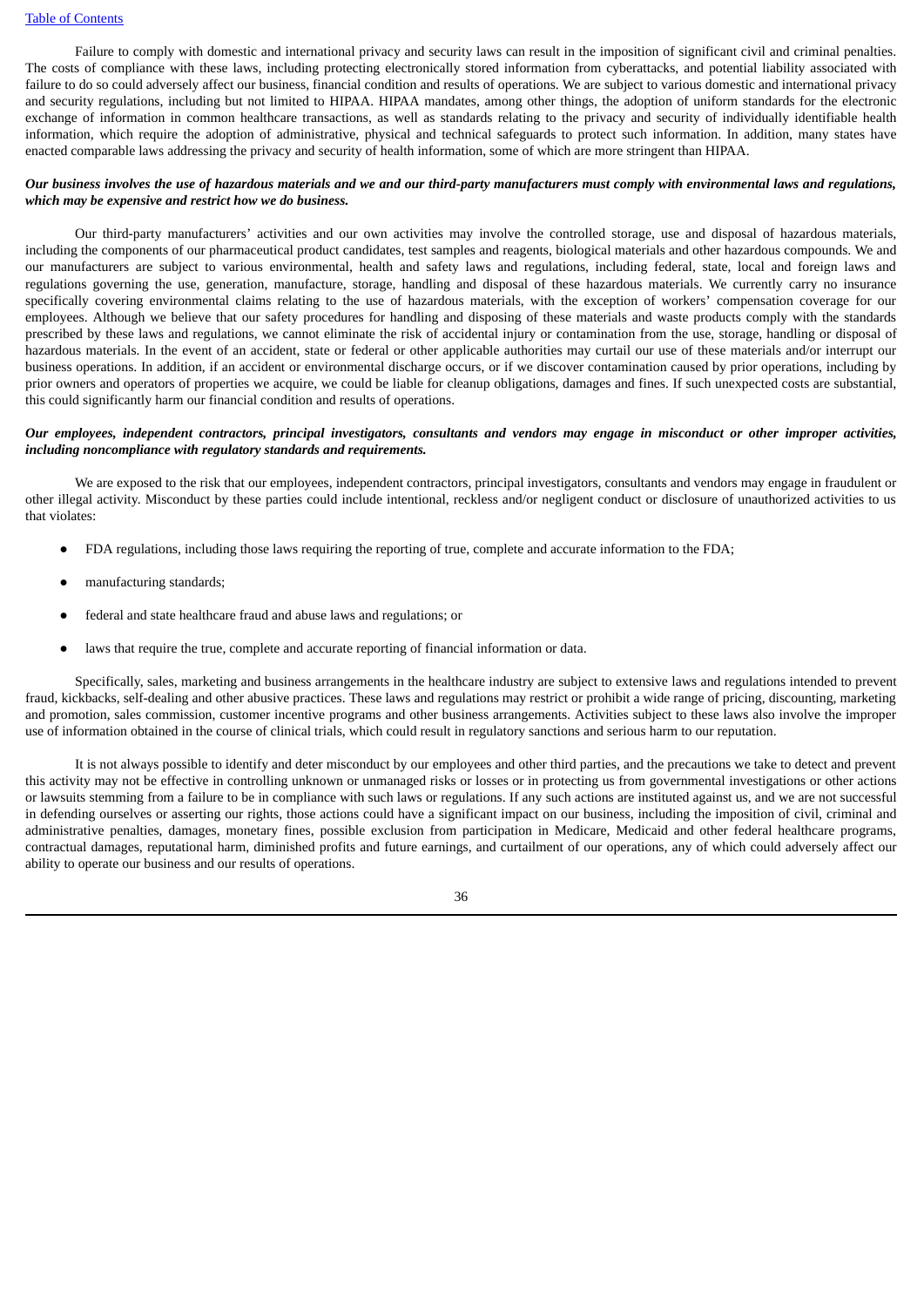# *Our international operations will be subject to the Foreign Corrupt Practices Act.*

As we pursue international licensing, sales and co-promotion arrangements outside the United States, we will be heavily regulated and expect to have significant interaction with foreign officials. Additionally, in many countries outside the United States, the healthcare providers who prescribe human pharmaceuticals are employed by the government and the purchasers of human pharmaceuticals are government entities; therefore, our interactions with these prescribers and purchasers would be subject to regulation under the FCPA, which prohibits any U.S. individual or business from paying, offering or authorizing payment or offering of anything of value, directly or indirectly, to any foreign official, political party or candidate for the purpose of influencing any act or decision of the foreign entity in order to assist the individual or business in obtaining or retaining business.

Compliance with these regulations may be costly, and may limit our ability to expand into certain markets. Further, we may inadvertently be found to be in violation of these and other regulations, which could result in material sanctions and penalties.

# If we are not able to implement the requirements of Section 404 of the Sarbanes-Oxley Act of 2002 in a timely manner or with adequate compliance, we *may be subject to sanctions by regulatory authorities.*

As a public company, we are required to comply with significant legal, accounting, and other requirements and as such, have incurred significant regulatory compliance-related expenses. The Sarbanes-Oxley Act of 2002 as well as rules implemented by the SEC and NASDAQ, impose various requirements on public companies, including those related to corporate governance practices. Our management and other personnel devote a substantial amount of time to these requirements. Some members of management do not have significant experience in addressing these requirements. Moreover, these rules and regulations have increased our legal and financial compliance costs relative to those of previous years and make some activities more time consuming and costly.

The Sarbanes-Oxley Act requires, among other things, that we maintain effective internal controls for financial reporting and disclosure controls and procedures. In particular, we must perform system and process evaluation and testing of our internal controls over financial reporting to allow management to report on the effectiveness of our internal controls over financial reporting, as required by Section 404 of the Sarbanes-Oxley Act. The Committee of Sponsoring Organizations of the Treadway Commission ("COSO") provides a framework for companies to assess and improve their internal control systems. Our compliance with these requirements has required that we incur substantial accounting and related expenses and expend significant management efforts. Moreover, if we are not able to comply with the requirements of Section 404 of the Sarbanes-Oxley Act, are unable to assert that our internal controls over financial reporting are effective, or identify deficiencies that are deemed to be material weaknesses, investors could lose confidence in the accuracy and completeness of our financial reports, the market price of our common stock could decline and we could be subject to sanctions or investigations by NASDAQ, the SEC, or other regulatory authorities. Any of these events could have a material adverse effect on our business, financial position, and operating results.

### **Risks Related to Our Business Operations, Growth Strategies and Industry**

## The extent to which COVID-19 may impact our business will depend on future developments, which are highly uncertain and cannot be predicted with *confidence.*

Though we have not experienced a significant disruption or delay in the development, manufacturing or sale of VAZALORE as a result of COVID-19, the extent to which COVID-19 may impact our business moving forward will depend on future developments that are highly uncertain and cannot be predicted with confidence, such as the duration of the pandemic, travel restrictions and social distancing in the United States and other countries, business closures or business disruptions and the effectiveness of actions taken in the United States and other countries to contain and treat the pandemic. We may also experience disruptions as a result of the COVID-19 pandemic that could impact our supply chain. For example, COVID-19 has resulted in increased travel restrictions, labor shortages, and the shutdown or delay of business activities in various regions. To the extent our suppliers and contract manufacturer are unable to comply with their obligations under our agreements with them, our ability to continue advancing the manufacturing of VAZALORE may become impaired. The ultimate impact of the COVID-19 outbreak is highly uncertain and subject to change. We do not yet know the full extent of potential delays or impacts on our business, healthcare systems or the global economy as a whole. However, these effects could have a material impact on our operations, and we will continue to monitor the COVID-19 situation closely.

#### *If we are unable to maintain our relationship with Amazon, our business will be significantly disrupted.*

Amazon acts as one of the primary distribution, marketing and promotion platforms for VAZALORE. We expect to generate a substantial portion of our revenue through this ecommerce platform for the foreseeable future. Any deterioration in our relationship with Amazon could harm our business and adversely affect the value of our stock.

We are subject to Amazon's standard terms and conditions for product sellers, which govern the promotion, distribution and operation of VAZALORE and other like products on their platform. Amazon has the right to terminate or suspend VAZALORE from its platform for any reason, including failure to adhere to its terms and conditions. Our business would be harmed if Amazon discontinues or limits access to its platform or otherwise removes VAZALORE from its platform. During the first quarter of 2022 Amazon suppressed VAZALORE from its platform for nearly two weeks pending verification of compliance with certain packaging requirements, with such suppression resulting in VAZALORE becoming unavailable on Amazon's platform. While VAZALORE is available on the Amazon platform, there can be no assurance that Amazon will become and remain satisfied that VAZALORE meets Amazon's packaging or other requirements and consequently VAZALORE may continue to be at risk for suppression. In addition, we may not be able to promptly resolve this or any other compliance issue, which could have a material impact on our financial condition, results of operations and prospects.

If Amazon loses their market position or otherwise falls out of favor with users, we would need to identify alternative channels for marketing, promoting and distributing VAZALORE, which would consume substantial resources and may not be effective. In addition, Amazon has broad discretion to change their terms of service and other policies with respect to us and other product sellers, and those changes may be unfavorable to us.

# *We may fail to innovate and be competitive.*

We cannot state with certainty when or whether any of our products under development will be launched, whether we will be able to develop, license, or otherwise acquire compounds or products, or whether any products will be commercially successful. Failure to launch successful new products or new indications for existing products may cause our products to become obsolete, causing our revenues and operating results to suffer.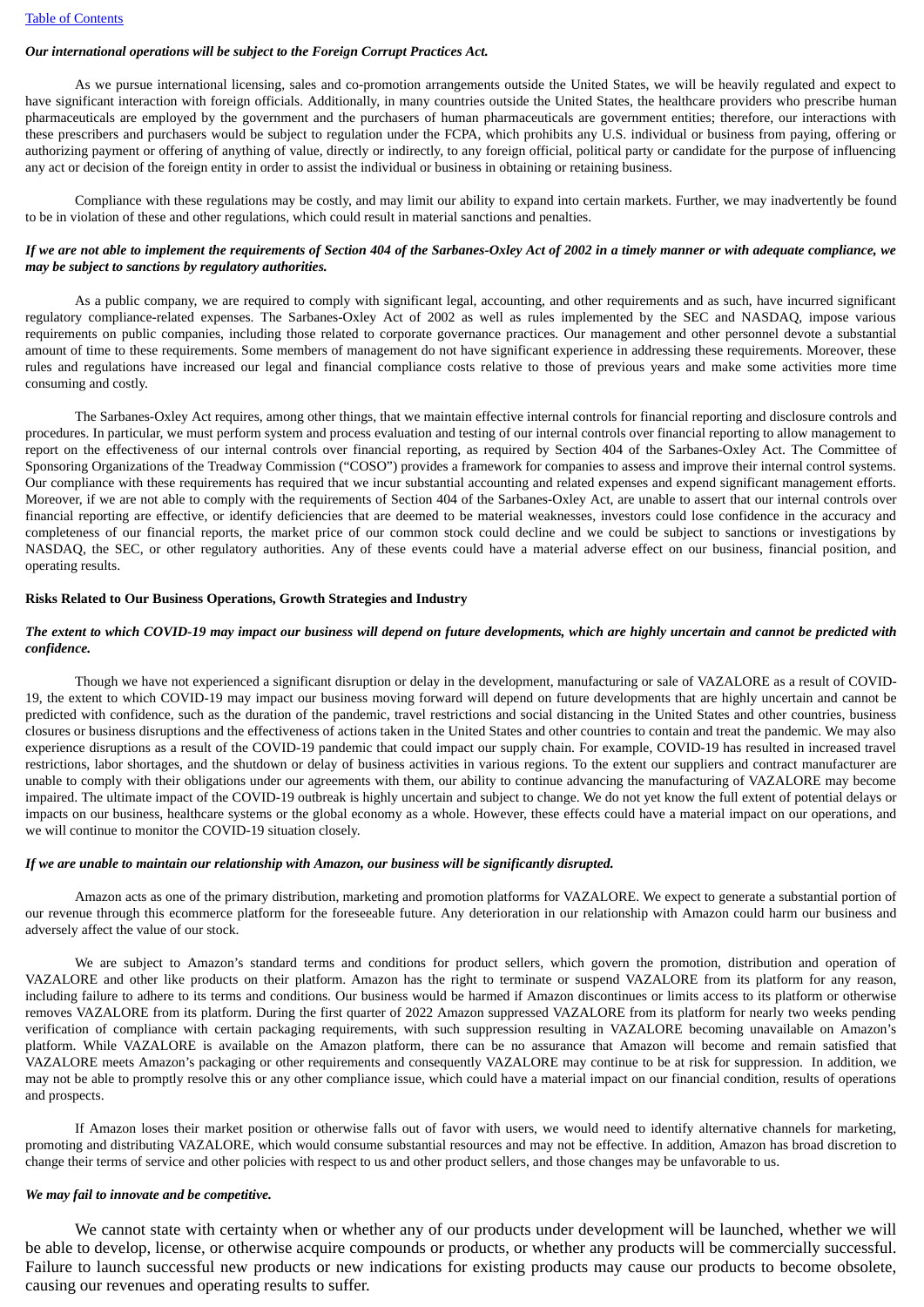We expect to compete with a large number of multinational pharmaceutical companies, biotechnology companies, and generic pharmaceutical companies. To successfully expand our product offerings, we must continue to deliver to the market innovative, cost-effective products that meet important medical needs. Our product revenues can be adversely affected by the introduction by competitors of branded products that are perceived as superior by the marketplace, by generic or biosimilar versions of our branded products, and by generic or biosimilar versions of other products in the same therapeutic class as our branded products. Our revenues can also be adversely affected by treatment innovations that eliminate or minimize the need for treatment with drugs.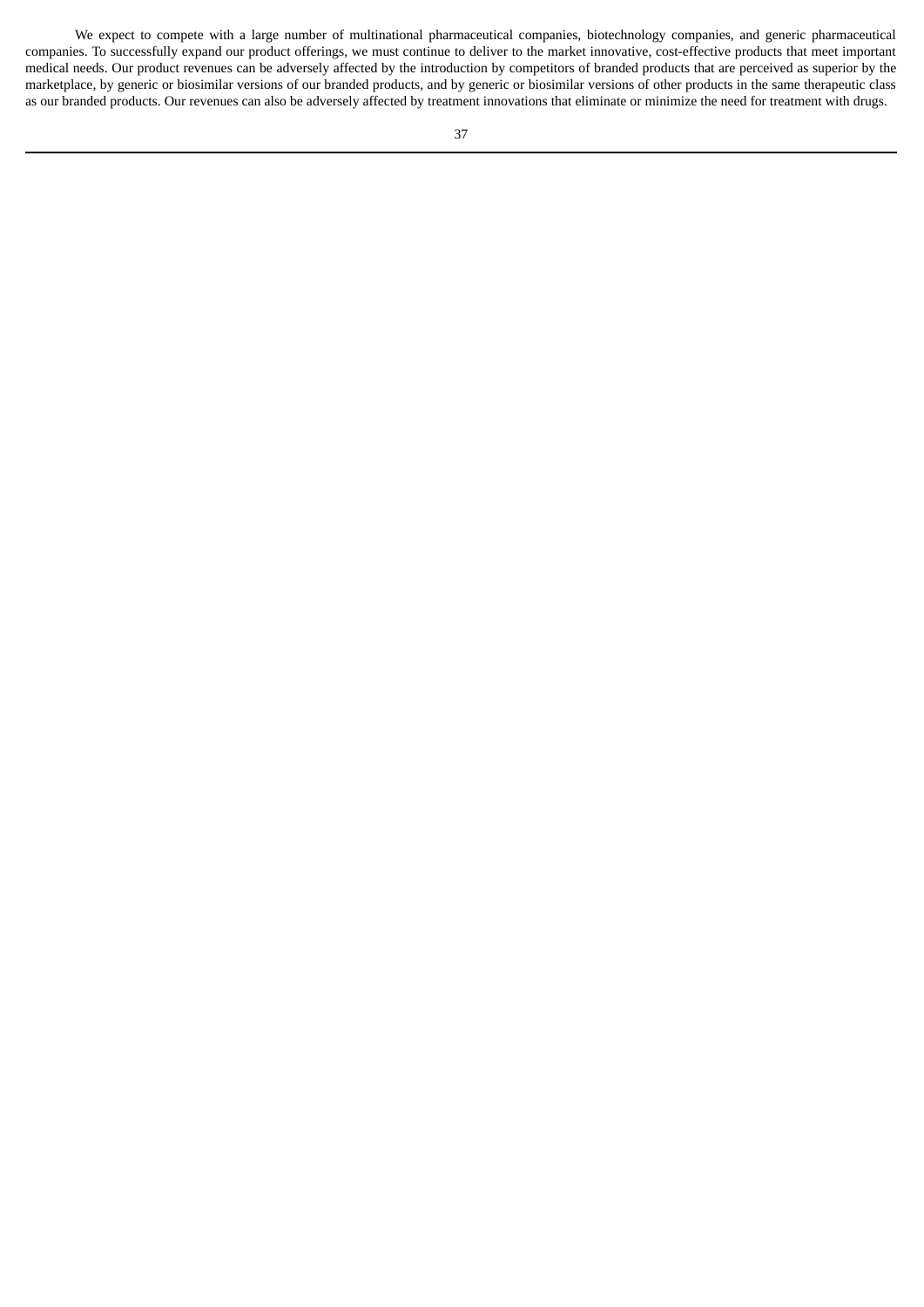We rely on third party manufacturers to produce commercial supplies of VAZALORE and any future products. The failure of third party manufacturers to provide us with adequate commercial supplies could result in a material adverse effect on our business.

Third party manufacturers produce commercial supplies of our products and product candidates. Reliance on third party manufacturers entails many risks including:

- the inability to meet our product specifications and quality requirements consistently;
- a delay or inability to procure or expand sufficient manufacturing capacity;
- manufacturing and product quality issues related to scale-up of manufacturing;
- costs and validation of new equipment and facilities required for scale-up;
- a failure to maintain in good order our production and manufacturing equipment for our products;
- a failure to comply with cGMP:
- the inability to negotiate manufacturing or supply agreements with third parties under commercially reasonable terms;
- termination or nonrenewal of manufacturing or supply agreements with third parties in a manner or at a time that is costly or damaging to us;
- the reliance on a limited number of sources, and in some cases, single sources for product components, such that if we are unable to secure a sufficient supply of these product components, we will be unable to manufacture and sell our products in a timely fashion, in sufficient quantities or under acceptable terms;
- the lack of qualified backup suppliers for those components that are currently purchased from a sole or single source supplier;
- operations of our third-party manufacturers or suppliers could be disrupted by conditions unrelated to our business or operations, including the bankruptcy of the manufacturer or supplier, or government orders related to the COVID-19 pandemic; and
- the failure to deliver our products under specified storage conditions and in a timely manner

Any of these events could lead to stock outs, inability to successfully commercialize our products, clinical trial delays, or failure to obtain regulatory approval. Some of these events could be the basis for FDA action, including injunction, recall, seizure, or total or partial suspension of production.

#### *We or the third parties upon whom we depend may be adversely affected by natural disasters.*

Changes to global climate, extreme weather and natural disasters could affect demand for our products and services, cause disruptions in manufacturing and distribution networks, alter the availability of goods and services within the supply chain, and affect the overall design and integrity of our operations.

Our corporate headquarters is located in Sparta, New Jersey, which in the past has experienced weather-related incidents. Natural disasters could severely disrupt our operations, and have a material adverse effect on our business, operations, financial condition and prospects. If a natural disaster, power outage or other event occurred that prevented us from using all or a significant portion of our headquarters, that damaged critical infrastructure, such as our information technology systems, or that otherwise disrupted operations, it may be difficult or, in certain cases, impossible for us to continue our business for a substantial period of time.

If such an event were to affect our supply chain, it could have a material adverse effect on our business.

# We rely on limited sources of supply for the API and certain key excipients used in the manufacturing of VAZALORE, and any disruption in the chain of *supply may cause a delay in supplying VAZALORE.*

The API and certain of the key excipients used in the manufacturing of VAZALORE are available only from a single source or a limited number of sources, and we expect to continue to rely on such sources for the provision of such ingredients. Additionally, we may elect to develop relationships with a single or limited number of sources for ingredients that are otherwise generally available. Although we believe that alternative sources might be available to supply ingredients that could replace ingredients we use, any interruption in our supply from any supplier that serves currently as our sole source, including any such interruptions that may arise due to the COVID-19 pandemic, the armed conflict between Russia and Ukraine, trade sanctions and other similar events, could delay product shipments and adversely affect our financial performance and relationships with our customers. The failure for any reason of our suppliers to manufacture and/or supply us with such ingredients could result in shortages, cost overruns or other problems that could materially harm our business.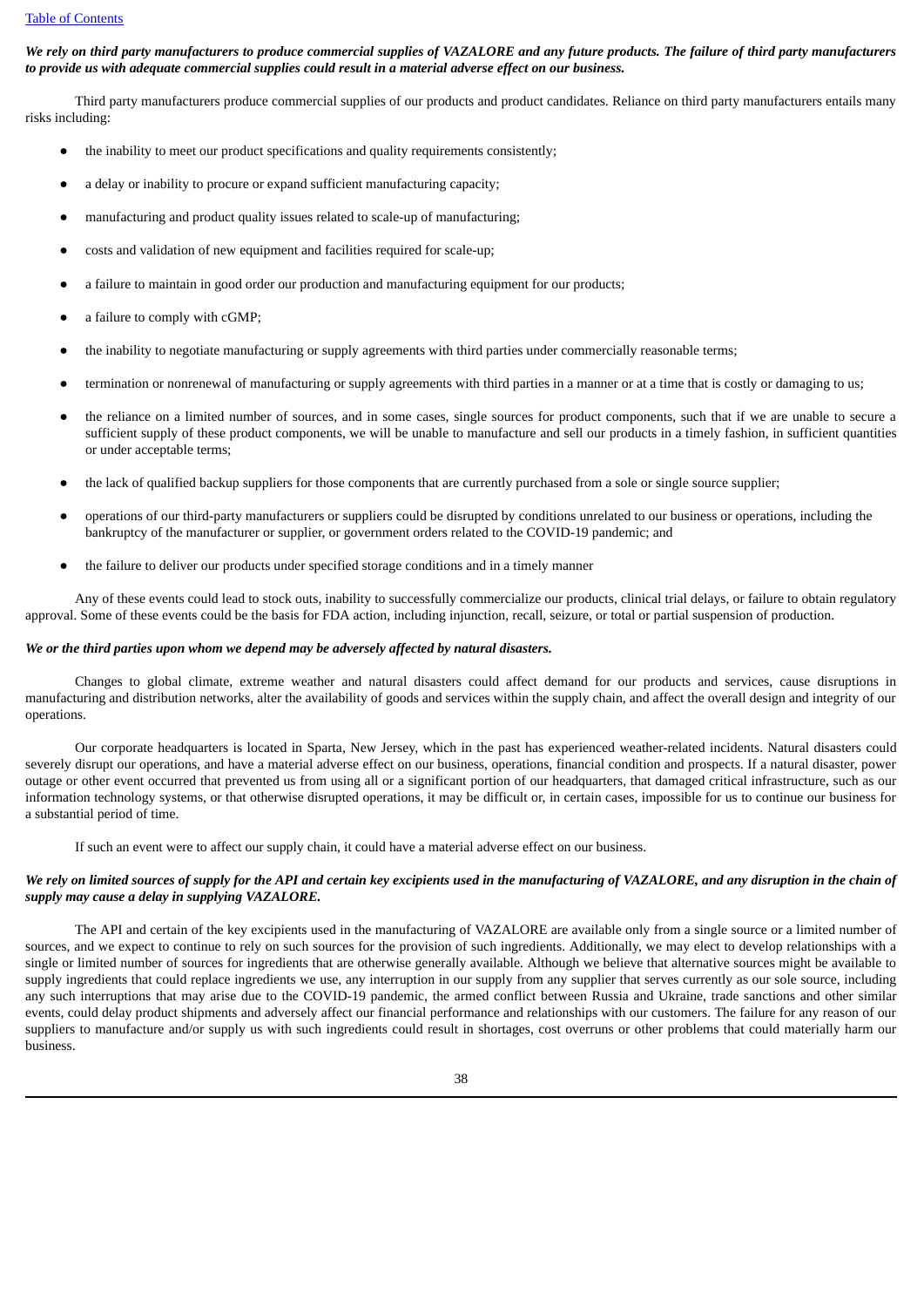## Failure in our information technology systems, including by cyber attacks or other data security incidents, could significantly disrupt our operations,

Our operations depend, in part, on the continued performance of our information technology systems. Our information technology systems are potentially vulnerable to physical or electronic break-ins, computer viruses, phishing attacks and other types of disruptions. We have and continue to experience cyber attacks of varying degrees. Our security measures may also be breached due to employee error, malfeasance, system errors or other vulnerabilities. Such breach or unauthorized access or attempts by outside parties to fraudulently induce employees or users to disclose sensitive information in order to gain access to our data could result in significant legal and financial exposure, and damage to our reputation that could potentially have an adverse effect on our business. Because the techniques used to obtain unauthorized access, or sabotage systems change frequently, become more sophisticated, and often are not recognized until launched against a target, we may be unable to anticipate these techniques or to implement adequate preventative measures. Additionally, cyber attacks could also compromise trade secrets and other sensitive information and result in such information being disclosed to others and becoming less valuable, which could negatively affect our business. Although we have information technology security systems, a successful cybersecurity attack or other data security incident could result in the misappropriation and/or loss of confidential or personal information, create system interruptions, deploy malicious software that attacks our systems, or result in financial losses. It is possible that a cybersecurity attack might not be noticed for some period of time.

The occurrence of a cyber security attack or incident could result in business interruptions from the disruption of our information technology systems, or negative publicity resulting in reputational damage with our shareholders and other stakeholders and/or increased costs to prevent, respond to or mitigate cybersecurity events. In addition, the unauthorized dissemination of sensitive personal information or proprietary or confidential information could expose us or other third-parties to regulatory fines or penalties, litigation and potential liability, or otherwise harm our business.

# If we are not successful in identifying, licensing, developing and commercializing additional product candidates and products, our ability to expand our *business and achieve our strategic objectives could be impaired.*

Although a substantial amount of our efforts is focused on the commercial performance of VAZALORE, a key element of our strategy is to identify, develop and commercialize a portfolio of products using our PLx Guard drug delivery platform to serve the pharmaceutical market. In some instances, we may be unable to further develop these potential products because of perceived regulatory and commercial risks. Even if we successfully identify potential products, we may still fail to yield products for development and commercialization for many reasons, including the following:

- competitors may develop alternatives that render our potential products obsolete;
- an outside party may develop a cure for any disease state that is the target indication for any of our planned or approved drug products;
- potential products we seek to develop may be covered by third-party patents or other exclusive rights;
- a potential product may on further study be shown to have harmful side effects or other characteristics that indicate it is unlikely to be effective or otherwise does not meet applicable regulatory criteria;
- a potential product may not be capable of being produced in commercial quantities at an acceptable cost, or at all; and
- a potential product may not be accepted as safe and effective by physicians, patients, key opinion leaders and other decision-makers in the pharmaceutical market, as applicable.

While we are developing specific formulations, methods of administration, new patents and other strategies with respect to our current potential products, we may be unable to prevent competitors from developing substantially similar products and bringing those products to market earlier than we can. If such competing products achieve regulatory approval and commercialization prior to our potential products, our competitive position may be impaired. If we fail to develop and successfully commercialize other potential products, our business and future prospects may be harmed and we will be more vulnerable to any problems that we encounter in developing and commercializing our current potential products.

39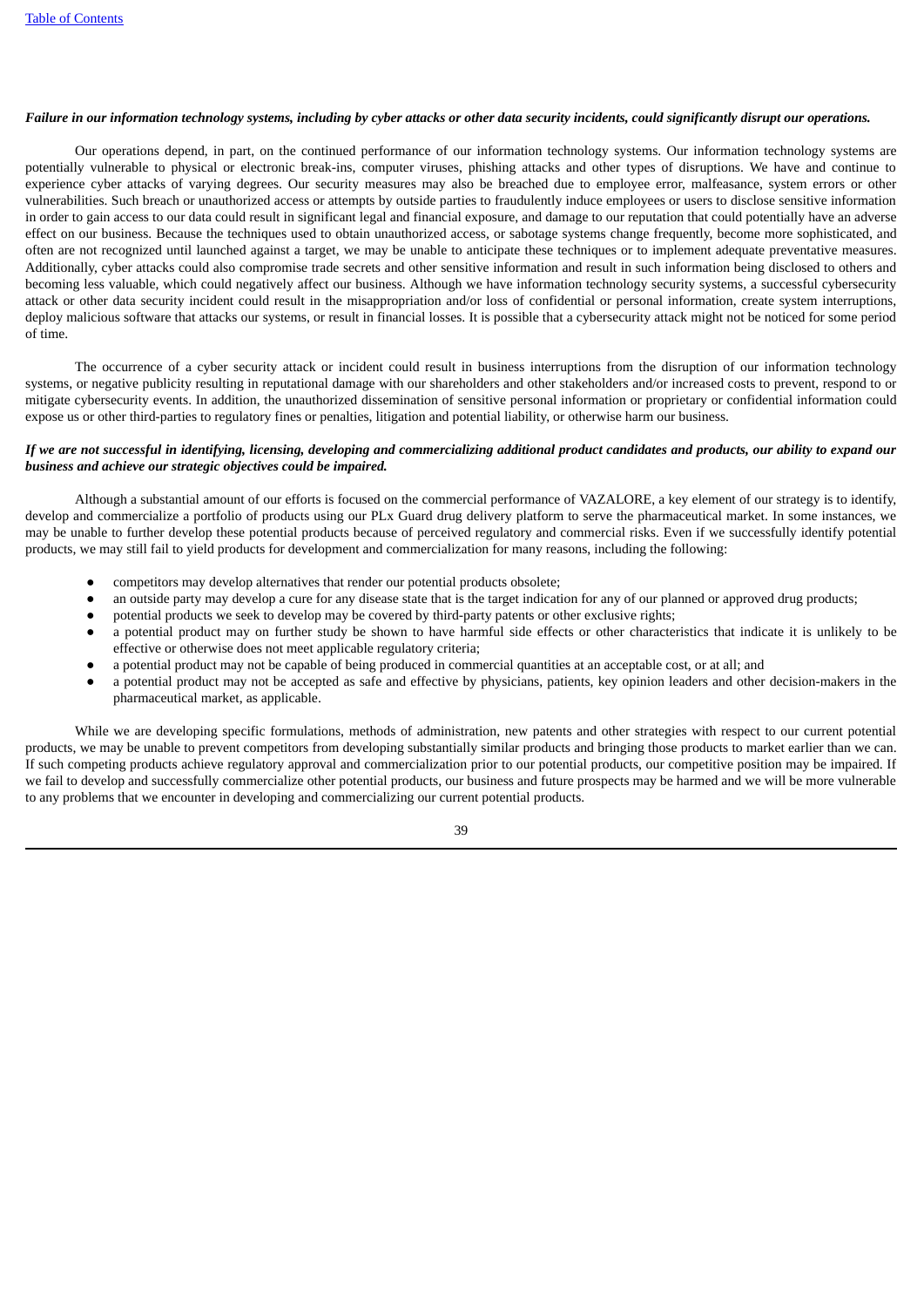## We may attempt to form collaborations in the future with respect to our products, but we may not be able to do so, which may cause us to alter our *development and commercialization plans.*

We may form strategic alliances, create joint ventures or collaborations or enter into licensing arrangements with third parties with respect to our programs that we believe will complement or augment our existing business. We may attempt to find strategic partners for the commercialization of VAZALORE in other geographic jurisdictions and we may also attempt to find one or more strategic partners for the development or commercialization of one or more of our other product candidates. We face significant competition in seeking appropriate strategic partners, and the negotiation process to secure appropriate terms is time-consuming and complex. We may not be successful in our efforts to establish such a strategic partnership for any product candidates and programs on terms that are acceptable to us, or at all.

Any delays in identifying suitable collaborators and entering into agreements to develop or commercialize our product candidates could negatively impact the development or commercialization of our product candidates in geographic regions where we do not have development and commercialization infrastructure. Absent a collaboration partner, we would need to undertake development or commercialization activities at our own expense. If we elect to fund and undertake development or commercialization activities on our own, we may need to obtain additional expertise and additional capital, which may not be available to us on acceptable terms or at all. If we are unable to do so, we may not be able to develop our product candidates or bring them to market and our business may be materially and adversely affected.

### *We may be unable to realize the potential benefits of any collaboration.*

Even if we are successful in entering into a collaboration with respect to the development or commercialization of one or more product candidates, there is no guarantee that the collaboration will be successful. Collaborations may pose a number of risks, including:

- collaborators may not perform their obligations as expected;
- disagreements with collaborators, including disagreements over proprietary rights, contract interpretation or the course of development, might cause delays or termination of the development or commercialization of product candidates, and might result in legal proceedings, which would be time-consuming, distracting and expensive;
- collaborators may be impacted by changes in their strategic focus or available funding, or business combinations involving them, which could cause them to divert resources away from the collaboration;
- collaborators may infringe the intellectual property rights of third parties, which may expose us to litigation and potential liability;
- the collaborations may not result in our achieving revenue to justify such transactions; and
- collaborations may be terminated and, if terminated, may result in a need for us to raise additional capital to pursue further development or commercialization of the applicable product candidate.

As a result, a collaboration may not result in the successful development or commercialization of our product candidates.

#### *We will need to grow our organization, and we may experience difficulties in managing growth.*

As of December 31, 2021, we had 19 employees, of which 16 are full time employees. We may need to further expand our managerial, operational, financial and other resources in order to manage our operations, continue our development activities, commercialize VAZALORE or other product candidates and comply with our obligations as a public reporting company. Our management and personnel, systems and facilities currently in place may not be adequate to support this future growth. Our need to effectively execute our business strategy requires that we:

- manage our internal discovery and development efforts effectively while carrying out our contractual obligations to licensors, contractors, government agencies, any future collaborators and other third parties;
- continue to improve our operational, financial and management controls, reporting systems and procedures; and
- identify, recruit, maintain, motivate and integrate additional employees.

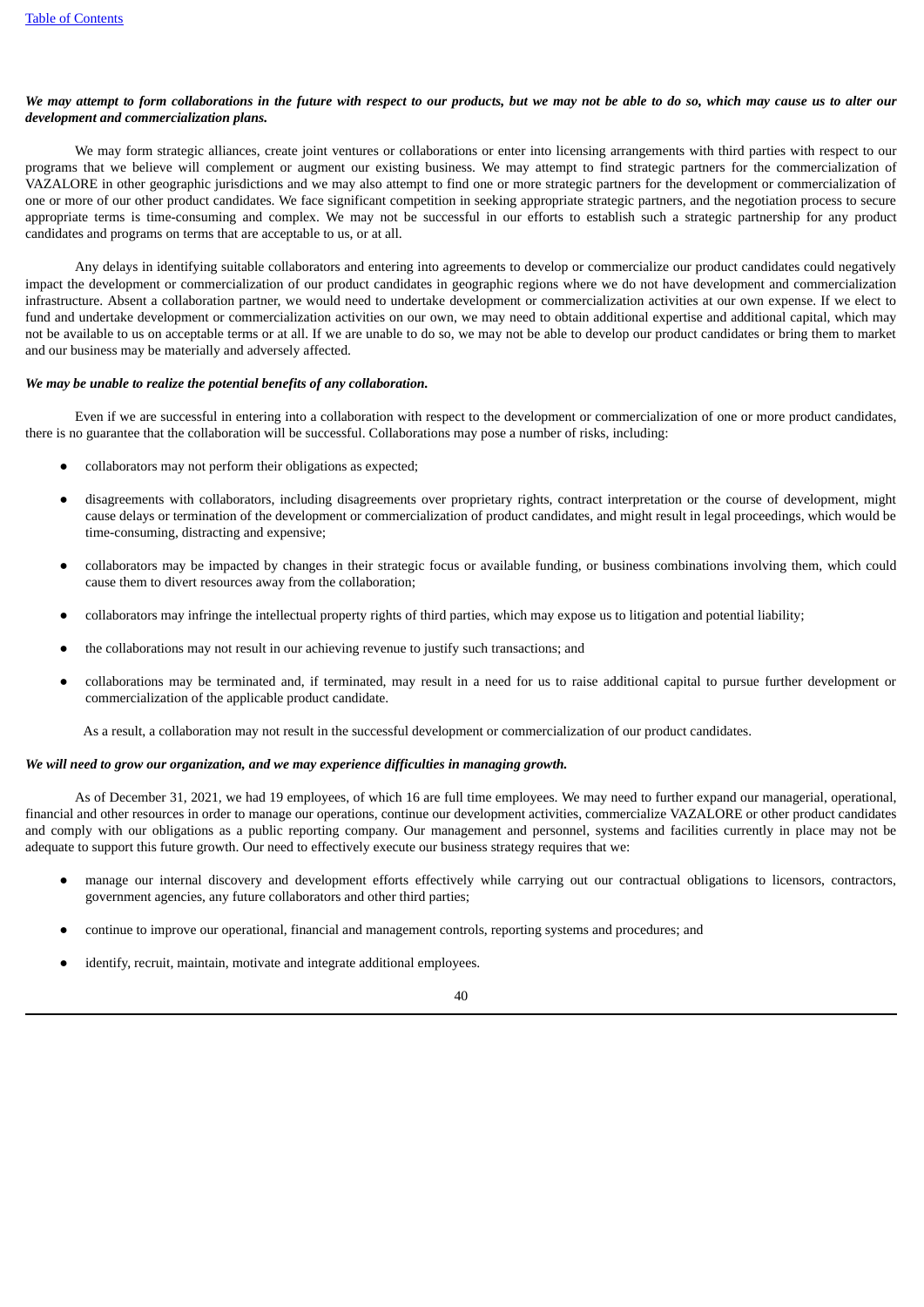If we are unable to expand our managerial, operational, financial, and other resources to the extent required to manage our development and commercialization activities, our business will be materially adversely affected.

#### Our future success depends on our ability to retain key executives and to attract, retain and motivate qualified personnel.

We are highly dependent on the services of our executive management team, and on our ability to attract and retain qualified personnel. We may not be able to attract or retain qualified management and scientific and clinical personnel in the future due to the intense competition for qualified personnel among biotechnology, pharmaceutical and other businesses. We are highly dependent on the principal members of our management, particularly our Executive Chairman of the Board, Michael J. Valentino, our President and Chief Executive Officer, Natasha Giordano, and our Chief Financial Officer and Head of Manufacturing & Supply Chain, Rita O'Connor. If we are not able to retain Mr. Valentino, Ms. Giordano, or Ms. O'Connor, or are not able to attract, on acceptable terms, additional qualified personnel necessary for the continued development of our business, we may not be able to sustain our operations or grow. Although we have executed employment agreements with each member of our current executive management team, including Mr. Valentino, Ms. Giordano and Ms. O'Connor, we may not be able to retain their services as expected.

In addition, we have scientific and clinical advisors who assist us in formulating our product development and clinical strategies. These advisors are not our employees and may have commitments to, or consulting or advisory contracts with, other entities that may limit their availability to us, or may have arrangements with other companies to assist in the development of products that may compete with ours.

If we are not able to attract, retain and motivate necessary personnel to accomplish our business objectives, we may experience constraints that will significantly impede the achievement of our development objectives, our ability to raise additional capital and our ability to implement our business strategy.

### Changes in our business strategy, including further entry into the pharmaceutical market or restructuring of our businesses, may increase our costs or *otherwise affect the profitability of our businesses.*

As changes in our business environment occur we may adjust our business strategies to meet these changes or we may otherwise decide to restructure our operations or businesses or assets. In addition, external events including changing technology, changing consumer patterns and changes in macroeconomic conditions may impair the value of our assets. When these changes or events occur, we may incur costs to change our business strategy and may need to write down the value of assets. In any of these events, our costs may increase, we may have significant charges associated with the write-down of assets or returns on new investments may be lower than prior to the change in strategy or restructuring. For example, if we are not successful in developing our business, our sales may decrease and our costs may increase.

#### **Risks Related to Ownership of Our Common Stock**

#### *The price of our common stock may be volatile.*

The market price for the shares of our common stock may fluctuate significantly in response to a number of factors including:

- ability to commercialize or obtain regulatory approval for our product candidates, or delays in commercializing or obtaining regulatory approval;
- any need to suspend or discontinue clinical trials due to side effects or other safety risks, or any need to conduct studies on the long-term effects associated with the use of our product candidates;
- manufacturing issues related to VAZALORE, our product candidates for clinical trials or future products for commercialization;
- commercial success and market acceptance of our product candidates;
- undesirable side effects caused by product candidates after they have entered the market;
- ability to discover, develop and commercialize additional product candidates;
- ability to obtain additional funding need to conduct our planned business operations;
- announcements relating to collaborations that we may enter into with respect to the development or commercialization of our product candidates, or the timing of payments we may make or receive under these arrangements;

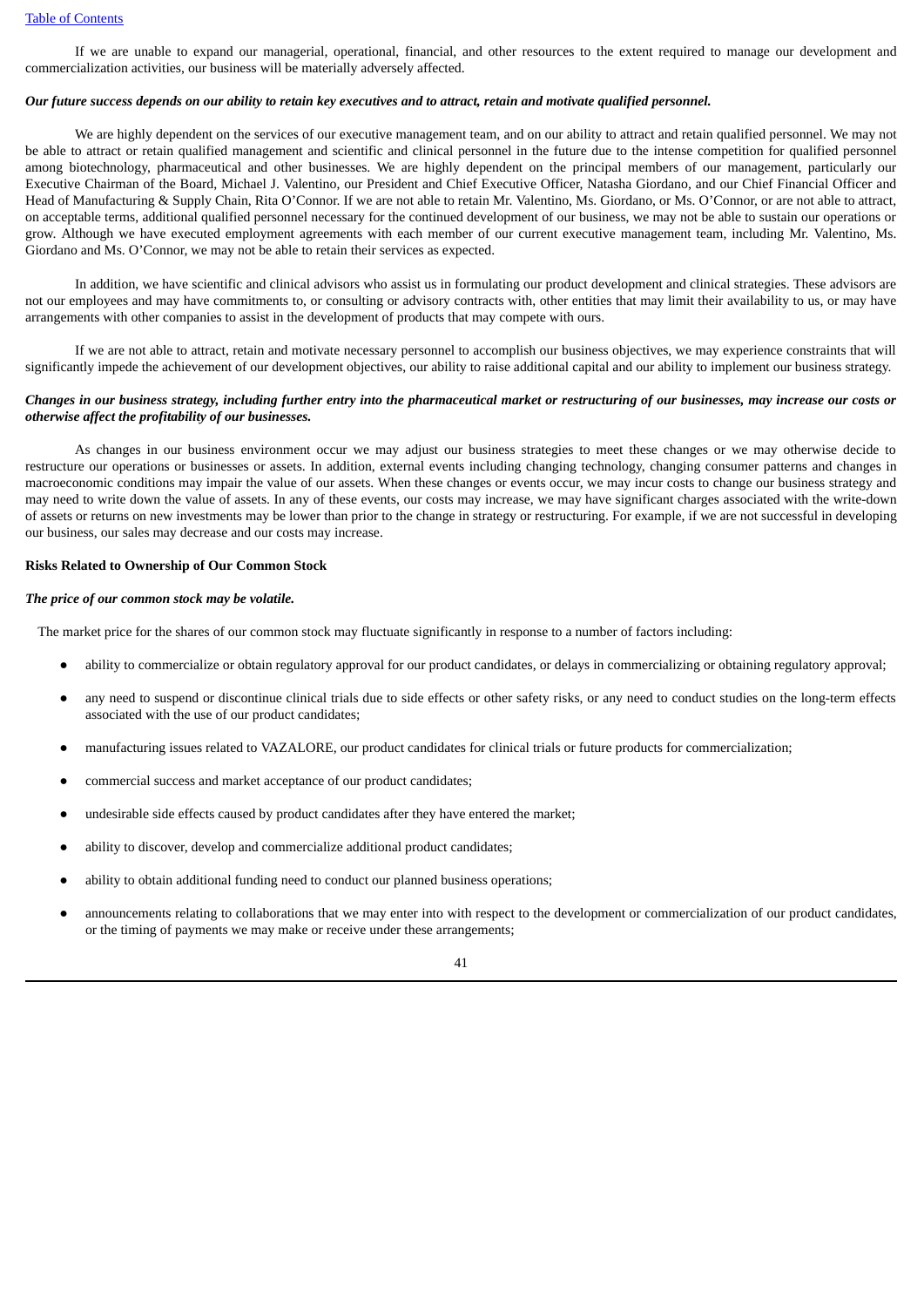- success of our competitors in discovering, developing or commercializing products;
- strategic transactions undertaken by us;
- additions or departures of key personnel:
- product liability claims related to our clinical trials or product candidates;
- economic and other external factors, including effects of the COVID-19 pandemic;
- business disruptions caused by earthquakes or other natural disasters;
- disputes concerning our intellectual property or other proprietary rights;
- FDA or other U.S. or foreign regulatory actions affecting us or our industry;
- healthcare reform measures in the United States:
- sales of our common stock by our officers, directors or significant stockholders;
- future sales or issuances of equity or debt securities by us;
- failure to meet or exceed financial projections we provide to the public, or fluctuations in our operating results;
- the trading volume of our common stock;
- fluctuations in short term interest; and
- the issuance of new or changed securities analysts' reports or recommendations regarding us.

In addition, the stock markets in general, and the markets for pharmaceutical stocks in particular, have experienced extreme volatility that has often been unrelated to the operating performance of the issuer. These broad market fluctuations may adversely affect the trading price or liquidity of our common stock. In the past, when the market price of a stock has been volatile, holders of that stock have sometimes instituted securities class action litigation against the issuer. If any of our stockholders were to bring such a lawsuit against us, we could incur substantial costs defending the lawsuit and the attention of our management would be diverted from the operation of our business.

### Our principal stockholders and management own a significant percentage of our stock and will be able to exert significant control over matters subject to *stockholder approval.*

As of December 31, 2021, our officers and directors, together with holders of 5% or more of our outstanding common stock and their respective affiliates, beneficially owned approximately 40.8% of our common stock. Accordingly, these stockholders have significant influence over the outcome of corporate actions requiring stockholder approval, including the election of directors, any merger, consolidation or sale of all or substantially all of our assets or any other significant corporate transaction. The interests of these stockholders may not be the same as or may even conflict with your interests. For example, these large stockholders could delay or prevent a change of control of our company, even if such a change of control would benefit our other stockholders, which could deprive our stockholders of an opportunity to receive a premium for their common stock as part of a sale of our company or our assets and might affect the prevailing market price of our common stock. The significant concentration of stock ownership may adversely affect the trading price of our common stock due to investors' perception that conflicts of interest may exist or arise.

## We currently have Series A Preferred Stock and Series B Preferred Stock outstanding and our certificate of incorporation authorizes our Board to create new series of preferred stock without further approval by our stockholders, which could adversely affect the rights of the holders of our common stock.

Our Board has the authority to fix and determine the relative rights and preferences of preferred stock. Our Board also has the authority to issue preferred stock without further stockholder approval. We currently have 15,000 shares of Series A Preferred Stock and 8,000 shares of Series B Preferred Stock outstanding, which are convertible at the holder's option at any time into shares of common stock with an initial conversion price of \$2.60 and \$3.10 per share, respectively, subject to certain adjustments. Each of the Series A Preferred Stock and Series B Preferred Stock Certificate of Designations provide for the payment of cash dividends on the Series A Preferred Stock and Series B Preferred Stock at a rate of 8.00% per annum, provided that we may pay dividends in-kind through the issuance of additional shares to holders of the Series A Preferred Stock and Series B Preferred Stock. Our Series A Preferred Stock and Series B Preferred Stock give its holders the preferred right to our assets upon liquidation and the right to receive dividend payments before dividends are distributed to the holders of common stock, among other things. In addition, our Board could authorize the issuance of additional series of preferred stock with such rights preferential to the rights of our common stock, including the issuance of a series of preferred stock that has greater voting power than our common stock or that is convertible into our common stock, which could decrease the relative voting power of our common stock or result in dilution to our existing stockholders.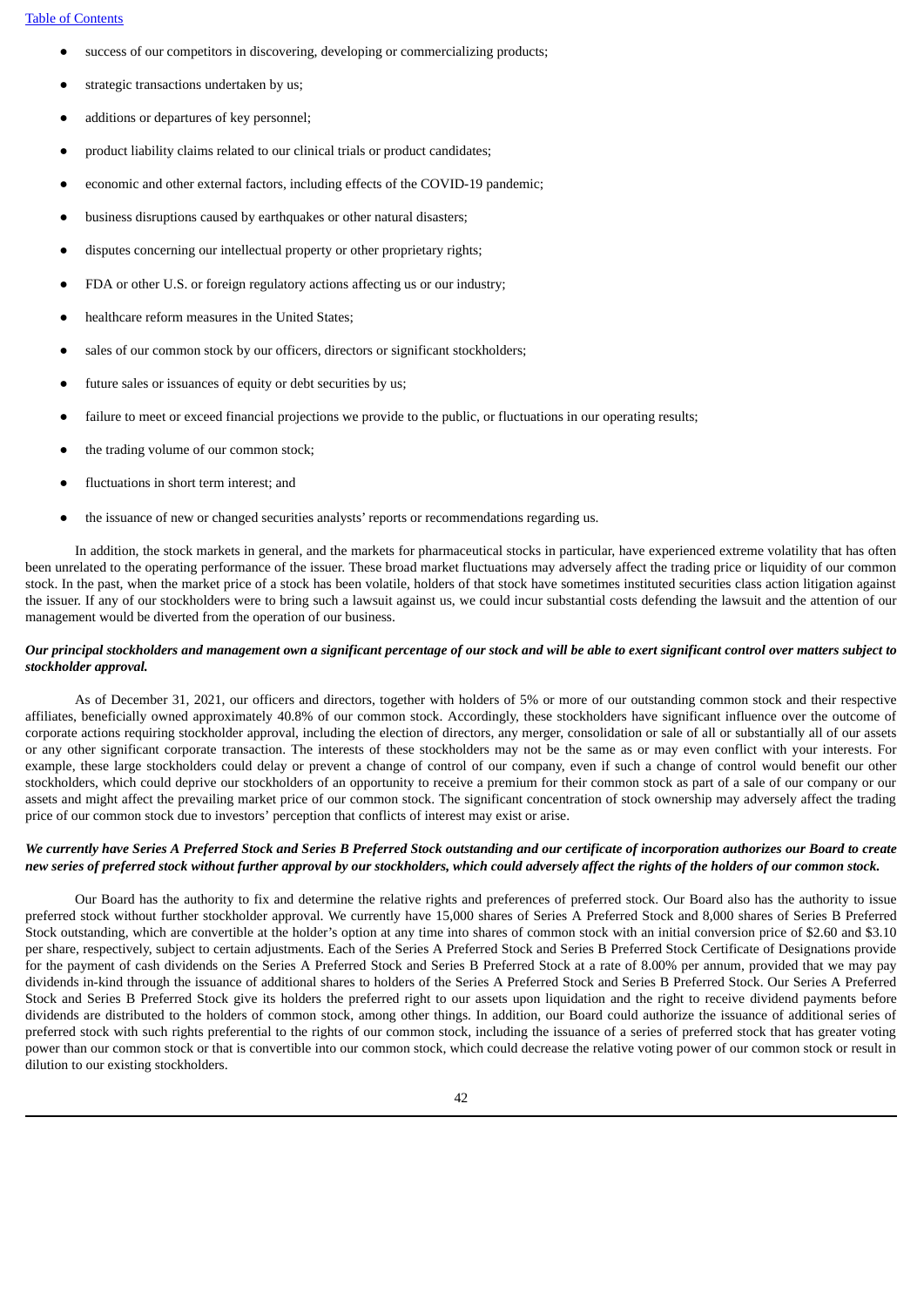### Future sales of our common stock or securities convertible or exchangeable for our common stock may depress our stock price.

If our existing stockholders or holders of our options or warrants sell, or indicate an intention to sell, substantial amounts of our common stock in the public market, the trading price of our common stock could decline. The perception in the market that these sales may occur could also cause the trading price of our common stock to decline and could impair our ability to raise capital through the sale of additional equity securities.

#### *We may be at risk of securities class action litigation.*

We may be at risk of securities class action litigation. This risk is especially relevant for us due to our dependence on positive clinical trial outcomes and regulatory approvals of each of our product candidates. In the past, pharmaceutical companies have experienced significant stock price volatility, particularly when associated with binary events such as clinical trials and product approvals. If we face such litigation, it could result in substantial costs and a diversion of management's attention and resources, which could harm our business and result in a decline in the market price of our common stock.

## Raising additional capital may cause dilution to our existing stockholders or involve the issuance of securities with rights, preferences and privileges *senior to those of holders of our common stock.*

To raise capital, we may from time to time issue additional shares of common stock at a discount from the then-current trading price of our common stock. As a result, our common stockholders would experience immediate dilution upon the purchase of any shares of our common stock sold at such discount. In addition, as opportunities present themselves, we may enter into financing or similar arrangements in the future, including the issuance of debt securities, preferred stock or common stock. Whether or not we issue additional shares of common stock at a discount, any issuance of common stock will, and any issuance of other equity securities or of options, warrants or other rights to purchase common stock may, result in additional dilution of the percentage ownership of our stockholders and could cause our stock price to decline. New investors could also gain rights, preferences and privileges senior to those of holders of our common stock, which could cause the price of our common stock to decline.

## We may engage in future acquisitions that increase our capital requirements, dilute our stockholders, cause us to incur debt or assume contingent *liabilities and subject us to other risks.*

We may evaluate various strategic transactions, including licensing or acquiring complementary products, technologies or businesses. Any potential acquisitions may entail numerous risks, including increased operating expenses and cash requirements, assimilation of operations and products, retention of key employees, diversion of our management's attention and uncertainties in our ability to maintain key business relationships of the acquired entities. In addition, if we undertake acquisitions, we may issue dilutive securities, assume or incur debt obligations, incur large one-time expenses and acquire intangible assets that could result in significant future amortization expense. Moreover, we may not be able to locate suitable acquisition opportunities and this inability could impair our ability to grow or obtain access to technology or products that may be important to the development of our business.

### Our ability to utilize the Company's or Dipexium's net operating loss and tax credit carryforwards in the future is subject to substantial limitations and *may be further limited as a result of the Merger and any new tax law changes.*

Under Section 382 of the Internal Revenue Code of 1986, as amended, if a corporation undergoes an "ownership change" (generally defined as a greater than 50 percent change (by value) in its equity ownership over a three-year period), the corporation's ability to use its pre-change net operating loss carryforwards and other pre-change tax attributes to offset its post-change income may be limited. Further, if the historic business of Dipexium is not treated as being continued by us for the two- year period beginning on the date of the merger (referred to as the "continuity of business requirement"), the pre-Merger net operating loss carryforward deductions become substantially reduced or unavailable for use by the surviving corporation in the transaction. It is expected that the Merger resulted in an "ownership change" of Dipexium. Accordingly, our ability to utilize the Company's and Dipexium's net operating loss and tax credit carryforwards may be substantially limited. These limitations, in turn, could result in increased future tax payments for the combined organization, which could have a material adverse effect on the business, financial condition or results of operations of the combined organization. In addition, since we will may need to raise additional funding to finance our operations, we may undergo further ownership changes in the future. In the future, if we earn net taxable income, our ability to use our pre-change net operating loss carryforwards to offset United States federal taxable income may be subject to limitations, which could potentially result in increased future tax liability to us.

43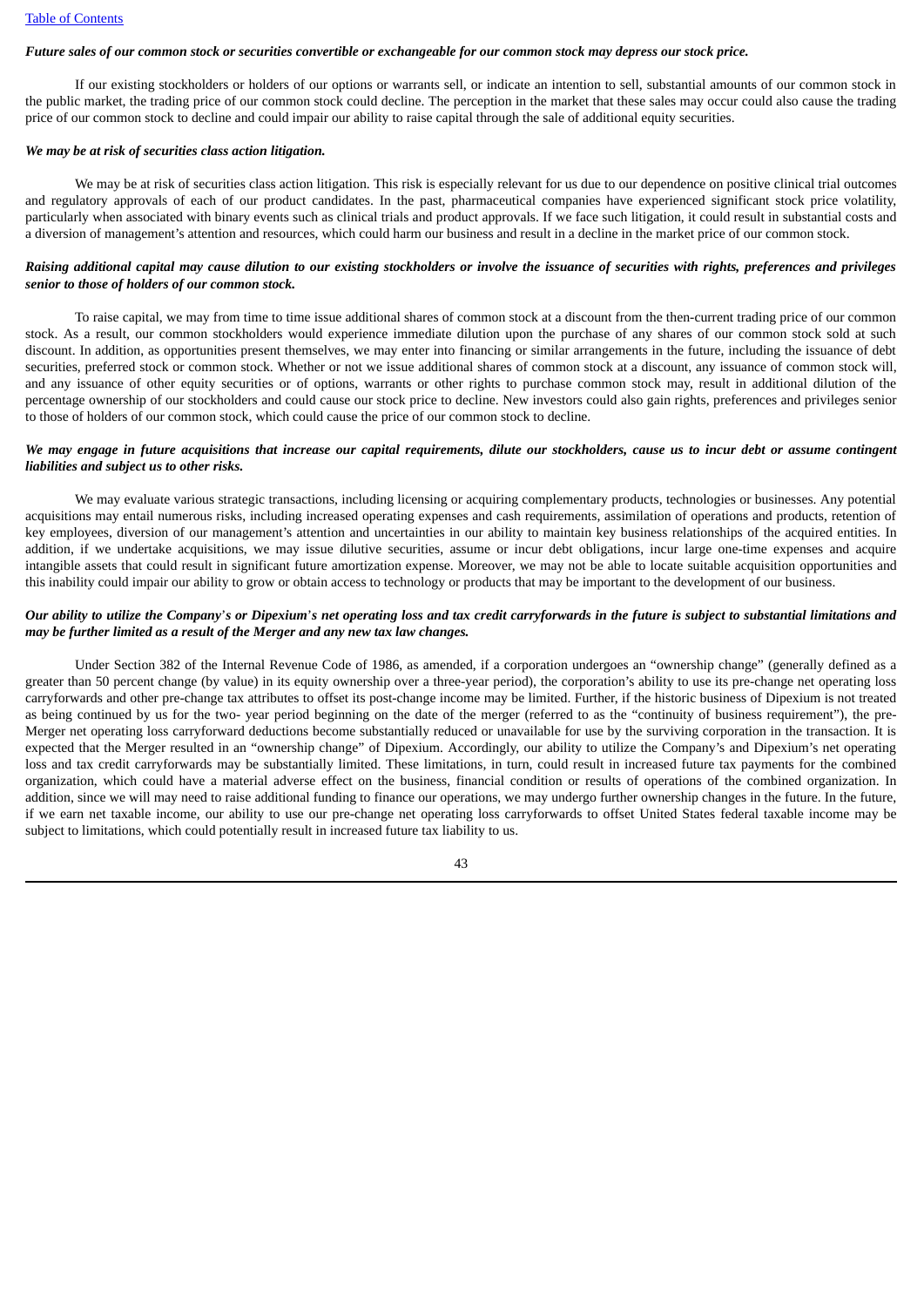## Anti-takeover provisions in our charter documents and under Delaware law could make an acquisition of us more difficult and may prevent attempts by *our stockholders to replace or remove management.*

Provisions in our certificate of incorporation and bylaws may delay or prevent an acquisition or a change in management. In addition, because we are incorporated in Delaware, we are governed by the provisions of Section 203 of the Delaware General Corporation Law, which prohibits stockholders owning in excess of 15% of the outstanding combined company voting stock from merging or combining with the combined company. Although we believe these provisions collectively will provide for an opportunity to receive higher bids by requiring potential acquirors to negotiate with our Board of Directors, they would apply even if the offer may be considered beneficial by some stockholders. In addition, these provisions may frustrate or prevent any attempts by our stockholders to replace or remove then current management by making it more difficult for stockholders to replace members of the Board of Directors, which is responsible for appointing the members of management.

## Provisions of our charter documents limit the liability of our officers and directors, which could limit the ability of stockholders (and outside parties) to *bring claims against such officers and directors.*

Our certificate of incorporation contains provisions that limit the liability of our current and former directors for monetary damages to the fullest extent permitted by Delaware law. Delaware law provides that directors of a corporation will not be personally liable for monetary damages for any breach of fiduciary duties as directors, except liability for:

- any breach of the director's duty of loyalty to the corporation or its stockholders;
- any act or omission not in good faith or that involves intentional misconduct or a knowing violation of law;
- unlawful payments of dividends or unlawful stock repurchases or redemptions; or
- any transaction from which the director derived an improper personal benefit.

Such limitation of liability does not apply to liabilities arising under federal securities laws and does not affect the availability of equitable remedies, such as injunctive relief or rescission.

Our certificate of incorporation and our bylaws provide that we are required to indemnify our directors to the fullest extent permitted by Delaware law. Our bylaws also provide that, upon satisfaction of certain conditions, we shall advance expenses incurred by a director in advance of the final disposition of any action or proceeding, and permit us to secure insurance on behalf of any officer, director, employee or other agent for any liability arising out of his or her actions in that capacity regardless of whether we would otherwise be permitted to indemnify him or her under the provisions of Delaware law. Our certificate of incorporation and bylaws provide our Board of Directors with discretion to indemnify our officers and employees when determined appropriate by the Board. We have entered and expect to continue to enter into agreements to indemnify our directors and executive officers. With certain exceptions, these agreements provide for indemnification for related expenses including, among other things, attorneys' fees, judgments, fines and settlement amounts incurred by any of these individuals in any action or proceeding. We believe that these bylaw provisions and indemnification agreements are necessary to attract and retain qualified persons as directors and officers. We also maintain customary directors' and officers' liability insurance.

The limitation of liability and indemnification provisions in our certificate of incorporation and bylaws may discourage stockholders from bringing a lawsuit against our directors for breach of their fiduciary duty. They may also reduce the likelihood of derivative litigation against our directors and officers, even though an action, if successful, might benefit us and other stockholders. Further, a stockholder's investment may be adversely affected to the extent that we pay the costs of settlement and damage awards against directors and officers as required by these indemnification provisions. At present, there is no pending litigation or proceeding involving any of our directors, officers or employees for which indemnification is sought, and we are not aware of any threatened litigation that may result in claims for indemnification.

# We do not anticipate paying any cash dividends on our capital stock in the foreseeable future; therefore capital appreciation, if any, of our common stock *will be the sole source of gain for the foreseeable future.*

We have never declared or paid cash dividends on our common stock. We do not anticipate paying any cash dividends on our common stock in the foreseeable future. We currently intend to retain all available funds and any future earnings to fund the development and growth of our business. In addition, no dividends will be declared or paid or set apart for payment on our common stock unless all accumulated accrued and unpaid dividends in respect of our Series A Preferred Stock and Series B Preferred Stock have been paid or declared and set apart for payment to the holders of Series A Preferred Stock and Series B Preferred Stock.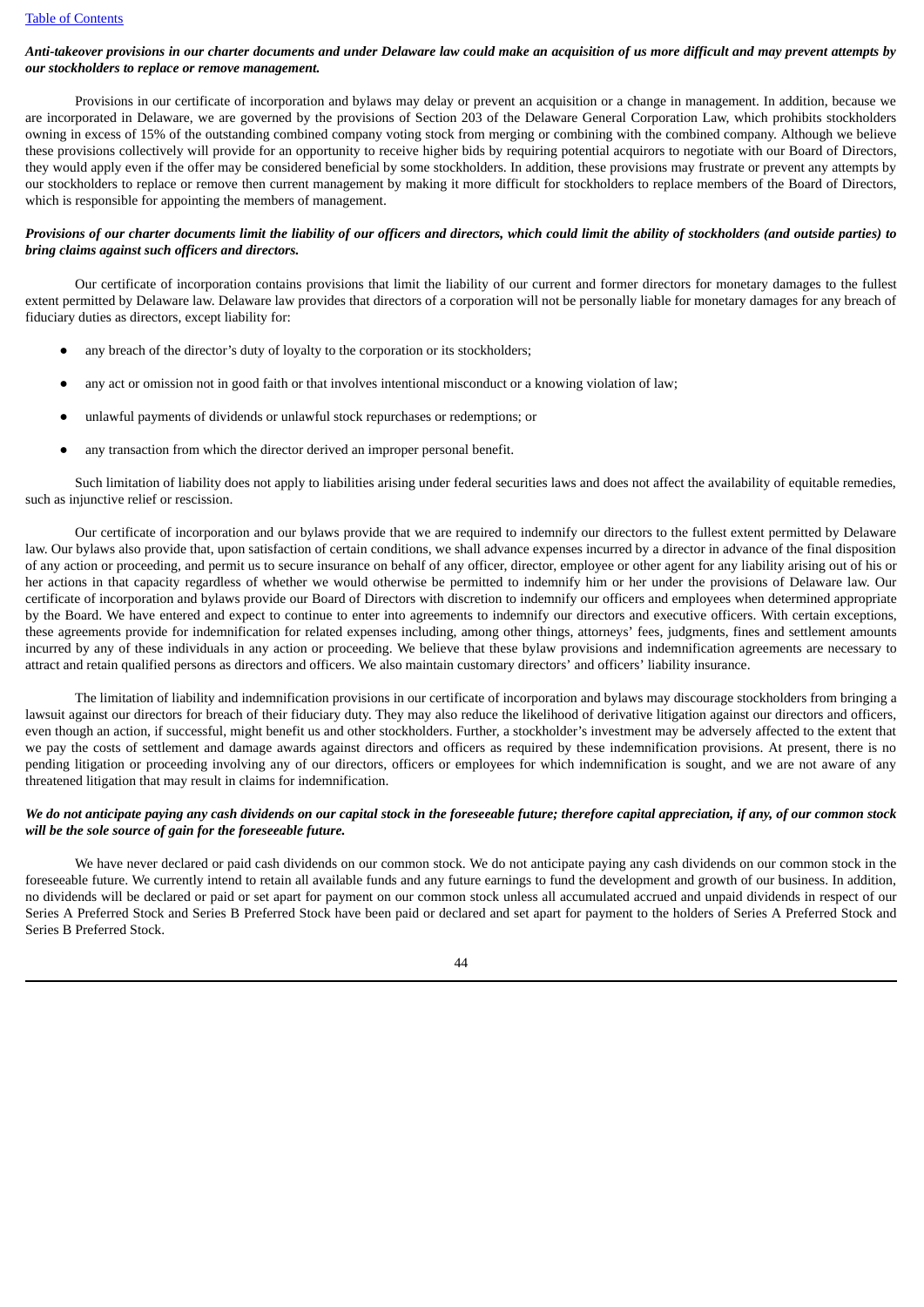#### You may not be able to resell our common stock when you wish to sell them or at a price that you consider attractive or satisfactory.

The listing of our common stock on The Nasdaq Capital Market does not assure that a meaningful, consistent and liquid trading market exists. Although our common stock is listed on The Nasdaq Capital Market, trading volume in our common stock has been limited and an active trading market for our shares may never develop or be sustained. If an active market for our common stock does not develop, you may be unable to sell your shares when you wish to sell them or at a price that you consider attractive or satisfactory. The lack of an active market may also adversely affect our ability to raise capital by selling securities in the future, or impair our ability to license or acquire other product candidates, businesses or technologies using our shares as consideration.

#### If securities or industry analysts do not publish research, or publish inaccurate or unfavorable research, about our business, our stock price and trading *volume could decline.*

The trading market for our common stock will depend, in part, on the research and reports that securities or industry analysts publish about us or our business. Securities and industry analysts may never, publish research on us. If no securities or industry analysts commence coverage, the trading price for our stock would likely be negatively impacted. In the event one or more of the security or industry analysts who cover us downgrade our stock or publish inaccurate or unfavorable research about our business, our stock price would likely decline. In addition, if our operating results fail to meet the forecast of analysts, our stock price would likely decline. If one or more of these analysts cease coverage of us or fail to publish reports on us regularly, demand for our stock could decrease, which might cause our stock price and trading volume to decline.

# **ITEM 1B. UNRESOLVED STAFF COMMENTS.**

None.

# **ITEM 2. PROPERTIES.**

Our principal facility consists of office space in Sparta, New Jersey under two operating leases. In Sparta, we occupy approximately 2,463 and 2,232 square feet of office space, with rent of \$5,542 and an average of \$4,408 per month, respectively, under leases that expire on September 30, 2023 and July 1, 2024, respectively. Management considers its facilities suitable and adequate for the current level of operations.

### **ITEM 3. LEGAL PROCEEDINGS.**

We are parties to legal proceedings that we believe to be ordinary, routine litigation incidental to the business of present or former operations. It is management's opinion, based on the advice of counsel, that the ultimate resolution of such litigation will not have a material adverse effect on our financial condition, results of operations or cash flows.

### **ITEM 4. MINE SAFETY DISCLOSURES.**

Not applicable.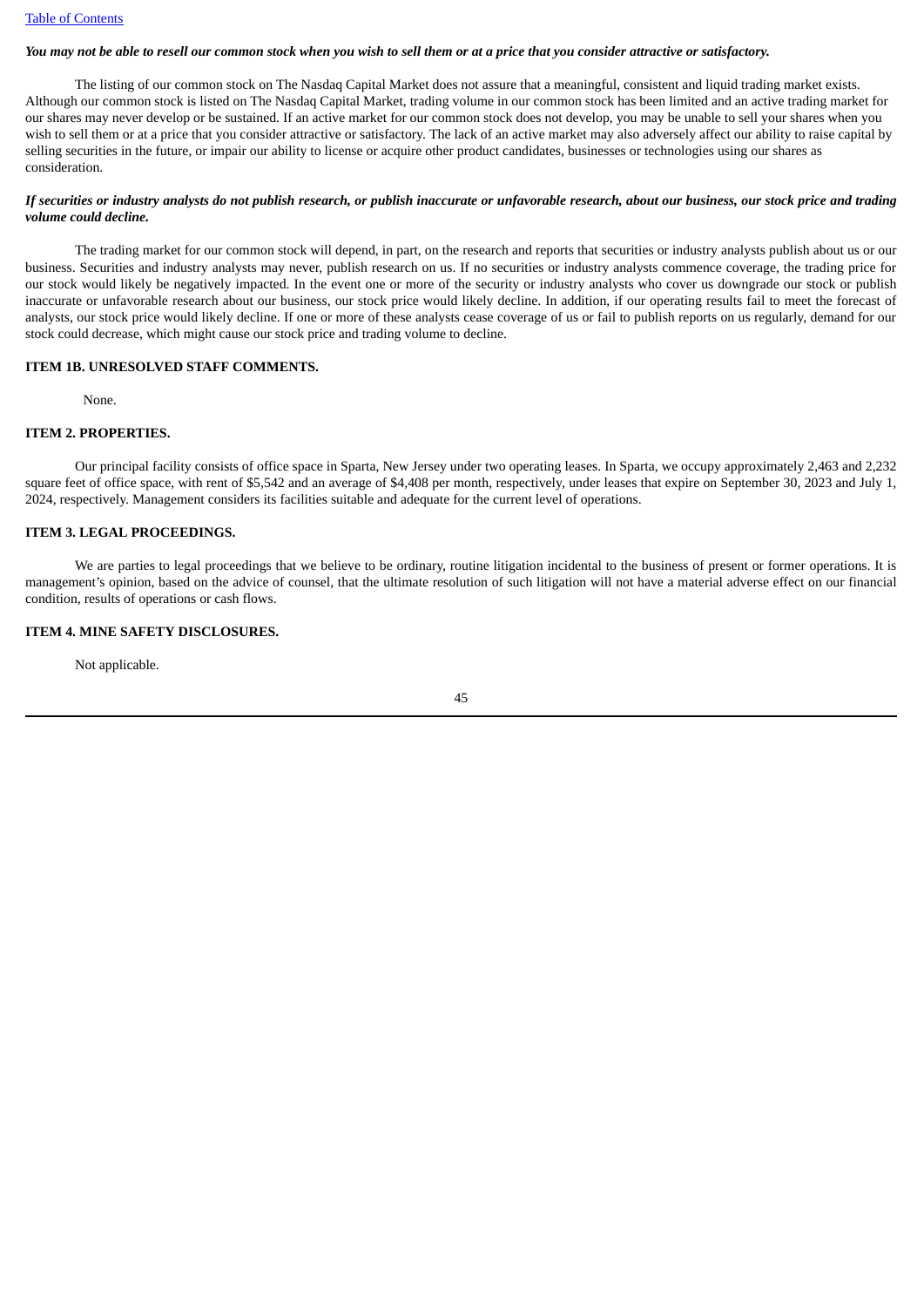#### **PART II**

# **ITEM 5. MARKET FOR REGISTRANT**'**S COMMON EQUITY, RELATED STOCKHOLDER MATTERS AND ISSUER PURCHASES OF EQUITY SECURITIES.**

### **Market Information**

Our common stock trades on the NASDAQ Capital Market under the symbol "PLXP."

#### **Stockholder Information**

As of March 8, 2022, there were approximately 65 holders of record of our common stock, which does not include stockholders that beneficially own shares held in a "nominee" or in "street" name.

## **Dividends**

We have never paid cash dividends on our common stock and do not anticipate paying cash dividends in the foreseeable future. The payment of dividends on our common stock is also restricted by our Certificates of Designations for each of our Series A Preferred Stock and Series B Preferred Stock.

# **Securities Authorized for Issuance Under Equity Compensation Plans**

The following table provides information as of December 31, 2021, with respect to the shares of our common stock that may be issued under our existing equity compensation plans.

|                                                        |                         |                                | Number of              |  |  |
|--------------------------------------------------------|-------------------------|--------------------------------|------------------------|--|--|
|                                                        |                         |                                | <b>Securities</b>      |  |  |
|                                                        |                         |                                | <b>Remaining</b>       |  |  |
|                                                        |                         |                                | <b>Available for</b>   |  |  |
|                                                        | Number of               |                                | <b>Future Issuance</b> |  |  |
|                                                        | <b>Securities to be</b> | Weighted-                      | <b>Under Equity</b>    |  |  |
|                                                        | <b>Issued upon</b>      | average                        | Compensation           |  |  |
|                                                        | <b>Exercise of</b>      | <b>Exercise Price</b>          | <b>Plans</b>           |  |  |
|                                                        | Outstanding             | of Outstanding                 | (excluding             |  |  |
|                                                        | Options,                | Options,                       | securities             |  |  |
|                                                        | Warrants and            | <b>Warrants and</b>            | reflected in           |  |  |
|                                                        | <b>Rights</b>           | <b>Rights</b>                  | column (a))            |  |  |
| <b>Plan Category</b>                                   | (a)                     | (b)                            | (c)                    |  |  |
| Equity compensation plans approved by stockholders     | 3,498,297               | \$<br>7.27                     | 4,429,650              |  |  |
| Equity compensation plans not approved by stockholders | Ξ.                      | \$<br>$\overline{\phantom{a}}$ |                        |  |  |
| Total                                                  | 3,498,297               | \$<br>7.27                     | 4,429,650              |  |  |

#### **Recent Sales of Unregistered Securities and Use of Proceeds from Registered Securities**

Except as previously disclosed in the Company's filings with the SEC, there were no sales of unregistered securities for the year ended December 31, 2021.

# **Issuer Purchases of Equity Securities**

None.

# **ITEM 6. [RESERVED].**

46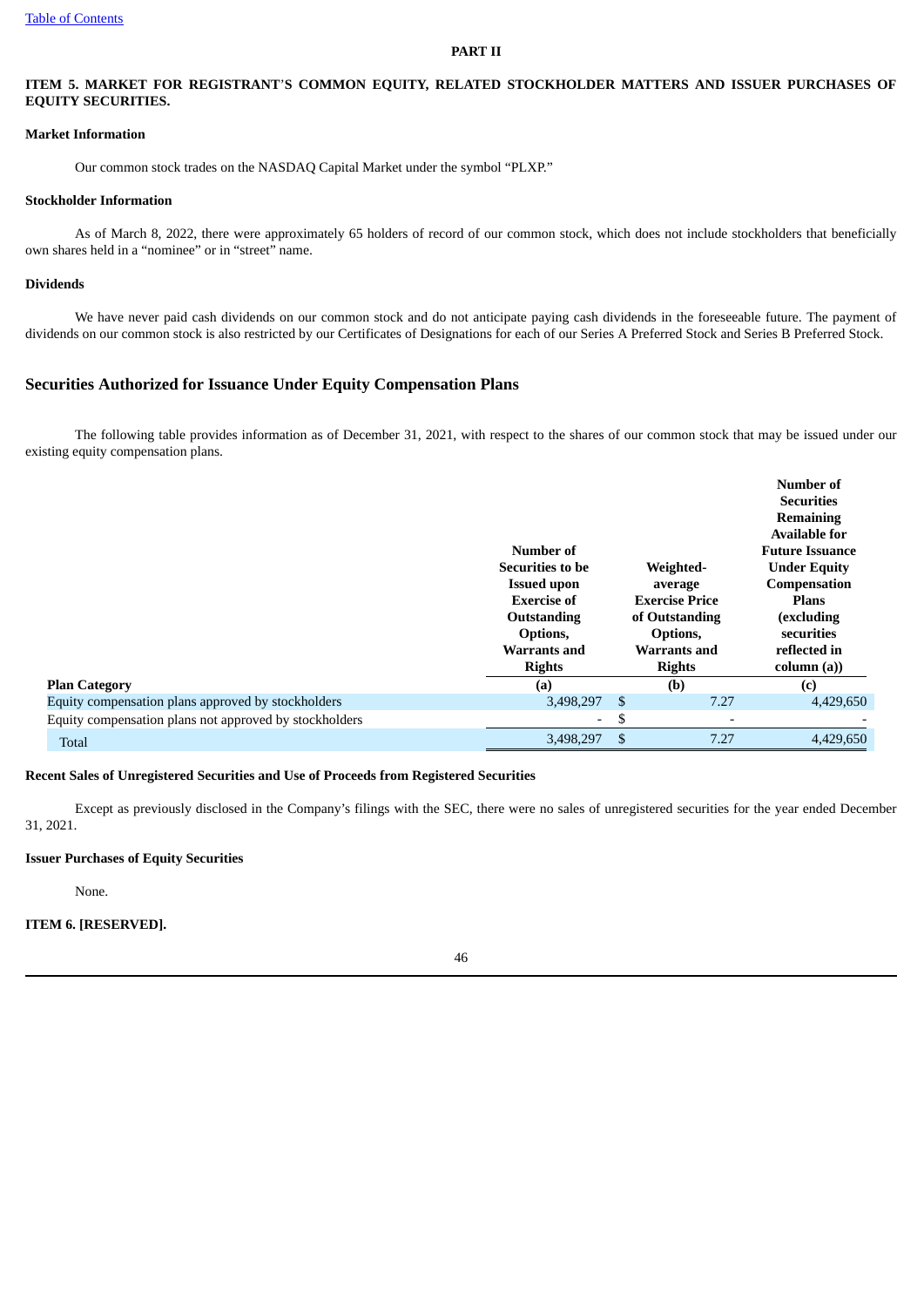# **ITEM 7. MANAGEMENT**'**S DISCUSSION AND ANALYSIS OF FINANCIAL CONDITION AND RESULTS OF OPERATIONS.**

Statements in this Form 10-K that are not strictly historical are forward-looking statements and include statements about products in development, results and analyses of pre-clinical studies, clinical trials and studies, research and development expenses, cash expenditures, and alliances and partnerships, amona other matters. You can identify these forward-lookina statements because they involve our expectations, intentions, beliefs, plans, projections, anticipations, or other characterizations of future events or circumstances. These forward-looking statements are not quarantees of future performance and are subject to risks and uncertainties that may cause actual results to differ materially from those in the forward-looking statements as a result of any number of factors. These factors include, but are not limited to, risks relating to our ability to conduct and obtain successful results from ongoing clinical trials, commercialize our technology, obtain regulatory approval for our product candidates, contract with third parties to adequately test and manufacture our proposed therapeutic products, protect our intellectual property rights and obtain additional financing to continue our development efforts. Some of these factors are more fully discussed in Part I, Item 1A, "Risk Factors" and in our consolidated financial statements and related notes, included elsewhere herein. We do not undertake to update any of these forward-looking statements or to announce the results of any revisions to these forward-looking statements except as required by law. For further information regarding forward-looking statements, please refer to the "Information *Regarding Forward-Looking Statements*" *at the beginning of Part I of this Form 10-K.*

Our Management's Discussion and Analysis of Financial Condition and Results of Operations ("MD&A") is provided in addition to the accompanying financial statements and notes to assist readers in understanding our results of operations, financial condition and cash flows.

#### **Overview**

We are a commercial-stage drug delivery platform technology company focused on improving how and where APIs are absorbed in the GI tract via our clinically validated and patent protected PLxGuard™ technology. We believe this platform has the potential to improve the absorption of many drugs currently on the market or in development and to reduce the risk of stomach injury associated with certain drugs.

VAZALORE is an FDA-approved liquid-filled aspirin capsule, available in 81 mg and 325 mg doses. VAZALORE delivers aspirin differently from plain and enteric coated aspirin products. The special complex inside the capsule allows for targeted release of aspirin, limiting its direct contact with the stomach lining. VAZALORE delivers fast, reliable absorption for pain relief plus the lifesaving benefits of aspirin.

Our commercialization strategy targets the OTC market, taking advantage of the existing distribution channels for aspirin. We market VAZALORE to the healthcare professional and the consumer through several sales and marketing channels. Our product pipeline also includes other oral NSAIDs using the PLxGuard drug delivery platform that may be developed, including PL1200 Ibuprofen 200 mg and PL1100 Ibuprofen 400 mg, for pain and inflammation in Phase 1 clinical stage.

#### **Critical Accounting Policies**

Our consolidated financial statements have been prepared in accordance with generally accepted accounting principles in the United States of America ("U.S. GAAP"). The preparation of these financial statements requires management to make estimates and assumptions that affect the reported amounts of assets, liabilities, revenues and expenses. Note 3 of the Notes to Consolidated Financial Statements included elsewhere herein describes the significant accounting policies used in the preparation of the financial statements. Certain of these significant accounting policies are considered to be critical accounting policies, as defined below.

A critical accounting policy is defined as one that is both material to the presentation of our financial statements and requires management to make difficult, subjective or complex judgments that could have a material effect on our financial condition and results of operations. Specifically, critical accounting estimates have the following attributes: (1) we are required to make assumptions about matters that are highly uncertain at the time of the estimate; and (2) different estimates we could reasonably have used, or changes in the estimate that are reasonably likely to occur, would have a material effect on our financial condition or results of operations.

Estimates and assumptions about future events and their effects cannot be determined with certainty. We base our estimates on historical experience and on various other assumptions believed to be applicable and reasonable under the circumstances. These estimates may change as new events occur, as additional information is obtained and as our operating environment changes. These changes have historically been minor and have been included in the financial statements as soon as they became known. Based on a critical assessment of our accounting policies and the underlying judgments and uncertainties affecting the application of those policies, management believes that our financial statements are fairly stated in accordance with U.S. GAAP and present a meaningful presentation of our financial condition and results of operations. We believe the following critical accounting policies reflect our more significant estimates and assumptions used in the preparation of our consolidated financial statements:

### *Use of Estimates*

The preparation of our consolidated financial statements in conformity with U.S. GAAP requires management to make estimates and assumptions that affect the reported amounts of assets and liabilities and disclosure of contingent assets and liabilities at the date of the consolidated financial statements and the reported amount of revenues and expenses during the reporting period. In the accompanying consolidated financial statements, estimates are used for, but not limited to, the fair value of warrant liability, the fair value of stock-based compensation, trade promotional allowances, and deferred taxes and associated valuation allowance. Actual results could differ from those estimates.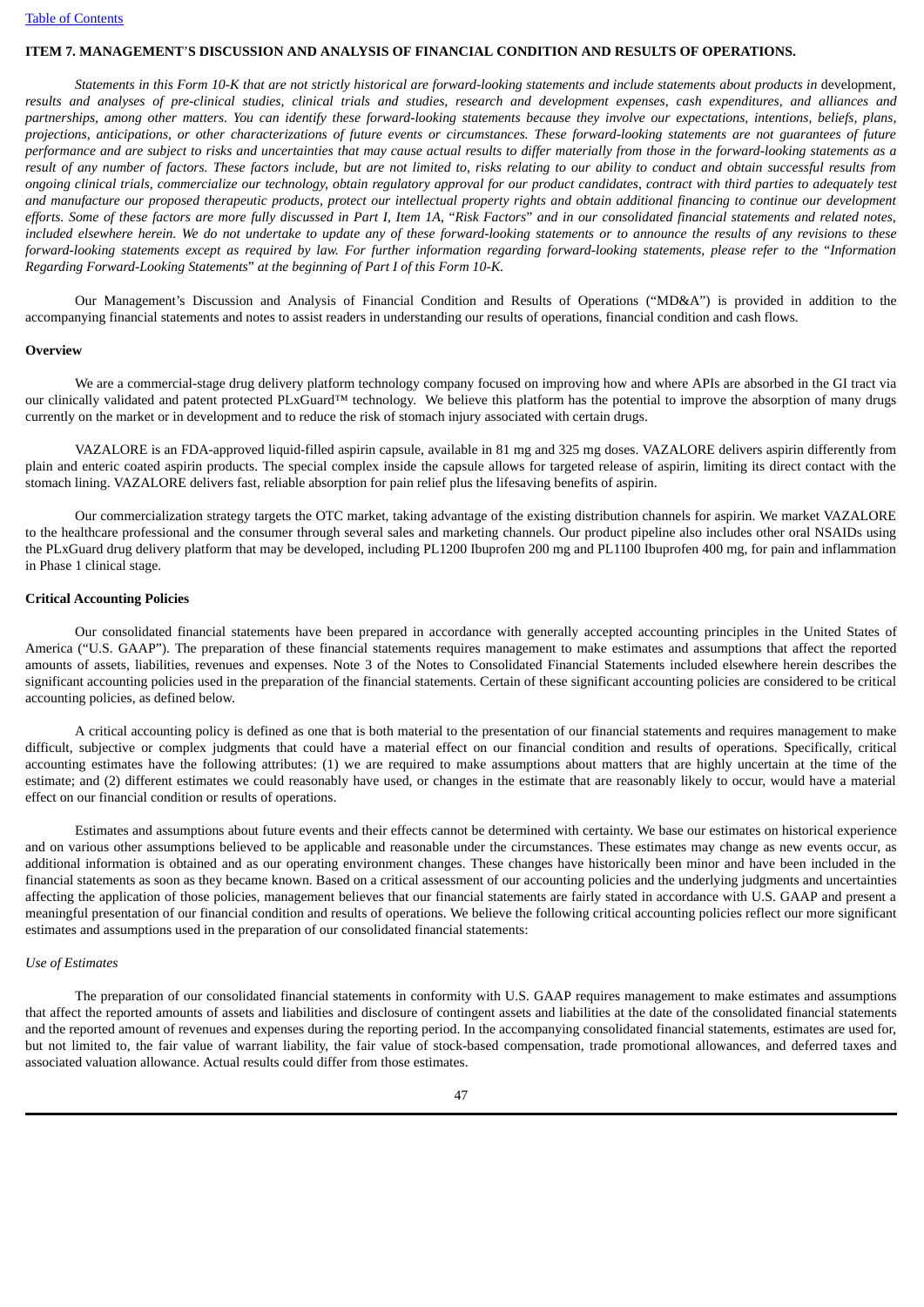### *Fair Value Measurements*

Fair value is defined as the price that would be received in the sale of an asset or that would be paid to transfer a liability in an orderly transaction between market participants at the measurement date. The Company has categorized all investments recorded at fair value based upon the level of judgment associated with the inputs used to measure their fair value.

Hierarchical levels, directly related to the amount of subjectivity associated with the inputs to fair valuation of these assets and liabilities, are as follows:

- Level 1: Quoted prices in active markets for identical assets or liabilities that the organization has the ability to access at the reporting date.
- Level 2: Inputs other than quoted prices included in Level 1, which are either observable or that can be derived from or corroborated by observable data as of the reporting date.
- Level 3: Inputs include those that are significant to the fair value of the asset or liability and are generally less observable from objective resources and reflect the reporting entity's assumptions about the assumptions market participants would use in pricing the asset or liability.

The Company's financial instruments (cash and cash equivalents, receivables, and accounts payable) are carried in the consolidated balance sheet at cost, which reasonably approximates fair value based on their short-term nature. The Company's warrant liability is recorded at fair value, with changes in fair value being reflected in the statements of operations for the period of change.

#### *Revenue Recognition*

The Company analyzes contracts to determine the appropriate revenue recognition using the following steps: (i) identification of contracts with customers; (ii) identification of distinct performance obligations in the contract; (iii) determination of contract transaction price; (iv) allocation of contract transaction price to the performance obligations; and (v) determination of revenue recognition based on timing of satisfaction of the performance obligation. The Company recognizes revenues upon the satisfaction of its performance obligations (upon transfer of control of promised goods or services to customers) in an amount that reflects the consideration to which it expects to be entitled to in exchange for those goods or services. Deferred revenue results from cash receipts from or amounts billed to customers in advance of the transfer of control of the promised services to the customer and is recognized as performance obligations are satisfied. When sales commissions or other costs to obtain contracts with customers are considered incremental and recoverable, those costs are deferred and then amortized as selling and marketing expenses on a straight-line basis over an estimated period of benefit.

Through June 30, 2021, the Company's sole revenue was generated from a cost-reimbursable federal grant with the National Institutes of Health, which grant was completed in the second quarter of 2020. The Company recognized revenue on this grant as grant-related expenses were incurred by the Company or its subcontractors. The Company recognized \$0 and \$30 thousand of revenue under this arrangement during the years ended December 31, 2021 and 2020, respectively.

The Company began generating revenue in the U.S. from its sales of VAZALORE in 81 mg and 325 mg doses in the third quarter of 2021 and recognizes revenue when control of a promised good is transferred to a customer in an amount that reflects consideration that the Company expects to be entitled to in exchange for that good. This occurs either when the finished goods are delivered to the customer or when a product is picked up by the customer or the customer's carrier. The Company recognized total revenue from sales of VAZALORE of \$8.2 million for the year ended December 31, 2021.

#### *Nature of Goods and Services*

The Company generates revenue from the sale of its VAZALORE products through a broad distribution platform that includes drugstores, mass merchandisers, grocery stores, and e-commerce channels, all of which sell its products to consumers. Finished goods products are typically shipped FOB destination and accordingly, the Company recognizes revenue upon delivery to the customer or pick-up by the customer's carrier.

#### *Satisfaction of Performance Obligations*

The Company recognizes revenue upon the satisfaction of its performance obligations (upon transfer of control of promised goods or services to customers) in an amount that reflects the consideration to which it expects to be entitled to in exchange for those goods or services. The Company had no unsatisfied performance obligations or deferred revenue as of December 31, 2021.

#### *Variable Consideration*

Provisions for certain customer promotional programs, product returns and discounts to customers are accounted for as variable consideration and recorded as a reduction in sales, based on an estimate of future returns, and customer prompt payment discounts, redemption of coupons by consumers and trade promotional allowances paid to customers. These allowances cover extensive promotional activities, primarily comprised of cooperative advertising, slotting, coupons, periodic price reduction arrangements, and other in-store displays.

The reserves for sales returns and consumer and trade promotion obligations are established based on the Company's best estimate of the amounts necessary to settle future and existing obligations for products sold as of the balance sheet date. The Company uses trend experience and coupon redemption inputs in arriving at coupon reserve requirements and uses forecasted customer and sales organization inputs, and historical trend analysis for consumer brands in determining the reserves for other promotional activities and sales returns. The balance of reserves for sales returns and consumer and trade promotion obligations, reflected in the accompanying consolidated balance sheets in accounts payable and accrued liabilities, was \$1.3 million as of December 31, 2021 (none as of December 31, 2020).

#### *Cost of Sales*

Cost of sales includes costs related to the manufacture and packaging of the Company's products charged by our contract manufacturer and packagers. Cost of sales also includes inbound and outbound shipping and warehousing costs, quality assurance and royalties.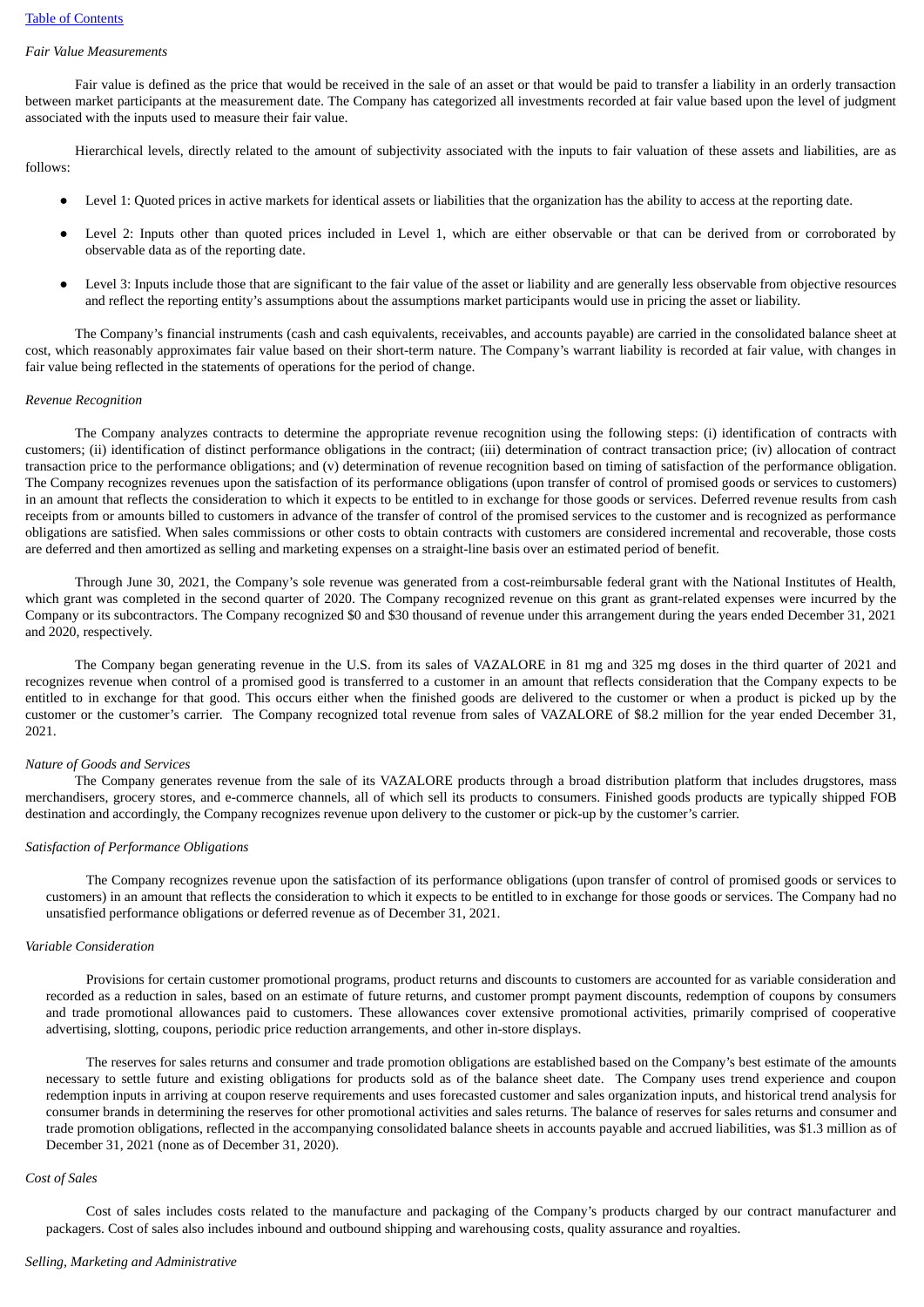Selling, marketing and administrative ("SM&A") expenses include costs related to functions such as sales, marketing, corporate management, insurance, and legal costs. Broker commissions are incurred and expensed as SM&A costs in the underlying consolidated statements of income when the underlying sales take place. SM&A expenses also include costs for advertising (excluding the costs of cooperative advertising programs, which are reflected in net sales), contract field force, and consumer promotion costs (such as on-shelf advertisements and displays). SM&A costs are expensed as incurred.

The Company has not incurred incremental costs to obtain contracts with customers or material costs to fulfill contracts with customers and did not have any contract assets or liabilities as of December 31, 2021 and 2020.

#### **Advertising**

Advertising costs are expensed as they are incurred. The Company incurred advertising costs of \$13.9 million during the year ended December 31, 2021, which are included in SM&A expense in the consolidated statements of operations, and did not have any advertising costs during the year ended December 31, 2020.

# *Research and Development Expenses*

Costs incurred in connection with research and development activities are expensed as incurred. Research and development expenses consist of direct and indirect costs associated with specific projects, manufacturing activities, and include fees paid to various entities that perform research related services for the Company.

#### *Stock-Based Compensation*

The Company recognizes expense in the consolidated statements of operations for the fair value of all stock-based compensation to key employees, nonemployee directors and advisors, generally in the form of stock options and stock awards. The Company uses the Black-Scholes option valuation model to estimate the fair value of stock options on the grant date. Compensation cost is amortized on a straight-line basis over the vesting period for each respective award. The Company accounts for forfeitures as they occur.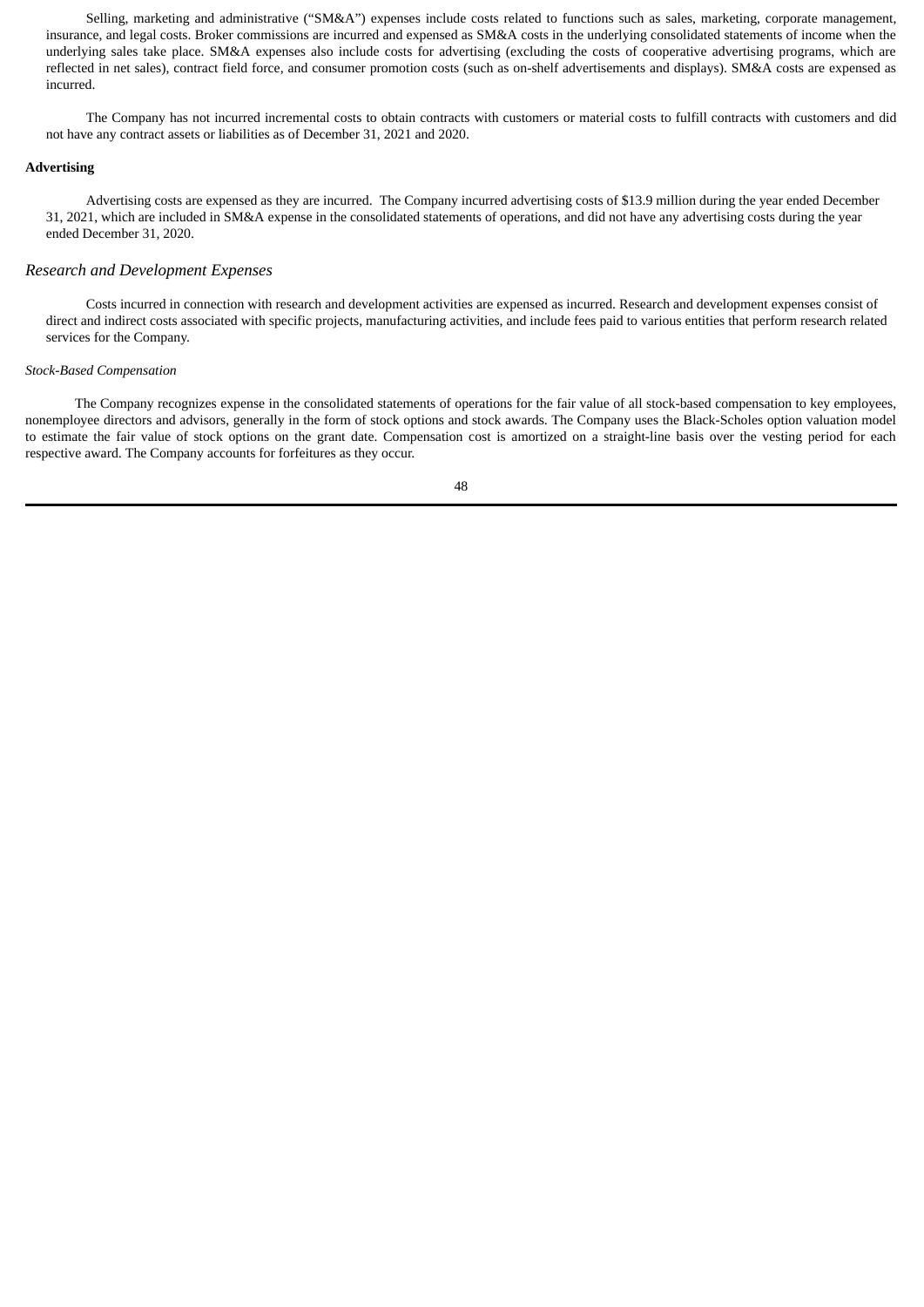## **Adopted Accounting Guidance**

For a discussion of significant accounting guidance recently adopted or unadopted accounting guidance that has the potential of being significant, see Note 3 of the Notes to the Consolidated Financial Statements included elsewhere herein.

#### **Non-GAAP Financial Measures**

We prepare and publicly release annual audited and quarterly unaudited financial statements prepared in accordance with generally accepted accounting principles ("GAAP"). We also disclose and discuss certain non-GAAP financial measures in our public releases, investor conference calls and filings with the SEC. The non-GAAP financial measures that we disclose include adjusted non-GAAP loss attributable to common stockholders and adjusted non-GAAP net loss per common share. Non-GAAP net loss per common share is defined as net loss per common share excluding the change in the fair value of warrant liability and dividends and beneficial conversion feature related to our preferred stock.

We consider adjusted non-GAAP net loss and adjusted non-GAAP net loss per diluted common share to be an important financial indicator of our operating performance, providing investors and analysts with a useful measure of operating results unaffected by the impact on the financial statements of the volatility of the change in the fair value of the warrant liability and non-cash and non-recurring dividends and beneficial conversion features on our preferred stock. Management uses adjusted non-GAAP net loss and adjusted non-GAAP net loss per common share when analyzing our performance. Adjusted non-GAAP net loss and adjusted non-GAAP net loss per common share should be considered in addition to, but not in lieu of, net loss or net loss per common share reported under GAAP.

A reconciliation of adjusted non-GAAP net loss per common share to the most directly comparable GAAP finance measure is provided below.

|                                                                |  | December 31,  |  |           |
|----------------------------------------------------------------|--|---------------|--|-----------|
| (in thousands, except share and per share data)                |  | 2021          |  | 2020      |
| Net loss attributable to common stockholders - GAAP            |  | $(48,650)$ \$ |  | (16, 948) |
| Adjustments:                                                   |  |               |  |           |
| Change in fair value of warrant liability                      |  | 5,336         |  | 1,444     |
| Preferred dividends and beneficial conversion feature          |  | 2,525         |  | 1,737     |
|                                                                |  |               |  |           |
| Adjusted non-GAAP net loss attributable to common stockholders |  | (40, 789)     |  | (13,767)  |
|                                                                |  |               |  |           |
| Adjusted non-GAAP net loss per common share - diluted          |  | (1.72)        |  | (1.42)    |
|                                                                |  |               |  |           |
| Weighted average shares of common shares - diluted             |  | 23,650,457    |  | 9.714.951 |

#### **Results of Operations**

#### *Revenue*

Total revenues were \$8.2 million and \$0.03 million for the years ended December 31, 2021 and 2020, respectively. Revenue for 2021 reflected the launch of VAZALORE with \$5.6 million or 68% of net sales for the 81 mg dose and \$2.6 million or 32% of net sales for the 325 mg dose. The revenue recognized in 2020 is attributable to work performed under a federal grant from the National Institutes of Health which came to an end in the second quarter of 2020.

### *Gross Profit*

Gross profit for the year ended December 31, 2021 of \$3.4 million reflected VAZALORE's initial distribution. Gross margin of 41% includes outsourced manufacturing and packaging costs combined with costs related to shipping, quality assurance and royalty payments. Gross profit from our 325 mg dose is lower than our 81 mg dose due to the proportionally higher use of raw materials and the manufacturing of smaller batch sizes, notwithstanding a list price that is equal to the 81 mg 30 count bottle. We are working on expanding our manufacturing capacity by the end of 2022 which we expect will improve gross margin.

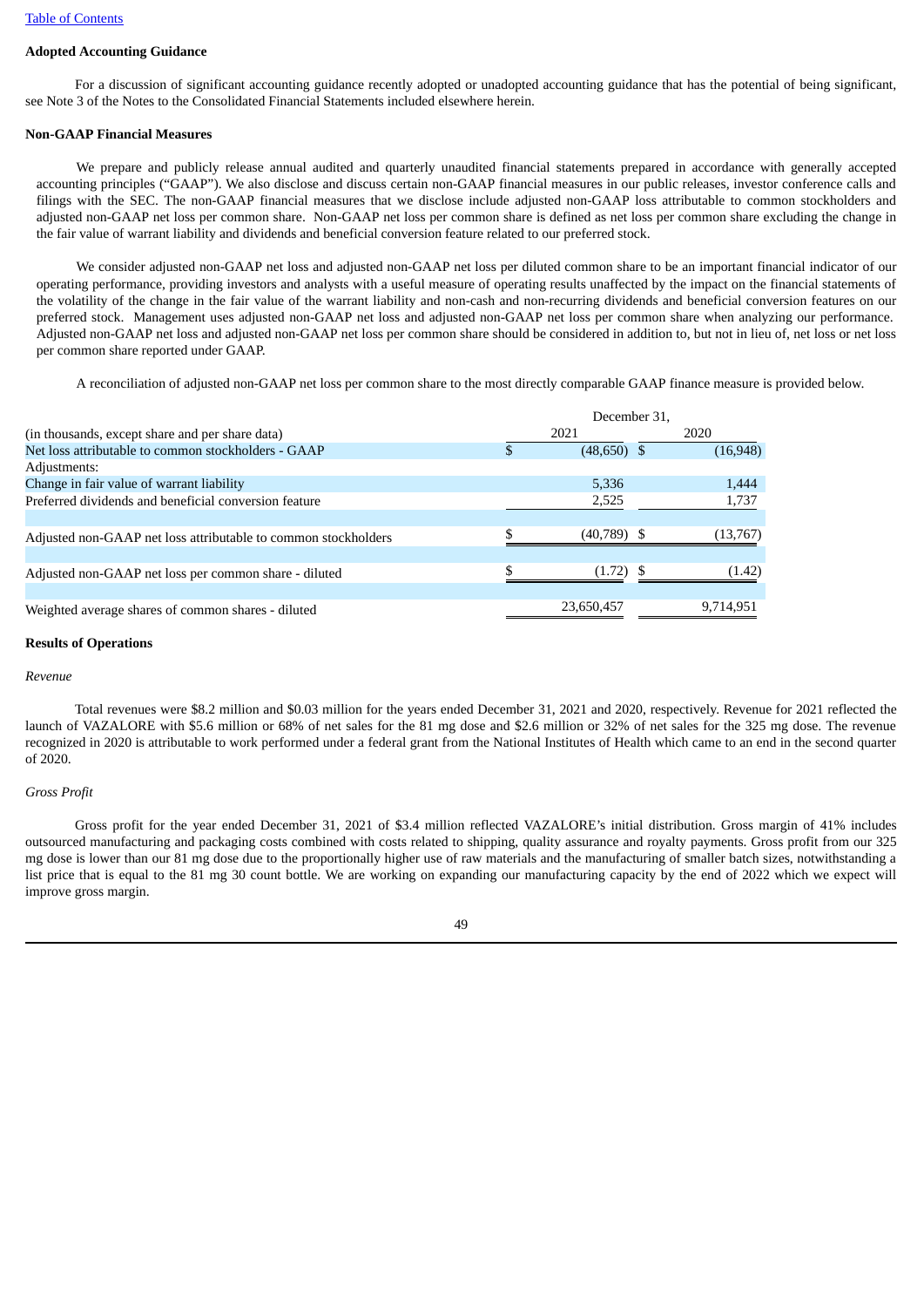## *Operating Expenses*

Total operating expenses were \$44.2 million during the year ended December 31, 2021, a 228% increase from operating expenses of \$13.5 million during the year ended December 31, 2020. Operating expenses for the years ended December 31, 2021 and 2020 were as follows:

|                                                |  | <b>Years Ended December 31,</b>    |  |        |  | <b>Increase (Decrease)</b> |           |  |      |
|------------------------------------------------|--|------------------------------------|--|--------|--|----------------------------|-----------|--|------|
|                                                |  | 2021                               |  | 2020   |  |                            |           |  | $\%$ |
|                                                |  | (in thousands, except percentages) |  |        |  |                            |           |  |      |
| <b>Operating Expenses</b>                      |  |                                    |  |        |  |                            |           |  |      |
| Research and development expenses              |  | 4.182                              |  | 4.339  |  | (157)                      | $(3.6)\%$ |  |      |
| Selling, marketing and administrative expenses |  | 40.011                             |  | 9.150  |  | 30,861                     | 337.3%    |  |      |
| Total operating expenses                       |  | 44.193                             |  | 13.489 |  | 30,704                     | 227.6%    |  |      |

#### *Research and Development Expenses*

Research and development expense consists of expenses incurred while performing research and development activities to discover, develop, or improve potential product candidates we seek to develop. This includes conducting preclinical studies and clinical trials, manufacturing and other development efforts, and activities related to regulatory filings for product candidates. We recognize research and development expenses as they are incurred. Our research and development expenses primarily consist of (i) direct and indirect costs associated with specific projects and manufacturing activities, and (ii) fees paid to various entities that perform research related services for us.

Research and development expenses totaled \$4.2 million for the year ended December 31, 2021, compared to \$4.3 million for the year ended December 31, 2020, reflecting the 81 mg clinical trial and scale-up manufacturing activities for VAZALORE during the year ended December 31, 2021. Expenses during the year ended December 31, 2020 were driven by the 325 mg bioequivalence study and validation work to support the sNDA filings. We expect research and development costs to be lower in 2022 as manufacturing activities will move to VAZALORE-related process improvement work.

#### *Selling, Marketing and Administrative Expenses*

SM&A expenses include costs related to functions such as sales, marketing, corporate management, insurance, and legal costs. Broker commissions are incurred and expensed as SM&A costs in the underlying consolidated statements of operations when the underlying sales take place. SM&A expenses also include costs for advertising (excluding the costs of cooperative advertising programs, which are reflected in net sales), contract field force, and consumer promotion costs (such as on-shelf advertisements and displays). SM&A costs are expensed as incurred.

SM&A expenses totaled \$40.0 million for the year ended December 31, 2021, compared to \$9.2 million for the year ended December 31, 2020. The increase primarily reflects higher sales and marketing expenses related to the VAZALORE launch and increased non-cash stock-based compensation. In the third quarter of 2021, a cardiovascular specialty field force and a national media television campaign were launched to raise awareness amongst healthcare professionals and consumers. For further information, see Note 3 of the Notes to the Consolidated Financial Statements. We anticipate that SM&A expenses will increase in 2022 reflecting a full year of promotional activities for VAZALORE.

## *Other expense*

Other expense totaled \$5.3 million for the year ended December 31, 2021, compared to \$1.8 million for the year ended December 31, 2020. The variance is largely attributable to the non-cash change in fair value of warrant liability primarily due to the fluctuation of the price of the Company's common stock offset by lower net interest due to the payoff of the Term Loan (as defined in Note 5 of the Notes to the Consolidated Financial Statements).

### **Liquidity and Capital Resources**

As of December 31, 2021, we had working capital of \$61.6 million, including cash and cash equivalents of \$69.4 million. The primary sources of our liquidity have thus far included: (i) the Series A Purchase Agreement, pursuant to which we issued 15,000 shares of our Series A Preferred Stock to certain investors for gross proceeds of \$15.0 million, (ii) the Series B Private Placement, pursuant to which we issued 8,000 shares of our Series B Preferred Stock to certain investors for gross proceeds of \$8.0 million, (iii) the Securities Purchase Agreement, pursuant to which we issued an aggregate of 4,755,373 Units for gross proceeds of approximately \$18 million, (iv) the Offering, pursuant to which we issued and sold 9,056,250 shares of our common stock for net proceeds of \$66.9 million after deducting underwriting discounts and commissions and other offering expenses payable by us, and taking into account the exercise of the underwriter's overallotment option, and (v) the ATM Offering, pursuant to which we may sell from time to time, at our option, shares of our common stock having an aggregate offering price of up to \$75.0 million. Under the ATM Offering, we have sold 450,368 shares and raised gross proceeds of \$8 million during the year ended December 31, 2021. As of December 31, 2021, \$67.0 million remained available under the ATM Offering. For further information, see Note 6 of the Notes to the Consolidated Financial Statements.

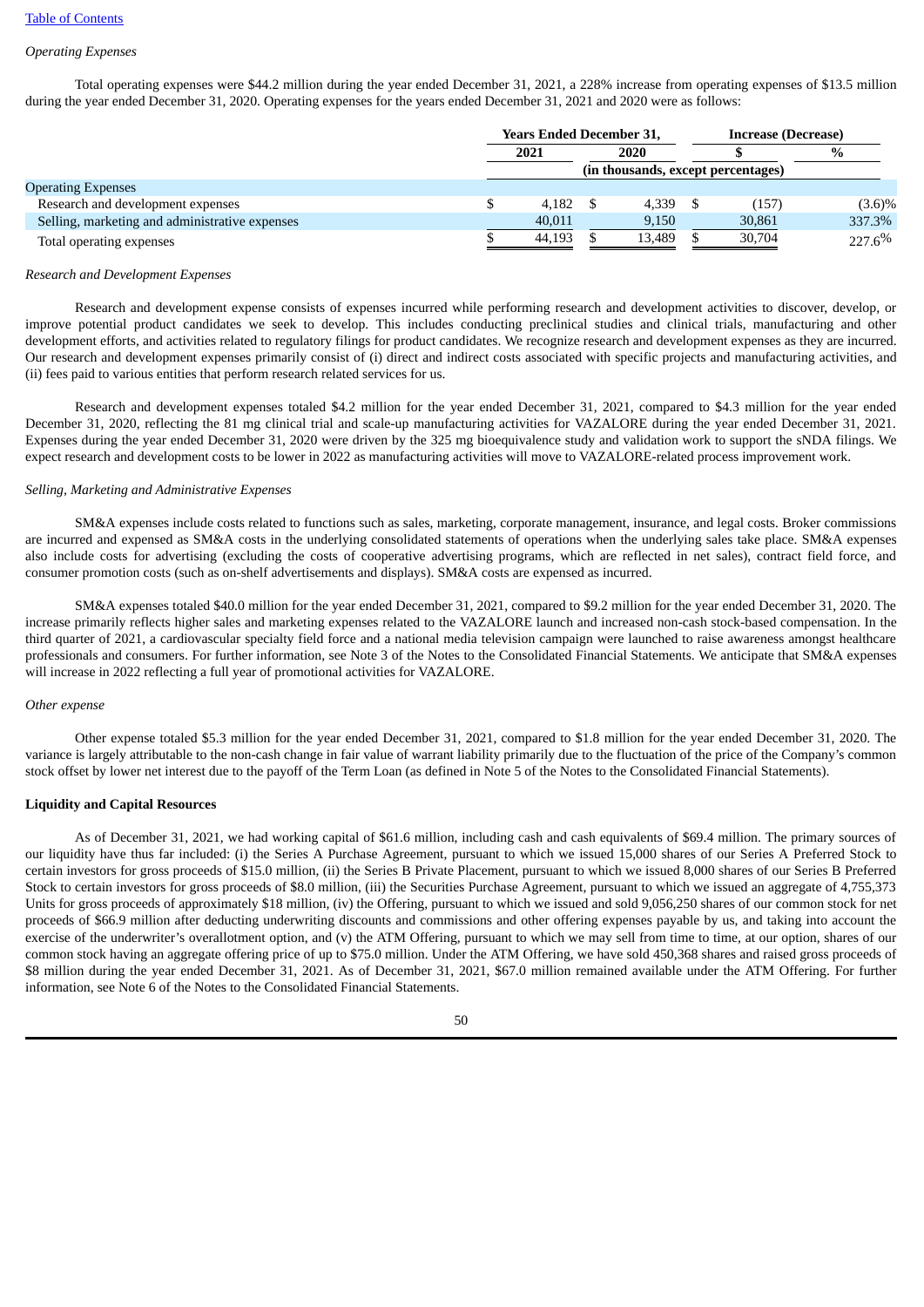We did not generate any revenue from the sale of products prior to the quarter ended September 30, 2021 and have incurred operating losses in each year since we commenced operations. We began generating revenue in the U.S. from sales of VAZALORE, but we expect to continue to incur significant operating expenses and operating losses for the foreseeable future as we continue the commercialization of VAZALORE. For further information, see Note 2 of the Notes to the Consolidated Financial Statements.

The following table summarizes the primary uses and sources of cash for the periods indicated:

|                                                     |      | <b>Years Ended December 31,</b> |  |           |  |  |  |
|-----------------------------------------------------|------|---------------------------------|--|-----------|--|--|--|
|                                                     | 2021 |                                 |  | 2020      |  |  |  |
|                                                     |      | (in thousands)                  |  |           |  |  |  |
| Net cash used in operating activities               |      | $(32, 118)$ \$                  |  | (12, 243) |  |  |  |
| Net cash provided by (used in) investing activities |      | 95                              |  | (102)     |  |  |  |
| Net cash provided by financing activities           |      | 78,966                          |  | 20,793    |  |  |  |

#### *Net Cash Used In Operating Activities*

Net cash used in operating activities was \$32.1 million and \$12.2 million for the years ended December 31, 2021 and 2020, respectively. The increase was due to higher sales, marketing and inventory costs due to the launch of VAZALORE.

#### *Net Cash Provided By (Used In) Investing Activities*

Net cash provided by (used in) investing activities totaled \$0.1 million and (\$0.1) million for the years ended December 31, 2021 and 2020, respectively, and reflects the sale or purchase of manufacturing equipment for VAZALORE.

#### *Net Cash Provided By Financing Activities*

Net cash provided by financing activities totaled \$79.0 million and \$20.8 million for the years ended December 31, 2021 and 2020, respectively. The current period reflects net proceeds of \$74.5 million from a public offering and the ATM Offering (as defined in Note 6. of the Notes to the Consolidated Financial Statements) along with exercises of various stock purchase warrants of \$5.1 million, offset by two months of payments of the Term Loan of \$0.6 million as this was paid off in February 2021. The 2020 period includes \$16.8 million of net proceeds from the issuance of common stock and \$7.7 million net proceeds from the issuance of Series B Preferred Stock offset by principal payments of \$3.8 million on the Term Loan.

#### *Future Liquidity and Capital Needs*

Even though we are generating revenue, we may never achieve profitability, and even if we do achieve profitability in the future, we may not be able to sustain profitability in subsequent periods. Our prior losses, combined with expected future losses, have had and will continue to have an adverse effect on our stockholders' equity and working capital. If we are unable to achieve and sustain profitability, the market value of our common stock will likely decline. Because of the numerous risks and uncertainties associated with developing biopharmaceutical products, we are unable to predict the extent of any future losses or when, if ever, we will become profitable. Although the achievement of future profitable operations and the ability to generate sufficient cash from operations is uncertain at this time, based on the Company's plans, the Company has adequate cash on hand at December 31, 2021 to fund its obligations for at least one year from the date these financial statements were issued, which mitigates the substantial doubt consideration.

Our future capital requirements will remain dependent upon a variety of factors, including cash flow from operations, the ability to increase sales, increasing our gross profits from current levels, reducing sales and administrative expenses as a percentage of net sales, continued development of customer relationships, and our ability to market our new products successfully. However, based on our results from operations, we may determine that we need to obtain additional financing in the future to further our commercialization plan. We may obtain additional financing through public or private equity offerings, debt financings (including related-party financings), a credit facility or strategic collaborations. Additional financing may not be available to us when we need it or it may not be available to us on favorable terms, if at all. Our failure to raise capital as and when needed could have a negative impact on our financial condition and our ability to pursue our business strategies. We currently have no understandings, commitments or agreements relating to any of these types of transactions. If we are unable to raise additional funds when needed, we may be required to sell or license our technologies or clinical product candidates or programs that we would prefer to develop and commercialize ourselves.

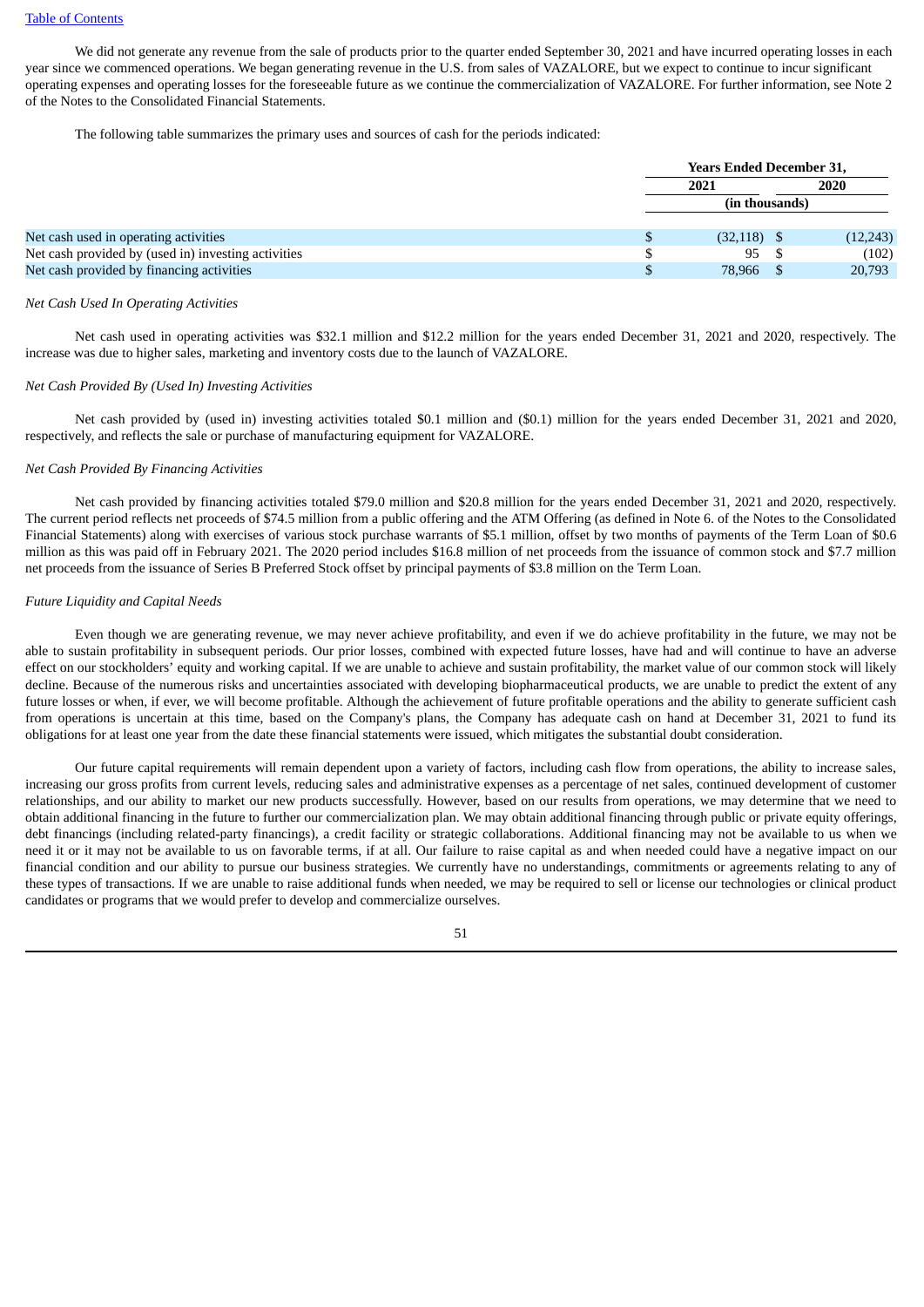# *Contractual Obligations and Commitments*

- Purchase Obligations: We enter into purchase obligations with various vendors for goods and services that we need for our operations. The purchase obligations for goods and services include inventory, advertising, research and development. This includes our supply agreements with our contract manufacturer and packager for VAZALORE, which contains minimum annual purchase commitments to ensure that manufactured product is available when required to enable us to meet the expected market demand for VAZALORE.
- Media and Advertising: We enter into certain media and advertising commitments to support the further commercialization of VAZALORE and may enter into additional such commitments for additional products as needed.
- Operating Leases: We presently lease office space under operating lease agreements expiring in September 2023 and June 2024. The office leases require us to pay for the costs of maintenance and insurance. In the second quarter of 2021, we renewed our headquarters office lease through September 2023.

#### *Impact of COVID-19 Pandemic on Financial Statements*

On March 11, 2020, the World Health Organization declared the outbreak of COVID-19 as a "pandemic", or a worldwide spread of a new disease. Many countries imposed and continue to enforce quarantines and restrictions on travel and mass gatherings to slow the spread of the virus and have closed non-essential businesses.

In response to COVID-19, the Company has not experienced a significant disruption or delay in the development, manufacturing or sale of VAZALORE, and has not otherwise experienced any significant negative impact on its financial condition, results of operations or cash flows. However, the extent to which COVID-19 may impact our business will depend on future developments, which are highly uncertain and cannot be predicted with confidence, such as the duration of the pandemic, travel restrictions and social distancing in the United States and other countries, business closures or business disruptions and the effectiveness of actions taken in the United States and other countries to contain and treat the pandemic. The consolidated financial statements do not include any adjustments that might result from the outcome of uncertainty.

The Company has not experienced any significant negative impact on the December 31, 2021 audited consolidated financial statements related to COVID-19. For more discussion on our risks related to COVID-19, please see risk factors included under "Item 1A. Risk Factors" herein.

### *Inflation*

The Company believes that the rates of inflation in recent years have not had a significant impact on its operations.

#### **Off-Balance Sheet Arrangements**

The Company did not have any off-balance sheet arrangements as of December 31, 2021 or 2020.

#### **ITEM 7A. QUANTITATIVE AND QUALITATIVE DISCLOSURES ABOUT MARKET RISK.**

Not applicable.

## **ITEM 8. FINANCIAL STATEMENTS AND SUPPLEMENTARY DATA.**

Our consolidated financial statements and supplementary data required to be filed pursuant to this Item 8 are listed in Item 15 of this Form 10-K beginning on page F-1 and are incorporated herein by reference.

# **ITEM 9. CHANGES IN AND DISAGREEMENTS WITH ACCOUNTANTS ON ACCOUNTING AND FINANCIAL DISCLOSURE.**

None.

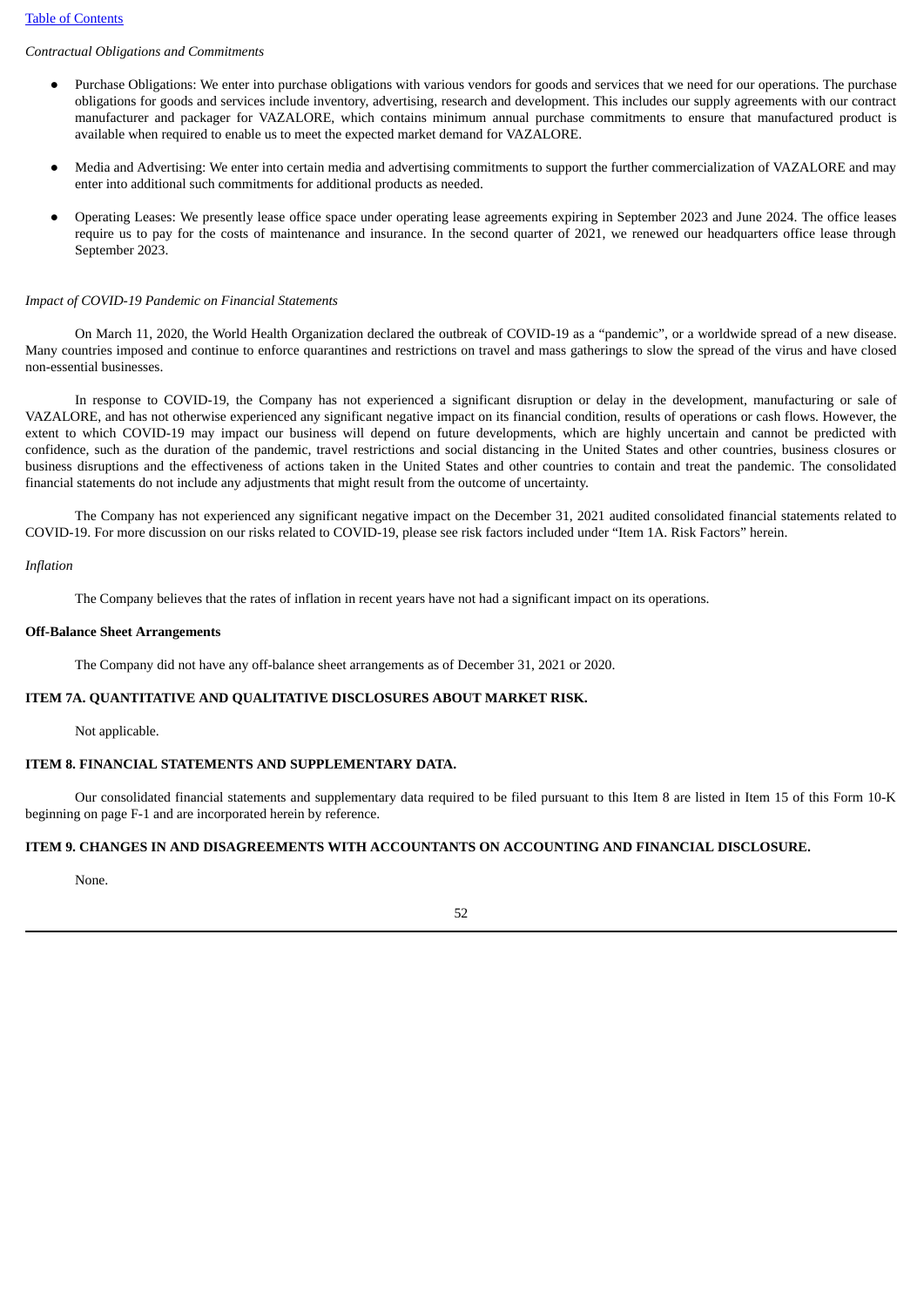### **ITEM 9A. CONTROLS AND PROCEDURES.**

#### **Evaluation of Disclosure Controls and Procedures**

As of the end of the period covered by this Form 10-K, under the supervision and with the participation of management, including the Chief Executive Officer and the Chief Financial Officer of the Company (collectively, the "Certifying Officers"), the Company conducted an evaluation of its disclosure controls and procedures. As defined in Rules 13a-15(e) and 15d-15(e) under the Exchange Act, the term "disclosure controls and procedures" means controls and other procedures of an issuer that are designed to ensure that information required to be disclosed by the issuer in the reports that it files or submits under the Exchange Act is recorded, processed, summarized and reported, within the time periods specified in the SEC's rules and forms. Disclosure controls and procedures include, without limitation, controls and procedures designed to ensure that information required to be disclosed by an issuer in the reports that it files or submits under the Exchange Act is accumulated and communicated to the Company's management, including the Certifying Officer, to allow timely decisions regarding required disclosure. Based on this evaluation, our Certifying Officers have concluded that, as of December 31, 2021, our disclosure controls and procedures were effective.

### **Management**'**s Report on Internal Control Over Financial Reporting**

Our management is responsible for establishing and maintaining adequate internal control over our financial reporting. Internal control over financial reporting is defined in Rules 13a-15(f) and 15d-15(f) under the Exchange Act as a process designed by, or under the supervision of, a company's principal executive and principal financial officers and effected by a company's board of directors, management and other personnel to provide reasonable assurance regarding the reliability of financial reporting and the preparation of financial statements for external purposes in accordance with U.S. GAAP. Our internal control over financial reporting includes those policies and procedures that:

- pertain to the maintenance of records that, in reasonable detail, accurately and fairly reflect transactions and dispositions of our assets;
- provide reasonable assurance that transactions are recorded as necessary to permit preparation of financial statements in accordance with U.S. GAAP, and that receipts and expenditures are being made only in accordance with authorizations of management and directors; and
- provide reasonable assurance regarding prevention or timely detection of unauthorized acquisition, use, or disposition of assets that could have a material effect on our consolidated financial statements.

Because of its inherent limitations, internal control over financial reporting may not prevent or detect misstatements. Projections of any evaluation of effectiveness to future periods are subject to the risk that controls may become inadequate because of changes in conditions, or that the degree of compliance with the policies or procedures may deteriorate.

Management, including the Company's principal executive officer and principal financial officer, does not expect that the Company's internal controls will prevent or detect all errors and all fraud. A control system, no matter how well designed and operated, can provide only reasonable, not absolute, assurance that the objectives of the control system are met. Further, the design of a control system must reflect the fact that there are resource constraints, and the benefits of controls must be considered relative to their costs. Because of the inherent limitations in all control systems, no evaluation of internal controls can provide absolute assurance that all control issues and instances of fraud, if any, have been detected. Also, any evaluation of the effectiveness of controls with respect to future periods is subject to the risk that those internal controls may become inadequate because of changes in business conditions, or that the degree of compliance with the policies or procedures may deteriorate.

Based on its evaluation of the Company's internal control over financial reporting as of December 31, 2021, using the criteria set forth by COSO in Internal Control — Integrated Framework (2013), our management has concluded that, as of December 31, 2021, our internal control over financial reporting was effective based on those criteria.

This Form 10-K does not include an attestation report of our independent registered public accounting firm regarding internal control over financial reporting. Pursuant to Item 308(b) of Regulation S-K, management's report is not subject to attestation by our independent registered public accounting firm because the Company is neither an "accelerated filer" nor a "large accelerated filer" as those terms are defined by the SEC.

## **Changes in Internal Control Over Financial Reporting**

During 2021, we designed and established internal controls over our revenue and inventory process in response to additional inventory activity and our first material sales generated from sales of our product. Consistent with any process change that we implement, the design of these internal controls has been and will continue to be evaluated for effectiveness as part of our overall assessment of the effectiveness of our internal control over financial reporting.

Other than the implementation of new internal controls over our inventory and revenue processes noted above, there have been no changes in our internal control over financial reporting during our most recent quarter that have materially affected, or are reasonably likely to materially affect, our internal control over financial reporting. We have not experienced any material impact to our internal controls over financial reporting despite the fact that many of our employees are working remotely. We are continually monitoring and assessing the COVID-19 pandemic situation on our internal controls to minimize the impact on their design and operating effectiveness.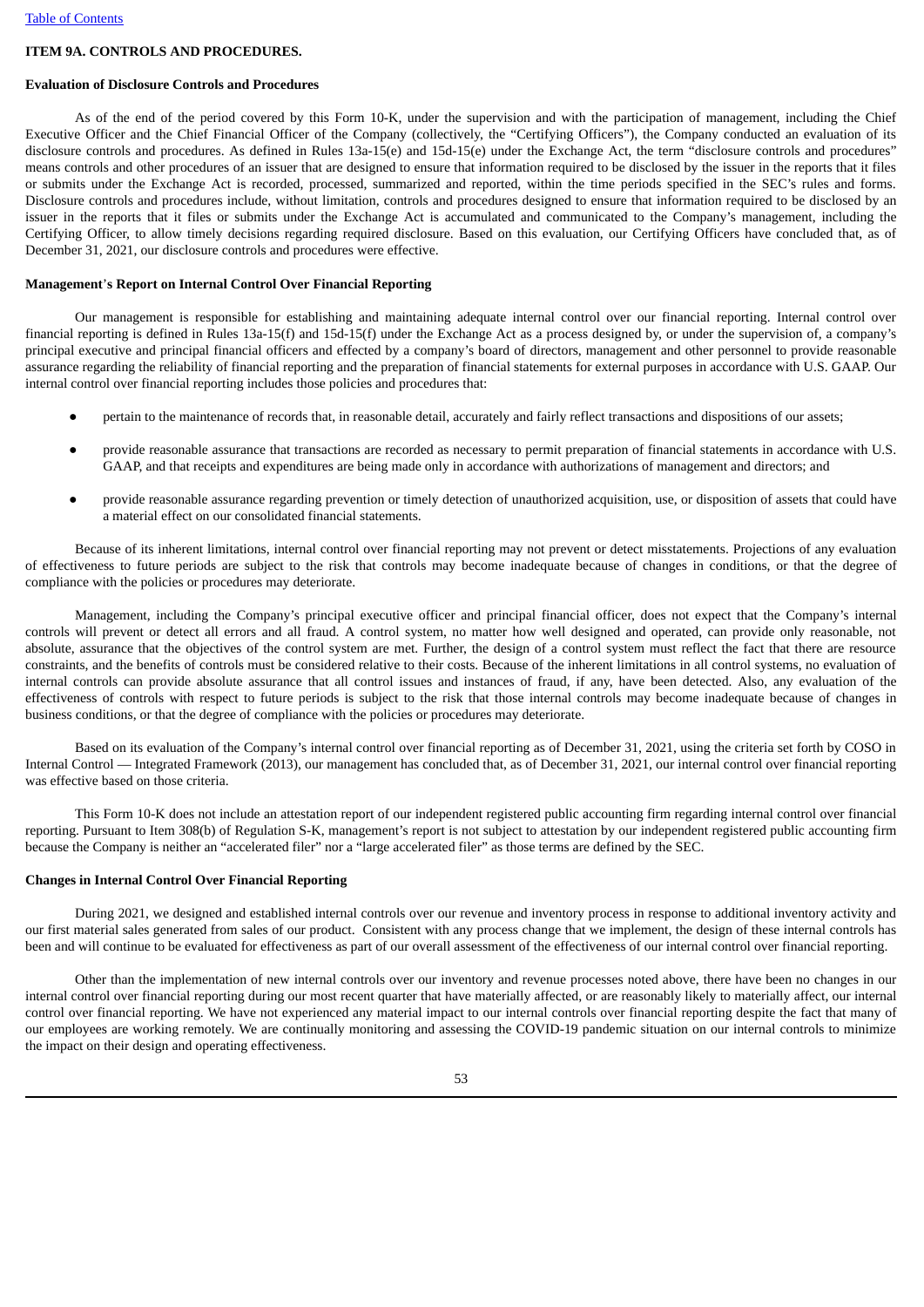# **ITEM 9B. OTHER INFORMATION.**

None.

# **ITEM 9C. DISCLOSURE REGARDING FOREIGN JURISDICTIONS THAT PREVENT INSPECTIONS.**

Not applicable.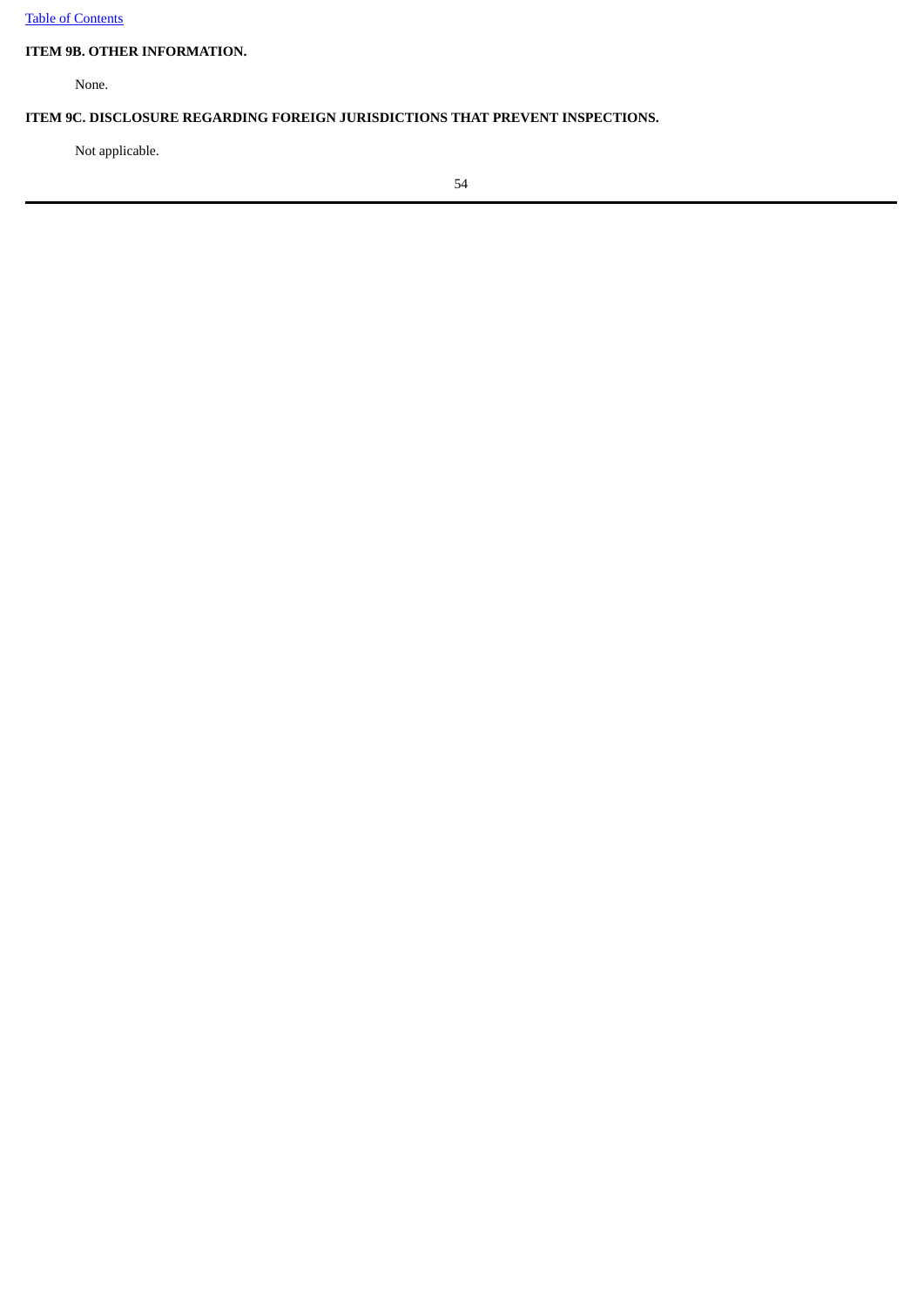#### **PART III**

# **ITEM 10. DIRECTORS, EXECUTIVE OFFICERS AND CORPORATE GOVERNANCE.**

Information required by this Item 10 will be set forth in our definitive proxy statement for our 2022 annual meeting of stockholders, to be filed with the SEC pursuant to Regulation 14A no later than 120 days after the close of our fiscal year, and is incorporated herein by reference.

# **ITEM 11. EXECUTIVE COMPENSATION.**

Information required by this Item 11 will be set forth in our definitive proxy statement for our 2022 annual meeting of stockholders, to be filed with the SEC pursuant to Regulation 14A no later than 120 days after the close of our fiscal year, and is incorporated herein by reference.

# **ITEM 12. SECURITY OWNERSHIP OF CERTAIN BENEFICIAL OWNERS AND MANAGEMENT AND RELATED STOCKHOLDER MATTERS.**

Information required by this Item 12 will be set forth in our definitive proxy statement for our 2022 annual meeting of stockholders, to be filed with the SEC pursuant to Regulation 14A no later than 120 days after the close of our fiscal year, and is incorporated herein by reference.

# **ITEM 13. CERTAIN RELATIONSHIPS AND RELATED TRANSACTIONS, AND DIRECTOR INDEPENDENCE.**

Information required by this Item 13 will be set forth in our definitive proxy statement for our 2022 annual meeting of stockholders, to be filed with the SEC pursuant to Regulation 14A no later than 120 days after the close of our fiscal year, and is incorporated herein by reference.

# **ITEM 14. PRINCIPAL ACCOUNTANT FEES AND SERVICES.**

Information required by this Item 14 will be set forth in our definitive proxy statement for our 2022 annual meeting of stockholders, to be filed with the SEC pursuant to Regulation 14A no later than 120 days after the close of our fiscal year, and is incorporated herein by reference.

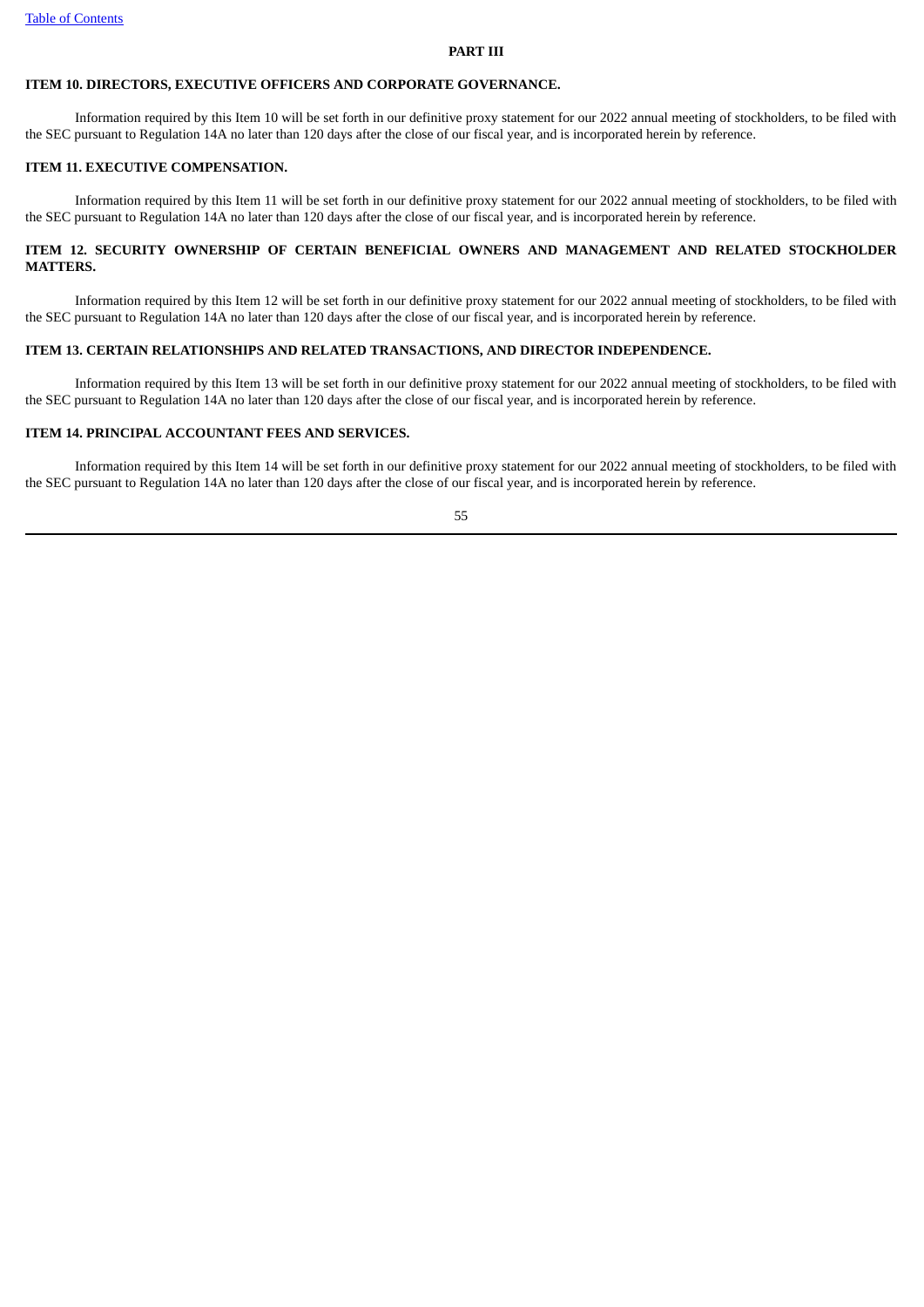#### **PART IV**

# **ITEM 15. EXHIBITS AND FINANCIAL STATEMENT SCHEDULES.**

Documents filed as part of this Form 10-K:

### **1. Financial Statements:**

The consolidated balance sheets of the Company as of December 31, 2021 and 2020, the related consolidated statements of operations, changes in temporary equity and stockholders' equity (deficit), and cash flows for each of the years ended December 31, 2021 and 2020, the footnotes thereto, and the reports of Marcum LLP, independent registered public accounting firms, are set forth on pages F-1 through F-21 of this Form 10-K.

# **2. Financial Statement Schedules:**

All schedules have been omitted because they are not applicable or the required information is included in the consolidated financial statements or notes thereto.

# **3. Exhibits:**

# **Exhibit Index**

The representations and warranties contained in the agreements listed in this Exhibit Index are not for the benefit of any party other than the parties to such agreement and are not intended as a document for investors or the public generally to obtain factual information about the Company or its shares of common stock.

| <b>Number</b> | <b>Exhibit Table</b>                                                                                                                                                                                                                                                                                                                                                                   |
|---------------|----------------------------------------------------------------------------------------------------------------------------------------------------------------------------------------------------------------------------------------------------------------------------------------------------------------------------------------------------------------------------------------|
| 2.1           | Agreement and Plan of Merger and Reorganization (incorporated by reference to Exhibit 2.1 to the Company's Current Report on Form 8-K<br>filed on December 22, 2016 (File No. 001-36351)).                                                                                                                                                                                             |
| 3.1           | Amended and Restated Certificate of Incorporation of PLx Pharma Inc. (incorporated by reference to Exhibit 3.3 to the Company's Quarterly<br>Report on Form 10-Q filed on August 11, 2017 (File No. 001-36351)).                                                                                                                                                                       |
| 3.2           | Certificate of Amendment to the Amended Certificate of Incorporation of the Company (incorporated by reference to Exhibit 3.1 to the<br>Company's Current Report on Form 8-K filed on February 20, 2019 (File No. 001-36351)).                                                                                                                                                         |
| 3.3           | Amended and Restated Bylaws of PLx Pharma Inc. (incorporated by reference to Exhibit 3.3 to the Company's Annual Report on Form 10-K<br>filed on January 20, 2017) (File No. 001-36351)).                                                                                                                                                                                              |
| 4.1           | Form of Warrant, to be issued by PLx Pharma Inc. to the Investors on June 14, 2017 (incorporated by reference to Exhibit 4.1 to the Company's<br>Form 8-K filed on June 12, 2017 (File No. 001-36351)).                                                                                                                                                                                |
| 4.2           | Form of Warrant to Purchase Common Stock issued by PLx Pharma Inc. in connection with the Loan and Security Agreement among PLx<br>Pharma Inc., PLx Opco Inc., and Silicon Valley Bank, dated as of August 9, 2017 (incorporated by reference to Exhibit 4.1 to the Company's<br>Current Report on Form 8-K filed on August 10, 2017 (File No. 001-36351)).                            |
| 4.3           | Form of Warrant to Purchase Common Stock issued by PLx Pharma Inc. in connection with the Securities Purchase Agreement among PLx<br>Pharma Inc. and the investors set forth on the signature pages thereto, dated as of November 16, 2020 (incorporated by reference to Exhibit 4.1)<br>to the Company's Current Report on Form 8-K filed on November 16, 2020 (File No. 001-36351)). |
| 4.4           | Amended and Restated Certificate of Designations, Preferences and Rights of Series A Convertible Preferred Stock of the Company<br>(incorporated by reference to Exhibit 3.3 to the Company's Current Report on Form 8-K filed on February 20, 2019 (File No. 001-36351)).                                                                                                             |
| 4.5           | Certificate of Designations, Preferences and Rights of Series B Convertible Preferred Stock of the Company (incorporated by reference to<br>Exhibit 3.1 to the Company's Current Report on Form 8-K filed on May 18, 2020 (File No. 001-36351)).                                                                                                                                       |
| 4.6           | Description of Registered Securities.*                                                                                                                                                                                                                                                                                                                                                 |

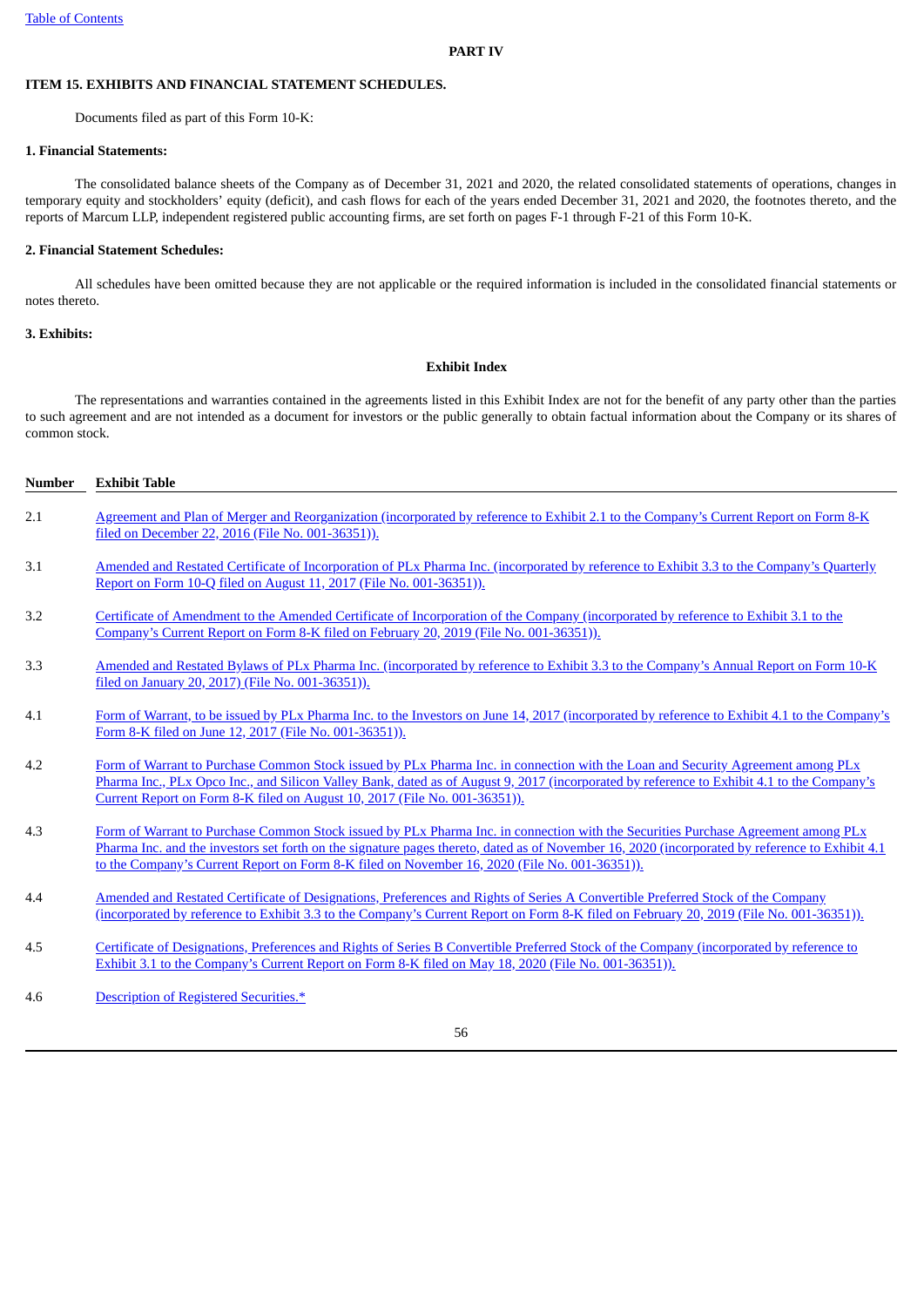Table of [Contents](#page-2-0)

| 10.1 | Employment Agreement with Natasha Giordano, dated January 1, 2016 (incorporated by reference to Exhibit 10.1 to the Company's Current |
|------|---------------------------------------------------------------------------------------------------------------------------------------|
|      | Report on Form 8-K filed on April 20, 2017 (File No. 001-36351)).                                                                     |

- 10.2 Amended and Restated Employment Agreement with Michael J. Valentino, dated April 1, 2016 [\(incorporated](http://www.sec.gov/Archives/edgar/data/1497504/000114420417021105/v464526_ex10-4.htm) by reference to Exhibit 10.4 to the Company's Current Report on Form 8-K filed on April 20, 2017 (File No. 001-36351)).
- 10.3 PLx Pharma 2015 Omnibus Incentive Plan (incorporated by reference to Annex G to the Company's Registration Statement on Form S-4 filed on January 25, 2017 (File No. [333-215684\)\).](http://www.sec.gov/Archives/edgar/data/1497504/000114420417003660/v457129_s4.htm)
- 10.4 Separation and Settlement Agreement and Release of All Claims between PLx Pharma Inc. and David E. Jorden, dated May 1, 2017 [\(incorporated](http://www.sec.gov/Archives/edgar/data/1497504/000143774917007708/ex10-2.htm) by reference to Exhibit 10.2 to the Company's Form 8-K filed on May 2, 2017 (File No. 001-36351)).
- 10.5 Executive Employment Agreement of Rita M. O'Connor, dated May 1, 2017 [\(incorporated](http://www.sec.gov/Archives/edgar/data/1497504/000143774917007708/ex10-1.htm) by reference to Exhibit 10.1 to the Company's Form 8-K filed on May 2, 2017 (File No. 001-36351)).
- 10.6 Amended and Restated Patent License Agreement, dated December 11, 2009 [\(incorporated](http://www.sec.gov/Archives/edgar/data/1497504/000143774917011116/ex10-1.htm) by reference to Exhibit 10.1 to the Company's Form 8-K filed on June 12, 2017 (File No. 001-36351)).
- 10.7 Amendment No. 1 to Amended and Restated Patent License Agreement, dated April 15, 2011 [\(incorporated](http://www.sec.gov/Archives/edgar/data/1497504/000143774917011116/ex10-2.htm) by reference to Exhibit 10.2 to the Company's Form 8-K filed on June 12, 2017 (File No. 001-36351)).
- 10.8 Amendment No. 2 to Amended and Restated Patent License Agreement, dated December 17, 2011 [\(incorporated](http://www.sec.gov/Archives/edgar/data/1497504/000143774917011116/ex10-3.htm) by reference to Exhibit 10.3 to the Company's Form 8-K filed on June 12, 2017 (File No. 001-36351)).
- 10.9 Loan and Security Agreement among PLx Pharma Inc., PLx Opco Inc., and Silicon Valley Bank, dated as of August 9, 2017 [\(incorporated](http://www.sec.gov/Archives/edgar/data/1497504/000143774917014342/ex10-1.htm) by reference to Exhibit 10.1 to the Company's Current Report on Form 8-K filed on August 10, 2017 (File No. 001-36351)).
- 10.10 Form of [Indemnification](http://www.sec.gov/Archives/edgar/data/1497504/000114420417021105/v464526_ex10-5.htm) Agreement (incorporated by reference to Exhibit 10.5 to the Company's Current Report on Form 8-K filed on April 20, 2017 (File No. 001-36351)).
- 10.11 PLx Pharma Inc. 2018 Incentive Plan, as amended [\(incorporated](http://www.sec.gov/Archives/edgar/data/1497504/000092189520002477/def14a11577002_09252020.htm#AnnualReport) by reference to Exhibit 10.1 to the Company's Current Report on Form 8-K filed on November 12, 2021) (File No. 001-36351)).
- 10.12 Purchase Agreement, dated December 20, 2018, by and among the Company and the Investors set forth on the signature pages thereto [\(incorporated](http://www.sec.gov/Archives/edgar/data/1497504/000092189518003367/ex101to8k11577001_122118.htm) by reference to Exhibit 10.1 to the Company's Current Report on Form 8-K filed on December 21, 2018 (File No. 001-36351)).
- 10.13 Purchase Agreement, dated March 12, 2020, by and among the Company and the Investors set forth on the signature pages thereto [\(incorporated](http://www.sec.gov/Archives/edgar/data/1497504/000092189518003367/ex101to8k11577001_122118.htm) by reference to Exhibit 10.1 to the Company's Current Report on Form 8-K filed on March 13, 2020 (File No. 001-36351)).
- 10.14 Form of Securities Purchase Agreement, dated November 16, 2020, by and among the Company and the Investors set forth on the signature pages thereto [\(incorporated](http://www.sec.gov/Archives/edgar/data/1497504/000119380520001439/e620083_ex10-1.htm) by reference to Exhibit 10.1 to the Company's Current Report on Form 8-K filed on November 18, 2020 (File No. 001-36351)).
- 10.15 Registration Rights Agreement, dated December 20, 2018, by and among the Company and the Investors set forth on the signature pages thereto [\(incorporated](http://www.sec.gov/Archives/edgar/data/1497504/000092189518003367/ex102to8k11577001_122118.htm) by reference to Exhibit 10.2 to the Company's Current Report on Form 8-K filed on December 21, 2018 (File No. 001-36351)).
- 10.16 Registration Rights Agreement, dated March 12, 2020, by and among the Company and the Investors set forth on the signature pages thereto [\(incorporated](http://www.sec.gov/Archives/edgar/data/1497504/000092189518003367/ex102to8k11577001_122118.htm) by reference to Exhibit 10.2 to the Company's Current Report on Form 8-K filed on March 13, 2020 (File No. 001-36351)).
- 10.17 Form of Registration Rights Agreement, dated November 16, 2020, by and among the Company and the Investors set forth on the signature page thereto [\(incorporated](http://www.sec.gov/Archives/edgar/data/1497504/000119380520001439/e620083_ex10-2.htm) by reference to Exhibit 10.2 to the Company's Current Report on Form 8-K filed on November 18, 2020 (File No. 001- 36351)).

57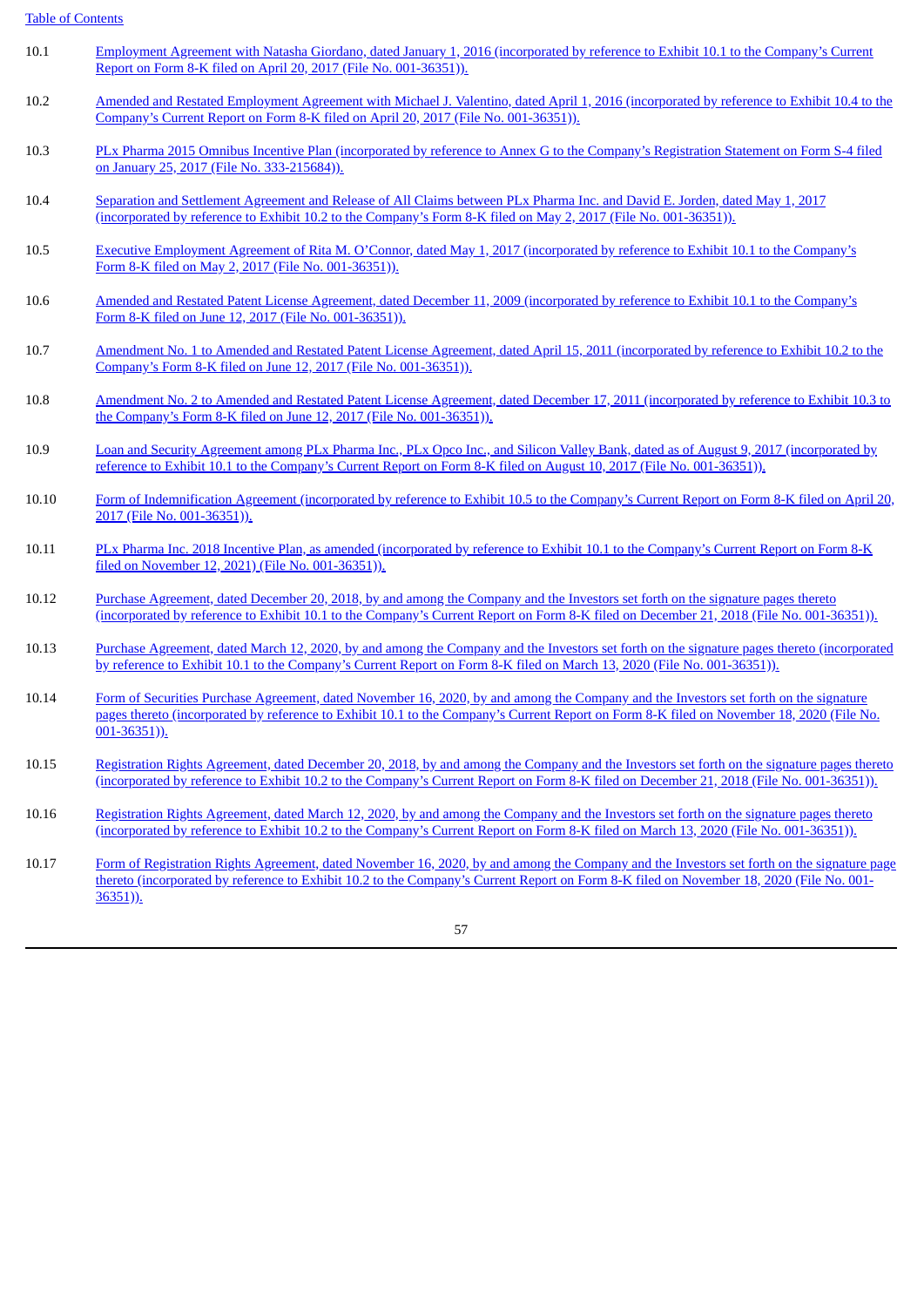Table of [Contents](#page-2-0)

- 10.18 Amendment to Employment Agreement with Natasha Giordano, dated March 7, 2019 [\(incorporated](http://www.sec.gov/Archives/edgar/data/1497504/000143774919004386/ex_136977.htm) by reference to Exhibit 10.18 to the Company's Annual Report on Form 10-K filed on March 8, 2019 (File No. 001-36351)).
- 10.19 Amendment to Employment Agreement with Rita O'Connor, dated March 7, 2019 [\(incorporated](http://www.sec.gov/Archives/edgar/data/1497504/000143774919004386/ex_136978.htm) by reference to Exhibit 10.19 to the Company's Annual Report on Form 10-K filed on March 8, 2019 (File No. 001-36351)).
- 10.20 Amendment to Employment Agreement with Rita O'Connor, dated March 16, 2018 [\(incorporated](http://www.sec.gov/Archives/edgar/data/1497504/000143774919004386/ex_136979.htm) by reference to Exhibit 10.20 to the Company's Annual Report on Form 10-K filed on March 8, 2019 (File No. 001-36351)).
- 10.21 Second Amendment to Employment Agreement with Rita O'Connor, dated August 3, 2021 [\(incorporated](http://www.sec.gov/Archives/edgar/data/1497504/000143774919004386/ex_136979.htm) by reference to Exhibit 10.1 to the Company's Quarterly Report on Form 10-Q filed on August 6, 2021 (File No. 001-36351)).
- 10.22 Amendment to Employment Agreement with Michael Valentino, dated March 7, 2019 [\(incorporated](http://www.sec.gov/Archives/edgar/data/1497504/000143774919004386/ex_136981.htm) by reference to Exhibit 10.22 to the Company's Annual Report on Form 10-K filed on March 8, 2019 (File No. 001-36351)).
- 10.23 Equity Distribution Agreement, dated March 25, 2019, by and between the Company and JMP Securities LLC (incorporated by reference to Exhibit 1.2 to the Registration Statement on Form S-3 filed on March 25, 2019 (File No. [333-230478\)\).](http://www.sec.gov/Archives/edgar/data/1497504/000092189519000876/ex12tos311577007_03222019.htm)
- 10.24 Placement Agency Agreement, dated November 16, 2020, by and between the Company and Raymond James & Associates, Inc. [\(incorporated](http://www.sec.gov/Archives/edgar/data/1497504/000119380520001439/e620083_ex10-3.htm) by reference to Exhibit 10.3 to the Company's Current Report on Form 8-K filed on November 16, 2020 (File No. 001-36351)).
- 10.25 Manufacturing Services Agreement, dated June 28, 2019, between the Company and Patheon [Pharmaceuticals](http://www.sec.gov/Archives/edgar/data/1497504/000143774919016122/ex_153734.htm) Inc. (incorporated by reference to Exhibit 10.1 to the Company's Quarterly Report on Form 10-Q filed on August 9, 2019 (File No. 001-36351)).<sup>+</sup>
- 10.26 Termination of Equity Distribution Agreement, dated as of March 2, 2021, between the Company and JMP Securities LLC [\(incorporated](http://www.sec.gov/Archives/edgar/data/1497504/000092189521000596/ex101to8k11577015alt_030221.htm) by reference to Exhibit 10.1 to the Company's Current Report on Form 8-K filed on March 2, 2021 (File No. 001-36351)).
- 10.27 Underwriting Agreement, dated March 3, 2021, between the Company and Raymond James & Associates, Inc., as [representative](http://www.sec.gov/Archives/edgar/data/1497504/000119380521000322/ex11to8k11577015und_03032021.htm) of the several underwriters listed on Schedule I thereto (incorporate by reference to Exhibit 1.1 to the Company's Current Report on Form 8-K filed on March 3, 2021 (File No. 001-36351)).
- 10.28 Equity Distribution Agreement, dated August 6, 2021, by and between the Company and JMP Securities LLC [\(incorporated](http://www.sec.gov/Archives/edgar/data/1497504/000119380521000322/ex11to8k11577015und_03032021.htm) by reference to Exhibit 10.1 to the Company's Current Report on Form 8-K filed on August 6, 2021 (File No. 001-36351)).
- 21.1 [Subsidiaries](#page-84-0) of the Company.\*
- 23.1 Consent of [Marcum](#page-85-0) LLP.\*
- 31.1 Certification of the Principal Executive Officer pursuant to Section 302 of the [Sarbanes-Oxley](#page-86-0) Act of 2002.\*
- 31.2 Certification of the Principal Financial and Accounting Officer pursuant to Section 302 of the [Sarbanes-Oxley](#page-87-0) Act of 2002.\*
- 32.1 Certification of the Principal Executive Officer and Principal Financial and Accounting Officer pursuant to U.S.C. Section 1350 as adopted pursuant to Section 906 of the [Sarbanes-Oxley](#page-88-0) Act of 2002.\*
- 101.1 Interactive Data Files formatted in Inline XBRL (eXtensible Business Reporting Language): (i) Consolidated Balance Sheets as of December 31, 2021 and 2020; (ii) Consolidated Statements of Operations for the years ended December 31, 2021 and 2020; (iii) Consolidated Statements of Changes in Series A and Series B Convertible Preferred Stock and Stockholders' Equity (Deficit) for the years ended December 31, 2021 and 2020; (iv) Consolidated Statements of Cash Flow for the years ended December 31, 2021 and 2020; and (v) Notes to Consolidated Financial Statements.
- 104.1 Cover Page Interactive Data File (formatted in Inline XBRL and contained in Exhibit 101).
	- + Filed with confidential portions omitted pursuant to a request for confidential treatment. The omitted portions have been separately filed with the SEC.
	- \* Filed herewith.

# **ITEM 16. FORM 10-K SUMMARY.**

None.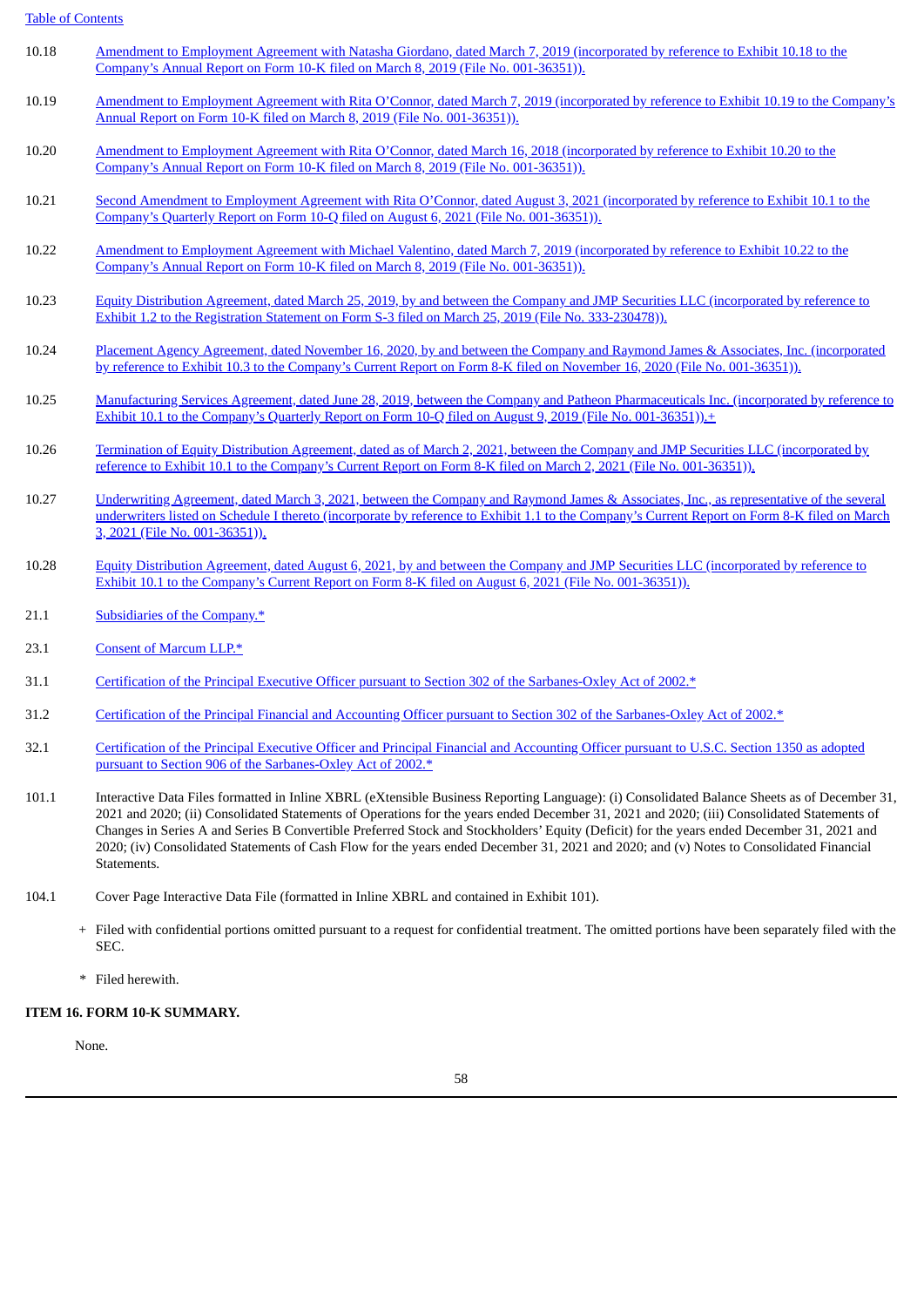# **SIGNATURES**

Pursuant to the requirements of Section 13 or 15(d) of the Securities Exchange Act of 1934, the registrant has duly caused this report to be signed on its behalf by the undersigned, thereunto duly authorized.

#### **PLx Pharma Inc.**

By: /s/ Natasha Giordano

Natasha Giordano President and Chief Executive Officer (principal executive officer)

Date: March 11, 2022

By: /s/ Rita O'Connor

Rita O'Connor Chief Financial Officer (principal financial and accounting officer)

Date: March 11, 2022

#### **POWER OF ATTORNEY**

Each person whose individual signature appears below hereby authorizes and appoints Natasha Giordano and Rita O'Connor, and each of them, with full power of substitution and resubstitution and full power to act without the other, as his or her true and lawful attorney-in-fact and agent to act in his or her name, place and stead and to execute in the name and on behalf of each person, individually and in each capacity stated below, and to file any and all amendments to this annual report on Form 10-K and to file the same, with all exhibits thereto, and other documents in connection therewith, with the Securities and Exchange Commission, granting unto said attorneys-in-fact and agents, and each of them, full power and authority to do and perform each and every act and thing, ratifying and confirming all that said attorneys-in-fact and agents or any of them or their or his substitute or substitutes may lawfully do or cause to be done by virtue thereof.

Pursuant to the requirements the Securities Exchange Act of 1934, this report has been signed below by the following persons on behalf of the registrant and in the capacities and on the dates indicated.

| <b>Name</b>              | <b>Capacity</b>                              | <b>Date</b>    |  |
|--------------------------|----------------------------------------------|----------------|--|
| /s/ Natasha Giordano     | Director, President and                      | March 11, 2022 |  |
| Natasha Giordano         | <b>Chief Executive Officer</b>               |                |  |
| /s/ Michael J. Valentino | Director and Executive Chairman of the Board | March 11, 2022 |  |
| Michael J. Valentino     |                                              |                |  |
| /s/ Gary Balkema         | Director                                     | March 11, 2022 |  |
| Gary Balkema             |                                              |                |  |
| /s/ Anthony Bartsh       | Director                                     | March 11, 2022 |  |
| <b>Anthony Bartsh</b>    |                                              |                |  |
| /s/ Robert Casale        | Director                                     | March 11, 2022 |  |
| Robert Casale            |                                              |                |  |
| /s/ Kirk Calhoun         | Director                                     | March 11, 2022 |  |
| Kirk Calhoun             |                                              |                |  |
| /s/ John W. Hadden II    | Director                                     | March 11, 2022 |  |
| John W. Hadden II        |                                              |                |  |
|                          | 59                                           |                |  |
|                          |                                              |                |  |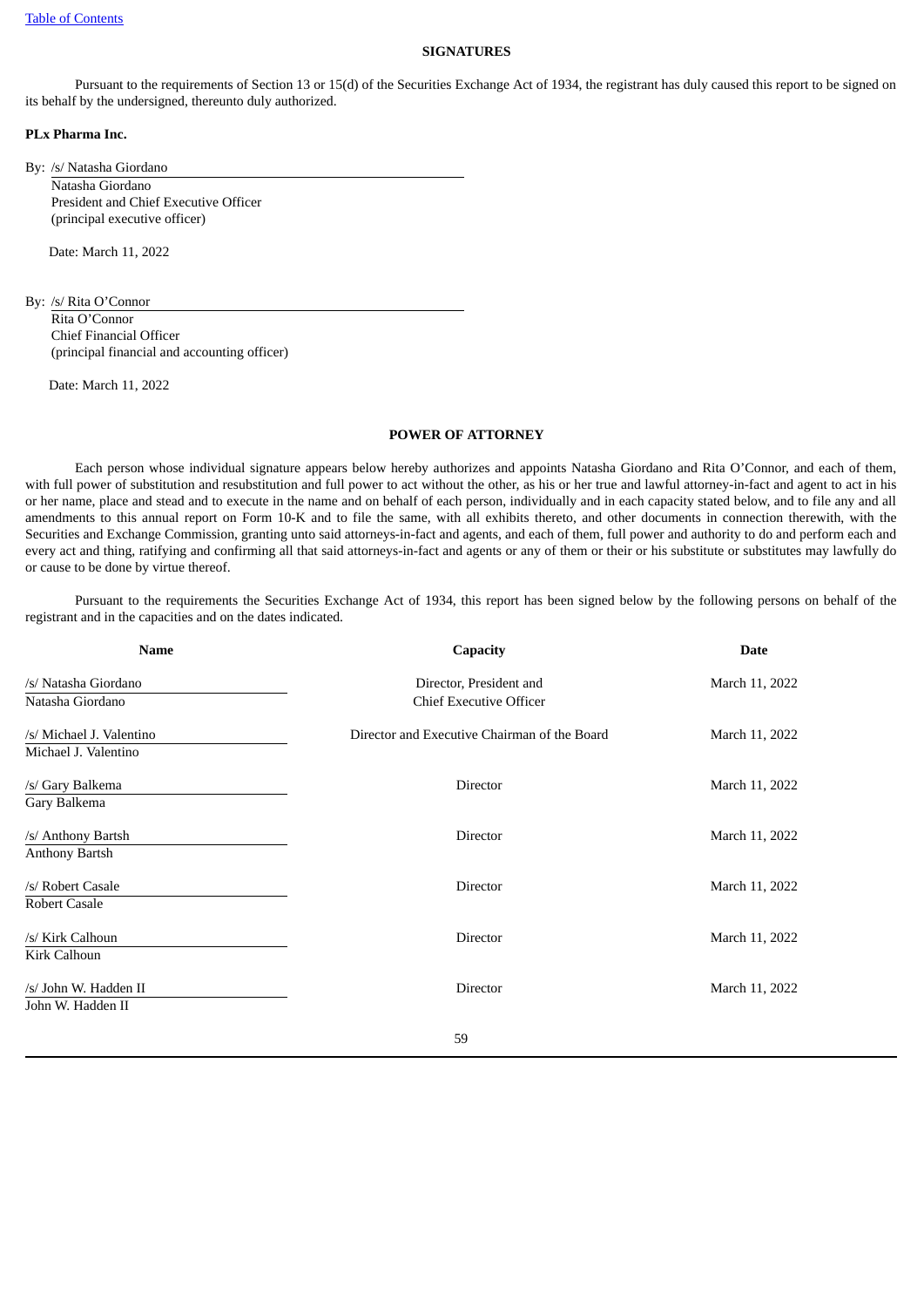# **PLx Pharma Inc. Index to Consolidated Financial Statements**

Report of [Independent](#page-62-0) Registered Public Accounting Firm (PCAOB No. 688)<br>
<u>Consolidated Balance Sheets</u><br>
<u>Consolidated Statements of Operations</u><br>
Consolidated Statements of Changes in Series A and Series B Convertible Prefe  $\frac{1}{2}$ [Consolidated](#page-64-0) Balance Sheets [F-4](#page-64-0) **[Consolidated](#page-65-0) Statements of Operations** [F-5](#page-65-0) Consolidated Statements of Changes in Series A and Series B Convertible Preferred Stock and [Stockholders'](#page-66-0) Equity (Deficit) [F-6](#page-66-0) **[Consolidated](#page-67-0) Statements of Cash Flows** [F-7](#page-67-0) Notes to [Consolidated](#page-68-0) Financial Statements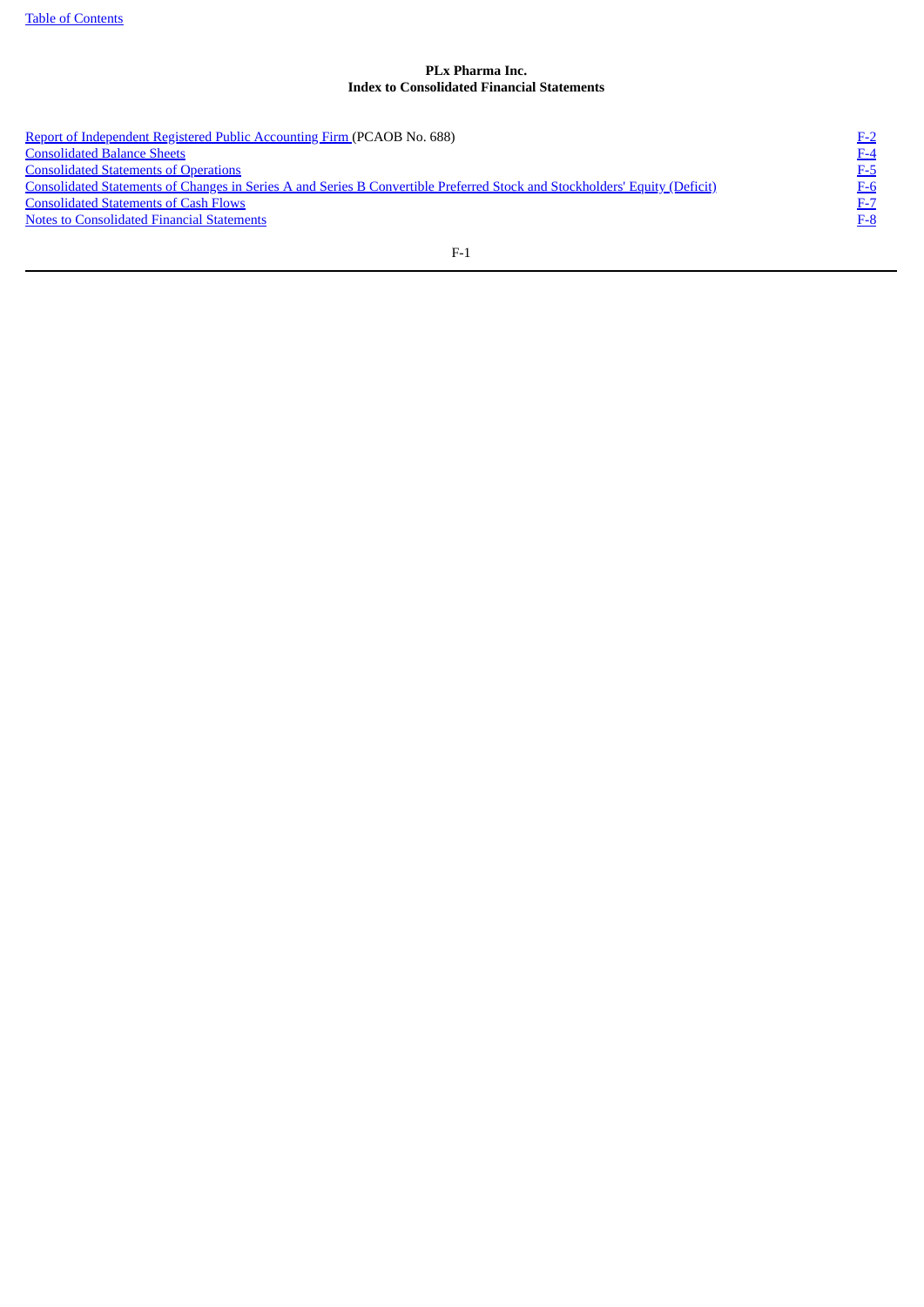# **REPORT OF INDEPENDENT REGISTERED PUBLIC ACCOUNTING FIRM**

#### <span id="page-62-0"></span>To the Shareholders and Board of Directors of **PLx Pharma Inc.**

#### **Opinion on the Financial Statements**

We have audited the accompanying consolidated balance sheets of PLx Pharma Inc. (the "Company") as of December 31, 2021 and 2020, the related consolidated statements of operations, changes in series A and series B convertible preferred stock and stockholders' equity (deficit) and cash flows for each of the two years in the period ended December 31, 2021, and the related notes (collectively referred to as the "financial statements"). In our opinion, the financial statements present fairly, in all material respects, the financial position of the Company as of December 31, 2021 and 2020, and the results of its operations and its cash flows for each of the two years in the period ended December 31, 2021, in conformity with accounting principles generally accepted in the United States of America.

### **Basis for Opinion**

These financial statements are the responsibility of the Company's management. Our responsibility is to express an opinion on the Company's financial statements based on our audits. We are a public accounting firm registered with the Public Company Accounting Oversight Board (United States) ("PCAOB") and are required to be independent with respect to the Company in accordance with the U.S. federal securities laws and the applicable rules and regulations of the Securities and Exchange Commission and the PCAOB.

We conducted our audits in accordance with the standards of the PCAOB. Those standards require that we plan and perform the audits to obtain reasonable assurance about whether the financial statements are free of material misstatement, whether due to error or fraud. The Company is not required to have, nor were we engaged to perform, an audit of its internal control over financial reporting. As part of our audits we are required to obtain an understanding of internal control over financial reporting but not for the purpose of expressing an opinion on the effectiveness of the Company's internal control over financial reporting. Accordingly, we express no such opinion.

Our audits included performing procedures to assess the risks of material misstatement of the financial statements, whether due to error or fraud, and performing procedures that respond to those risks. Such procedures included examining, on a test basis, evidence regarding the amounts and disclosures in the financial statements. Our audits also included evaluating the accounting principles used and significant estimates made by management, as well as evaluating the overall presentation of the financial statements. We believe that our audits provide a reasonable basis for our opinion.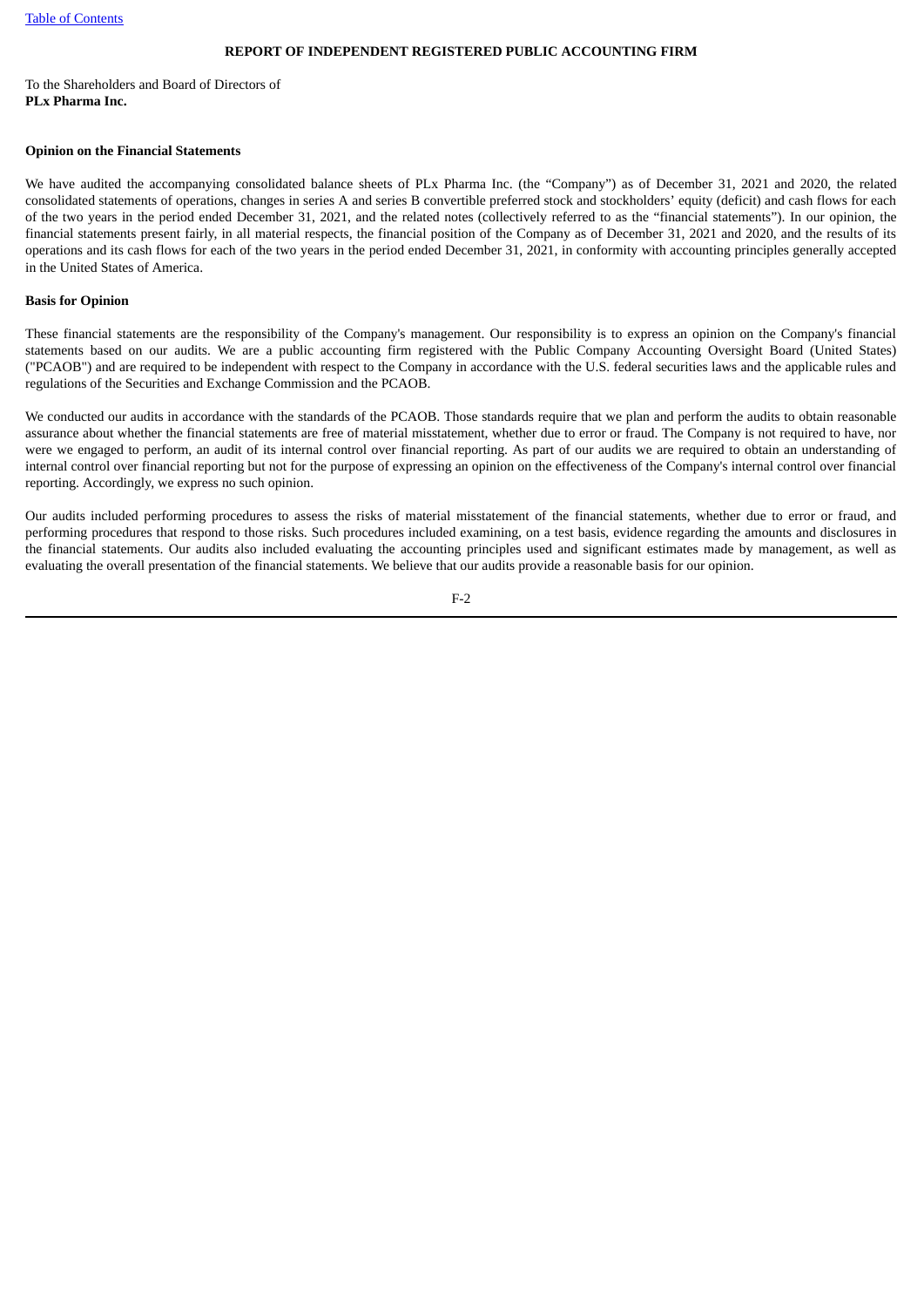# **Critical Audit Matters**

The critical audit matters communicated below are matters arising from the current period audit of the financial statements that were communicated or required to be communicated to the audit committee and that: (1) relate to accounts or disclosures that are material to the financial statements and (2) involved our especially challenging, subjective, or complex judgments. The communication of critical audit matters does not alter in any way our opinion on the financial statements, taken as a whole, and we are not, by communicating the critical audit matters below, providing separate opinions on the critical audit matters or on the accounts or disclosures to which they relate.

## *Evaluation of Warrant Liability*

As discussed in Note 8 to the consolidated financial statements, the Company's warrant liability is determined using a binomial asset pricing model that consisted of a conditional probability weighted expected return method that values the Company's equity securities assuming various possible future outcomes to estimate the allocation of value within one or more of the scenarios. Using this method, unobservable assumptions included the Company's equity value, expected timing of possible outcomes, risk free interest rates and stock price volatility. As of December 31, 2021, the stock price volatility used to determine the warrant liability is 84%.

We identified the evaluation of the stock price volatility used to determine the Company's warrant liability as a critical audit matter. Evaluating the Company's stock price volatility relating to its warrant liability is highly subjective and requires a higher degree of auditor judgment as the Company's stock price volatility was determined by using comparable peer companies. Further, specialized valuation skills were needed to assess the Company's process and evaluate the stock price volatility used in the determination of the warrant liability and the impact of the stock price volatility on the binomial asset pricing model.

The primary procedures we performed to address this critical audit matter included the following:

- We identified and considered the relevance, reliability and sufficiency of the sources of data used by the Company in developing the assumptions used to determine the stock price volatility.
- We obtained an understanding of the factors considered and assumptions made by management and the Company's valuation specialist in developing the estimate of the stock price volatility, the sources of data relevant to these factors and assumptions and the procedures used to obtain the data and the methods used to calculate the estimate.
- We evaluated the reasonableness of the valuation methods and assumptions used by management and the Company's valuation specialist to estimate the stock price volatility by (i) developing an independent estimate of the stock price volatility with the assistance of our valuation specialists by utilizing third party historical data related to the Company and (2) performing a sensitivity analysis on the stock price volatility used to determine the Company's warrant liability.

/s/ Marcum LLP

Marcum LLP

We have served as the Company's auditor since 2015.

New York, NY March 11, 2022

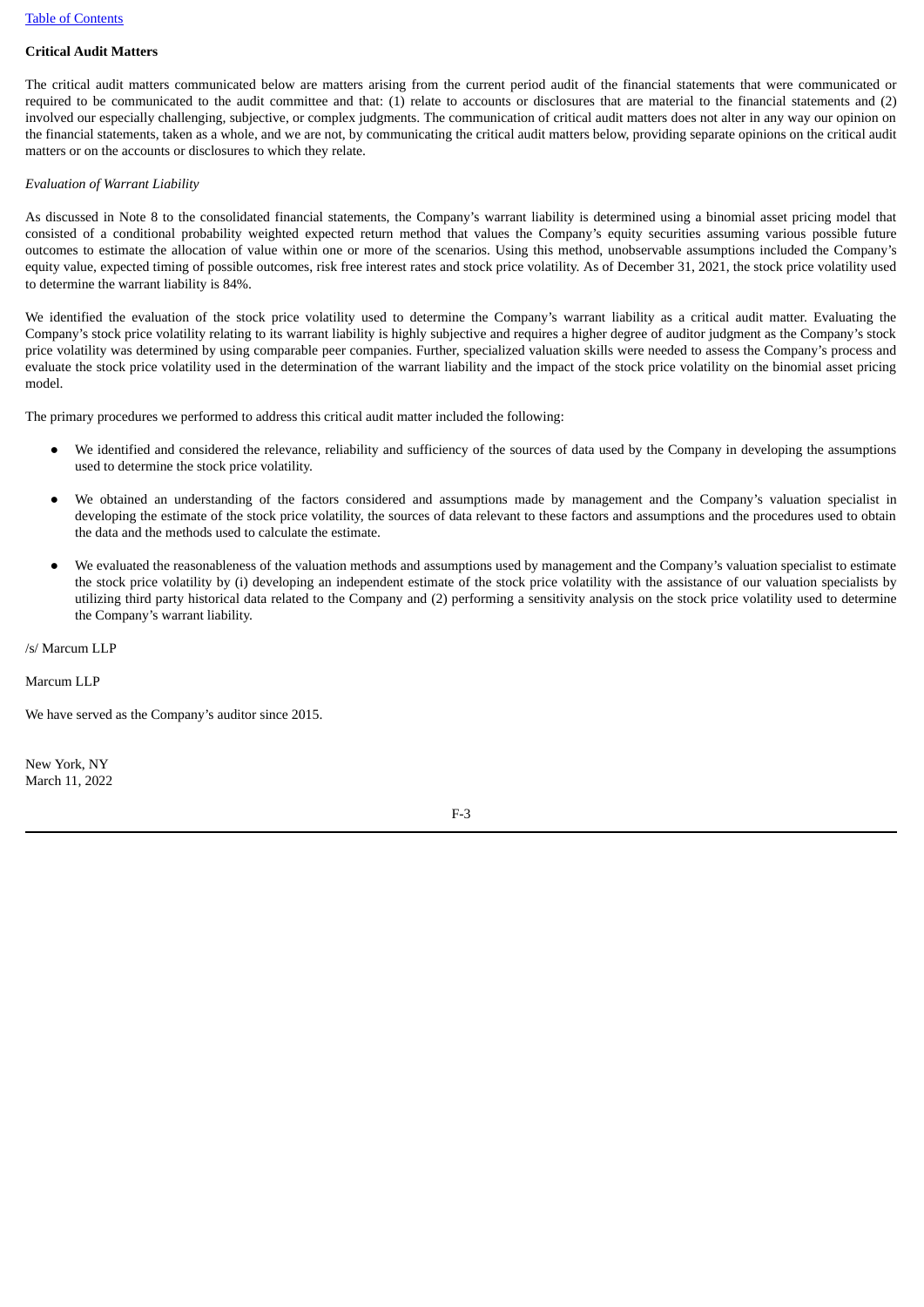# **PLx Pharma Inc. CONSOLIDATED BALANCE SHEETS (in thousands, except share and per share data)**

<span id="page-64-0"></span>

|                                                                                                                                                                                                                     |               | December 31,<br>2021 | December 31,<br>2020 |            |  |
|---------------------------------------------------------------------------------------------------------------------------------------------------------------------------------------------------------------------|---------------|----------------------|----------------------|------------|--|
| <b>ASSETS</b>                                                                                                                                                                                                       |               |                      |                      |            |  |
| <b>CURRENT ASSETS</b>                                                                                                                                                                                               |               |                      |                      |            |  |
| Cash and cash equivalents                                                                                                                                                                                           | \$            | 69,392               | \$                   | 22,449     |  |
| Accounts receivable                                                                                                                                                                                                 |               | 634                  |                      |            |  |
| Inventory                                                                                                                                                                                                           |               | 2,458                |                      | 143        |  |
| Prepaid expenses and other current assets                                                                                                                                                                           |               | 992                  |                      | 394        |  |
| TOTAL CURRENT ASSETS                                                                                                                                                                                                |               | 73,476               |                      | 22,986     |  |
| <b>NON-CURRENT ASSETS</b>                                                                                                                                                                                           |               |                      |                      |            |  |
| Property and equipment, net                                                                                                                                                                                         |               | 858                  |                      | 1,226      |  |
| Right of use assets                                                                                                                                                                                                 |               | 230                  |                      | 327        |  |
| Goodwill                                                                                                                                                                                                            |               | 2,061                |                      | 2,061      |  |
| Security deposit                                                                                                                                                                                                    |               | 17                   |                      | 17         |  |
| TOTAL ASSETS                                                                                                                                                                                                        | ${\mathbb S}$ | 76,642               | $\mathbb{S}$         | 26.617     |  |
| LIABILITIES, SERIES A AND SERIES B CONVERTIBLE PREFERRED STOCK AND<br>STOCKHOLDERS' EQUITY (DEFICIT)<br><b>CURRENT LIABILITIES</b>                                                                                  |               |                      |                      |            |  |
|                                                                                                                                                                                                                     | \$            | 10,600               | -\$                  | 863        |  |
| Accounts payable and accrued liabilities<br>Accrued bonuses                                                                                                                                                         |               | 1,163                |                      | 1,185      |  |
| <b>Accrued interest</b>                                                                                                                                                                                             |               |                      |                      | 597        |  |
| Current portion of term loan, net of discount and fees                                                                                                                                                              |               |                      |                      | 622        |  |
| Other current liabilities                                                                                                                                                                                           |               | 116                  |                      | 275        |  |
| TOTAL CURRENT LIABILITIES                                                                                                                                                                                           |               | 11,879               |                      | 3,542      |  |
| NON-CURRENT LIABILITIES                                                                                                                                                                                             |               |                      |                      |            |  |
| Warrant liability                                                                                                                                                                                                   |               | 12,818               |                      | 9,692      |  |
| <b>Accrued dividends</b>                                                                                                                                                                                            |               | 129                  |                      | 2,796      |  |
| Other liabilities                                                                                                                                                                                                   |               | 136                  |                      | 134        |  |
| TOTAL LIABILITIES                                                                                                                                                                                                   |               | 24,962               |                      | 16,164     |  |
| <b>Commitments and contingencies - Note 7</b>                                                                                                                                                                       |               |                      |                      |            |  |
| Series A convertible preferred stock: \$0.001 par value; liquidation value of \$12,642,000; 45,000 shares<br>authorized, 12,642 and 15,000 shares issued and outstanding as of December 2021 and 2020, respectively |               | 13,708               |                      | 13.662     |  |
| Series B convertible preferred stock: \$0.001 par value; liquidation value of \$2,492,722; 25,000 shares<br>authorized, 2,364 and 8,000 shares issued and outstanding as of December 2021 and 2020, respectively    |               | 2,306                |                      | 7,723      |  |
| STOCKHOLDERS' EQUITY (DEFICIT)                                                                                                                                                                                      |               |                      |                      |            |  |
| Preferred stock; \$0.001 par value; 930,000 shares authorized; none issued and outstanding                                                                                                                          |               |                      |                      |            |  |
| Common stock; \$0.001 par value; 100,000,000 shares authorized; 27,539,229 and 13,911,633 shares issued                                                                                                             |               |                      |                      |            |  |
| and outstanding as of December 31, 2021 and 2020, respectively                                                                                                                                                      |               | 28                   |                      | 14         |  |
| Additional paid-in capital                                                                                                                                                                                          |               | 183,912              |                      | 91,203     |  |
| Accumulated deficit                                                                                                                                                                                                 |               | (148, 274)           |                      | (102, 149) |  |
| TOTAL STOCKHOLDERS' EQUITY (DEFICIT)                                                                                                                                                                                |               | 35,666               |                      | (10, 932)  |  |
| TOTAL LIABILITIES, SERIES A AND SERIES B CONVERTIBLE PREFERRED STOCK AND<br>STOCKHOLDERS' EQUITY (DEFICIT)                                                                                                          | \$            | 76,642               | \$                   | 26,617     |  |

See accompanying notes to consolidated financial statements.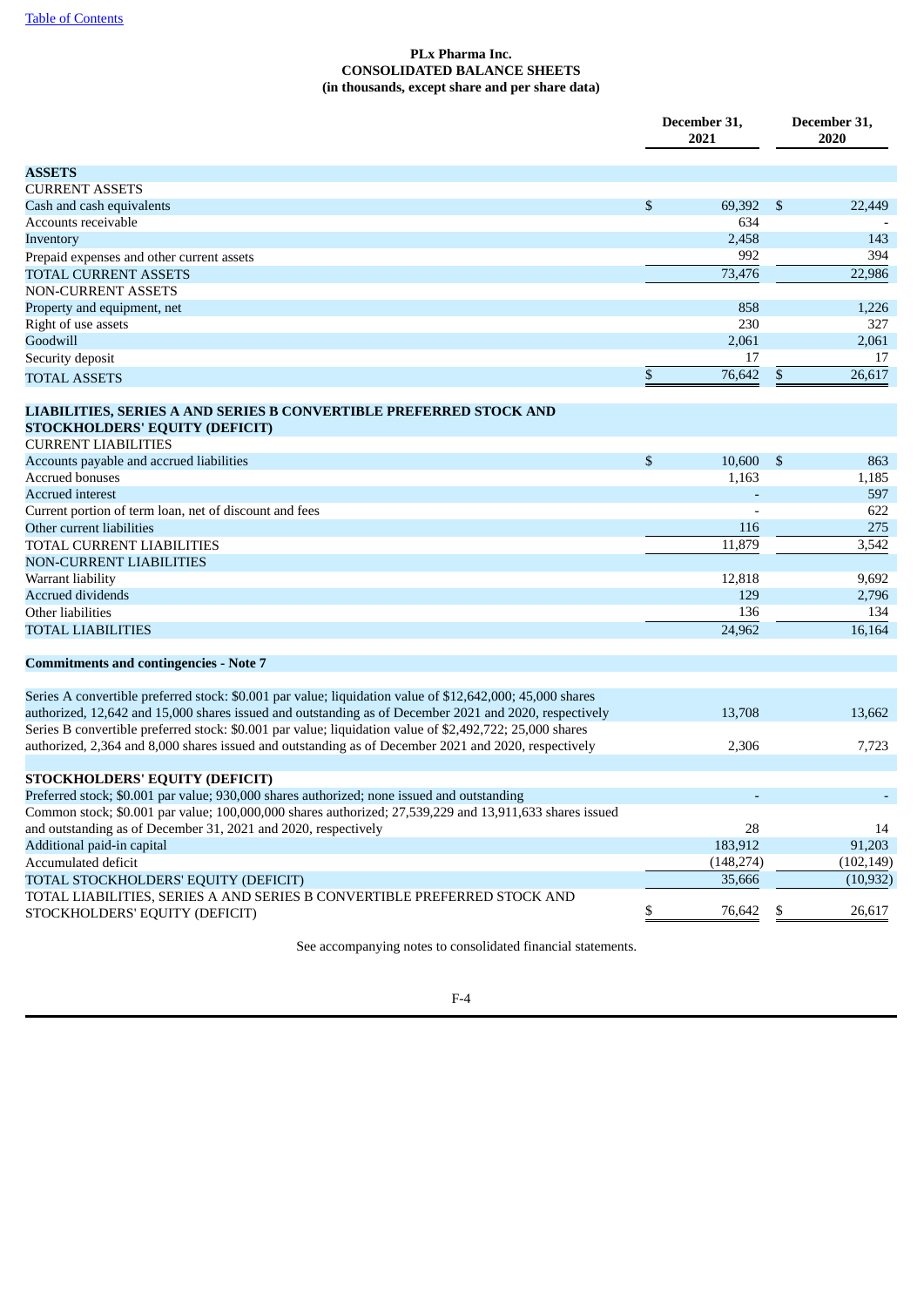# **PLx Pharma Inc. CONSOLIDATED STATEMENTS OF OPERATIONS (in thousands, except share and per share data)**

<span id="page-65-0"></span>

|                                                              |              | <b>Year ended December 31.</b> |    |                 |  |
|--------------------------------------------------------------|--------------|--------------------------------|----|-----------------|--|
|                                                              |              | 2021                           |    | 2020            |  |
| <b>REVENUES:</b>                                             |              |                                |    |                 |  |
| Net sales                                                    | \$           | 8,208                          | \$ |                 |  |
| Federal grant revenue                                        |              |                                |    | 30              |  |
| <b>TOTAL REVENUES</b>                                        |              | 8,208                          |    | $\overline{30}$ |  |
| Costs of sales                                               |              | 4,805                          |    |                 |  |
| <b>GROSS PROFIT</b>                                          |              | 3,403                          |    | $\overline{30}$ |  |
| <b>OPERATING EXPENSES:</b>                                   |              |                                |    |                 |  |
| Research and development                                     |              | 4,182                          |    | 4,339           |  |
| Selling, marketing and administrative                        |              | 40,011                         |    | 9,150           |  |
| <b>TOTAL OPERATING EXPENSES</b>                              |              | 44,193                         |    | 13,489          |  |
| <b>OPERATING LOSS</b>                                        |              | (40,790)                       |    | (13, 459)       |  |
| OTHER INCOME (EXPENSE):                                      |              |                                |    |                 |  |
| Interest income (expense), net                               |              | $\mathbf{1}$                   |    | (308)           |  |
| Change in fair value of warrant liability                    |              | (5, 336)                       |    | (1,444)         |  |
| TOTAL OTHER INCOME (EXPENSE)                                 |              | (5, 335)                       |    | (1,752)         |  |
| <b>LOSS BEFORE INCOME TAXES</b>                              |              | (46, 125)                      |    | (15,211)        |  |
| Income taxes                                                 |              |                                |    |                 |  |
| <b>NET LOSS</b>                                              | $\mathbb{S}$ | $(46, 125)$ \$                 |    | (15, 211)       |  |
| Preferred dividends and beneficial conversion feature        |              | (2,525)                        |    | (1,737)         |  |
| NET LOSS ATTRIBUTABLE TO COMMON STOCKHOLDERS                 | \$           | (48, 650)                      | \$ | (16, 948)       |  |
| Net loss per common share - basic and diluted                | \$.          | (2.06)                         | \$ | (1.74)          |  |
| Weighted average shares of common shares - basic and diluted |              | 23,650,457                     |    | 9,714,951       |  |

See accompanying notes to consolidated financial statements.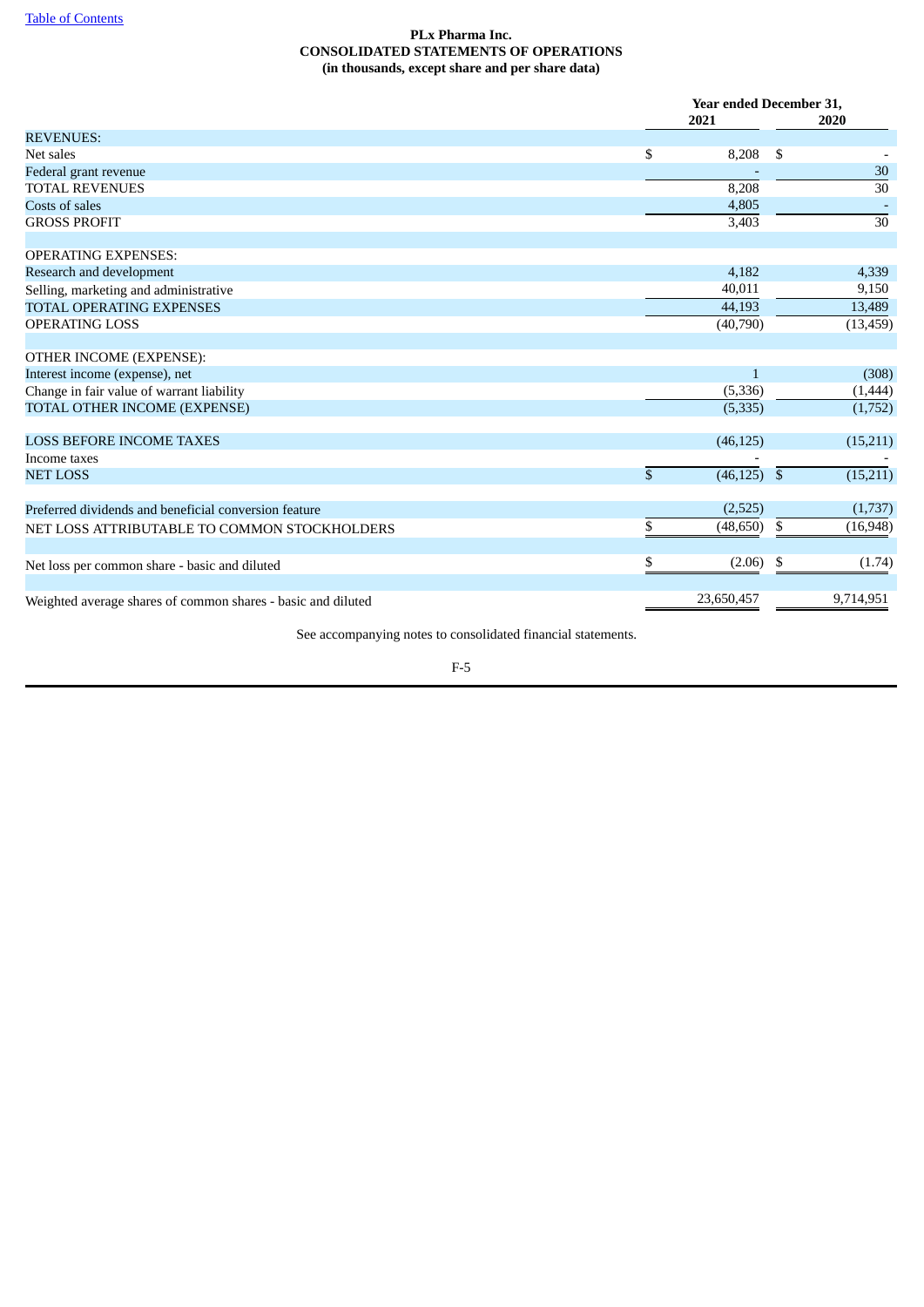# <span id="page-66-0"></span>**PLx Pharma Inc. CONSOLIDATED STATEMENTS OF CHANGES IN SERIES A and SERIES B CONVERTIBLE PREFERRED STOCK AND AND STOCKHOLDERS' EQUITY (DEFICIT) FOR THE YEARS ENDED DECEMBER 31, 2021 AND 2020 (in thousands, except share data)**

|                                                                                                                           |                                                                        | <b>Temporary Equity</b> |               |   |                                                                        |         | <b>Permanent Equity</b>              |    |               |                |                                         |              |                        |                |                                                   |
|---------------------------------------------------------------------------------------------------------------------------|------------------------------------------------------------------------|-------------------------|---------------|---|------------------------------------------------------------------------|---------|--------------------------------------|----|---------------|----------------|-----------------------------------------|--------------|------------------------|----------------|---------------------------------------------------|
|                                                                                                                           | <b>Series A Convertible</b><br><b>Preferred Stock</b><br><b>Shares</b> | <b>Amount</b>           | <b>Shares</b> |   | <b>Series B Convertible</b><br><b>Preferred Stock</b><br><b>Amount</b> |         | <b>Common stock</b><br><b>Shares</b> |    | <b>Amount</b> |                | <b>Additional</b><br>paid-in<br>capital |              | Accumulated<br>deficit |                | <b>Total</b><br>stockholders'<br>equity (deficit) |
| Balance at December 31,<br>2019                                                                                           | 15,000                                                                 | \$<br>13,662            |               | Ξ | $\mathcal{S}$                                                          |         | 9,156,260                            | \$ | 9             | $\mathfrak{s}$ | 74,837                                  | $\mathbf{s}$ | (86,938)               | $\mathfrak{S}$ | (12,092)                                          |
| Stock-based compensation<br>expense                                                                                       |                                                                        |                         |               |   |                                                                        |         |                                      |    |               |                | 1,289                                   |              |                        |                | 1,289                                             |
| <b>Issuance of Series B</b><br>Preferred Stock, net of<br>issuance costs                                                  |                                                                        |                         | 8000          |   |                                                                        | 7,723   |                                      |    |               |                |                                         |              |                        |                |                                                   |
| Series A Preferred - declared<br>dividends                                                                                |                                                                        |                         |               |   |                                                                        |         |                                      |    |               |                | (1,328)                                 |              |                        |                | (1, 328)                                          |
| Series B Preferred - declared<br>dividends                                                                                |                                                                        |                         |               |   |                                                                        |         |                                      |    |               |                | (410)                                   |              |                        |                | (410)                                             |
| Private placement of<br>common stock and warrants<br>Net loss                                                             |                                                                        |                         |               |   |                                                                        |         | 4,755,373                            |    | 5             |                | 16,815                                  |              | (15,211)               |                | 16.820<br>(15,211)                                |
| Balance at December 31,<br>2020                                                                                           | 15,000                                                                 | 13,662                  | 8,000         |   |                                                                        | 7,723   | 13,911,633                           |    | 14            |                | 91,203                                  |              | (102, 149)             |                | (10, 932)                                         |
| Stock-based compensation<br>expense                                                                                       |                                                                        |                         |               |   |                                                                        |         |                                      |    |               |                | 2,884                                   |              |                        |                | 2,884                                             |
| Issuance of common stock,<br>net of issuance costs<br>Series A Preferred - declared dividends                             |                                                                        |                         |               |   |                                                                        |         | 9,375,068                            |    | 10            |                | 74,474<br>(217)                         |              |                        |                | 74,484<br>(217)                                   |
| Series B Preferred - declared dividends<br>Settlement of dividends on<br>Preferred Stock with<br>adjustment of conversion |                                                                        |                         |               |   |                                                                        |         |                                      |    |               |                | (105)                                   |              |                        |                | (105)                                             |
| price<br><b>Conversion of Preferred</b>                                                                                   |                                                                        | 2,603                   |               |   |                                                                        | 386     |                                      |    |               |                |                                         |              |                        |                |                                                   |
| <b>Stock</b><br><b>Exercise of Warrants</b>                                                                               | (2,358)                                                                | (2,557)                 | (5,636)       |   |                                                                        | (5,803) | 3,000,000                            |    | 3             |                | 8,358                                   |              |                        |                | 8,361                                             |
| Net loss                                                                                                                  |                                                                        |                         |               |   |                                                                        |         | 1,252,528                            |    | 1             |                | 7,315                                   |              | (46, 125)              |                | 7,316<br>(46, 125)                                |
| Balance at December 31,<br>2021                                                                                           | 12,642                                                                 | \$<br>13,708            | 2,364         |   | \$                                                                     | 2,306   | 27,539,229                           | \$ | 28            | \$             | 183,912                                 | -\$          | (148, 274)             | -\$            | 35,666                                            |

See accompanying notes to consolidated financial statements.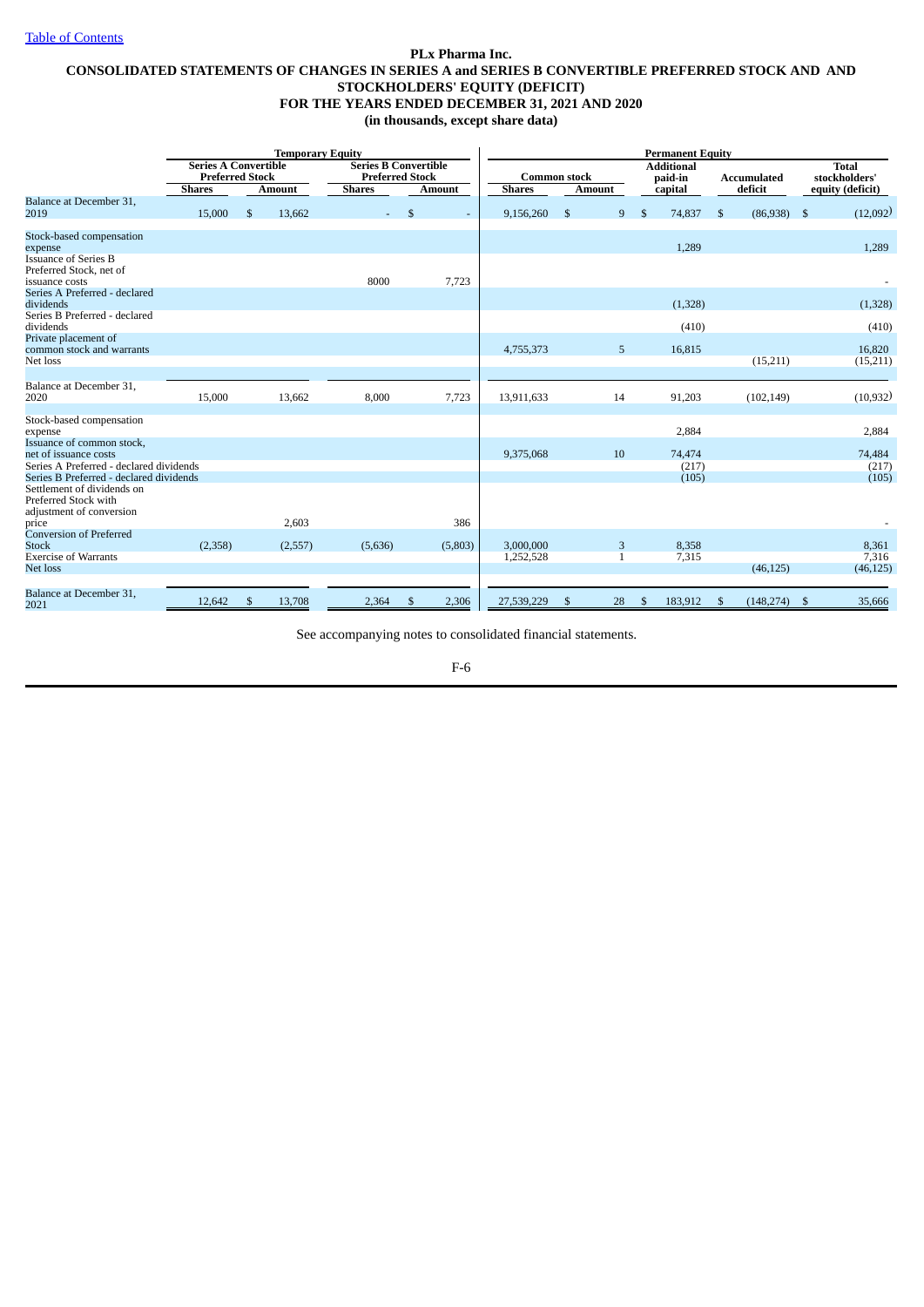## **PLx Pharma Inc.**

# **CONSOLIDATED STATEMENTS OF CASH FLOW (in thousands)**

<span id="page-67-0"></span>

|                                                                             | Year ended December 31, |              |           |  |
|-----------------------------------------------------------------------------|-------------------------|--------------|-----------|--|
|                                                                             | 2021                    |              | 2020      |  |
| <b>CASH FLOWS FROM OPERATING ACTIVITIES</b>                                 |                         |              |           |  |
| Net loss                                                                    | \$<br>$(46, 125)$ \$    |              | (15, 211) |  |
| Adjustments to reconcile net loss to net cash used in operating activities: |                         |              |           |  |
| Depreciation of property and equipment                                      | 116                     |              | 125       |  |
| Stock-based compensation                                                    | 2,884                   |              | 1,289     |  |
| Amortization of right of use assets                                         | 97                      |              | 291       |  |
| Amortization of debt discounts and issuance costs                           | 3                       |              | 92        |  |
| Change in fair value of warrant liability                                   | 5,336                   |              | 1,444     |  |
| Loss on disposal of property and equipment                                  | 157                     |              | 218       |  |
| Changes in operating assets and liabilities                                 |                         |              |           |  |
| Accounts receivable                                                         | (635)                   |              | 19        |  |
| Inventory                                                                   | (2, 314)                |              | (144)     |  |
| Prepaid expenses and other assets                                           | (599)                   |              | (74)      |  |
| Accounts payable and accrued liabilities                                    | 9,738                   |              | (66)      |  |
| <b>Accrued bonuses</b>                                                      | (22)                    |              | 18        |  |
| <b>Accrued</b> interest                                                     | (597)                   |              | 61        |  |
| Other current and long-term liabilities                                     | (157)                   |              | (305)     |  |
| Net cash used in operating activities                                       | (32, 118)               |              | (12, 243) |  |
| <b>CASH FLOWS FROM INVESTING ACTIVITIES</b>                                 |                         |              |           |  |
| Purchases of property and equipment                                         |                         |              | (102)     |  |
| Proceeds from sale of property and equipment                                | 95                      |              |           |  |
| Net cash provided by (used in) investing activities                         | 95                      |              | (102)     |  |
| <b>CASH FLOWS FROM FINANCING ACTIVITIES</b>                                 |                         |              |           |  |
| Net proceeds from issuance of Series B convertible preferred stock          |                         |              | 7,723     |  |
| Net proceeds from issuance of common stock                                  | 74,484                  |              | 16,820    |  |
| Net proceeds from exercise of warrants                                      | 5,107                   |              |           |  |
| Repayments of long term debt                                                | (625)                   |              | (3,750)   |  |
| Net cash provided by financing activities                                   | 78,966                  |              | 20,793    |  |
| NET INCREASE IN CASH AND CASH EQUIVALENTS                                   | 46,943                  |              | 8,448     |  |
| Cash and cash equivalents, beginning of year                                | 22,449                  |              | 14,001    |  |
| Cash and cash equivalents, end of year                                      | \$<br>69,392            | \$           | 22.449    |  |
| <b>SUPPLEMENTAL INFORMATION</b>                                             |                         |              |           |  |
|                                                                             |                         |              |           |  |
| Cash paid during the period for:<br>Income taxes                            | \$<br>$\blacksquare$    | \$           |           |  |
| Interest                                                                    | \$<br>6                 | $\mathbb{S}$ | 213       |  |
| NON-CASH INVESTING AND FINANCING TRANSACTIONS                               |                         |              |           |  |
| Cashless exercise of warrants                                               | \$<br>1,879             | \$           |           |  |
| Preferred stock beneficial conversion feature and dividends                 | \$<br>8,035             | \$           | 1,737     |  |
|                                                                             |                         |              |           |  |

See accompanying notes to consolidated financial statements.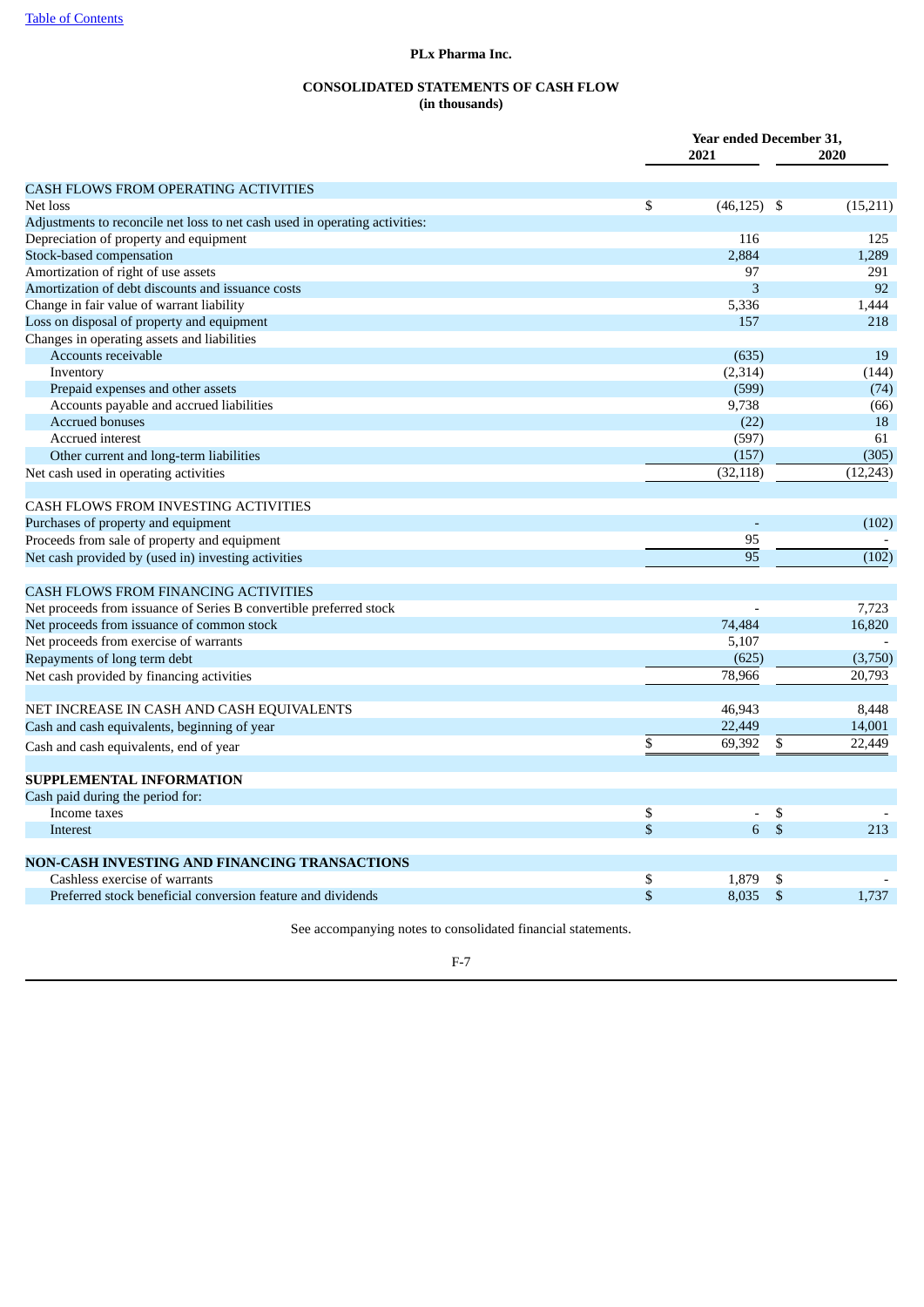# **PLx Pharma Inc. NOTES TO CONSOLIDATED FINANCIAL STATEMENTS DECEMBER 31, 2021**

# <span id="page-68-0"></span>**NOTE 1. BACKGROUND AND ORGANIZATION**

#### **Business Operations**

PLx Pharma Inc. (the "Company", "we", "our" or "us"), together with its subsidiary PLx Opco Inc., is a commercial-stage drug delivery platform technology company focused on improving how and where active pharmaceutical ingredients ("APIs") are absorbed in the gastrointestinal ("GI") tract via its clinically validated and patent protected PLxGuard™ technology. The Company has two Food and Drug Administration ("FDA") approved products, VAZALORE® 81 mg and VAZALORE® 325 mg (referred to together as "VAZALORE"), which are liquid-filled aspirin capsules for over-the-counter distribution.

## **Impact of COVID-19 Pandemic on Financial Statements**

On March 11, 2020, the World Health Organization declared the outbreak of COVID-19 as a "pandemic", or a worldwide spread of a new disease. Many countries imposed and continue to enforce quarantines and restrictions on travel and mass gatherings to slow the spread of the virus and have closed nonessential businesses.

In response to COVID-19, the Company has not experienced a significant disruption or delay in the development, manufacturing or sale of VAZALORE, and has not otherwise experienced any significant negative impact on its financial condition, results of operations or cash flows. However, the extent to which COVID-19 may impact our business will depend on future developments, which are highly uncertain and cannot be predicted with confidence, such as the duration of the pandemic, travel restrictions and social distancing in the United States and other countries, business closures or business disruptions and the effectiveness of actions taken in the United States and other countries to contain and treat the pandemic. The consolidated financial statements do not include any adjustments that might result from the outcome of this uncertainty.

The Company has not experienced any significant negative impact on the December 31, 2021 audited consolidated financial statements related to COVID-19.

# **NOTE 2. LIQUIDITY**

The accompanying consolidated financial statements have been prepared assuming that the Company will continue as a going concern, which contemplates continuity of operations, realization of assets, and satisfaction of liabilities in the ordinary course of business. The propriety of using the going-concern basis is dependent upon, among other things, the achievement of future profitable operations, the ability to generate sufficient cash from operations and potential other funding sources, in addition to cash on-hand, to meet its obligations as they become due.

The Company had not generated any revenue from the sale of products prior to the quarter ended September 30, 2021 and has incurred operating losses in each year since it commenced operations. The Company began generating revenue in the U.S. from its sales of VAZALORE in the third quarter of 2021. The Company expects to continue to incur significant operating expenses and operating losses for the foreseeable future as the Company continues the commercialization of VAZALORE. Additionally, as of December 31, 2021, the Company had media and advertising commitments for VAZALORE of \$6.2 million which is expected to be paid in 2022. Further, the Company has supply agreements with its contract manufacturer and packager for VAZALORE which contain minimum annual purchase commitments starting in 2021 and continuing through 2025; the minimum annual purchase commitments are intended to ensure that manufactured product is available when required to enable the Company to meet its expected market demand for VAZALORE.

As of December 31, 2021, the Company had working capital of \$61.6 million, including cash and cash equivalents of \$69.4 million. Although the achievement of future profitable operations and the ability to generate sufficient cash from operations is uncertain at this time, based on the Company's plans, the Company has adequate cash on hand at December 31, 2021 to fund its obligations for at least one year from the date these financial statements were issued, which mitigates the substantial doubt consideration.

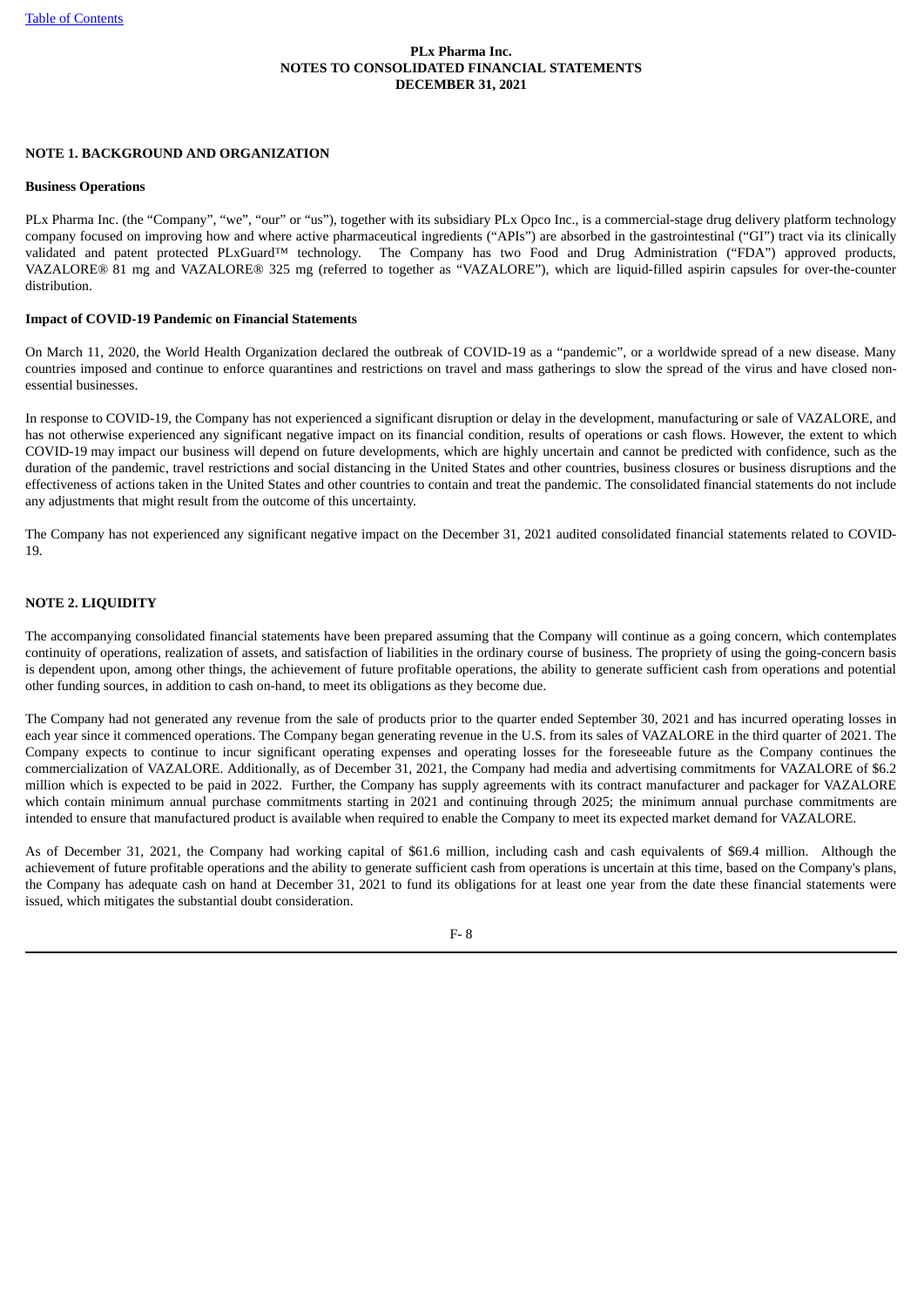## **NOTE 3. SUMMARY OF SIGNIFICANT ACCOUNTING POLICIES**

#### **Basis and Accounting and Principles of Consolidation**

The Company prepares its consolidated financial statements in accordance with generally accepted accounting principles in the United States of America ("U.S. GAAP").

The accompanying consolidated financial statements include the accounts of the Company and its direct and indirect wholly-owned subsidiaries, PLx Opco Inc. and PLx Chile SpA. All significant intercompany balances and transactions have been eliminated within the consolidated financial statements. The Company dissolved its subsidiary, PLx Chile SpA, in March 2020. The Company operates in one business segment.

### **Use of Estimates**

The preparation of our consolidated financial statements in conformity with U.S. GAAP requires management to make estimates and assumptions that affect the reported amounts of assets and liabilities and disclosure of contingent assets and liabilities at the date of the consolidated financial statements and the reported amount of revenues and expenses during the reporting period. In the accompanying consolidated financial statements, estimates are used for, but not limited to, the fair value of warrant liability, the fair value of stock-based compensation, trade promotional allowances, and deferred taxes and associated valuation allowance. Actual results could differ from those estimates.

## **Cash and Cash Equivalents**

The Company considers all highly liquid investments with an original maturity of three months or less when purchased to be cash equivalents. The Company maintains cash and cash equivalents in a financial institution that at times exceeds federally insured limits. Management believes that the Company's credit risk exposure is mitigated by the financial strength of the banking institution in which the deposits are held. As of December 31, 2021, the Company had cash and cash equivalents of \$69.4 million in U.S. bank accounts which were not fully insured by the Federal Deposit Insurance Corporation.

### **Allowance for Uncollectible Accounts Receivable**

An allowance for uncollectible accounts receivable is estimated based on historical experience, credit quality, age of the accounts receivable balances, and economic conditions that may affect a customer's ability to pay. There was no allowance for uncollectible accounts receivable as of December 31, 2021.

### **Inventory**

Inventory is stated at the lower of cost or net realizable value, using the first-in first-out method based on actual costs. Inventory as of December 31, 2021 and 2020 was comprised of the following:

|                        |                | December 31,<br>2021 |  |     |  |
|------------------------|----------------|----------------------|--|-----|--|
| <b>Description</b>     | (in thousands) |                      |  |     |  |
| <b>Raw Materials</b>   |                | 132 \$               |  | 143 |  |
| Work-in-Progress       |                | 338                  |  |     |  |
| <b>Finished Goods</b>  |                | 1,988                |  |     |  |
| <b>Total Inventory</b> |                | 2,458                |  | 143 |  |

The Company began shipping inventory to its customers in the third quarter of 2021. The Company regularly reviews inventory quantities on hand and assesses the need for an allowance for obsolescence based on estimates of net realizable value. No allowance for obsolete inventory was necessary as of December 31, 2021 or 2020.

# **Fair Value of Financial Instruments**

All financial instruments classified as current assets and liabilities are carried at cost, which approximates fair value, because of the short-term maturities of those instruments. The fair value of the Term Loan (as defined in Note 5) as of December 31, 2020 approximates its face value of \$0.6 million based on the Company's current financial condition and on the variable nature of the Term Loan's interest feature as compared to current rates. For disclosures concerning fair value measurements, see Note 8.

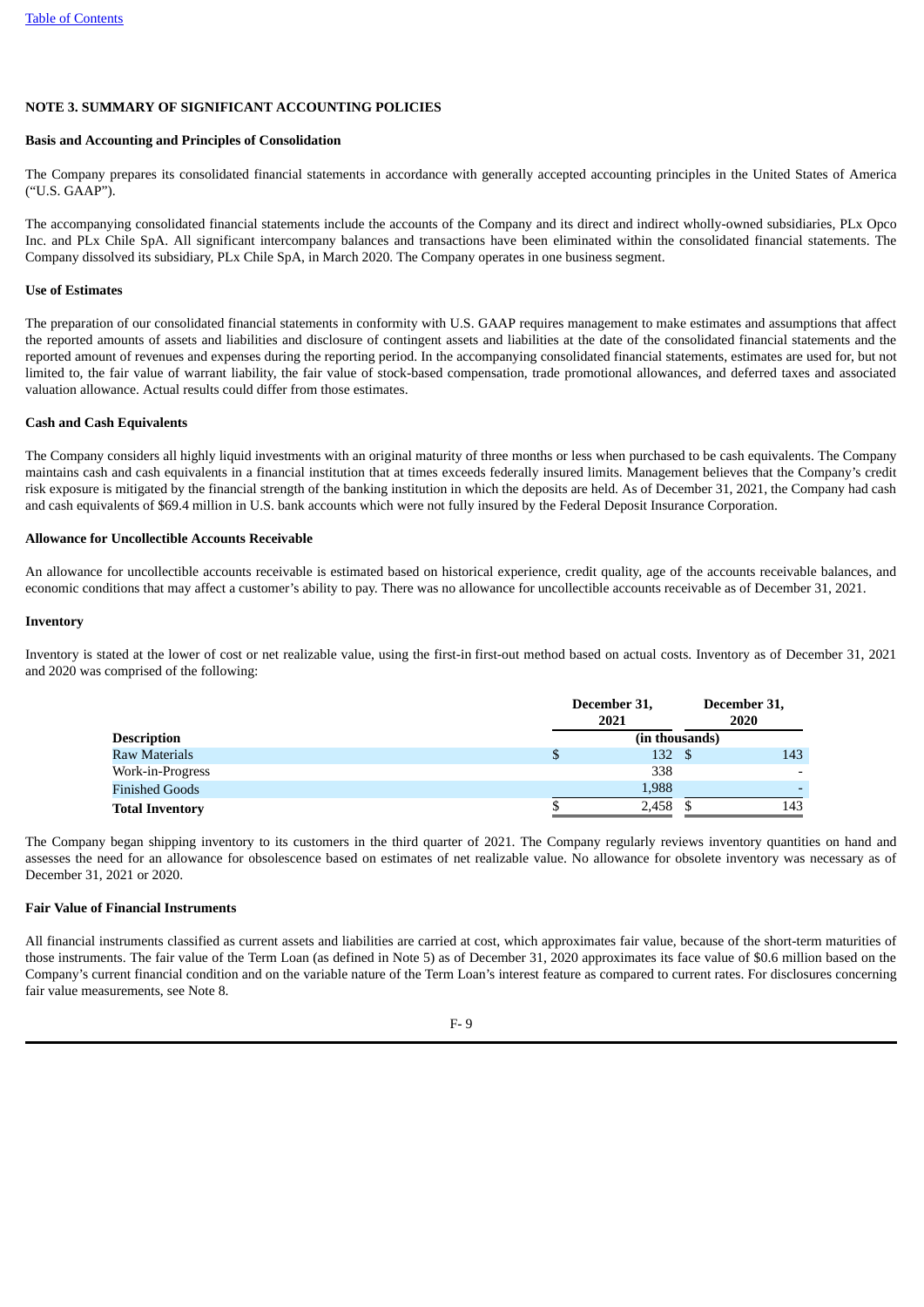### **Property and Equipment**

Property and equipment are stated at cost less accumulated depreciation. The Company capitalizes additions that have a tangible future economic life. Maintenance and repairs that do not improve or extend the lives of property and equipment are charged to operations as incurred. Depreciation expense is computed using the straight-line method over the estimated useful lives of each class of depreciable assets. Management reviews property and equipment for possible impairment whenever events or circumstances indicate the carrying amount of an asset may not be recoverable. If there is an indication of impairment, management prepares an estimate of future cash flows (undiscounted and without interest charges) expected to result from the use of the asset and its eventual disposition. If these cash flows are less than the carrying amount of the asset, an impairment loss is recognized to write down the asset to its estimated fair value.

#### **Leases**

At the inception of a contract, the Company determines if the arrangement is, or contains, a lease. Right-of-use ("ROU") assets represent the Company's right to use an underlying asset for the lease term and lease liabilities represent its obligation to make lease payments arising from the lease. Operating lease ROU assets and liabilities are recognized at commencement date based on the present value of lease payments over the lease term. Rent expense is recognized on a straight-line basis over the lease term.

The Company has made certain accounting policy elections whereby the Company (i) does not recognize ROU assets or lease liabilities for short-term leases (those with original terms of 12-months or less) and (ii) combines lease and non-lease elements of its operating leases. Operating lease ROU assets are included in right of use assets and operating lease liabilities are included in other current and non-current liabilities in the Company's consolidated balance sheets. As of December 31, 2021 and 2020, the Company did not have any finance leases.

#### **Goodwill**

Goodwill is not amortized but is subject to periodic review for impairment. Goodwill is reviewed annually, as of October 31, and whenever events or changes in circumstances indicate that the carrying amount of the goodwill might not be recoverable. Management performs its review of goodwill on its one reporting unit.

The Company performs a one-step test in its evaluation of the carrying value of goodwill, if qualitative factors determine it is necessary to complete a goodwill impairment test. In the evaluation, the fair value of the relevant reporting unit is determined and compared to the carrying value. If the fair value is greater than the carrying value, then the carrying value is deemed to be recoverable, and no further action is required. If the fair value estimate is less than the carrying value, goodwill is considered impaired for the amount by which the carrying amount exceeds the reporting unit's fair value, and a charge is reported in impairment of goodwill in the Company's consolidated statements of operations.

The Company has not identified any events or changes in circumstances that indicate that a potential impairment of goodwill occurred during the years ended December 31, 2021 or 2020.

#### **Revenue Recognition**

The Company analyzes contracts to determine the appropriate revenue recognition using the following steps: (i) identification of contracts with customers; (ii) identification of distinct performance obligations in the contract; (iii) determination of contract transaction price; (iv) allocation of contract transaction price to the performance obligations; and (v) determination of revenue recognition based on timing of satisfaction of the performance obligation. The Company recognizes revenue upon the satisfaction of its performance obligations (upon transfer of control of promised goods or services to customers) in an amount that reflects the consideration to which it expects to be entitled to in exchange for those goods or services. Deferred revenue results from cash receipts from or amounts billed to customers in advance of the transfer of control of the promised services to the customer and is recognized as performance obligations are satisfied. When sales commissions or other costs to obtain contracts with customers are considered incremental and recoverable, those costs are deferred and then amortized as selling and marketing expenses on a straight-line basis over an estimated period of benefit.

Through June 30, 2021, the Company's sole revenue was generated from a cost-reimbursable federal grant with the National Institutes of Health, which grant was completed in the second quarter of 2020. The Company recognized revenue on this grant as grant-related expenses were incurred by the Company or its subcontractors. The Company recognized \$30,430 of revenue under this arrangement during the year ended December 31, 2020.

The Company began generating revenue in the U.S. from its sales of VAZALORE in 81 mg and 325 mg doses in the third quarter of 2021 and recognizes revenue, at a point in time, when control of a promised good is transferred to a customer in an amount that reflects consideration that the Company expects to be entitled to in exchange for that good. This occurs either when the finished goods are received by the customer or when a product is picked up by the customer or the customer's carrier. The Company recognized total revenue from sales of VAZALORE of \$8.2 million with \$5.6 million or 68% of net sales for the 81 mg dose and \$2.6 million or 32% of net sales for the 325 mg dose for the year ended December 31, 2021.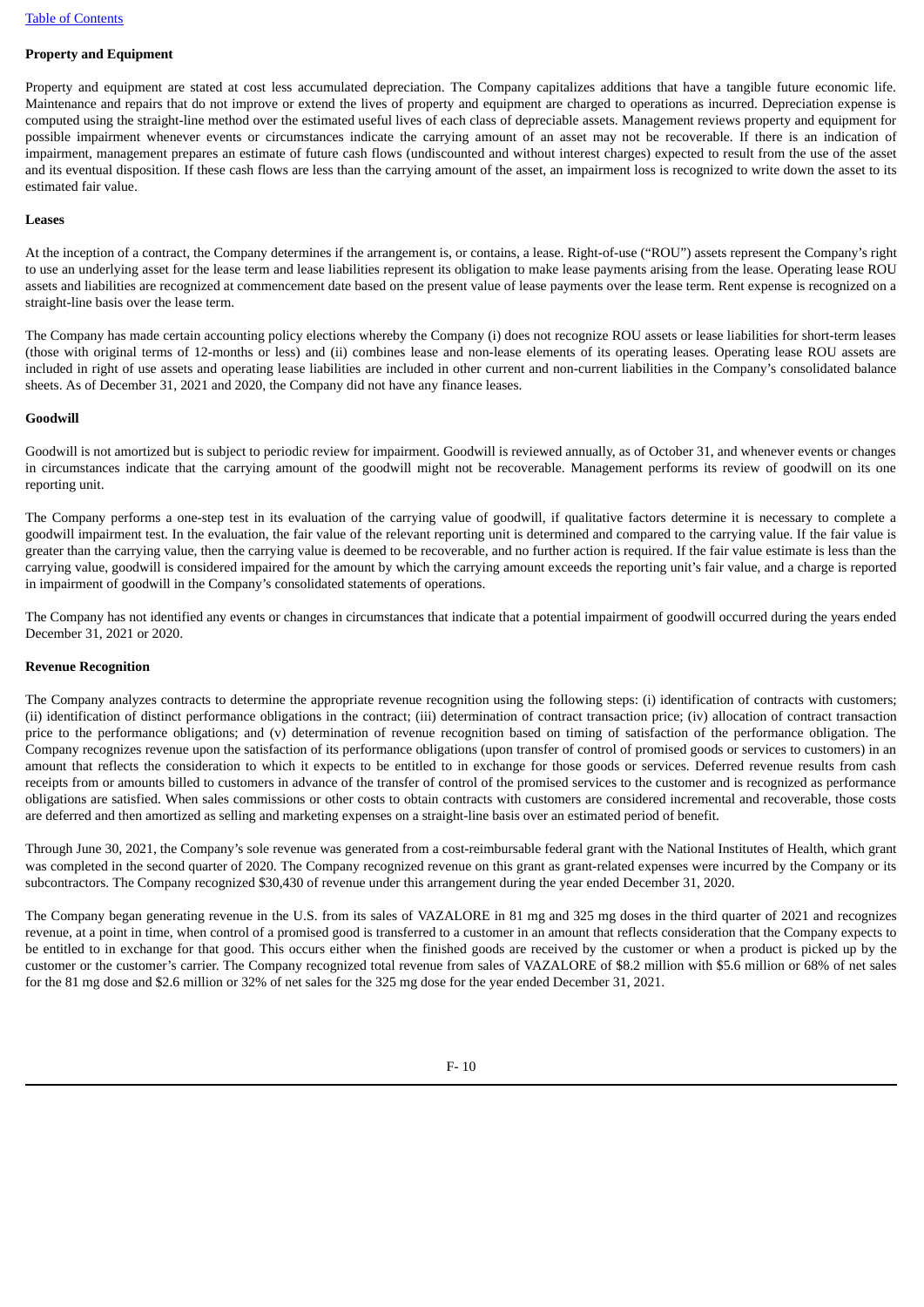#### *Nature of Goods and Services*

The Company generates revenue from the sale of its VAZALORE products through a broad distribution platform that includes drugstores, mass merchandisers, grocery stores, and e-commerce channels, all of which sell its products to consumers. Finished goods products are typically shipped FOB destination and accordingly, the Company recognizes revenue upon delivery to the customer or pick-up by the customer's carrier. Gross sales to our largest customers for the period ending December 31, 2021 were 30.2% for Customer A, 19.6% for Customer B and 12.3% for Customer C. No other customers accounted for 10% or more of gross sales for the period ending December 31, 2021.

# *Satisfaction of Performance Obligations*

The Company recognizes revenue upon the satisfaction of its performance obligations (upon transfer of control of promised goods or services to customers) in an amount that reflects the consideration to which it expects to be entitled to in exchange for those goods or services. The Company had no unsatisfied performance obligations or deferred revenue as of December 31, 2021.

### *Variable Consideration*

Provisions for certain customer promotional programs, product returns and discounts to customers are accounted for as variable consideration and recorded as a reduction in sales, based on an estimate of future returns, and customer prompt payment discounts, redemption of coupons by consumers and trade promotional allowances paid to customers. These allowances cover extensive promotional activities, primarily comprised of cooperative advertising, slotting, coupons, periodic price reduction arrangements, and other in-store displays.

The reserves for sales returns and consumer and trade promotion obligations are established based on the Company's best estimate of the amounts necessary to settle future and existing obligations for products sold as of the balance sheet date. The Company uses trend experience and coupon redemption inputs in arriving at coupon reserve requirements and uses forecasted customer and sales organization inputs, and trend analysis for consumer brands in determining the reserves for other promotional activities and sales returns. The balance of reserves for sales returns and consumer and trade promotion obligations, reflected in the accompanying consolidated balance sheets in accounts payable and accrued liabilities, was \$1.3 million as of December 31, 2021 (none as of December 31, 2020).

#### *Cost of Sales*

Cost of sales includes costs related to the manufacture and packaging of the Company's products charged by our contract manufacturer and packagers. Cost of sales also includes inbound and outbound shipping and warehousing costs, quality assurance and royalties.

### *Selling, Marketing and Administrative*

Selling, marketing and administrative ("SM&A") expenses include costs related to functions such as sales, marketing, corporate management, insurance, and legal costs. Broker commissions are incurred and expensed as SM&A costs in the underlying consolidated statements of operations when the underlying sales take place. SM&A expenses also include costs for advertising (excluding the costs of cooperative advertising programs, which are reflected in net sales), contract field force, consumer promotion costs (such as on-shelf advertisements and displays). SM&A costs are expensed as incurred.

The Company has not incurred incremental costs to obtain contracts with customers or material costs to fulfill contracts with customers and did not have any contract assets or liabilities as of December 31, 2021 and 2020.

#### **Advertising**

Advertising costs are expensed as they are incurred. The Company incurred advertising costs of \$13.9 million during the year ended December 31, 2021, which are included in SM&A expense in the consolidated statements of operations, and did not have any advertising costs during the year ended December 31, 2020.

# **Research and Development Expenses**

Costs incurred in connection with research and development activities are expensed as incurred. Research and development expenses consist of direct and indirect costs associated with specific projects, manufacturing activities, and include fees paid to various entities that perform research related services for the Company.

#### **Stock-Based Compensation**

The Company recognizes expense in the consolidated statements of operations for the fair value of all stock-based compensation to key employees, nonemployee directors and advisors, generally in the form of stock options. The Company uses the Black-Scholes option valuation model to estimate the fair value of stock options on the grant date. Compensation cost is amortized on a straight-line basis over the vesting period for each respective award. The Company accounts for forfeitures as they occur.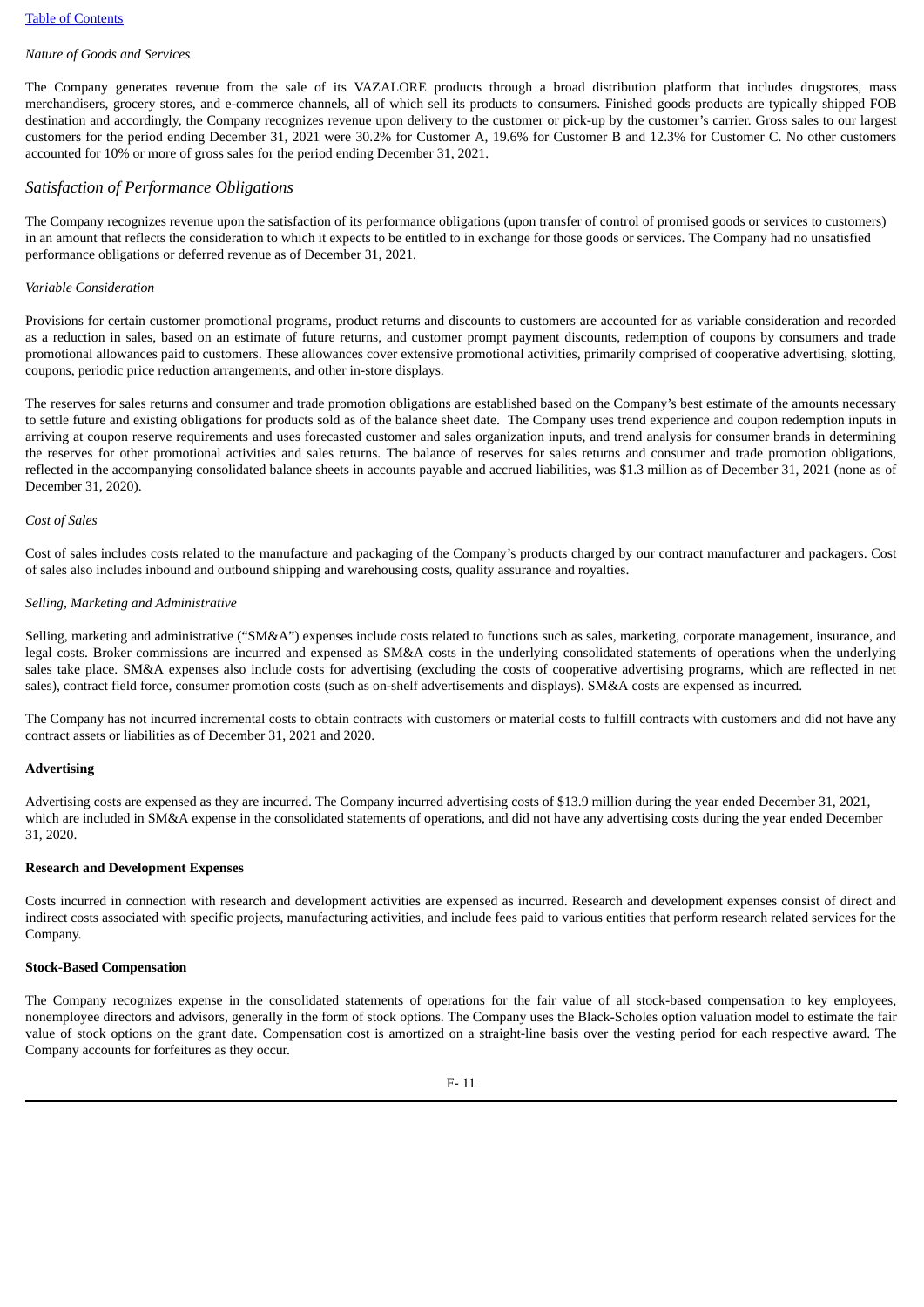### **Income Taxes**

Income taxes are accounted for under the asset and liability method. Deferred tax assets and liabilities are recognized for the expected future tax consequences attributable to temporary differences between financial statement carrying amounts of existing assets and liabilities and their respective tax basis. Deferred tax assets and liabilities are measured using enacted tax rates expected to apply to taxable income in the years in which those temporary differences are expected to be recovered or settled. The effect on deferred tax assets and liabilities of a change in tax rates is recognized in income in the period that includes the enactment date. A valuation allowance is established when necessary to reduce deferred income tax assets to the amount expected to be realized.

Tax benefits are initially recognized in the financial statements when it is more likely than not that the position will be sustained upon examination by the tax authorities. Such tax positions are initially, and subsequently, measured as the largest amount of tax benefit that is greater than 50% likely of being realized upon ultimate settlement with the tax authority, assuming full knowledge of the position and all relevant facts.

The Company currently has tax returns open for examination by the applicable taxing authority for all years since 2015.

### **Income (Loss) Per Share**

In periods of net loss, basic loss per share is computed by dividing net loss available to common stockholders by the weighted average number of shares of common stock outstanding during the period. The Company's Series A convertible preferred stock (the "Series A Preferred Stock") and the Series B convertible preferred stock (the "Series B Preferred Stock" and, together with the Series A Preferred Stock, collectively the "Preferred Stock") contain nonforfeitable rights to dividends, and therefore are considered to be participating securities; in periods of net income, the calculation of basic earnings per share excludes from the numerator net income attributable to the Preferred Stock and excludes the impact of those shares from the denominator.

In periods of net loss, diluted loss per share is calculated similarly to basic loss per share because the impact of all potential dilutive common shares is antidilutive. For periods of net income, diluted earnings per share is computed using the more dilutive of the "two class method" or the "treasury method." Dilutive earnings per share under the "two class method" is calculated by dividing net income available to common stockholders as adjusted for the participating impacts of the Preferred Stock, by the weighted-average number of shares outstanding plus the dilutive impact of all other potential dilutive common shares, consisting primarily of common shares underlying common stock options and stock purchase warrants using the treasury stock method. Dilutive earnings per share under the "treasury method" is calculated by dividing net income available to common stockholders by the weighted- average number of shares outstanding plus the dilutive impact of all potential dilutive common shares, consisting primarily of common shares underlying common stock options and stock purchase warrants using the treasury stock method, and convertible preferred stock using the if-converted method.

Due to net losses, none of the participating securities nor potential dilutive securities had a dilutive impact during the years ended December 31, 2021 and 2020.

The following table sets forth the potential dilutive securities:

|                                        | December 31,<br>2021 | December 31,<br>2020 |
|----------------------------------------|----------------------|----------------------|
| <b>Stock Options</b>                   | 3,498,297            | 2,979,047            |
| Warrants                               | 6,596,096            | 7,935,503            |
| Convertible Preferred Stock            | 6,476,275            | 9,399,758            |
| <b>Total Potential Dilutive Shares</b> | 16,570,668           | 20,314,308           |

$$
F-12
$$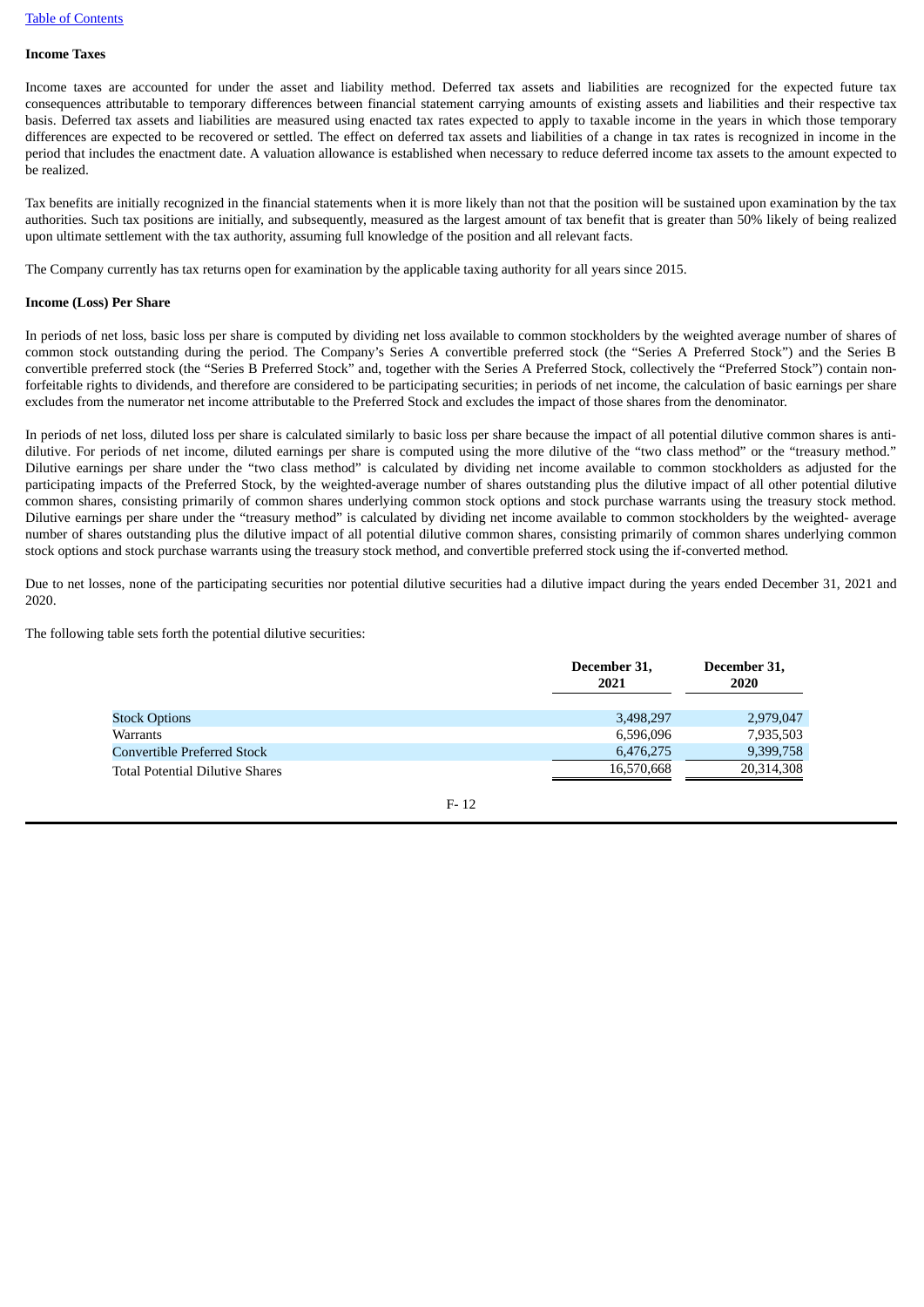### **Recent Accounting Developments**

In November 2019, the Financial Accounting Standards Board ("FASB") issued guidance (Accounting Standards Update ("ASU") 2019-12) simplifying the accounting for income taxes by removing the following exceptions: 1) exception to the incremental approach for intraperiod tax allocation when there is a loss from continuing operations and income or a gain from other items, 2) exception requirement to recognize a deferred tax liability for equity method investments when a foreign subsidiary becomes an equity method investment, 3) exception to the ability not to recognize a deferred tax liability for a foreign subsidiary when a foreign equity method investment becomes a subsidiary, and 4) exception to the general methodology for calculating income taxes in an interim period when a year-to-date loss exceeds the anticipated loss the year. The amendments also simplify accounting for income taxes by doing the following: 1) requiring that an entity recognize a franchise tax or similar tax that is partially based on income as an income-based tax and account for any incremental amount incurred as a non-income-based tax, 2) requiring that an entity evaluate when a step up in the tax basis of goodwill should be considered part of the business combination in which the book goodwill was originally recognized and when it should be considered a separate transaction, 3) specifying that an entity is not required to allocate the consolidated amount of current and deferred tax expense to a legal entity that is not subject to tax in its separate financial statements, 4) requiring that an entity reflect the effect of an enacted change in tax laws or rates in the annual effective tax rate computation in the interim period that includes the enactment date, and 5) making minor Codification improvements for income taxes related to employee stock ownership plans and investments in qualified affordable housing projects accounted for using the equity method. The guidance is effective for reporting periods beginning after December 15, 2020, including interim periods within that fiscal year. The Company adopted the provisions of ASU 2019-12 on January 1, 2021, and the adoption did not have a material impact on its financial position, results of operations and cash flows.

In June 2016, the FASB issued ASU 2016-13, Financial Instruments-Credit Losses (Topic 326): Measurement of Credit Losses on Financial Instruments, which is designed to provide financial statement users with more information about the expected credit losses on financial instruments and other commitments to extend credit held by a reporting entity at each reporting date. When determining such expected credit losses, the guidance requires companies to apply a methodology that reflects expected credit losses and requires consideration of a broader range of reasonable and supportable information to inform credit loss estimates. This guidance is effective on a modified retrospective basis for fiscal years beginning after December 15, 2022, including interim periods within those fiscal years. The Company will evaluate the impact on the consolidated financial statements.

In August 2020, the FASB issued ASU 2020-06 Debt - Debt with Conversion and Other Options (Subtopic 470-20) and Derivatives and Hedging -*Contracts in Entity*'*s Own Equity (subtopic 815-40)* that provides new guidance on the accounting for convertible debt instruments and contracts in an entity's own equity. The guidance simplifies the accounting for convertible instruments by reducing the various accounting models that can require the instrument to be separated into a debt component and equity component or derivative component. Additionally, the guidance eliminated certain settlement conditions previously required to be able to classify a derivative in equity. The new guidance is effective on a modified or full retrospective basis for fiscal years beginning after December 15, 2023, including interim periods with those fiscal years. The Company will evaluate the impact on the consolidated financial statements.

The Company does not believe that any recently issued effective standards, or standards issued but not yet effective, if adopted, would have a material effect on the accompanying consolidated financial statements.

### **NOTE 4. LONG-LIVED ASSETS**

### **Property and Equipment**

Property and equipment at December 31, 2021 and 2020 consisted of the following:

| <b>Asset Descriptions</b>                       | <b>Useful Lives</b><br>(years) | December 31,<br>2021 | December 31,<br>2020 |       |
|-------------------------------------------------|--------------------------------|----------------------|----------------------|-------|
|                                                 |                                | (in thousands)       |                      |       |
| Computer equipment                              | 4                              | ٠                    |                      | 42    |
| Lab equipment                                   |                                | 8                    |                      | 17    |
| Office equipment, furniture and fixtures        |                                | 88                   |                      | 106   |
| Leasehold improvements                          | lease term                     | 185                  |                      | 185   |
| Manufacturing equipment                         |                                | 1,042                |                      | 1,324 |
| Subtotal                                        |                                | 1,323                |                      | 1,674 |
| Less: Accumulated depreciation and amortization |                                | (465)                |                      | (448) |
| Total property and equipment, net               |                                | 858                  |                      | 1.226 |

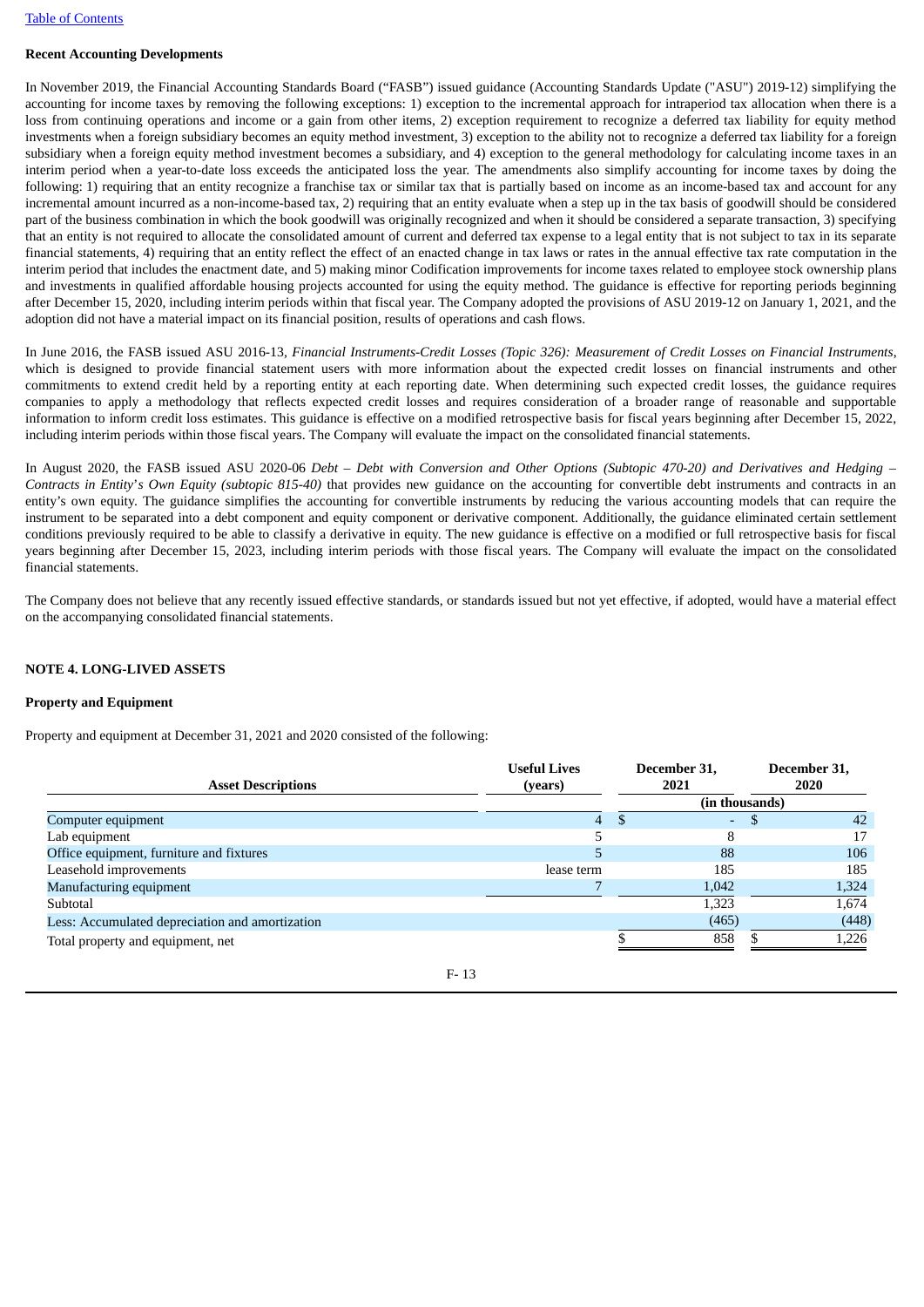Depreciation and amortization expense for the years ended December 31, 2021 and 2020 was \$0.1 million and \$0.1 million, respectively. During the years ended December 31, 2021 and 2020 the Company disposed of manufacturing equipment and recognized a loss of \$0.2 million and \$0.2 million, respectively.

### **Goodwill**

The Company established goodwill in 2017 in connection with the merger of Dipexium Acquisition Corp. and privately-held PLx Pharma Inc. The Company's goodwill as of December 31, 2021 and 2020 was \$2.1 million. The Company has not identified any events or changes in circumstances that indicate that a potential impairment of goodwill occurred during the years ended December 31, 2021 or 2020. As such, the Company believes goodwill is not impaired.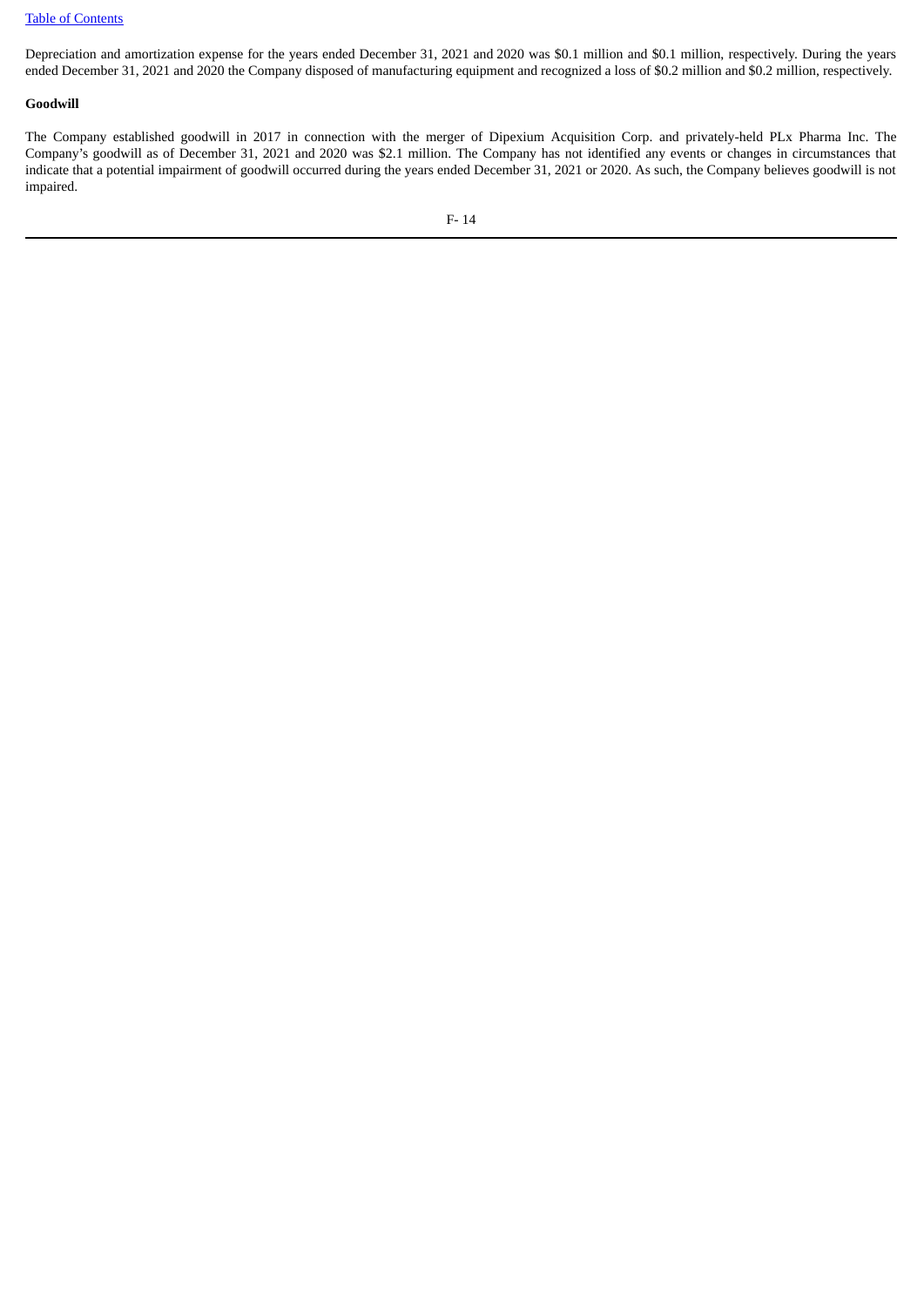### **NOTE 5. DEBT**

#### **Term Loan Facility**

On August 9, 2017, the Company entered into a Loan and Security Agreement with Silicon Valley Bank ("SVB") that provides for a Term Loan Facility (the "Term Loan Facility" and all amounts borrowed thereunder, the "Term Loan"). The Company borrowed \$7.5 million under the Term Loan. The Term Loan Facility carried interest at a floating rate of 4.0% above the prime rate per annum (for a total interest rate of 7.25% through payment on February 9, 2021), with interest payable monthly. The Term Loan Facility included a final payment fee equal to 8.0% of the original principal amount ("Final Payment Fee"), which was accrued using the effective interest method over the term. All outstanding principal, interest and the Final Payment Fee under the Term Loan were due and paid on February 9, 2021. The Term Loan may not be reborrowed.

As of December 31, 2020, \$0.6 million of the face value of the Term Loan was outstanding and was presented in the accompanying unaudited consolidated balance sheet net of current unamortized discounts and issuance costs, which were immaterial. Total interest expense recognized for the years ended December 31, 2021 and 2020 was \$0.01 million and \$0.4 million, respectively.

### **NOTE 6. STOCKHOLDERS**' **EQUITY**

#### **Common Stock**

On March 5, 2021, the Company completed an underwritten public offering in which the Company issued and sold 7,875,000 shares of the Company's common stock at a price to the public of \$8.00 per share (the "Offering"). Gross proceeds of the Offering were \$63 million before deducting underwriting discounts and commissions and other offering expenses payable by the Company and resulted in net proceeds of \$59.0 million after deducting underwriting discounts and commissions and other offering expenses payable by the Company of \$4.0 million. The underwriters retained a customary 30-day overallotment option to purchase up to 1,181,250 shares of common stock at the public offering price, less underwriting discounts and commission. The overallotment option was exercised on March 16, 2021 for 1,049,700 shares with gross proceeds of \$8.4 million and net proceeds of \$7.9 million after deducting underwriting discounts and commissions and other offering expenses payable by the Company.

In November 2020, the Company entered into a securities purchase agreement for the sale of units comprised of shares of common stock and a warrant to purchase shares of common stock in a private placement that resulted in gross proceeds to the Company of \$18.0 million and net proceeds of \$16.8 million after deducting placement agent and other offering expenses of \$1.2 million, for the issuance of 4,755,373 shares of common stock and warrants to purchase up to an additional 5,230,910 shares of common stock for a per unit price of \$3.787. The private placement closed on November 18, 2020. The warrants are exercisable as of the date of issuance, have an exercise price of \$4.31 per share and will expire five years from the date of issuance.

### *ATM Offering*

On August 6, 2021, the Company entered into an Equity Distribution Agreement with JMP Securities LLC ("JMP"), as sales agent, and commenced an atthe-market offering (the "ATM Offering") pursuant to which the Company may sell from time to time, at its option, shares of the Company's common stock, having an aggregate offering price of up to \$75.0 million. Sales of the Company's common stock under the ATM Offering are made under the Company's effective "shelf" registration statement on Form S-3, which allows it to sell debt or equity securities in one or more offerings up to a total public offering price of \$250 million, and the sales agreement prospectus that forms a part of such registration statement. The aggregate compensation payable to JMP is 3.0% of the gross proceeds from each sale of the Company's common stock. Under the ATM Offering, the Company sold 450,368 shares and raised gross proceeds of \$8.0 million and net proceeds of \$7.6 million during the year ended December 31, 2021. As of December 31, 2021, \$67.0 million remained available under the ATM Offering. The Company had previously entered into an Equity Distribution Agreement with JMP (the "2019 Equity Distribution Agreement") in March 2019 pursuant to which the Company was able to sell from time to time, at its option, shares of the Company's common stock, through JMP, as sales agent, with an aggregate sales price of up to \$12.5 million in an "at-the-market" offering. The 2019 Equity Distribution Agreement was terminated effective March 2, 2021. There were no issuances in 2020 under the 2019 Equity Distribution Agreement and as of December 31, 2020, prior to its termination, \$10.2 million remained available under the 2019 Equity Distribution Agreement.

#### **Convertible Preferred Stock**

### *Series A Preferred Stock*

In December 2018, the Company entered into a purchase agreement with certain accredited investors for the private placement of \$15.0 million of Series A Preferred Stock pending stockholders' approval, which approval was subsequently obtained on February 19, 2019. Accordingly, the Company completed the private placement on February 20, 2019, raising \$15.0 million through the issuance of 15,000 shares of Series A Preferred Stock.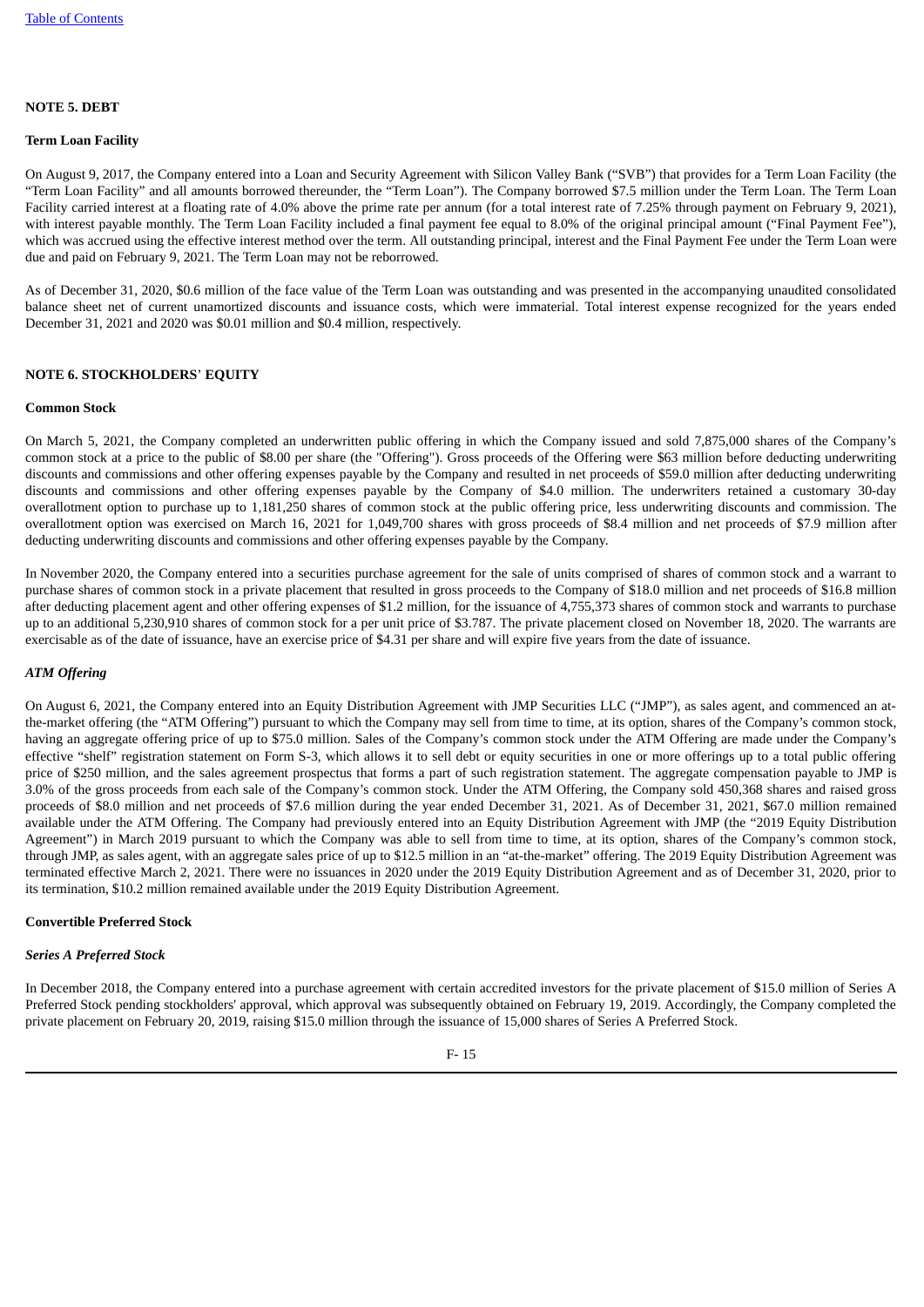The Series A Preferred Stock was issued at \$1,000 per share and was initially convertible into shares of common stock at a conversion price of \$2.60 per share, subject to certain adjustments. Holders of the Series A Preferred Stock were entitled to an initial dividend rate of 8.0% per annum, which ended on February 26, 2021, the date of the FDA's approval of the supplemental NDA of VAZALORE 81 mg and VAZALORE 325 mg. The dividends were compounded quarterly and payable in cash or shares of Series A Preferred Stock at the Company's option or, alternatively, the initial conversion price will be adjusted upon conversion to reflect the impact of the accrued dividends. The Series A Preferred Stock carries a liquidation preference equal to its stated value of \$1,000 plus accrued and unpaid dividends.

In June 2021, holders of the Series A Preferred Stock converted 2,358 shares of Series A Preferred Stock into shares of common stock pursuant to the original terms of the Series A Preferred Stock. Upon conversion, accrued dividends payable of \$2.6 million were settled by adjusting the initial conversion price, resulting in a new conversion price of \$2.22 per share. The revision of the conversion price resulted in the recognition of a contingent beneficial conversion feature in the amount of \$2.2 million which is reflected as a deemed dividend which was accounted for as a decrease to additional-paid-in capital in equity due to the Company's accumulated deficit position. As a result of the conversion, the Company issued 1,064,516 shares of its common stock to such holders.

As of December 31, 2021, 12,642 shares of Series A Preferred Stock remain outstanding with a conversion price of \$2.22 per share. The Series A Preferred Stock is classified as temporary equity due to the presence of certain contingent cash redemption features and has a carrying value of \$13.7 million as of December 31, 2021.

The Company recognized \$2.4 million (or \$0.10 per share) of total dividends on the Series A Preferred Stock (including the contingent beneficial conversion feature) during the year ended December 31, 2021. The Company recognized \$1.3 million (or \$0.14 per share) of total dividends on the Series A Preferred Stock during the year ended December 31, 2020.

### *Series B Preferred Stock*

In March 2020, the Company entered into a purchase agreement with certain accredited investors for the private placement of \$8.0 million of Series B Preferred Stock pending stockholders' approval, which approval was subsequently obtained on May 15, 2020. Accordingly, the Company completed the private placement on May 15, 2020, raising \$8.0 million through the issuance of 8,000 shares of Series B Preferred Stock. The Series B Preferred Stock was issued at \$1,000 per share and is convertible into shares of common stock at a conversion price of \$3.10 per share, subject to certain adjustments. Holders of the Series B Preferred Stock were entitled to an initial dividend rate of 8.0% per annum, which ended on February 26, 2021, the date of the FDA's approval of the supplemental NDA of VAZALORE 81 mg and VAZALORE 325 mg. The dividends were compounded quarterly and payable in cash or shares of Series B Preferred Stock at the Company's option or, alternatively, the initial conversion price will be adjusted upon conversion to reflect the impact of the accrued dividends. The Series B Preferred Stock carries a liquidation preference equal to its stated value of \$1,000 plus accrued and unpaid dividends.

In June 2021, certain holders of Series B Preferred Stock converted 5,636 shares of Series B Preferred Stock into shares of common stock pursuant to the original terms of the Series B Preferred Stock. Upon conversion, accrued dividends payable of \$0.4 million were settled by adjusting the initial conversion price, resulting in a new conversion price of \$2.91 per share for those holders (the conversion price for holders that did not convert shares remains at \$3.10 per share). As a result of the conversion, the Company issued 1,935,484 shares of its common stock to such holders.

As of December 31, 2021, 364 shares of Series B Preferred Stock remain outstanding with a conversion price of \$2.91 per share and 2,000 shares remain outstanding with a conversion price of \$3.10 per share. The Series B Preferred Stock is classified as temporary equity due to the presence of certain contingent cash redemption features and has a carrying value of \$2.3 million as of December 31, 2021.

The Company recognized \$0.1 million (or \$0.004 per share) of total dividends on the Series B Preferred Stock during the year ended December 31, 2021. The Company recognized \$0.4 million (or \$0.04 per share) of total dividends on the Series B Preferred Stock during the year ended December 31, 2020.

#### **Warrants**

In June 2017, the Company issued stock purchase warrants to purchase 2,646,091 shares of common stock at an exercise price of \$7.50 per share. The warrants, exercisable beginning six months and one day after issuance, have a 10-year term and are liability classified due to the holders' right to require the Company to repurchase the warrants for cash upon certain deferred fundamental transactions ( "June 2017 Warrants"). See Note 8 for the fair value measurement of the warrant liability.

In connection with the entry into the Term Loan Facility, the Company issued to SVB and one of its affiliates stock purchase warrants to purchase an aggregate of 58,502 shares of the Company's common stock at an exercise price of \$6.41 per share (the "SVB Warrants"). These warrants are immediately exercisable, have a 10-year term, contain a cashless exercise provision, and are classified in equity.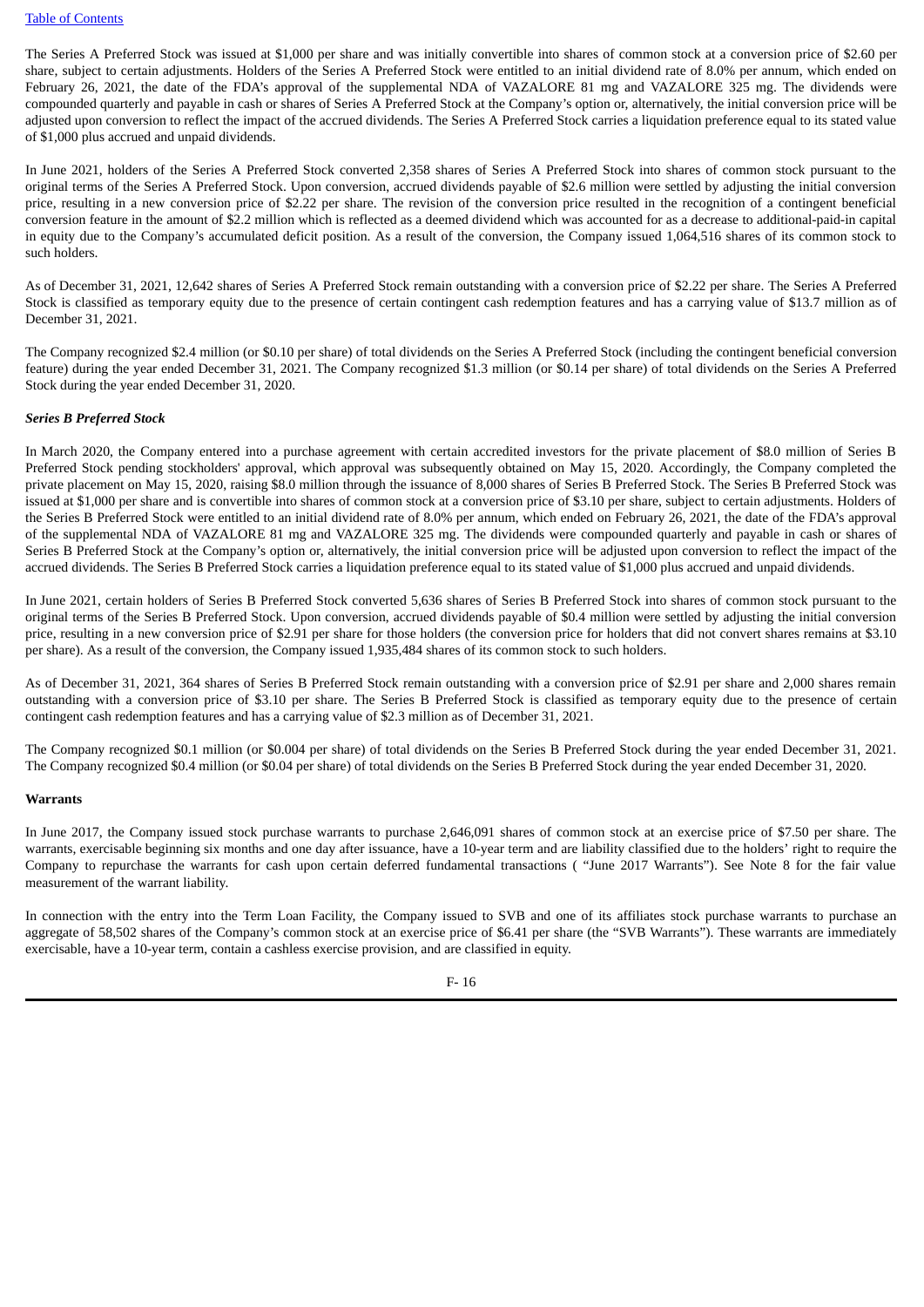In November 2020, the Company issued warrants to purchase 5,230,910 shares of common stock which have an exercise price of \$4.31 per share, contain a cashless exercise provision, will expire five years from the date of issuance and are equity classified (the "November 2020 Warrants").

During the year ended December 31, 2021, holders of 188,590 of the June 2017 Warrants, 1,121,566 of the November 2020 Warrants and 29,251 of the SVB Warrants exercised the warrants pursuant to their original terms. 181,477 of the warrants were exercised on a cashless basis and 1,157,930 of the warrants were exercised for \$5.1 million in cash. As a result of such warrant exercises, additional-paid-in-capital was increased \$7.3 million, and the Company issued an aggregate of 1,252,528 shares of common stock upon exercise of such warrants.

The following is a summary of warrant activities for the year ended December 31, 2021:

|                        |             |               |             |                | <b>Remaining</b><br><b>Contractual</b> | Aggregate<br><b>Intrinsic</b> |
|------------------------|-------------|---------------|-------------|----------------|----------------------------------------|-------------------------------|
|                        | Outstanding |               | Outstanding |                | Term                                   | Value                         |
| Description            | 12/31/2020  | Exercised     | 12/31/2021  | Exercise Price | (in years)                             | (in thousands)                |
| June 2017 Warrants     | 2,646,091   | (188, 590)    | 2,457,501   | 7.50           | 5.45                                   | 1,253                         |
| November 2020 Warrants | 5,230,910   | (1, 121, 566) | 4,109,344   | 4.31           | 5.60                                   | 47                            |
| <b>SVB Warrants</b>    | 58,502      | (29, 251)     | 29,251      | 6.41           | 3.88                                   | 15,205                        |
| <b>Total Warrants</b>  | 7,935,503   | (1,339,407)   | 6.596.096   | 4.47           | 5.51                                   | 16,505                        |

### **Stock Options**

Following is a summary of option activities for the years ended December 31, 2021 and 2020:

|                                | Number of<br><b>Options</b> |                | Weighted<br>Average<br><b>Exercise</b><br>Price | Weighted<br>Average<br><b>Remaining</b><br>Contractual<br>Term<br>(in years) |      | Aggregate<br>Intrinsic<br><b>Value</b><br>(in thousands) |
|--------------------------------|-----------------------------|----------------|-------------------------------------------------|------------------------------------------------------------------------------|------|----------------------------------------------------------|
|                                |                             |                |                                                 |                                                                              |      |                                                          |
| Outstanding, January 1, 2021   | 2,979,047                   | \$             | 9.35                                            | 7.84                                                                         |      | 2,074                                                    |
| Granted                        | 528,000                     | S              | 15.28                                           |                                                                              |      |                                                          |
| Cancelled                      | (8,750)                     | - \$           | 81.28                                           |                                                                              |      |                                                          |
| Outstanding, December 31, 2021 | 3,498,297                   | $\mathfrak{L}$ | 10.07                                           | 7.27                                                                         | - \$ | 7,456                                                    |
|                                |                             |                |                                                 |                                                                              |      |                                                          |
| Exercisable, December 31, 2021 | 1,805,847                   | \$             | 12.21                                           | 5.87                                                                         |      | 3,097                                                    |

On September 13, 2018, the Company's stockholders approved the 2018 Incentive Plan (as amended from time to time, the "2018 Plan"). The 2018 Plan provides that the Company may grant equity interests to employees, consultants, and members of the Board of Directors in the form of incentive and nonqualified stock options, restricted stock and restricted stock units, stock appreciation rights and various other forms of stock-based awards. On November 10, 2020, the Company held its 2020 annual meeting of stockholders at which the Company's stockholders approved an amendment to the 2018 Plan, to increase the number of shares of the Company's common stock issuable under the 2018 Plan by 1,750,000 shares. On November 9, 2021, the Company held its 2021 annual meeting of stockholders at which the Company's stockholders approved an amendment to the 2018 Plan to increase the number of shares of the Company's common stock issuable under the 2018 Plan by 4,000,000 shares (the "Plan Amendment"). The Board of Directors of the Company previously approved the Plan Amendment on August 3, 2021, subject to stockholder approval. There are 7,000,000 shares authorized for issuance pursuant to the 2018 Plan, of which 4,429,650 shares are available for issuance under the 2018 Plan.

Prior to the approval of the 2018 Plan, the Company granted options to employees, directors, advisors, and consultants from two former plans – the Old PLx Omnibus Stock Option Plan and the Dipexium 2013 Equity Incentive Plan (the "Prior Plans"). Upon the adoption of the 2018 Plan, the Prior Plans were frozen, and no new awards can be issued pursuant to the Prior Plans. The Company is no longer authorized to grant awards under these two plans.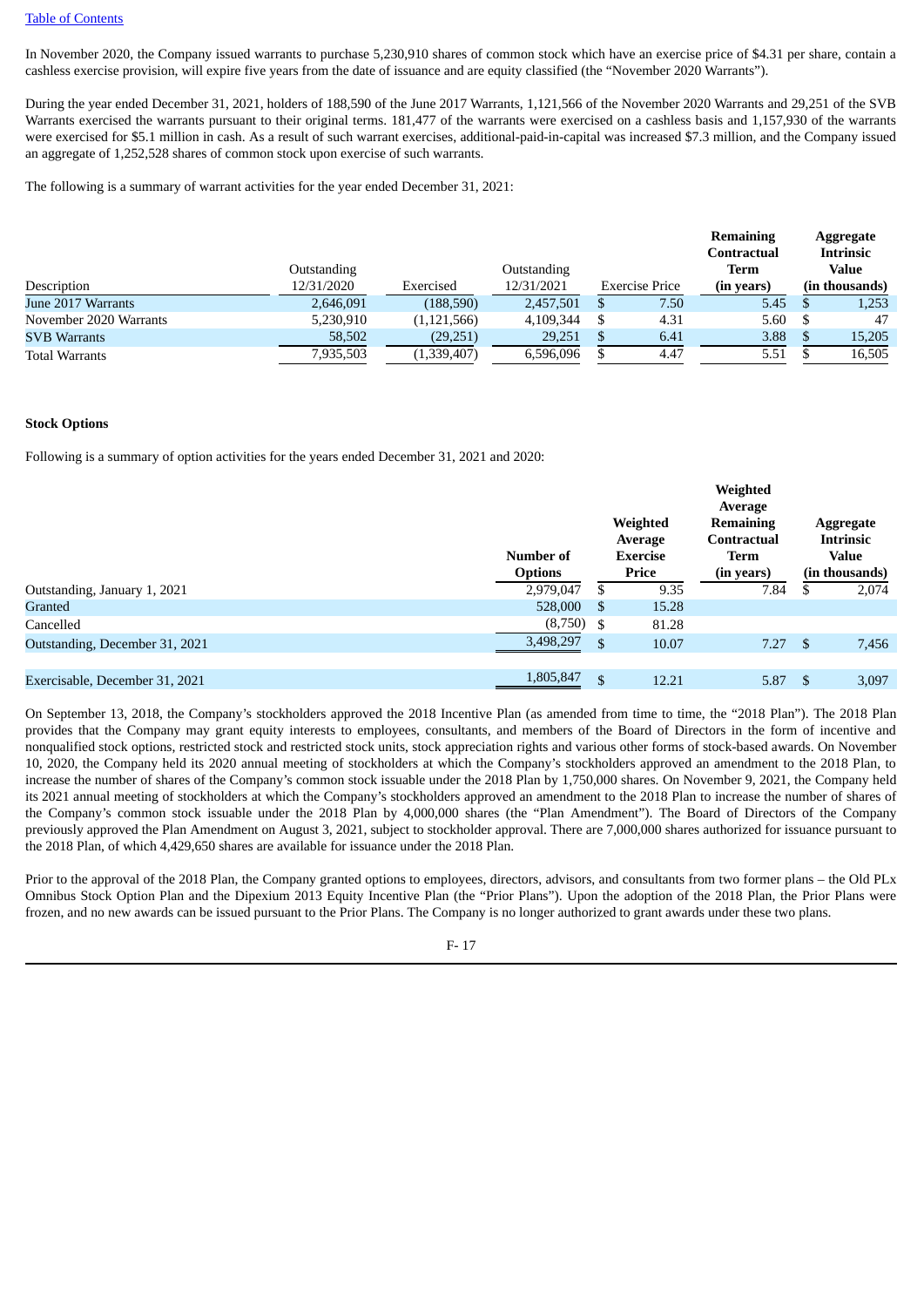The Company granted options to purchase 528,000 shares of common stock during the year ended December 31, 2021 with an aggregate fair value of \$5.6 million calculated using the Black-Scholes model on the grant date. Variables used in the Black-Scholes model include: (1) discount rate range from 0.6% to 1.1%, (2) expected life of 6.0 years, (3) expected volatility of 81% to 87%, and (4) zero expected dividends.

The Company granted options to purchase 1,511,000 shares of common stock during the year ended December 31, 2020 with an aggregate fair value of \$4.3 million calculated using the Black-Scholes model on the grant date. Variables used in the Black-Scholes model include: (1) discount rate range from 0.4% to 0.7%, (2) expected life of 6.0 years, (3) expected volatility of 81% to 84%, and (4) zero expected dividends.

As of December 31, 2021, the Company had \$7.5 million in unamortized expense related to unvested options which is expected to be expensed over a weighted average of 2.7 years.

During the years ended December 31, 2021 and 2020 the Company recorded \$2.9 million and \$1.3 million, respectively, in total compensation expense related to the stock options. For the year ended December 31, 2021, \$2.8 million of stock-based compensation expense was classified as SM&A expenses and \$0.1 million was classified as research and development expenses in the accompanying consolidated statement of operations. For the year ended December 31, 2020, \$1.3 million of stock-based compensation expense was classified as SM&A expenses in the accompanying consolidated statement of operations.

### **NOTE 7. COMMITMENTS AND CONTINGENCIES**

### **Lease Agreements**

The Company presently leases office space under operating lease agreements, expiring in September 2023 and June 2024. The office leases require the Company to pay for its maintenance and insurance. Rental expense under these agreements was \$0.1 million and \$0.4 million for the years ended December 31, 2021 and 2020, respectively.

In the second quarter of 2021, the Company renewed its headquarters office lease through September 2023. The modification resulted in an increase in its ROU assets and lease liabilities of \$0.1 million, using a discount rate of 7.25%.

Operating lease ROU assets are included in right of use assets in the Company's consolidated balance sheets. Operating lease liabilities are included in other current and non-current liabilities in the Company's consolidated balance sheets.

All the Company's existing leases as of December 31, 2021 are classified as operating leases and have a weighted average remaining lease term of 2.1 years. Certain of the Company's existing leases have fair value renewal options, none of which the Company considers certain of being exercised or included in the minimum lease term. The discount rate used in the calculation of the Company's lease liability ranges from 7.25% to 9.50%. In addition, the Company was the sublessor for office space in New York; the sublease expired in July 2021.

Lease costs, net of sublease income, for the year ended December 31, 2021 consisted of the following:

|                      | (in thousands) |       |
|----------------------|----------------|-------|
| Operating lease cost |                | 258   |
| Sublease income      |                | (145) |
| Total lease costs    |                | 113   |

A maturity analysis of the Company's operating leases follows:

Future undiscounted cash flows:

|                             | (in thousands) |
|-----------------------------|----------------|
|                             |                |
| 2022                        | \$<br>132      |
| 2023                        | 114            |
| 2024                        | 30             |
| 2025                        |                |
| Total                       | 276            |
|                             |                |
| Discount factor             | (25)           |
| Total lease liability       | 251            |
| Current lease liability     | (115)          |
| Non-current lease liability | 136            |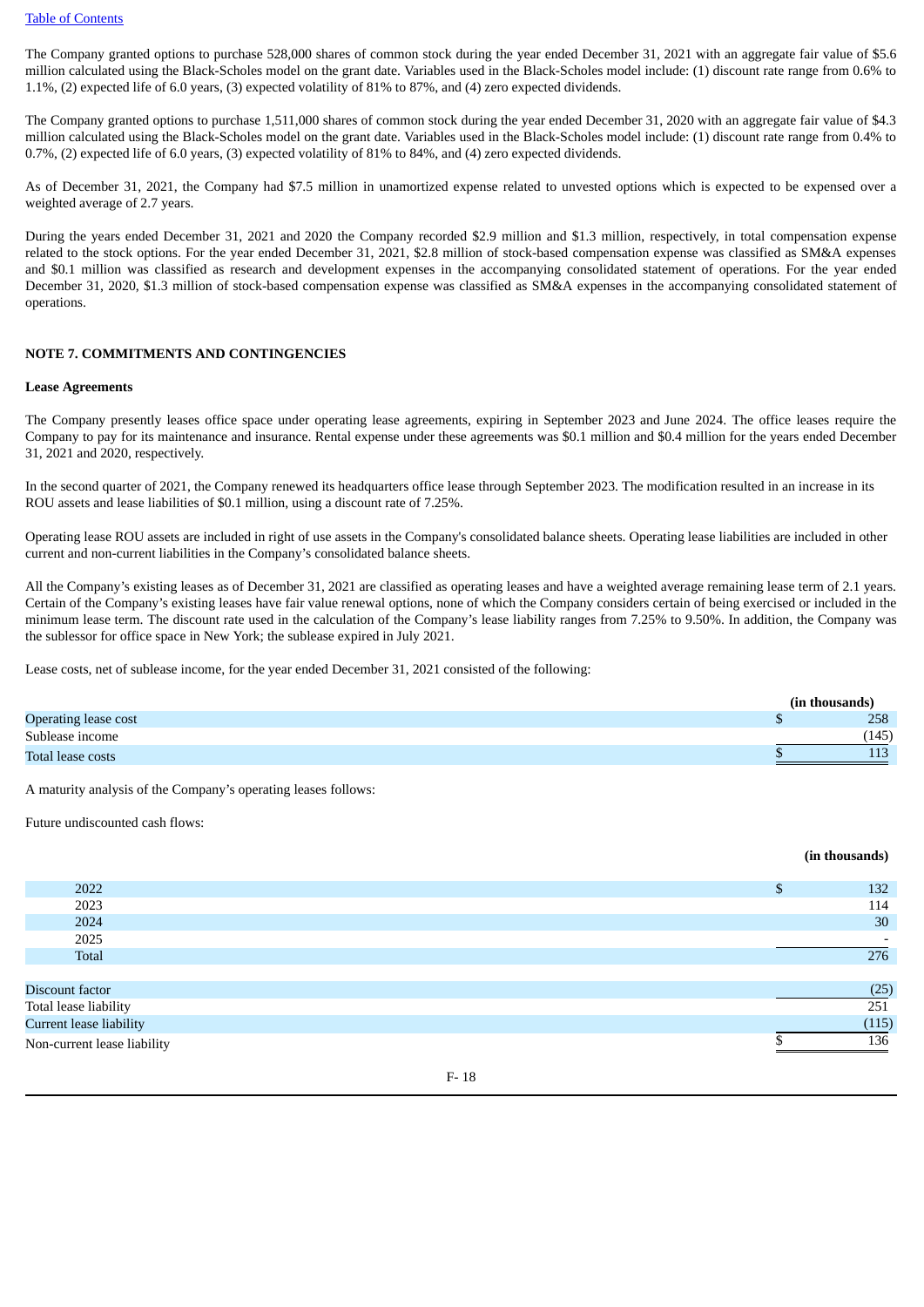### **Patent License Agreement with the Board of Regents of the University of Texas (**"**NSAIDs**"**)**

On January 8, 2003, the Company entered into a patent license agreement with the Board of Regents of The University of Texas System ("UT"), under which it acquired an exclusive license for several patents and patent applications both inside and outside of the United States relating to gastrointestinal safer formulations of NSAIDs. Additionally, the Company acquired worldwide rights to commercialize licensed products which allow for the Company to grant sublicenses subject to royalty payments.

Under terms of the agreement, the Company is responsible for conducting clinical trials involving investigational use of a licensed product for the determination of metabolic and pharmacologic actions in humans, the side effects associated with increasing doses, examination of suspected indications, determination of the potential short-term side effects in humans and for establishing the safety, efficacy, labeled indications and risk-benefit profile in humans. The patent license agreement also requires the Company to provide reimbursement for all expenses incurred by The University of Texas Health Science Center at Houston for filing, prosecuting, enforcing, and maintaining patent rights and requires an annual nonrefundable license management fee. In addition, the Company is obligated to pay certain milestone payments in future years relating to royalties resulting from the approval to sell licensed products and the resulting sales of such licensed products. The Company recognized total expenses of \$0.2 million and \$0.3 million related to the UT in the years ended December 31, 2021 and 2020, respectively.

### **Purchase Commitments**

As of December 31, 2021, the Company has entered into media and advertising commitments for VAZALORE of \$6.2 million which are expected to be paid in 2022.

The Company has supply agreements with its contract manufacturer and packager for VAZALORE which contain minimum annual purchase commitments starting in 2021 and continuing through 2025. The minimum annual purchase commitments are intended to ensure that manufactured product is available when required to enable the Company to meet its expected market demand for VAZALORE.

### **NOTE 8. FAIR VALUE MEASUREMENTS**

Fair value is defined as the price that would be received in the sale of an asset or that would be paid to transfer a liability in an orderly transaction between market participants at the measurement date. The Company has categorized all investments recorded at fair value based upon the level of judgment associated with the inputs used to measure their fair value.

Hierarchical levels, directly related to the amount of subjectivity associated with the inputs to fair valuation of these assets and liabilities, are as follows:

- Level 1: Quoted prices in active markets for identical assets or liabilities that the organization has the ability to access at the reporting date.
- Level 2: Inputs other than quoted prices included in Level 1, which are either observable or that can be derived from or corroborated by observable data as of the reporting date.
- Level 3: Inputs include those that are significant to the fair value of the asset or liability and are generally less observable from objective resources and reflect the reporting entity's subjective determinations regarding the assumptions market participants would use in pricing the asset or liability.

The Company's financial instruments (cash and cash equivalents, receivables, and accounts payable) are carried in the consolidated balance sheet at cost, which reasonably approximates fair value based on their short-term nature. The Company's warrant liability is recorded at fair value, with changes in fair value being reflected in the statements of operations for the period of change.

#### **Financial assets and liabilities measured at fair value on a recurring basis**

The Company evaluates financial assets and liabilities subject to fair value measurements on a recurring basis to determine the appropriate level at which to classify them each reporting period. This determination requires the Company to make subjective judgments as to the significance of inputs used in determining fair value and where such inputs lie within the hierarchy.

The June 2017 Warrants contain certain cash settlement features and, accordingly, the Company considered them to be liabilities and accounted for them at fair value using Level 3 inputs. The Company determined the fair value of this warrant liability using a binomial asset pricing model that consisted of a conditional probability weighted expected return method that values the Company's equity securities assuming various possible future outcomes to estimate the allocation of value within one or more of the scenarios. Using this method, unobservable inputs included the Company's equity value, expected timing of possible outcomes, risk free interest rates and stock price volatility. Variables used at December 31, 2021 include: (1) the Company stock price of \$8.01, (2) the risk-free rate of 1.30%, (3) remaining expected life of 5.5 years, and (4) expected volatility of 84%. Variables used at December 31, 2020 include: (1) the Company stock price of \$5.52, (2) the risk-free rate of 0.57%, (3) remaining expected life of 6.5 years, and (4) expected volatility of 82%.

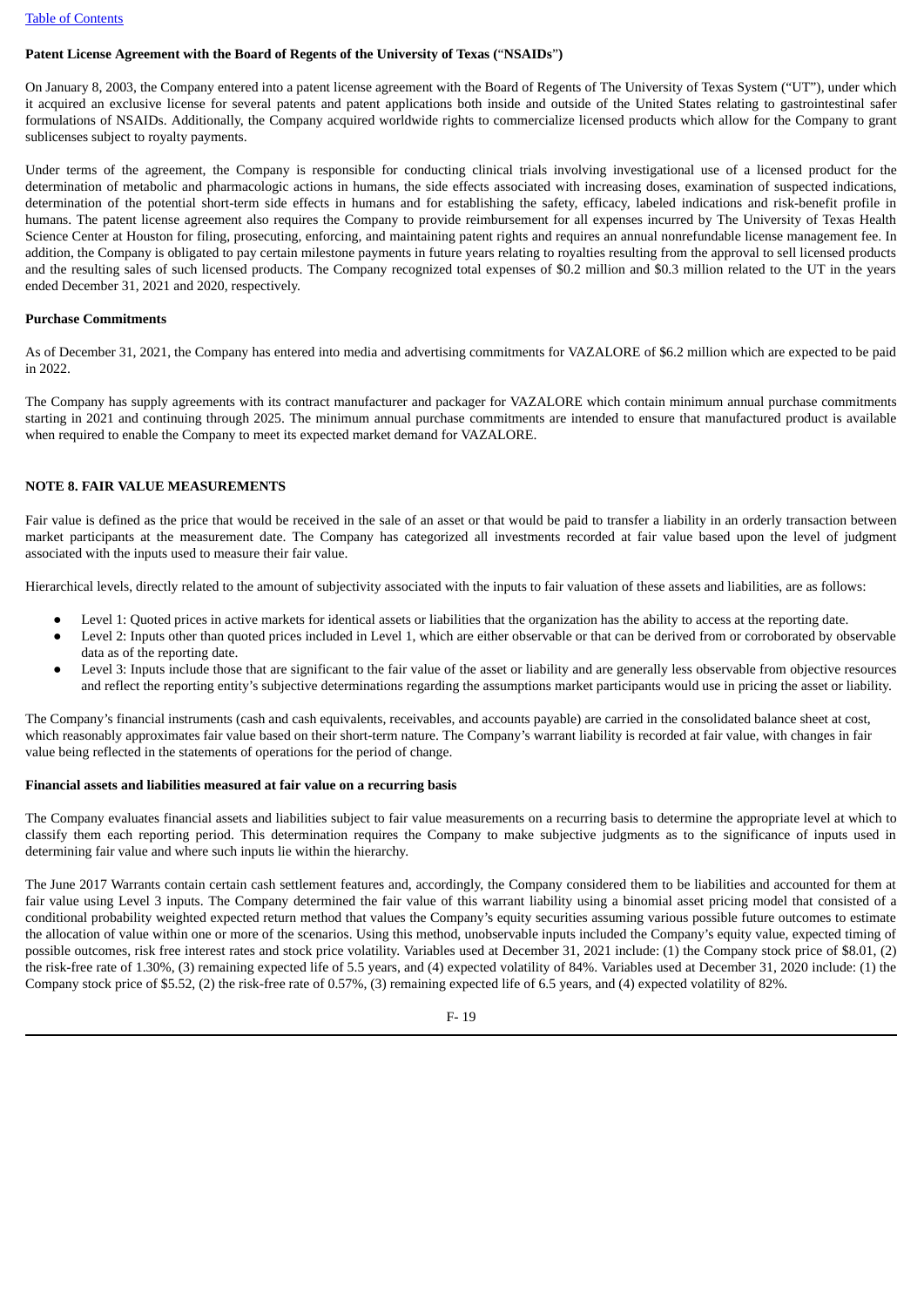The Series A Preferred Stock and the Series B Preferred Stock both contain a contingent put option and, accordingly, the Company considered the put options to be liabilities and accounted for them at fair value using Level 3 inputs. The Company determined the fair value of these liabilities was *de minimis* at issuance and as of December 31, 2021, due to the remote possibility of its occurrence, a Level 3 unobservable input.

The following table sets forth a summary of changes in the fair value of Level 3 liabilities measured at fair value on a recurring basis for the years ended December 31, 2021 and 2020:

| <b>Description</b> | <b>Balance</b> at<br>December 31,<br>2019 | <b>Established</b><br>in 2020 | (in thousands) |      | Change in<br><b>Fair Value</b> |     | <b>Balance</b> at<br>December 31,<br>2020 |
|--------------------|-------------------------------------------|-------------------------------|----------------|------|--------------------------------|-----|-------------------------------------------|
| Warrant liability  | \$<br>$8,248$ \$                          |                               | $\sim$         | - \$ | 1,444                          | -\$ | 9,692                                     |
| <b>Description</b> | <b>Balance</b> at<br>December 31.<br>2020 | <b>Exercised in</b><br>2021   |                |      | Change in<br><b>Fair Value</b> |     | <b>Balance</b> at<br>December 31,<br>2021 |
|                    |                                           |                               | (in thousands) |      |                                |     |                                           |
| Warrant liability  | \$<br>9,692                               | -S                            | $(2,210)$ \$   |      | 5,336                          | -\$ | 12,818                                    |

The following table identifies the carrying amounts of such liabilities at December 31, 2021 and 2020:

|                              | <b>Level 1</b> |    | <b>Level 2</b>           | <b>Level 3</b> |    | <b>Total</b> |
|------------------------------|----------------|----|--------------------------|----------------|----|--------------|
|                              |                |    | (in thousands)           |                |    |              |
| Warrant liability            |                | ٠  | ٠                        | 9,692          | S  | 9,692        |
| Balance at December 31, 2020 |                | ۰  | $\overline{\phantom{a}}$ | 9,692          |    | 9,692        |
|                              | <b>Level 1</b> |    | <b>Level 2</b>           | <b>Level 3</b> |    | Total        |
|                              |                |    | (in thousands)           |                |    |              |
| Warrant liability            |                | ٠. | ٠                        | 12,818         | -S | 12,818       |
| Balance at December 31, 2021 |                | ٠  | $\overline{\phantom{a}}$ | 12,818         |    | 12,818       |

### **Financial assets and liabilities carried at fair value on a non-recurring basis**

The Company does not have any financial assets or liabilities measured at fair value on a non-recurring basis.

## **Non-financial assets and liabilities carried at fair value on a recurring basis**

The Company does not have any non-financial assets or liabilities measured at fair value on a recurring basis.

### **Non-financial assets and liabilities carried at fair value on a non-recurring basis**

The Company measures its long-lived assets, including property and equipment and goodwill, at fair value on a non-recurring basis when they are deemed to be impaired. No such impairment was recognized in the years ended December 31, 2021 and 2020.

F- 20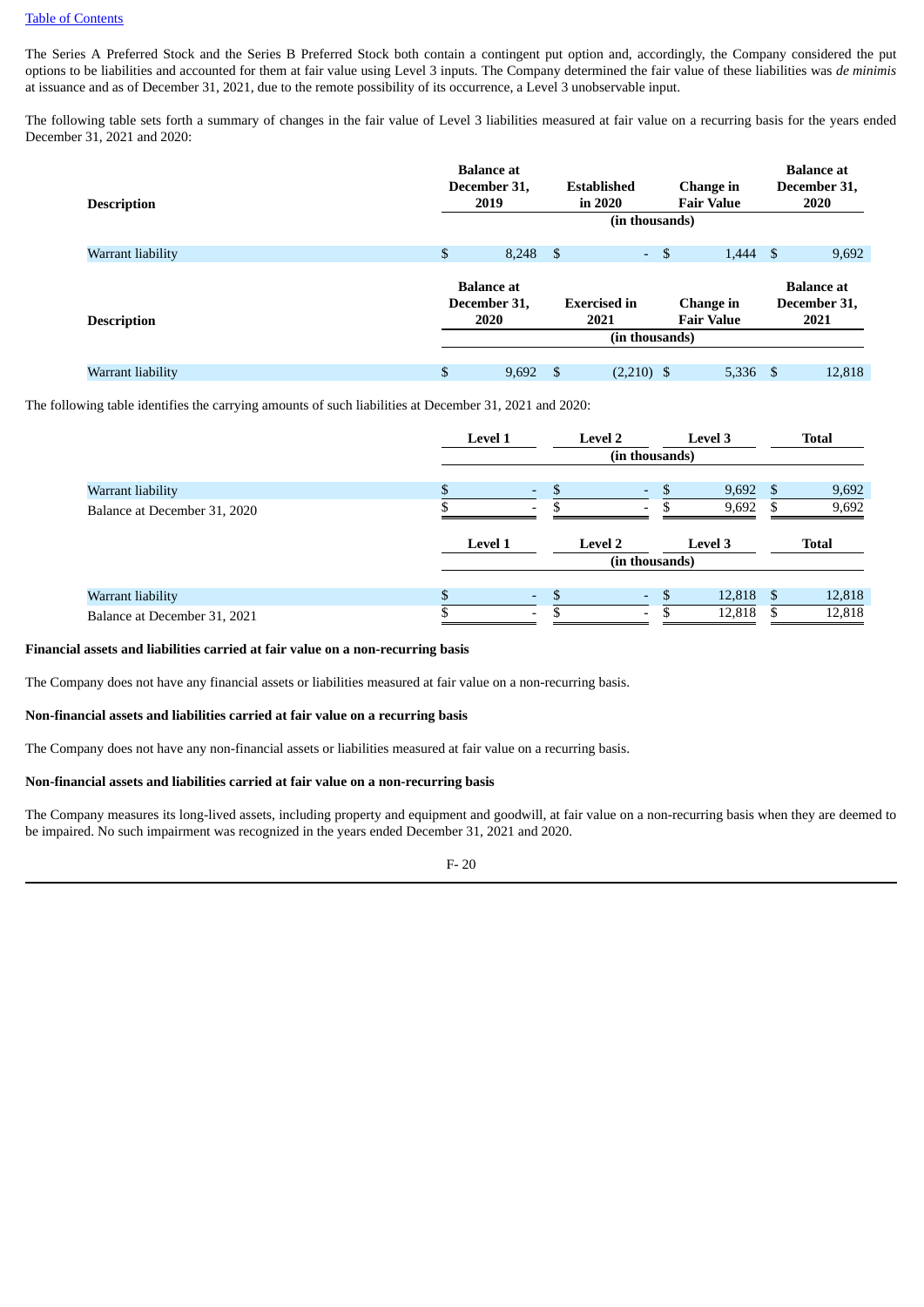# **NOTE 9. INCOME TAXES**

Income tax (expense) benefit for the years ended December 31, 2021 and 2020 consisted of the following:

|                                       | <b>Year Ended</b><br>December 31,<br>2021 | <b>Year Ended</b><br>December 31,<br>2020<br>(in thousands) |
|---------------------------------------|-------------------------------------------|-------------------------------------------------------------|
| Current:                              |                                           |                                                             |
| Federal                               | \$                                        | $-5$                                                        |
| <b>State</b>                          |                                           | $\sim$                                                      |
| Foreign                               |                                           | $\overline{\phantom{a}}$                                    |
| Deferred:                             |                                           |                                                             |
| Federal                               |                                           | 3,211<br>7,867                                              |
| <b>State</b>                          |                                           | 1,101<br>(1,454)                                            |
| Foreign                               |                                           | $\overline{\phantom{0}}$<br>$\blacksquare$                  |
| Change in valuation allowance         |                                           | (4, 312)<br>(6, 413)                                        |
|                                       |                                           |                                                             |
| <b>Total Benefit for Income Taxes</b> |                                           | $\mathfrak{L}$<br>$\sim$                                    |

Significant components of the Company's deferred tax assets and liabilities consisted of the following at December 31, 2021 and 2020:

|                                                | December 31,<br>2021 |      | December 31,<br>2020 |
|------------------------------------------------|----------------------|------|----------------------|
|                                                | (in thousands)       |      |                      |
| Deferred tax assets:                           |                      |      |                      |
| Stock-based compensation                       | \$<br>4,710          | - \$ | 4,898                |
| Tax credit carryforwards                       | 2,415                |      | 2,203                |
| Net operating loss carryforwards               | 29,497               |      | 23,118               |
| Intangible assets                              | 437                  |      | 599                  |
| Other                                          | 583                  |      | 443                  |
| Total deferred tax assets                      | 37,642               |      | 31,261               |
| Deferred tax liabilities:                      |                      |      |                      |
| Property and equipment and right of use assets | 183                  |      | 215                  |
| Total deferred tax liabilities                 | 182,614              |      | 215                  |
| Net deferred tax assets                        | 37,459               |      | 31,046               |
| Less valuation allowance                       | (37, 459)            |      | (31,046)             |
| Total deferred tax assets (liabilities)        | \$                   | \$   |                      |

The following table reconciles the U.S. federal statutory income tax rate in effect for 2021 and 2020 and the Company's effective tax rate:

|                                                              | Year Ended<br>December 31,<br>2021 | Year Ended<br>December 31,<br>2020 |
|--------------------------------------------------------------|------------------------------------|------------------------------------|
| U.S. federal statutory income tax expense (benefit)          | 21.0%                              | 21.0%                              |
| State and local income tax, net of benefits                  | 1.2%                               | 7.2%                               |
| Change in fair value of derivatives                          | $(2.7\%)$                          | $(2.7\%)$                          |
| Change in tax rates                                          | $(6.1\%)$                          | $1.0\,$                            |
| True-up and other                                            | $0.5\%$                            | 1.8%                               |
| Change in valuation allowance for deferred income tax assets | $(13.9\%)$                         | (28.3%)                            |
| Effective income tax rate                                    | $0.0\%$                            | $0.0\%$                            |

The Company had net operating loss carry-forwards of \$134.9 million as of December 31, 2021, that may be offset against future taxable income. The carryforwards will begin to expire in 2035. Use of these carry-forwards may be subject to annual limitations based upon previous significant changes in stock ownership. The Company does not believe that it has any uncertain income tax positions.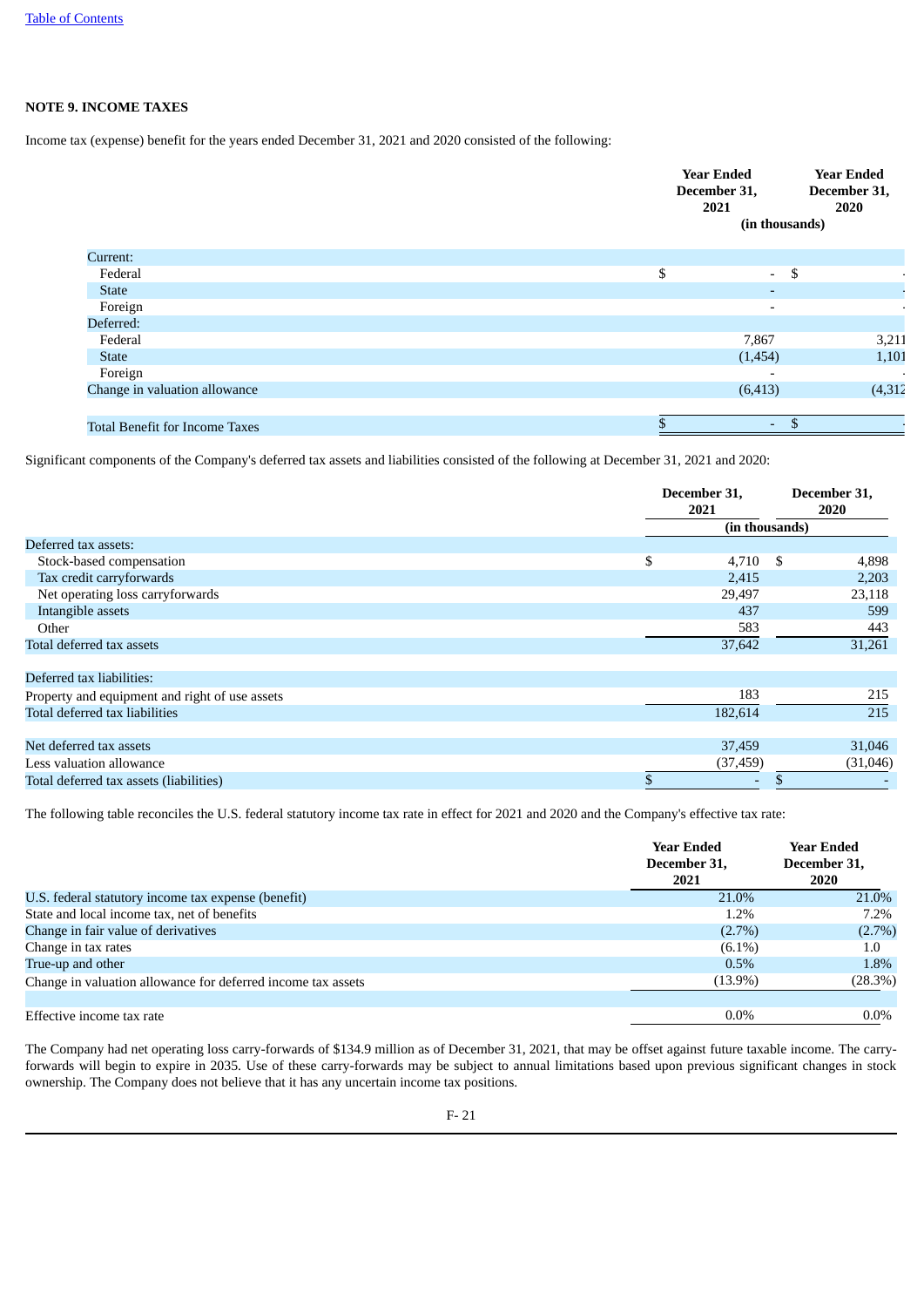Utilization of net operating loss and tax credit carryforwards may be subject to a substantial annual limitation due to ownership change limitations that may have occurred or that could occur in the future, as required by the Internal Revenue Code (the "Code" and "IRC"), as amended, as well as similar state provisions. In general, an ownership change as defined by the Code results from a transaction or series of transactions over a three-year period resulting in an ownership change of more than 50 percent of the outstanding common stock of a company by certain stockholders or public groups. The Company experienced an ownership change within the meaning of IRC Section 382 during the year ended December 31, 2017. As a result, certain limitations apply to the annual amount of net operating losses that can be used to offset post ownership change taxable income.

As of December 31, 2021, the tax returns for the years from 2016 through 2020 remain open to examination by the Internal Revenue Service and various state authorities. Accounting Standards Codification (ASC) 740, "Income Taxes" requires that a valuation allowance is established when it is more likely than not that all, or a portion of, deferred tax assets will not be recognized. A review of all available positive and negative evidence needs to be considered, including the Section 382 limitation, the scheduled reversal of deferred tax liabilities, projected future taxable income, and tax planning strategies. After consideration of all the information available, management believes that uncertainty exists with respect to the future realization of its deferred tax assets and has, therefore, established a full valuation allowance as of December 31, 2021 and 2020. For the year ended December 31, 2021, the change in valuation allowance was \$6.4 million.

As of December 31, 2021 and 2020, the Company has evaluated and concluded that there were no material uncertain tax positions requiring recognition in the Company's financial statements. The Company's policy is to classify assessments, if any, for tax-related interest as income tax expenses. No interest or penalties were recorded during the years ended December 31, 2021 and 2020. The Company does not expect its unrecognized tax benefit position to change during the next twelve months.

### **NOTE 10. SUBSEQUENT EVENTS**

The Company's management reviewed all material events through the date the consolidated financial statements were issued for subsequent event disclosure consideration and none were noted.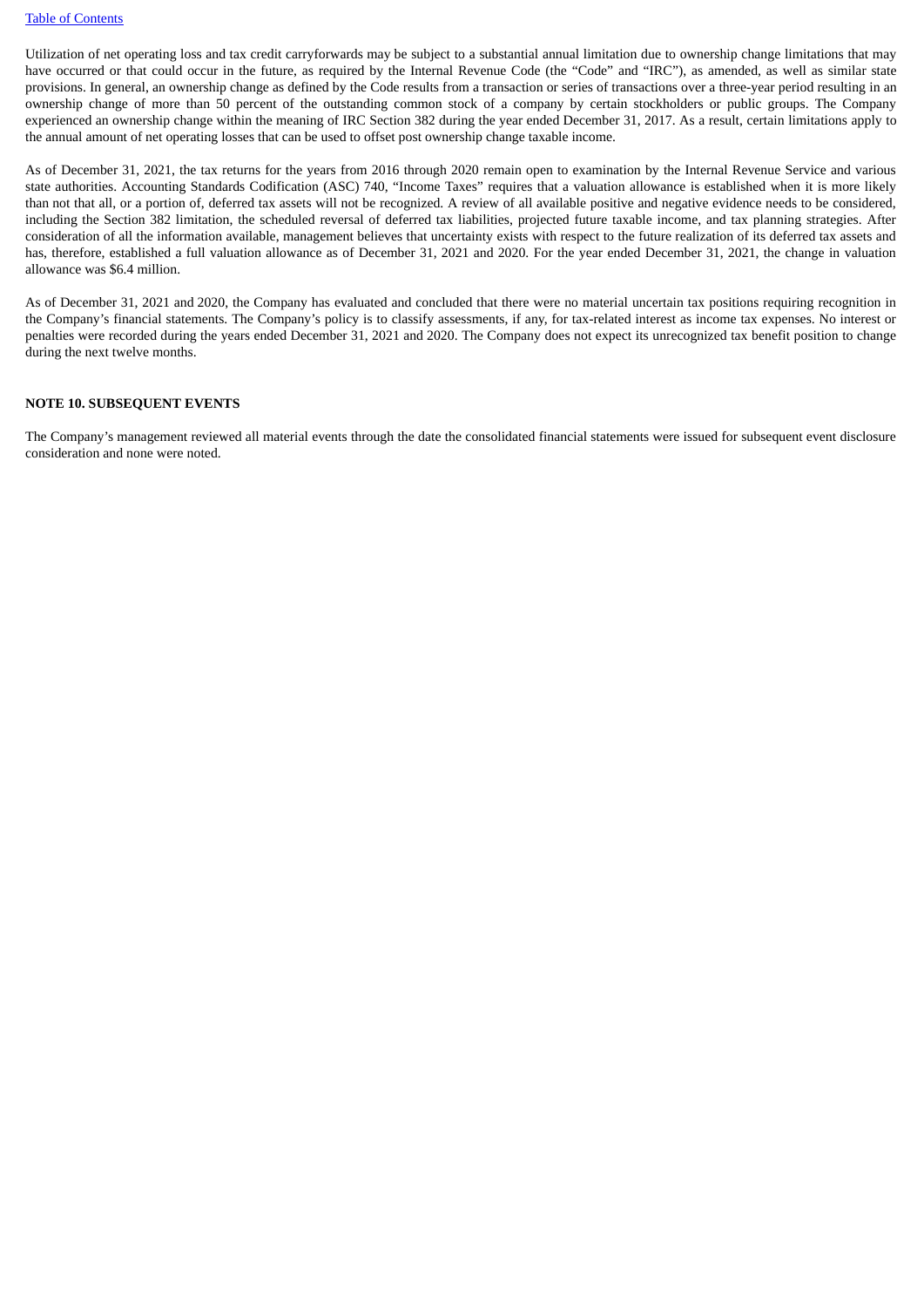# **DESCRIPTION OF THE REGISTRANT**'**S SECURITIES REGISTERED PURSUANT TO SECTION 12 OF THE SECURITIES EXCHANGE ACT OF 1934**

PLx Pharma Inc. (the "Company") has one class of securities registered under Section 12 of the Securities Exchange Act of 1934, as amended (the "Exchange Act"): its common stock, par value \$0.001 per share ("Common Stock"). The following is a summary of the material terms of the Common Stock. This summary is qualified in its entirety by reference to the Company's Amended Certificate of Incorporation, as amended (the "Charter"), and Amended and Restated Bylaws (the "Bylaws"), which are incorporated herein by reference as Exhibits 3.1, 3.2 and 3.3 to the Company's Annual Report on Form 10-K of which this Exhibit 4.6 is a part. We encourage you to read the Charter, the Bylaws and applicable provisions of the Delaware General Corporation Law for additional information.

### **Description of Common Stock**

### **Authorized Capital Stock**

The Company is authorized to issue 100,000,000 shares of Common Stock and 1,000,000 shares of preferred stock, par value \$0.001 per share. The Company's Board of Directors (the "Board") is authorized to provide for the issuance of shares of preferred stock in one or more series and to fix for each such series such voting powers, designations, preferences and relative, participating, optional or other special rights and such qualifications, limitations or restrictions thereon, as determined by the Board.

### **Voting Rights and Requirements**

Each share of Common Stock entitles its record holder to one vote on all matters to be voted on by the common stockholders of the Company. Except as otherwise provided by law, actions by the common stockholders of the Company may be approved by a majority vote of the stockholders present at a duly called meeting of the stockholders at which a quorum is present; however, an amendment to the Bylaws by the stockholders requires the affirmative vote of the holders of at least sixty-six and two-thirds percent (66-2/3%) of the voting power of all of the then outstanding shares of the capital stock of the Company entitled to vote at a meeting of stockholders, duly called. The Board of the Company may, by majority vote of those present at any meeting at which a quorum is present, amend the Bylaws, or enact such other Bylaws as in their judgment may be advisable for the regulation of the conduct of the affairs of the Company. At all meetings of stockholders for the election of directors (except the Series A Director elected by the holders of the Series A Preferred Stock, voting separately as a class and the Series B Director, if any, elected by the holders of the Series B Preferred Stock, voting separately as a class), a majority of the votes cast is sufficient to elect. No provision of the Company's Charter or Bylaws provides for cumulative voting in the case of the election of directors or on any other matter.

In addition to the Company's outstanding common stock, the Company has outstanding options to purchase its common stock held by its employees and directors and additional shares available for issuance under several equity compensation plans, as further described in the Company's periodic reports filed with the SEC.

### **Dividends and Liquidation Rights**

Each holder of Common Stock of the Company is entitled to share pro rata in any dividends paid on the Common Stock out of assets legally available for that purpose, when, and if declared by the Board of the Company. Upon the liquidation, dissolution or winding up of the Company, the assets of the Company shall be distributed pro rata among the holders of Common Stock. However, the aforementioned dividend and liquidation rights are limited and qualified by the Series A Preferred Stock and Series B Preferred Stock, which has a preference to any such distribution of the assets or funds. Other than the rights described above, the holders of Common Stock have no redemption, preemptive, subscription or conversion rights, nor any rights to payment from any sinking or similar fund, and are not subject to any calls or assessments. There are no restraints in the Charter or Bylaws of the Company on the right of holders of shares of Common Stock to sell or otherwise alienate their shares of stock in the Company, and there are no provisions discriminating against any existing or prospective holder of shares of Common Stock as a result of such security holder owning a substantial amount of securities.

#### **Stock Exchange Listing**

The Common Stock is listed on the Nasdaq Capital Market under the trading symbol "PLXP".

#### **Transfer Agent and Registrar**

The transfer agent and registrar for the Common Stock is VStock Transfer, LLC.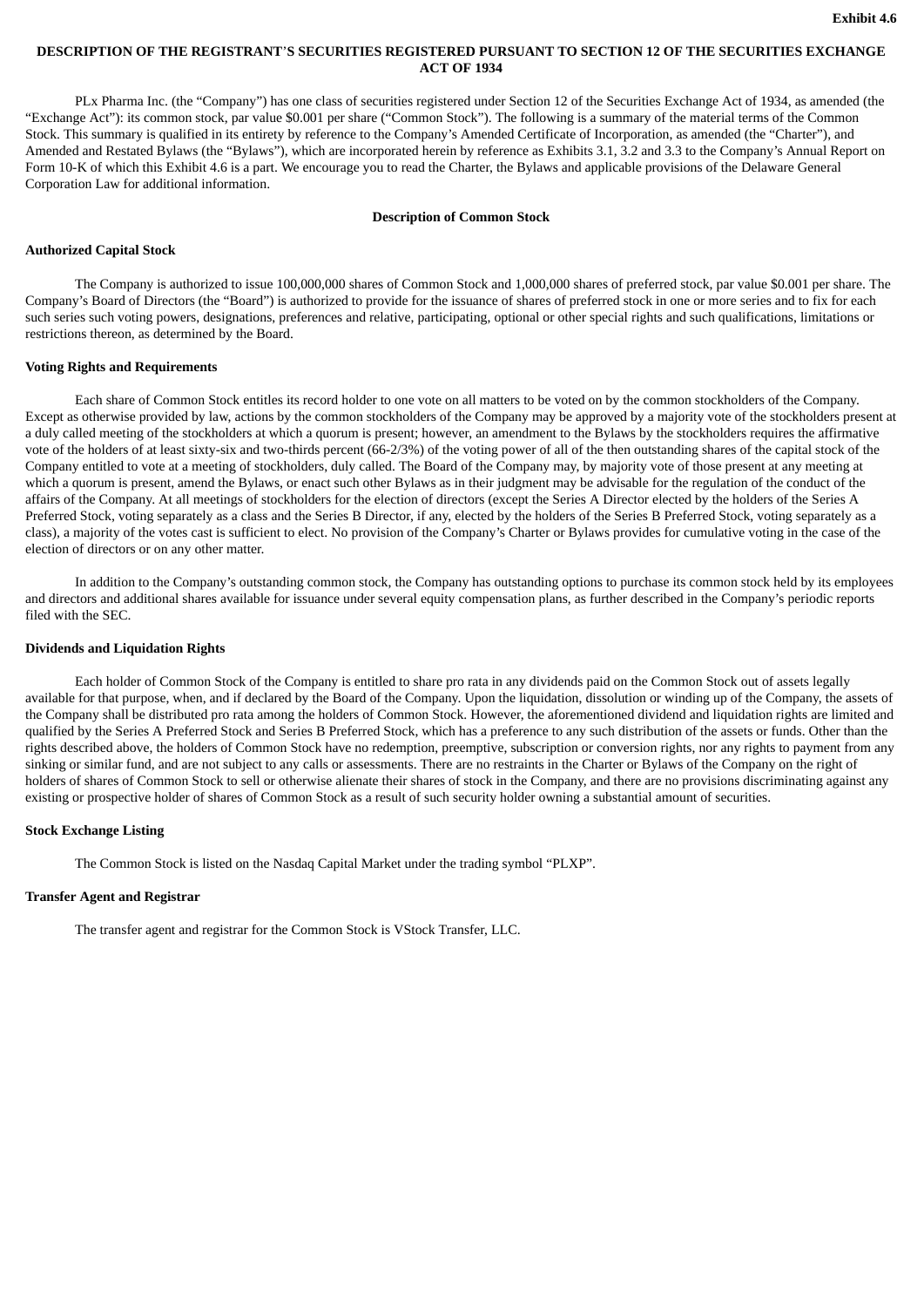1. PLx Opco Inc., organized under the laws of Delaware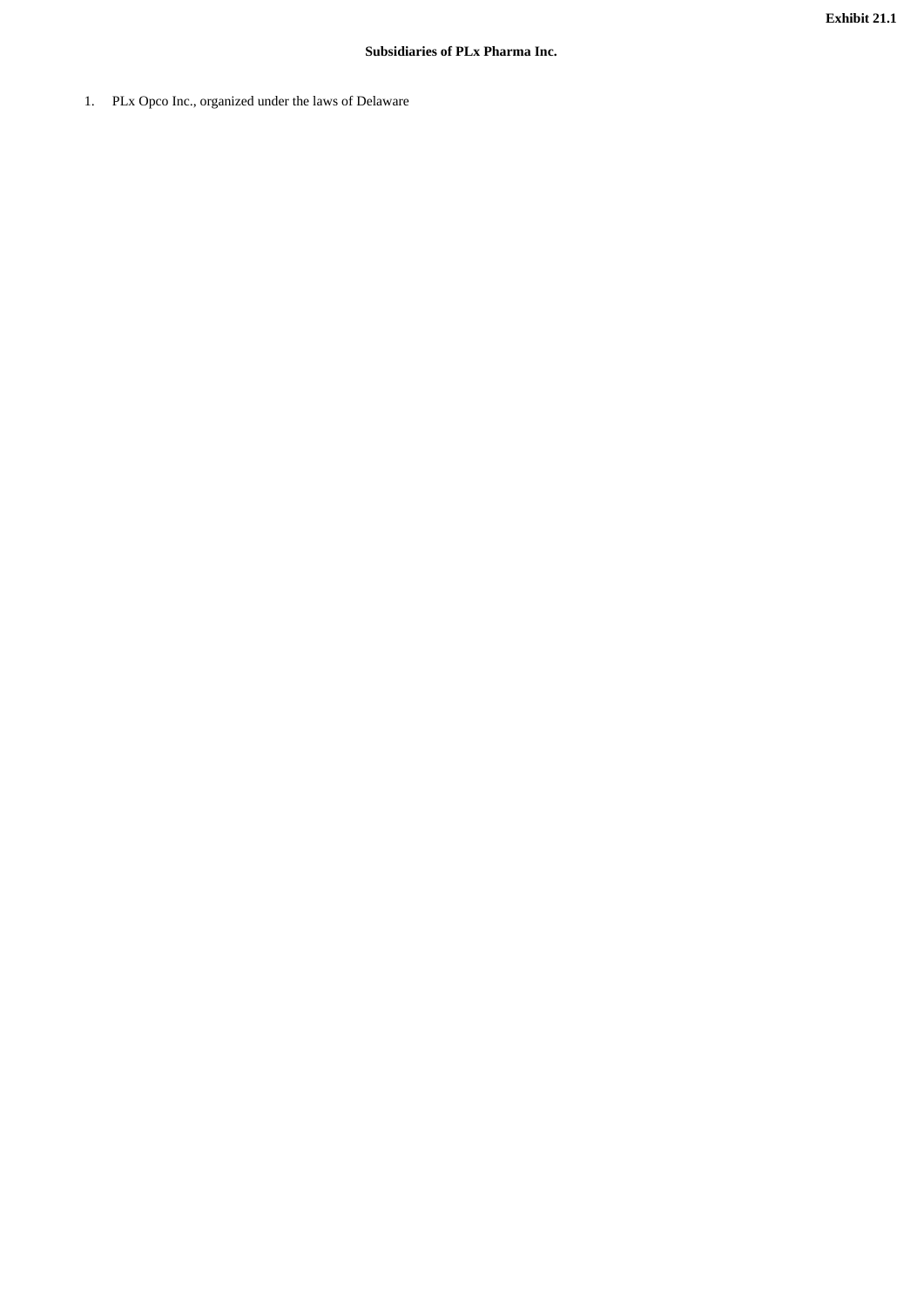### INDEPENDENT REGISTERED PUBLIC ACCOUNTING FIRM'S CONSENT

We consent to the incorporation by reference in the Registration Statements No. 333-258540, No. 333-251554, No. 333-239547, No. 333-204830, No. 333- 230478 and No. 333-230550 on Form S-3 and Registration Statements No. 333-261258, No. 333-196824 and No. 333-212421 on Form S-8 of PLx Pharma Inc. of our report dated March 11, 2022, with respect to our audits of the consolidated financial statements of PLx Pharma Inc. as of December 31, 2021 and 2020 and for each of the two years in the period ended December 31, 2021, which report is included in this Annual Report on Form 10-K of PLx Pharma Inc. for the year ended December 31, 2021.

/s/ Marcum LLP

Marcum LLP New York, NY March 11, 2022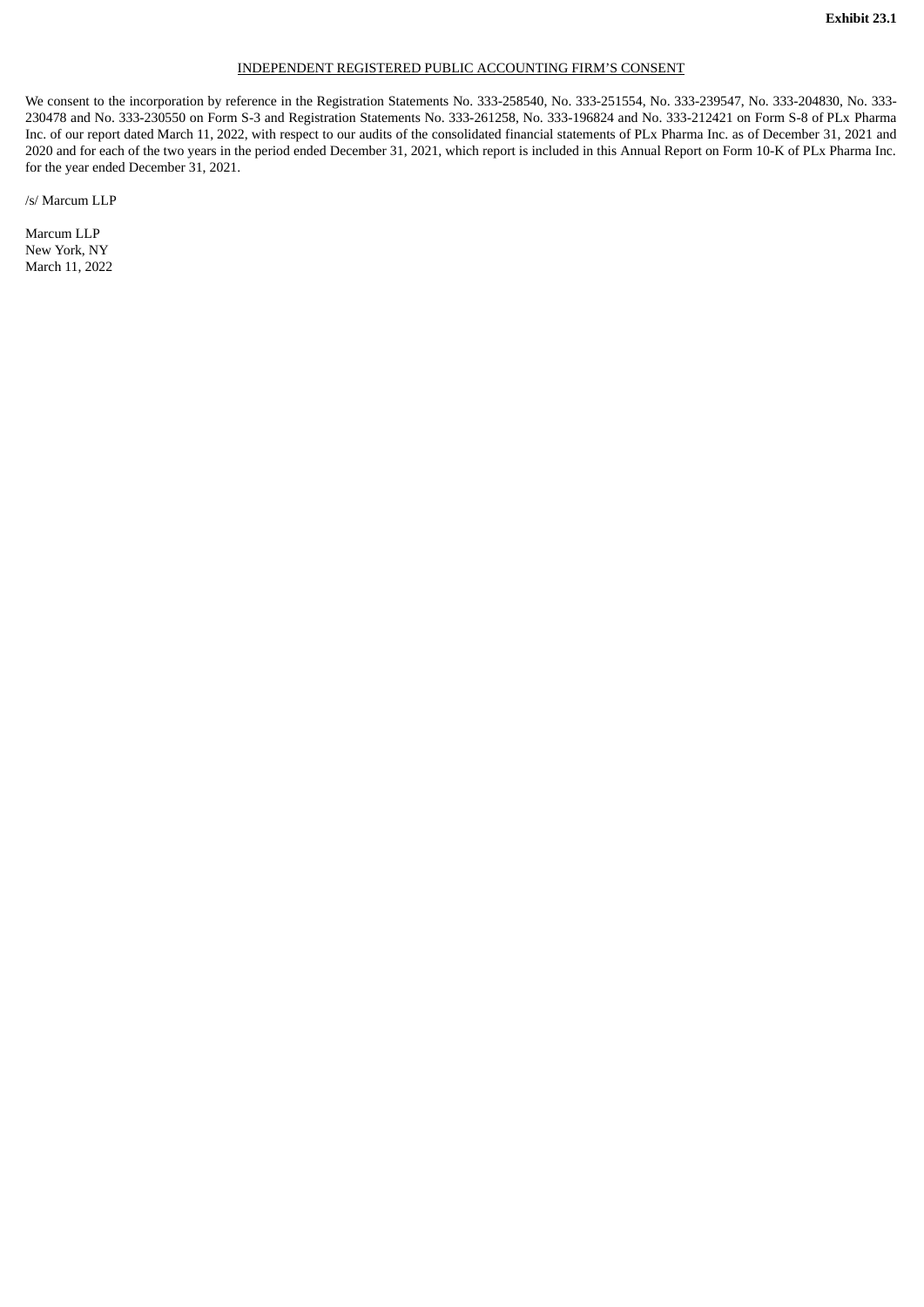## **CERTIFICATION OF CHIEF EXECUTIVE OFFICER PURSUANT TO SECTION 302 OF THE SARBANES-OXLEY ACT OF 2002**

I, Natasha Giordano, certify that:

- 1. I have reviewed this Annual Report on Form 10-K of PLx Pharma Inc.;
- 2. Based on my knowledge, this report does not contain any untrue statement of a material fact or omit to state a material fact necessary to make the statements made, in light of the circumstances under which such statements were made, not misleading with respect to the period covered by this report;
- 3. Based on my knowledge, the financial statements, and other financial information included in this report, fairly present in all material respects the financial condition, results of operations and cash flows of the registrant as of, and for, the periods presented in this report;
- 4. The registrant's other certifying officer and I are responsible for establishing and maintaining disclosure controls and procedures (as defined in Exchange Act Rules 13a–15(e) and 15d–15(e)) and internal control over financial reporting (as defined in Exchange Act Rules 13a–15(f) and 15d–15(f)) for the registrant and have:
	- (a) Designed such disclosure controls and procedures, or caused such disclosure controls and procedures to be designed under our supervision, to ensure that material information relating to the registrant, including its consolidated subsidiaries, is made known to us by others within those entities, particularly during the period in which this report is being prepared;
	- (b) Designed such internal control over financial reporting, or caused such internal control over financial reporting to be designed under our supervision, to provide reasonable assurance regarding the reliability of financial reporting and the preparation of financial statements for external purposes in accordance with generally accepted accounting principles;
	- (c) Evaluated the effectiveness of the registrant's disclosure controls and procedures and presented in this report our conclusions about the effectiveness of the disclosure controls and procedures, as of the end of the period covered by this report based on such evaluation; and
	- (d) Disclosed in this report any change in the registrant's internal control over financial reporting that occurred during the registrant's most recent fiscal quarter (the registrant's fourth fiscal quarter in the case of an annual report) that has materially affected, or is reasonably likely to materially affect, the registrant's internal control over financial reporting; and
- 5. The registrant's other certifying officer and I have disclosed, based on our most recent evaluation of internal control over financial reporting, to the registrant's auditors and the audit committee of the registrant's board of directors (or persons performing the equivalent functions):
	- (a) All significant deficiencies and material weaknesses in the design or operation of internal control over financial reporting which are reasonably likely to adversely affect the registrant's ability to record, process, summarize and report financial information; and
	- (b) Any fraud, whether or not material, that involves management or other employees who have a significant role in the registrant's internal control over financial reporting.

Date: March 11, 2022 /s/ Natasha Giordano

Natasha Giordano President and Chief Executive Officer (principal executive officer)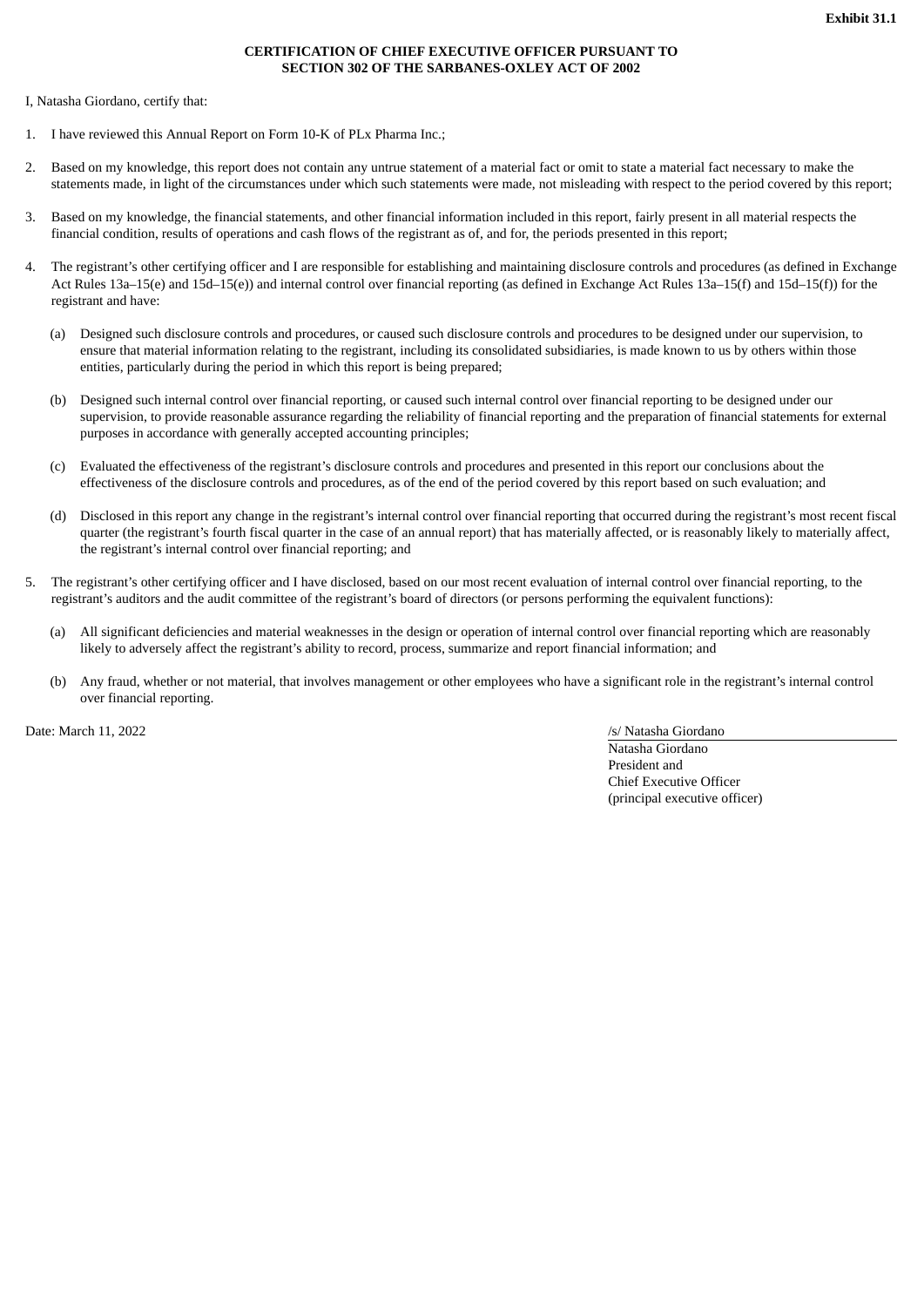## **CERTIFICATION OF CHIEF FINANCIAL OFFICER PURSUANT TO SECTION 302 OF THE SARBANES-OXLEY ACT OF 2002**

I, Rita O'Connor, certify that:

- 1. I have reviewed this Annual Report on Form 10-K of PLx Pharma Inc.;
- 2. Based on my knowledge, this report does not contain any untrue statement of a material fact or omit to state a material fact necessary to make the statements made, in light of the circumstances under which such statements were made, not misleading with respect to the period covered by this report;
- 3. Based on my knowledge, the financial statements, and other financial information included in this report, fairly present in all material respects the financial condition, results of operations and cash flows of the registrant as of, and for, the periods presented in this report;
- 4. The registrant's other certifying officer and I are responsible for establishing and maintaining disclosure controls and procedures (as defined in Exchange Act Rules 13a–15(e) and 15d–15(e)) and internal control over financial reporting (as defined in Exchange Act Rules 13a–15(f) and 15d–15(f)) for the registrant and have:
	- (a) Designed such disclosure controls and procedures, or caused such disclosure controls and procedures to be designed under our supervision, to ensure that material information relating to the registrant, including its consolidated subsidiaries, is made known to us by others within those entities, particularly during the period in which this report is being prepared;
	- (b) Designed such internal control over financial reporting, or caused such internal control over financial reporting to be designed under our supervision, to provide reasonable assurance regarding the reliability of financial reporting and the preparation of financial statements for external purposes in accordance with generally accepted accounting principles;
	- (c) Evaluated the effectiveness of the registrant's disclosure controls and procedures and presented in this report our conclusions about the effectiveness of the disclosure controls and procedures, as of the end of the period covered by this report based on such evaluation; and
	- (d) Disclosed in this report any change in the registrant's internal control over financial reporting that occurred during the registrant's most recent fiscal quarter (the registrant's fourth fiscal quarter in the case of an annual report) that has materially affected, or is reasonably likely to materially affect, the registrant's internal control over financial reporting; and
- 5. The registrant's other certifying officer and I have disclosed, based on our most recent evaluation of internal control over financial reporting, to the registrant's auditors and the audit committee of the registrant's board of directors (or persons performing the equivalent functions):
	- (a) All significant deficiencies and material weaknesses in the design or operation of internal control over financial reporting which are reasonably likely to adversely affect the registrant's ability to record, process, summarize and report financial information; and
	- (b) Any fraud, whether or not material, that involves management or other employees who have a significant role in the registrant's internal control over financial reporting.

Date: March 11, 2022 /s/ Rita O'Connor

Rita O'Connor Chief Financial Officer (principal financial officer)